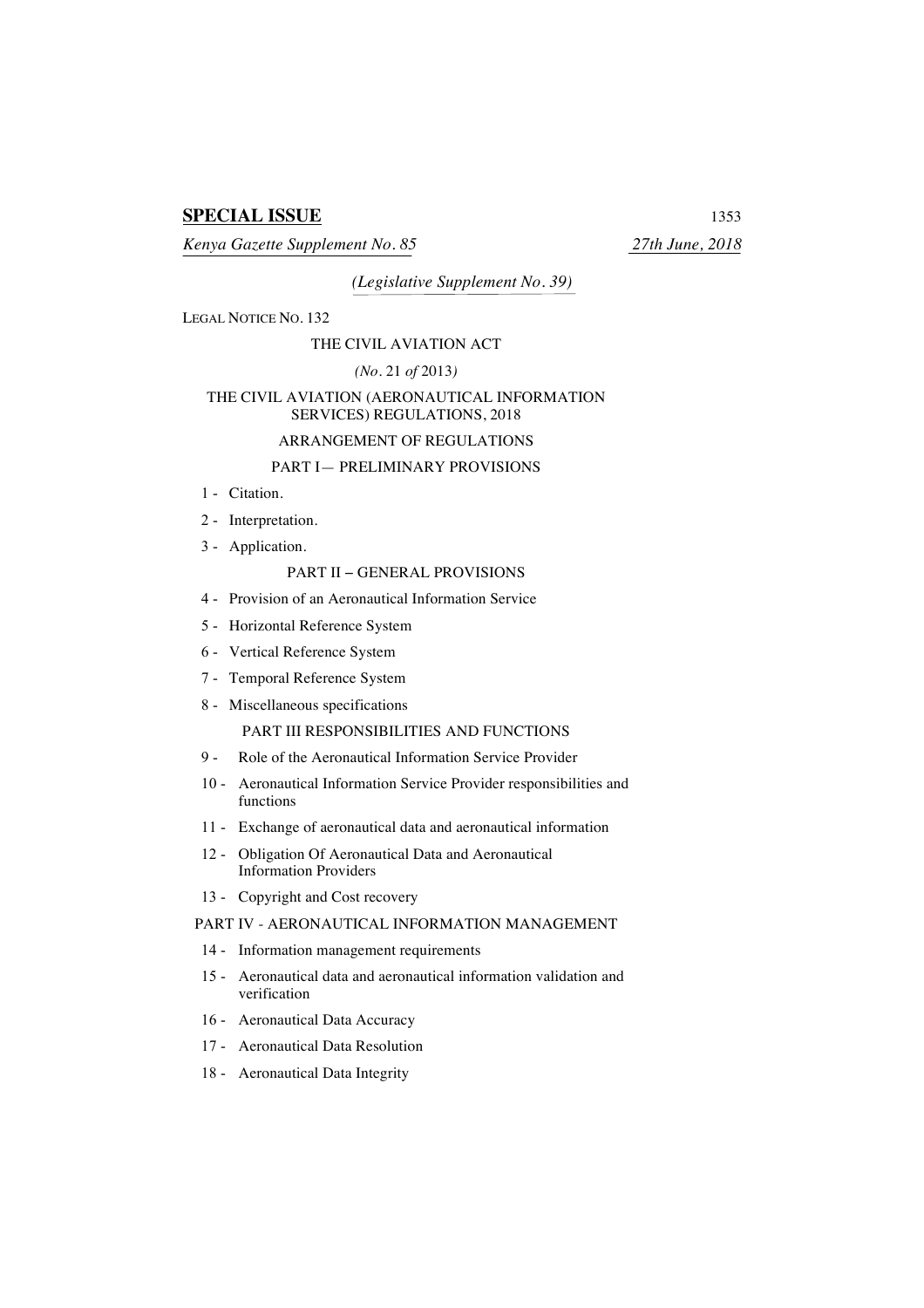- 19 Metadata
- 20 Data protection
- 21 Use of automation
- 22 Update of the Automated aeronautical information service systems
- 23 Quality Management System
- 24 Human Factors considerations

# PART V - AERONAUTICAL INFORMATION PUBLICATION

- 25 Contents of the Aeronautical Information Publication
- 26 General Aeronautical Information Publication specifications
- 27 Specifications for Aeronautical Information Publication Amendments
- 28 Specifications for Aeronautical Information Publication Supplements
- 29 Distribution of Aeronautical Information Publication, Aeronautical Information Publication Amendments and Aeronautical Information Publication Supplements
- 30 Electronic Aeronautical Information Publication

### PART VI – NOTICE TO AIRMEN

- 31 Origination of a Notice To Air Men
- 32 General Notice To Air Men specifications
- 33 Distribution of Notice To Air Men

### PART VII - AERONAUTICAL INFORMATION REGULATION AND CONTROL

- 34 General specifications of Aeronautical Information Regulation And Control
- 35 Provision of information in paper copy form
- 36 Provision of information as electronic media

## PART VIII - AERONAUTICAL INFORMATION CIRCULARS (AIC)

- 37 Origination of AIC
- 38 General AIC specifications
- 39 Distribution of AIC

#### PART IX - PRE-FLIGHT AND POST-FLIGHT INFORMATION

- 40 Pre-flight information
- 41 Automated pre-flight information systems
- 42 Post-flight information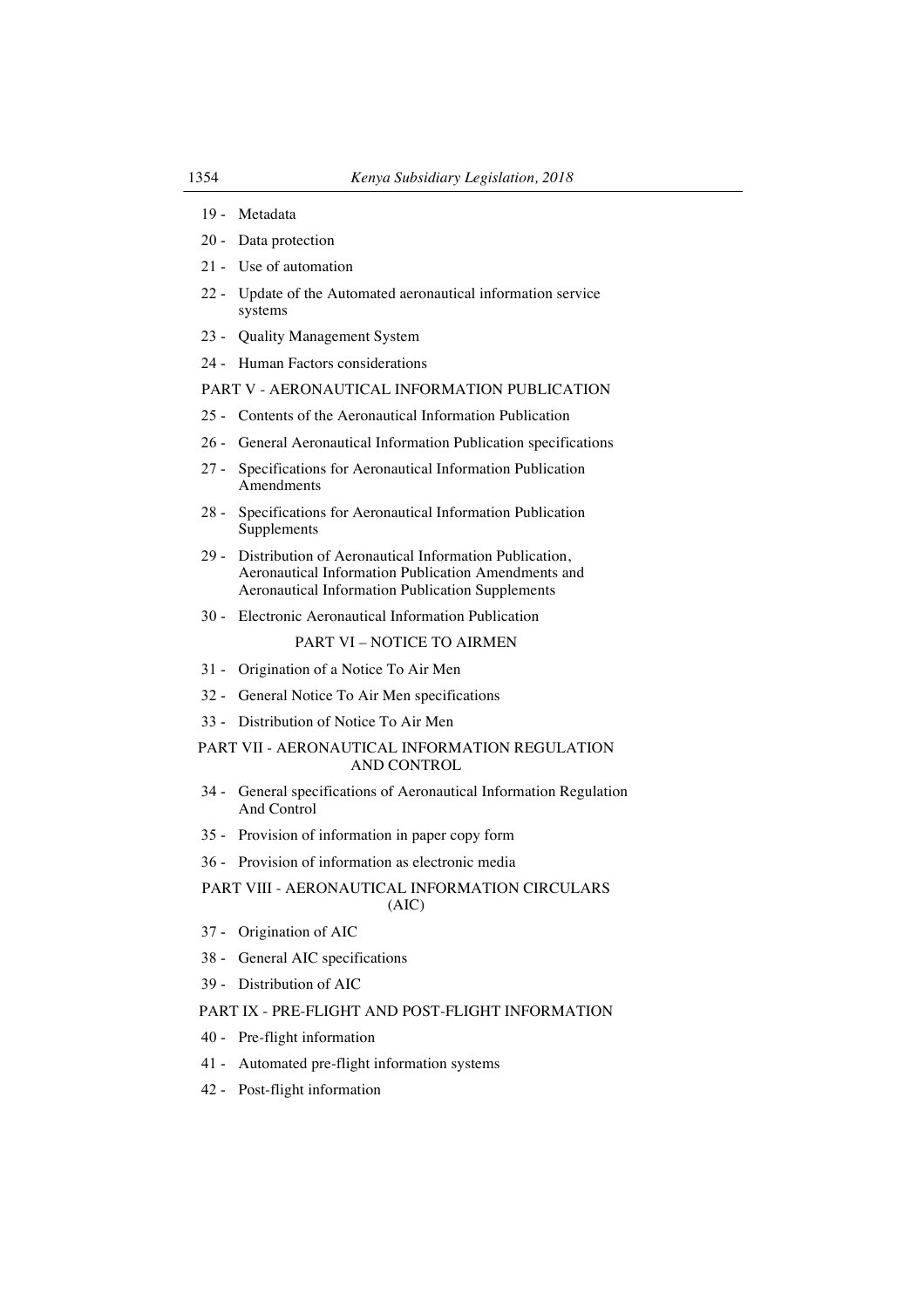### PART X – TELECOMMUNICATION REQUIREMENTS

43 - Telecommunication Requirements

### PART XI - ELECTRONIC TERRAIN AND OBSTACLE DATA

- 44 Coverage areas and requirements for data provision
- 45 Terrain data set content, numerical specification and structure
- 46 Obstacle data set content, numerical specification and structure
- 47 Terrain and obstacle data product specifications

## PART XII - AERODROME MAPPING DATA

- 48 Aerodrome mapping data requirements for provision
- 49 Aerodrome mapping data product specification
- 50 Aerodrome mapping database data set content and structure

## PART XIII - ADMINISTRATIVE AND PERSONNEL REQUIREMENTS

- 51 Establishment of air traffic service reporting offices
- 52 Aeronautical information management and air traffic service reporting officePersonnel Requirements
- 53 Aeronautical information management and Air Traffic Service reporting office personnel competency requirements
- 54 Instrument of Authority to perform aeronautical information management functions
- 55 Aeronautical information management facility, equipment, data and information requirements
- 56 Aeronautical information management contingency plan
- 57 Requirements for SMS Implementation
- 58 Maintenance of records

# PART XIV – EXEMPTIONS

- 59 Requirements for application for exemption.
- 60 Review and publication
- 61 Evaluation of the request.
- 62 Validity of an exemption
- 63 Compliance with conditions of the exemption

## PART XV – OTHER PROVISIONS

- 64 Replacement of documents.
- 65 Reports of violation.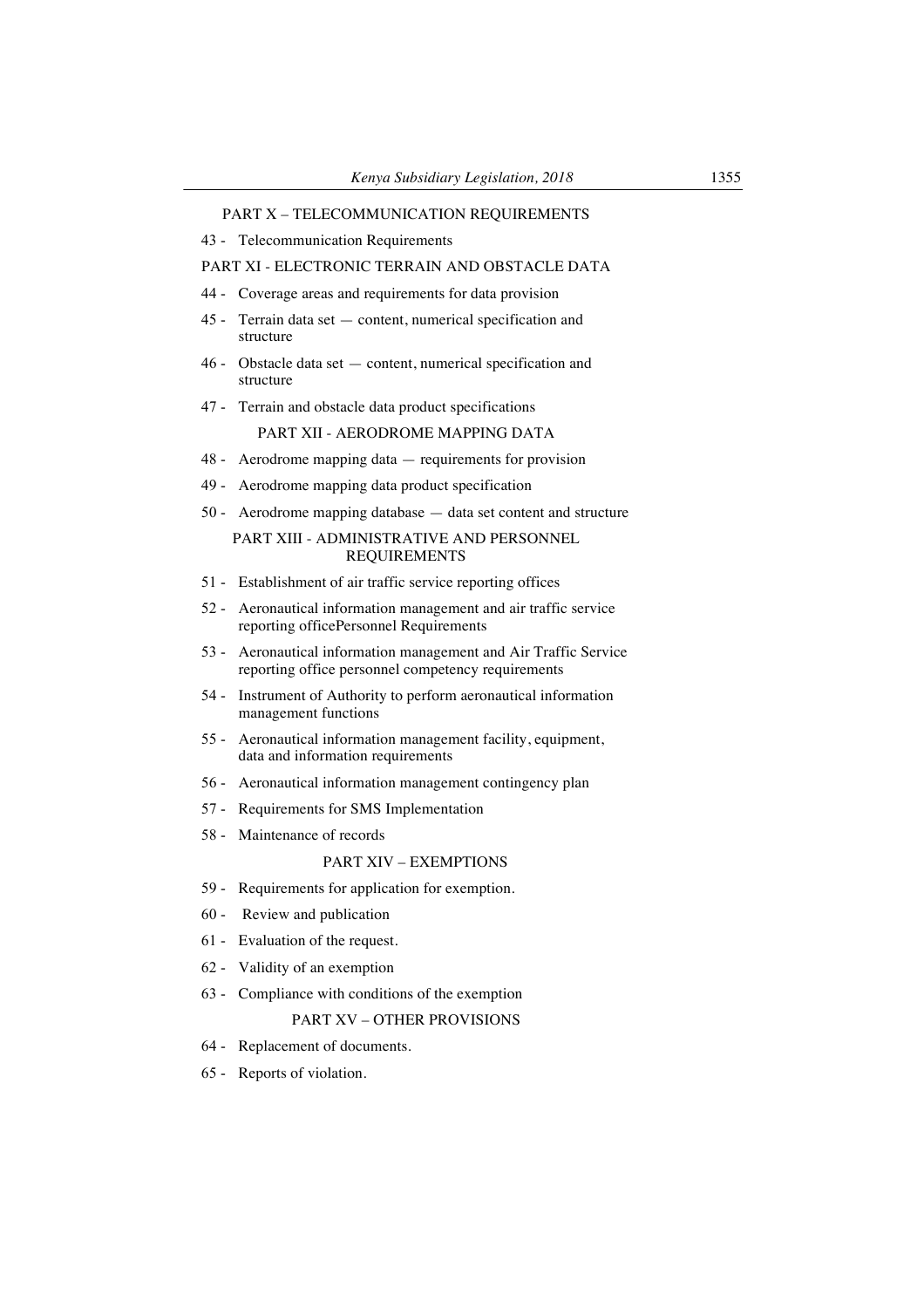- 66 Failure to comply with direction.
- 67 Contravention of Regulations.
- 68 Penalties
- 69 Appeal.

SCHEDULES

- FIRST SCHEDULE −Contents of Aeronautical Information Publication
- SECOND SCHEDULE−Aeronautical data publication resolution and integrity classification

THIRD SCHEDULE − ASHTAM format

FOURTH SCHEDULE −Information to be notified by aeronautical information regulation and control

FOURTH SCHEDULE −Predetermined distribution system for Notice To Air Men

FIFTH SCHEDULE −Notice to Air Men format

SEVENTH SCHEDULE − Terrain and obstacle data requirements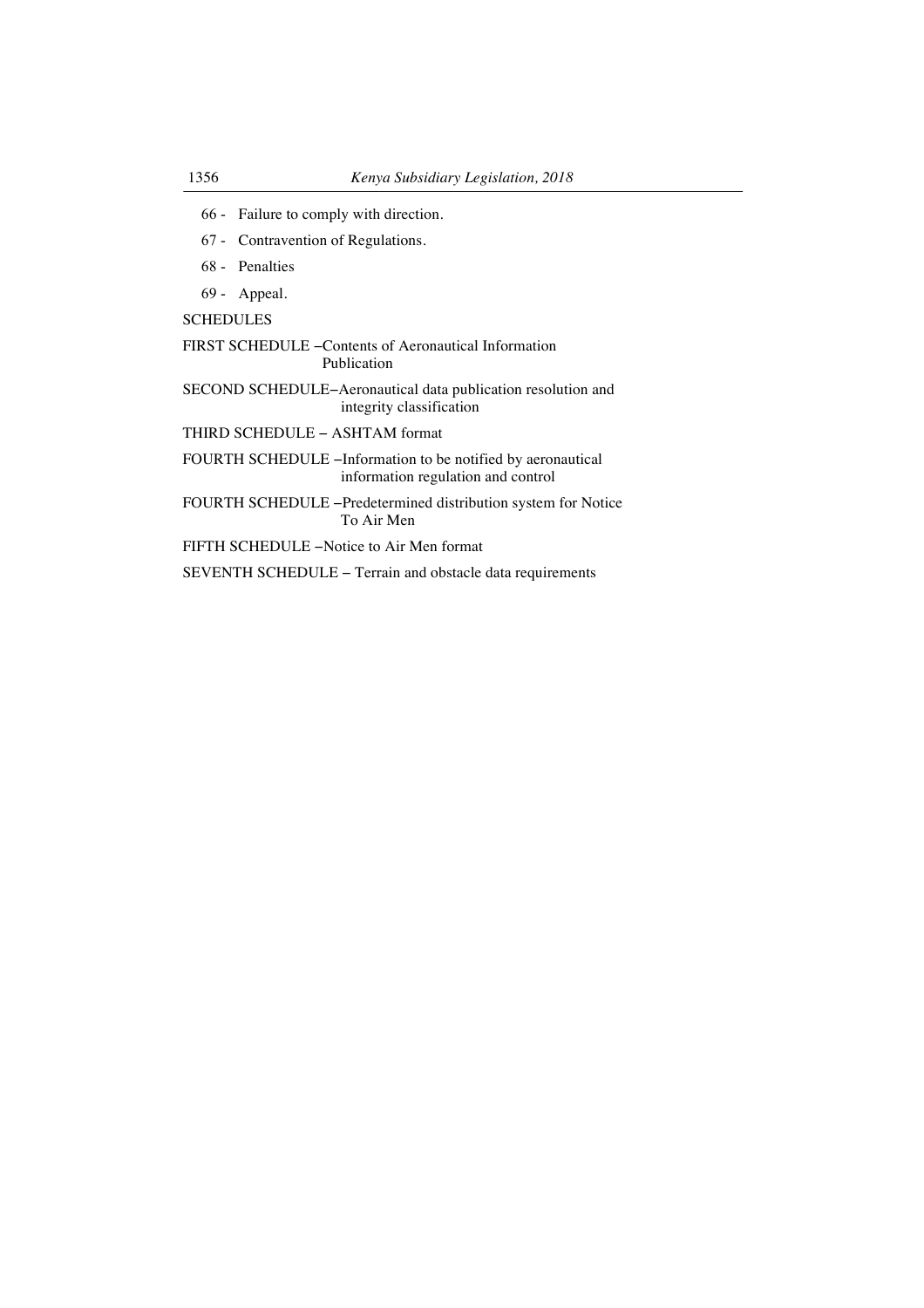### THE CIVIL AVIATION ACT

#### *(No.* 21 *of* 2013*)*

IN EXERCISE of powers conferred by section 82 of the Civil Aviation Act, 2013 the Cabinet Secretary for Transport, Infrastructure, Housing and Urban Development makes the following Regulations—

#### CIVIL AVIATION (AERONAUTICAL INFORMATION SERVICES) REGULATIONS, 2018

#### PART I—PRELIMINARY

1. These Regulations may be cited as the Civil Aviation (Aeronautical Information Services) Regulations, 2018. Citation.

2. In these Regulations, unless the context otherwise requires— Interpretation.

"accuracy" means a degree of conformance between the estimated or measured value and the true value;

"aerodrome" means a defined area on land or water (including any buildings, installations and equipment) intended to be used either wholly or in part for the arrival, departure and surface movement of aircraft;

"aerodrome mapping data " means data collected for the purpose of compiling aerodrome mapping information;

"aerodrome mapping database" means a collection of aerodrome mapping data organized and arranged as a structured data set;

"aeronautical data" means a representation of aeronautical facts, concepts or instructions in a formalized manner suitable for communication, interpretation or processing;

"aeronautical information" means information resulting from the assembly, analysis and formatting of aeronautical data;

"aeronautical information circular" means a notice containing information that does not qualify for the origination of a Notice To Air Men or for inclusion in the aeronautical information publication, but which relates to flight safety, air navigation, technical, administrative or legislative matters;

"aeronautical information management" means the dynamic, integrated management of aeronautical information through the provision and exchange of quality-assured digital aeronautical data in collaboration with all parties;

"aeronautical information publication" means a publication issued by or with the authority of the Authority and containing aeronautical information of a lasting character essential to air navigation;

"aeronautical information service" means a service established within the defined area of coverage responsible for the provision o aeronautical data and aeronautical information necessary for the safety, regularity and efficiency of air navigation;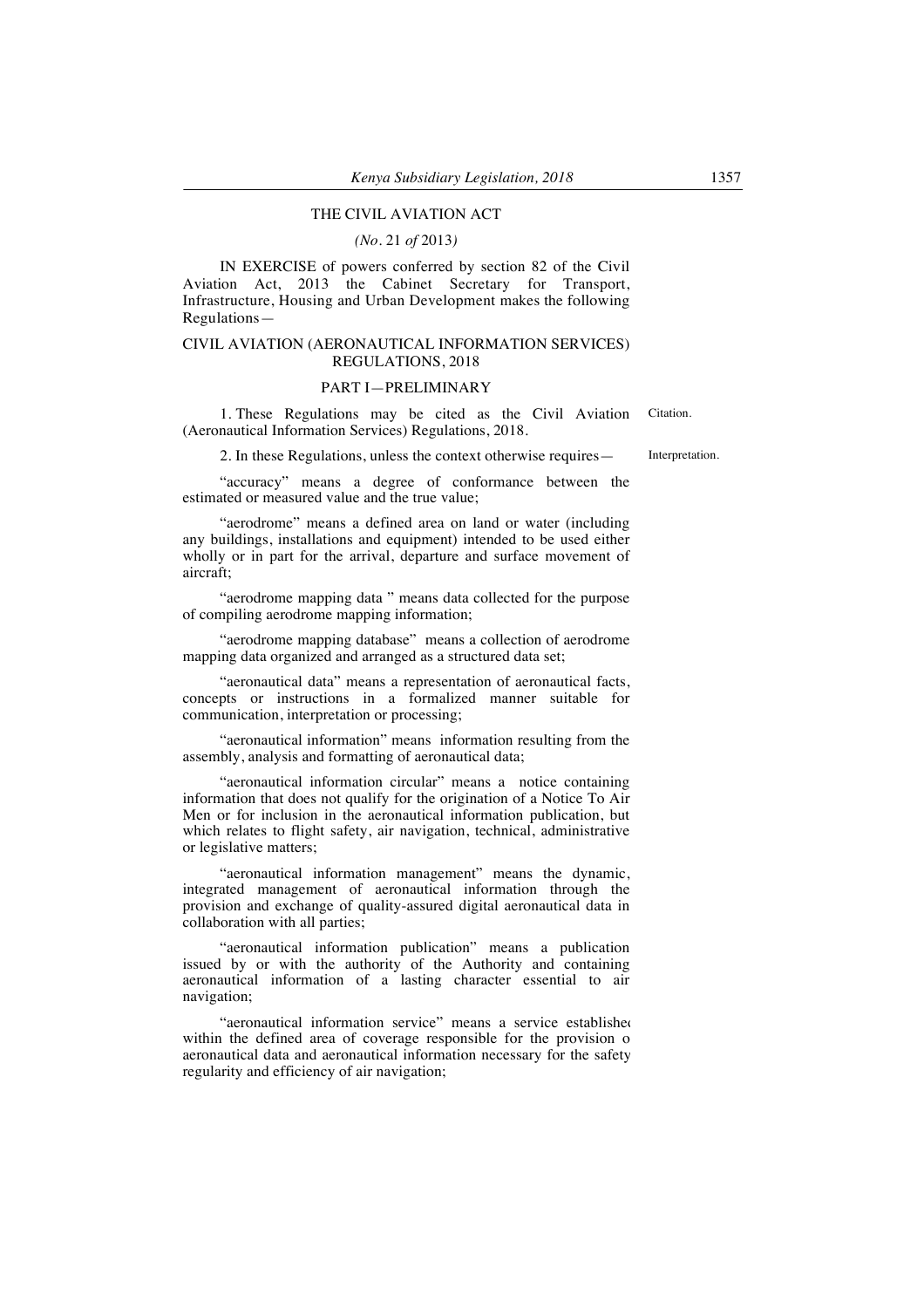"aeronautical information publication amendment" means permanent changes to the information contained in the aeronautical information publication;

"aeronautical information publication supplement" means temporary changes to the information contained in the aeronautical information publication which are published by means of special pages;

"aeronautical information regulation and control" means a system aimed at advance notification, based on common effective dates, of circumstances that necessitate significant changes in operating practices;

"air defence identification zone" means special designated airspace of defined dimensions within which aircraft are required to comply with special identification and/or reporting procedures additional to those related to the provision of air traffic services;

"aeronautical information services product" means aeronautical data and aeronautical information provided in the form of the elements of the Integrated Aeronautical Information Package (except Notice To Air Men and pre-flight information bulletin), including aeronautical charts, or in the form of suitable electronic media;

"application" means manipulation and processing of data in support of user requirements (ISO 19104\*);

"area navigation" means a method of navigation which permits aircraft operation on any desired flight path within the coverage of ground- or space-based navigation aids or within the limits of the capability of self-contained aids, or a combination of these;

"ASHTAM" means a special series Notice To Air Men notifying by means of a specific format change in activity of a volcano, a volcanic eruption and/or volcanic ash cloud that is of significance to aircraft operations;

"assemble" means a process of merging data from multiple sources into a database and establishing a baseline for subsequent processing;

"air traffic services surveillance service" means a term used to indicate a service provided directly by means of an air traffic services surveillance system;

"air traffic services surveillance system" means a generic term meaning variously, automatic dependent, PSR, SSR or any comparable ground-based system that enables the identification of aircraft;

"automatic dependent surveillance — broadcast" means a means by which aircraft, aerodrome vehicles and other objects can automatically transmit and/or receive data such as identification, position and additional data, as appropriate, in a broadcast mode via a data link;

"automatic dependent surveillance — contract" means a means by which the terms of an automatic dependent surveillance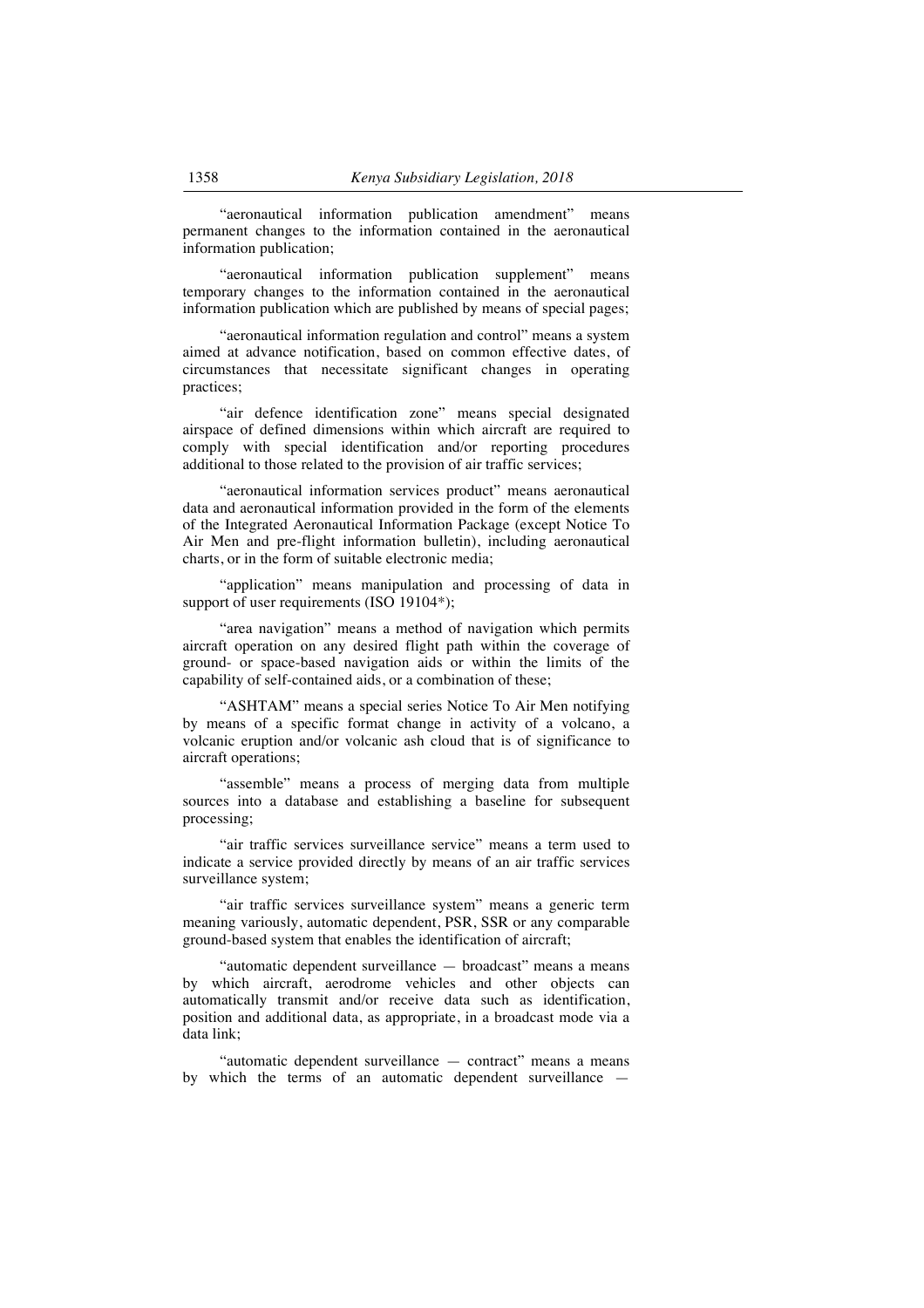contractagreement will be exchanged between the ground system and the aircraft, via a data link, specifying under what conditions automatic dependent surveillance — contractreports would be initiated, and what data would be contained in the reports;

"automatic terminal information service" means the automatic provision of current, routine information to arriving and departing aircraft throughout 24 hours or a specified portion thereof;

"Authority" means the Kenya Civil Aviation Authority;

"data link-automatic terminal information service" means the provision of automatic terminal information service via data link;

"voice-automatic terminal information service" means the provision of automatic terminal information service by means of continuous and repetitive voice broadcasts;

"bare earth" means a surface of the earth including bodies of water and permanent ice and snow, and excluding vegetation and manmade objects;

"calendar" means discrete temporal reference system that provides the basis for defining temporal position to a resolution of one day (ISO 19108\*);

"canopy" means bare earth supplemented by vegetation height;

"confidence level" means the probability that the true value of a parameter is within a certain interval around the estimate of its value;

"controller-pilot data link communications" means a means of communication between controller and pilot, using data link for ATC communications;

"culture" means all man-made features constructed on the surface of the earth, such as cities, railways and canals;

"cyclic redundancy check" means a mathematical algorithm applied to the digital expression of data that provides a level of assurance against loss or alteration of data;

"danger area" means an airspace of defined dimensions within which activities dangerous to the flight of aircraft may exist at specified times;

"data product" means a data set or data set series that conforms to a data product specification (ISO 19131\*);

"data product specification" means a detailed description of a data set or data set series together with additional information that will enable it to be created, supplied to and used by another party (ISO 19131\*);

"data quality" means a degree or level of confidence that the data provided meet the requirements of the data user in terms of accuracy, resolution and integrity;

"data set series" means a collection of data sets sharing the same product specification (ISO 19115\*);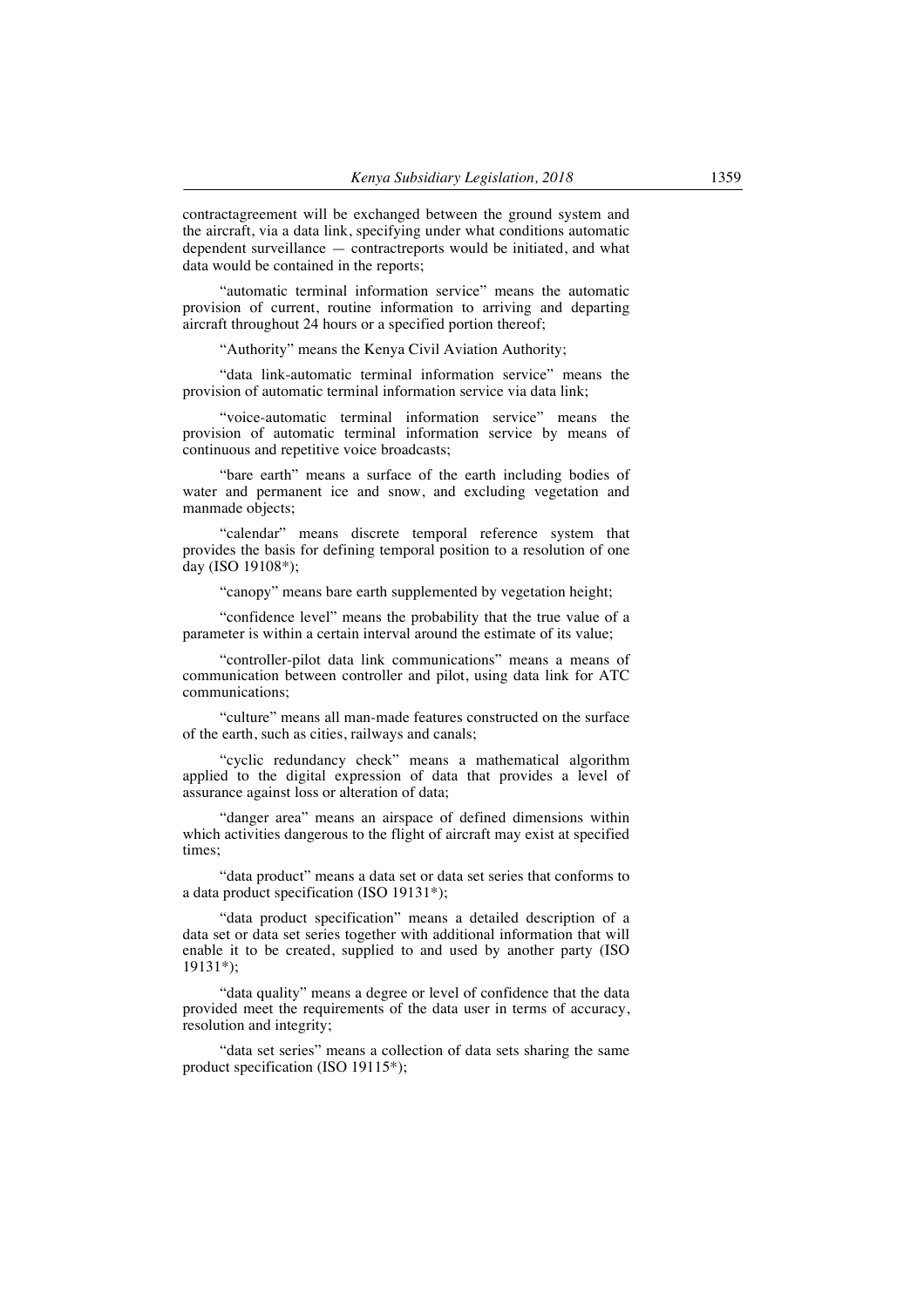"datum" means any quantity or set of quantities that may serve as a reference or basis for the calculation of other quantities (ISO 19104\*);

"Digital Elevation Model" means the representation of terrain surface by continuous elevation values at all intersections of a defined grid, referenced to common datum;

"direct transit arrangements" means special arrangements approved by the Authority by which traffic which is pausing briefly in its passage through the Republic of Kenya may remain under their direct control;

"ellipsoid height (Geodetic height)" means the height related to the reference ellipsoid, measured along the ellipsoidal outer normal through the point in question;

"feature" means abstraction of real world phenomena (ISO 19101\*);

"feature attribute" means characteristic of a feature (ISO 19101\*);

"feature operation" means operation that every instance of a feature type may perform (ISO 19110\*);

"feature relationship" means relationship that links instances of one feature type with instances of the same or a different feature type (ISO 19101\*);

"feature type" means class of real world phenomena with common properties (ISO 19110\*);

"geodesic distance" means the shortest distance between any two points on a mathematically defined ellipsoidal surface;

"geodetic datum" means a minimum set of parameters required to define location and orientation of the local reference system with respect to the global reference system or frame;

"geoid" means the equipotential surface in the gravity field of the earth which coincides with the undisturbed mean sea level extended continuously through the continents;

"geoid undulation" means the distance of the geoid above (positive) or below (negative) the mathematical reference ellipsoid;

"gregorian calendar" means calendar in general use; first introduced in 1582 to define a year that more closely approximates the tropical year than the Julian calendar (ISO 19108\*);

"height" means the vertical distance of a level, point or an object considered as a point, measured from a specific datum;

"heliport" means an aerodrome or a defined area on a structure intended to be used wholly or in part for the arrival, departure and surface movement of helicopters;

"human factors principles" means principles which apply to aeronautical design, certification, training, operations and maintenance and which seek safe interface between the human and other system components by proper consideration to human performance;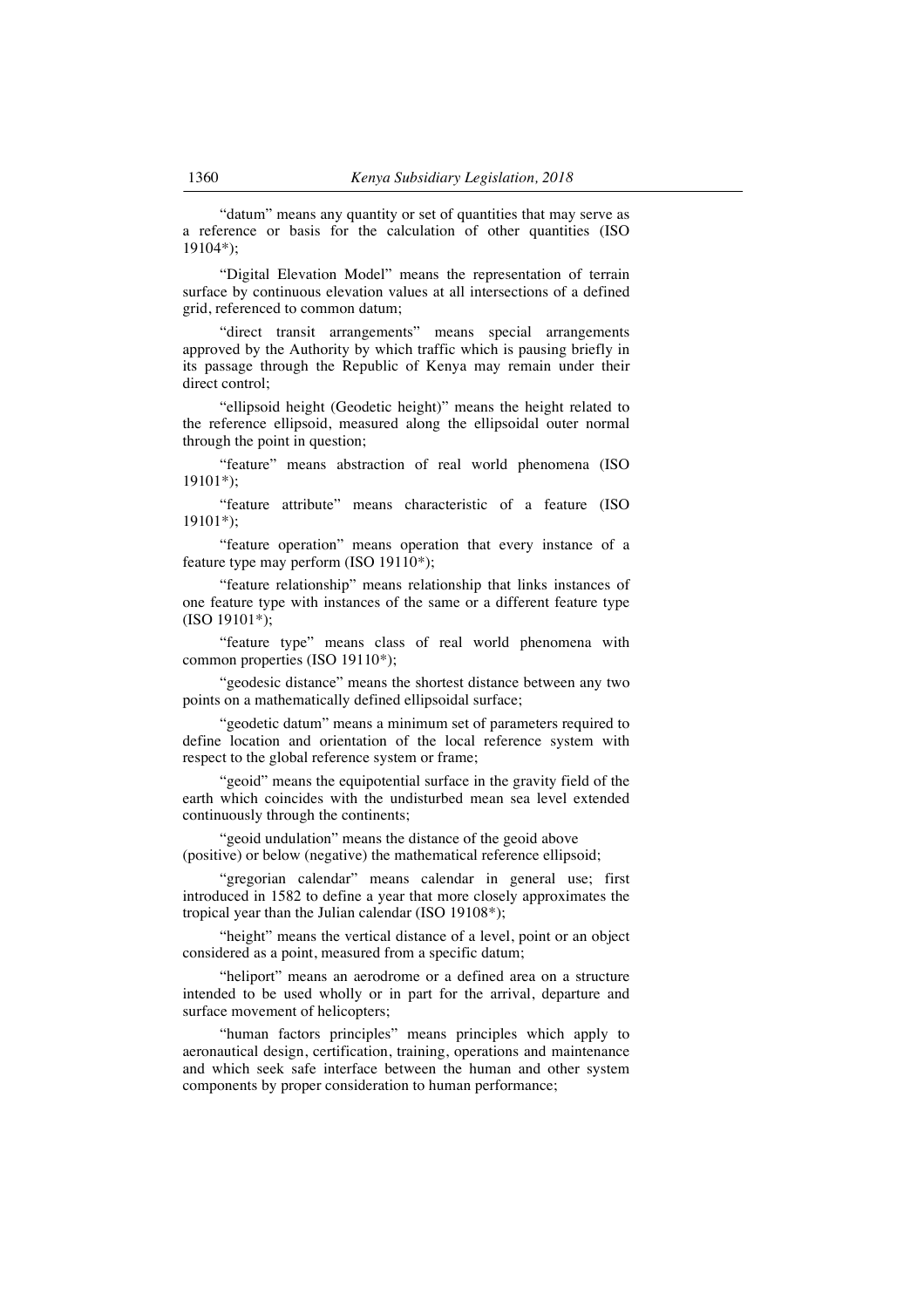"ICAO" means abbreviation for the International Civil Aviation Organisation.

"Integrated Aeronautical Information Package" means a package in paper, or electronic media which consists of the following elements - Aeronautical information publication; including amendment service; Supplements to the aeronautical information publication; Notice To Air Men and pre-flight information bulletin; Aeronautical information circular and checklists and lists of valid Notice To Air Men;

"integrity (aeronautical data)" means a degree of assurance that an aeronautical data and its value has not been lost or altered since the data origination or authorized amendment;

"integrity classification (aeronautical data)" means classification based upon the potential risk resulting from the use of corrupted data. Aeronautical data are classified as-

- (a) routine data: there is a very low probability when usingcorrupted routine data that the continued safe flight and landing of an aircraft would be severely at risk with the potential for catastrophe;
- (b) essential data: there is a low probability when using corrupted essential data that the continued safe flight and landing of an aircraft would be severely at risk with the potential for catastrophe; and
- (c) critical data: there is a high probability when usingcorrupted critical data that the continued safe flight and landing of an aircraft would be severely at risk with the potential for catastrophe.

"international airport" means any airport designated by the Authority as an airport of entry and departure for international air traffic, where the formalities incident to customs, immigration, public health, animal and plant quarantine and similar procedures are carried out;

"international Notice To Air Men office" means an office designated by the Authority for the exchange of Notice To Air Men internationally;

"logon address" means a specified code used for data link logon to an air traffic services unit;

"manoeuvring area" means that part of an aerodrome to be used for the take-off, landing and taxiing of aircraft, excluding aprons;

"metadata" means data about data (ISO 19115\*);

"minimum en-route altitude" means the altitude for an en-route segment that provides adequate reception of relevant navigation facilities and ATS communications, complies with the airspace structure and provides the required obstacle clearance;

"minimum obstacle clearance altitude" means the minimum altitude for a defined segment of flight that provides the required obstacle clearance;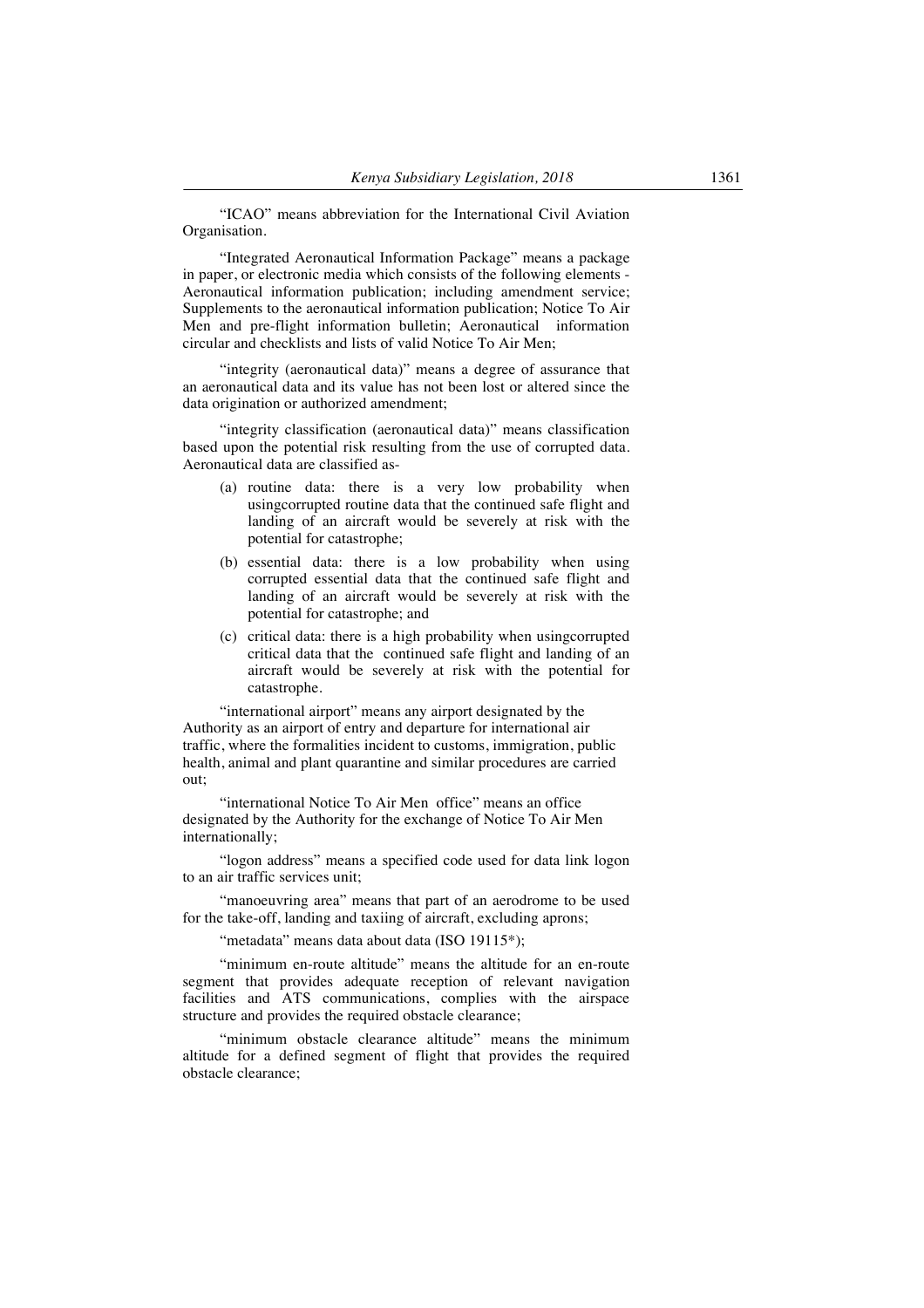"movement area" means that part of an aerodrome to be used for the take-off, landing and taxiing of aircraft, consisting of the manoeuvring area and the apron;

"navigation specification" means a set of aircraft and flight crew requirements needed to support performance-based navigation operations within a defined airspace. There are two kinds of navigation specifications:

"required navigation performance specification" means navigation specification based on area navigation that includes the requirement for performance monitoring and alerting, designated by the prefix RNP.

"area navigation specification" means a navigation specification based on area navigation that does not include the requirement for performance monitoring and alerting, designated by the prefix RNAV.

"Notice To Air Men" means a notice distributed by means of telecommunication containing information concerning the establishment, condition or change in any aeronautical facility, service, procedure or hazard, the timely knowledge of which is essential to personnel concerned with flight operations;

"obstacle" means all fixed (whether temporary or permanent) and mobile objects, or parts thereof, that:

- (a) are located on an area intended for the surface movement of aircraft; or
- (b) extend above a defined surface intended to protect aircraftin flight; or
- (c) stand outside those defined surfaces and that have beenassessed as being a hazard to air navigation.

"obstacle/terrain data collection surface" means a defined surface intended for the purpose of collecting obstacle/terrain data;

"orthometric height" means a height of a point related to the geoid, generally presented as a mean sea level elevation;

"performance-based communication" means communication based on performance specifications applied to the provision of air traffic services;

"performance-based navigation" means area navigation based on performance requirements for aircraft operating along an ATS route, on an instrument approach procedure or in a designated airspace;

"performance-based surveillance" means a surveillance based on performance specifications applied to the provision of air traffic services;

"portrayal" means a presentation of information to humans (ISO  $19117^*$ :

"position (geographical)" means a set of coordinates (latitude and longitude) referenced to the mathematical reference ellipsoid which define the position of a point on the surface of the earth;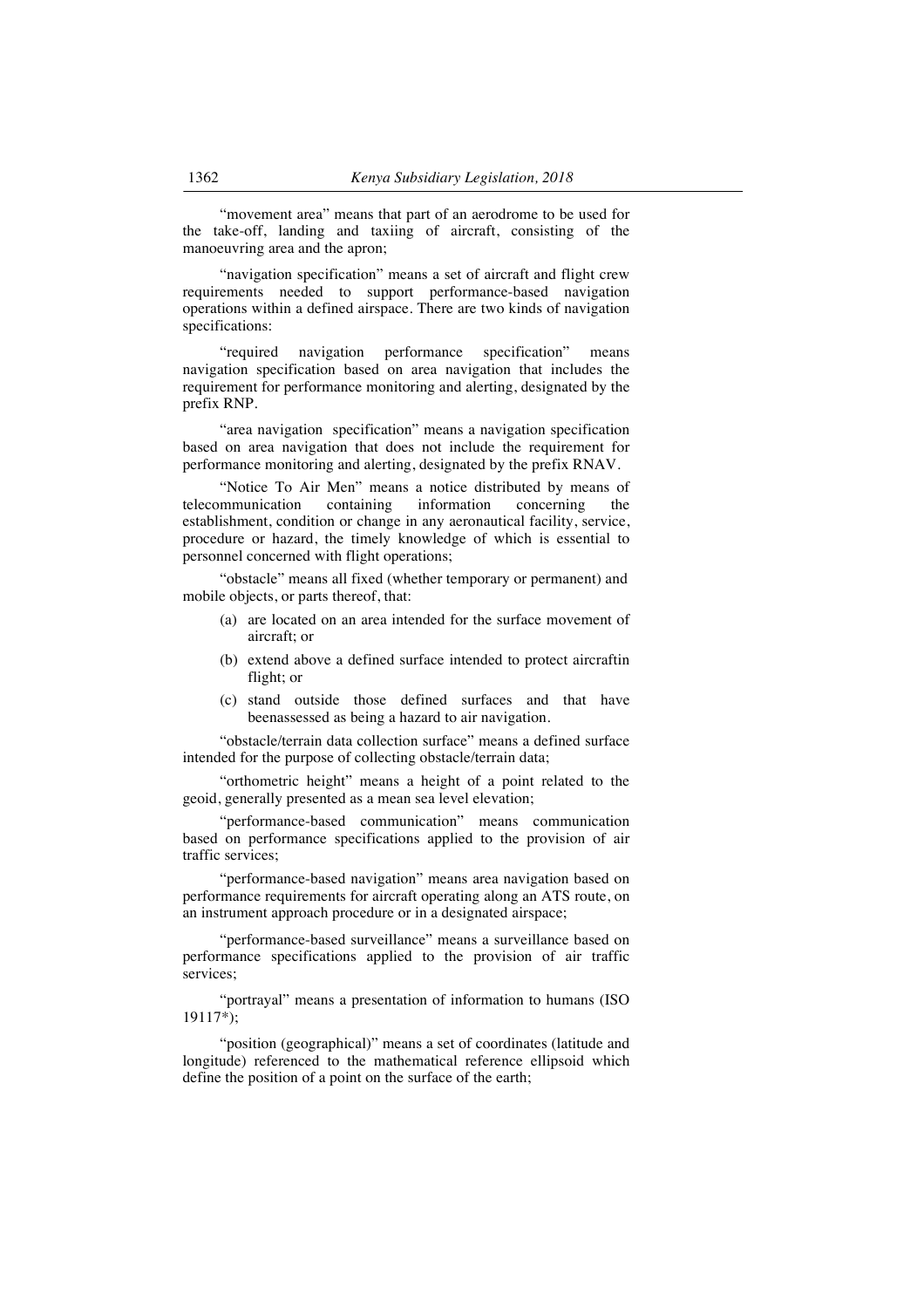"post spacing" means an angular or linear distance between two adjacent elevation points;

"precision" means the smallest difference that can be reliably distinguished by a measurement process;

"pre-flight information bulletin" means a presentation of current Notice To Air Men information of operational significance, prepared prior to flight;

"prohibited area" means an airspace of defined dimensions, above the land areas or territorial waters of the Republic of Kenya, within which the flight of aircraft is prohibited;

"quality" means a degree to which a set of inherent characteristics fulfils requirements (ISO 9000\*);

"quality assurance" means part of quality management focused on providing confidence that quality requirements will be fulfilled (ISO 9000\*);

"quality control" means part of quality management focused on fulfilling quality requirements (ISO 9000\*);

"quality management" means coordinated activities to direct and control an organization with regard to quality (ISO 9000\*);

"radio navigation service" means a service providing guidance information or position data for the efficient and safe operation of aircraft supported by one or more radio navigation aids;

"required communication performance" means a specification means a set of requirements for air traffic service provision and associated ground equipment, aircraft capability, and operations needed to support performance-based communication;

"required surveillance performance" means a specification means a set of requirements for air traffic service provision and associated ground equipment, aircraft capability, and operations needed to support performance-based surveillance;

"requirement" means a need or expectation that is stated, generally implied or obligatory (ISO 9000\*);

"resolution" means a number of units or digits to which a measured or calculated value is expressed and used;

"restricted area" means an airspace of defined dimensions, above the land areas or territorial waters of the Republic of Kenya, within which the flight of aircraft is restricted in accordance with certain specified conditions;

"route stage" means a route or portion of a route flown without an intermediate landing;

"station declination" means an alignment variation between the zero degree radial of a VOR and true north, determined at the time the VOR station is calibrated;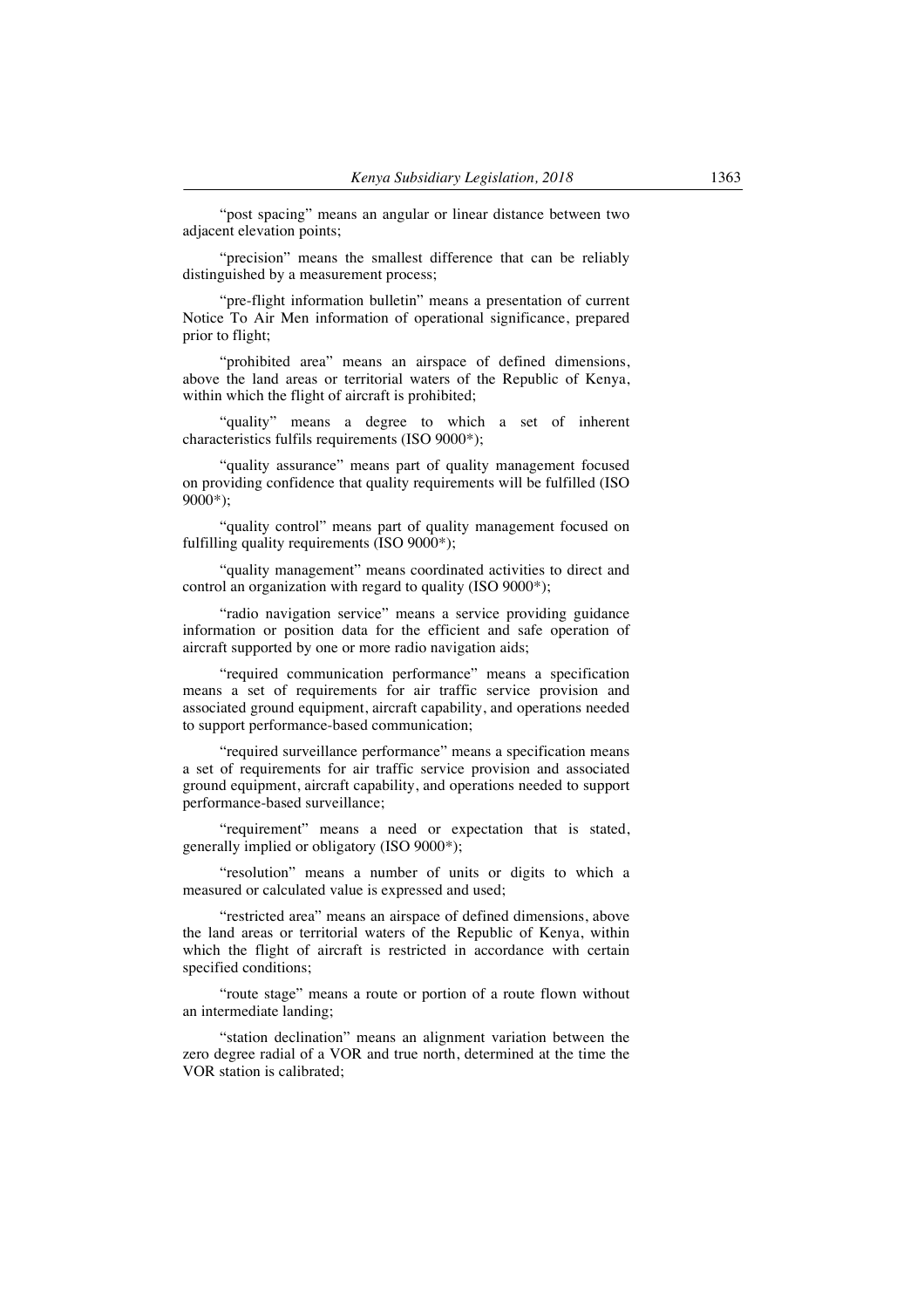"terrain" means the surface of the Earth containing naturally occurring features such as mountains, hills, ridges, valleys, bodies of water, permanent ice and snow, and excluding obstacles;

"traceability" means ability to trace the history, application or location of that which is under consideration (ISO 9000\*);

"validation" means confirmation, through the provision of objective evidence, that the requirements for a specific intended use or application have been fulfilled (ISO 9000\*);

"verification" means confirmation, through the provision of objective evidence, that specified requirements have been fulfilled (ISO 9000\*);

"VOLMET" means meteorological information for aircraft in flight;

"data link-VOLMET" means a provision of current aerodrome routine meteorological reports and aerodrome special meteorological reports, aerodrome forecasts, SIGMET, special air-reports not covered by a SIGMET and, where available, AIRMET via data link;

"VOLMET broadcast" means provision, as appropriate, of current aerodrome routine meteorological reports, aerodrome special meteorological reports, aerodrome forecasts and SIGMET by means of continuous and repetitive voice broadcasts;

3. (1) These Regulations shall apply to an aeronautical information services provider.

(2) These Regulations do not apply to aeronautical information service provided by the military.

### PART II – GENERAL PROVISIONS

4. (1) A person shall not provide an Aeronautical Information Service, and undertake aeronautical data and information management unless certificated and in accordance with the Civil Aviation (Certification of Air Navigation Service Providers) Regulations.

(2) The Authority shall certify an organization as the aeronautical information service provider to provide such services in accordance with these regulations.

5. (1) A certified aeronautical information service provider providing aeronautical information services shall develop an operations manual which shall serve to demonstrate how the air navigation service provider will comply with the requirements of these regulations.

(2) The operations manual required in regulation 5 (1) shall contain the following information−

- (a) services to be provided;
- (b) personnel requirements and their responsibilities including the organization chart that shows the position of each personnel and the name, qualification, experience, duties and responsibilities of personnel who are responsible for

Provision of an Aeronautical Information Service.

**Operations** Manual.

Application.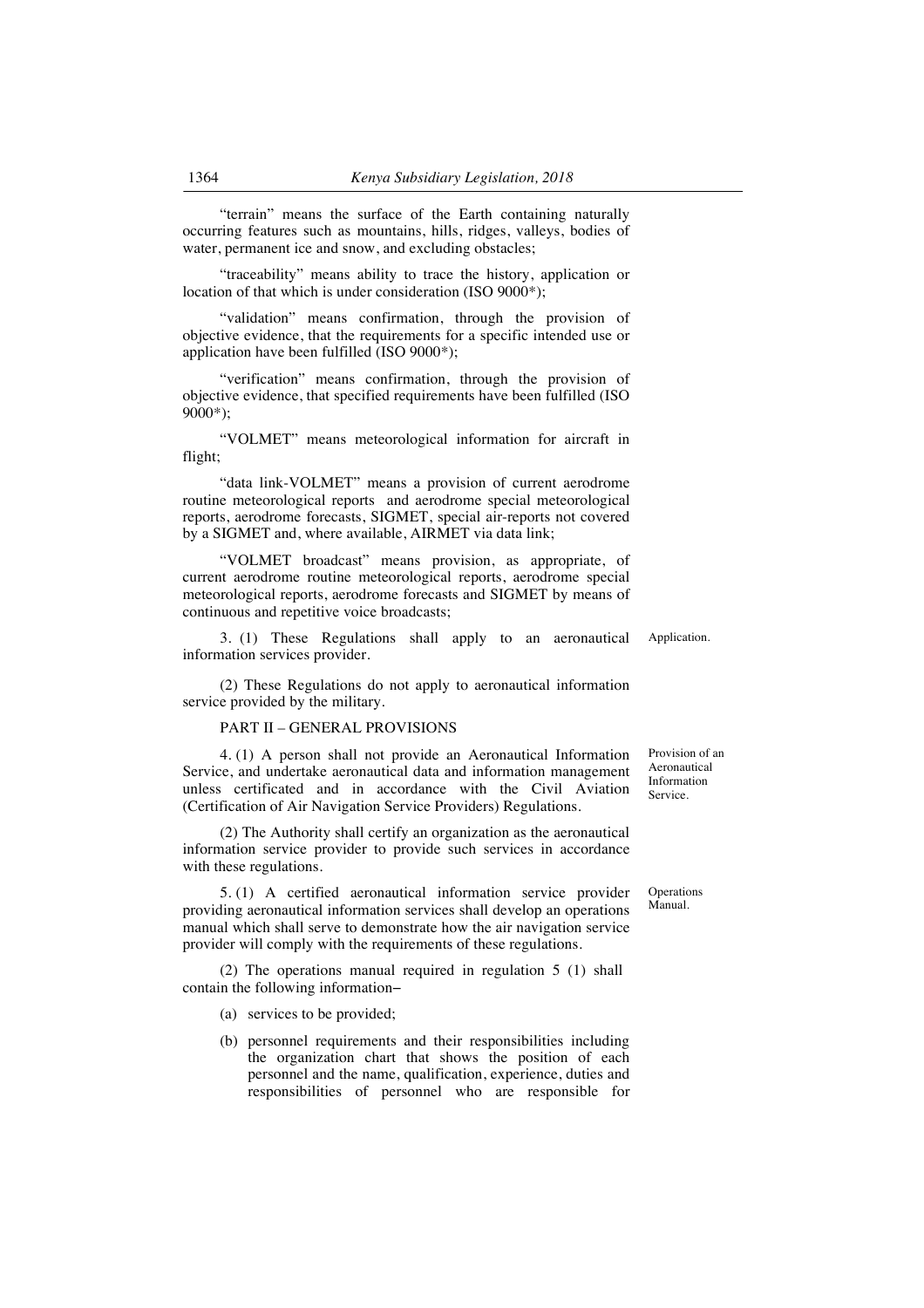ensuring the compliance of the organization with the requirements in this regulations;

- (c) training and performance assessment of personnel;
- (d) quality management system;
- (e) contingency plans;
- (f) procedures for reporting of Aeronautical Information Service system malfunction;
- (g) maintenance of documents and records;
- (h) the hours of service;
- (i) detailed description of the Aeronautical Information Service systems and procedures used in the provision of aeronautical information services/aeronautical information management; and
- (j) any other information requested by the Authority.

(3) The operations manual may consist of a main manual covering the main areas that need to be addressed, as well as separate supporting documents and manuals (such as the quality manual, the station standing instructions specific to a particular station) that are referenced to in the main manual.

(4) The operations manual shall be issued under the authority of the air navigation service provider and shall be approved by the Authority.

(5) An aeronautical information service provider shall amend the operations manual and associated procedures whenever necessary to ensure accuracy and currency of the information contained therein.

*Common reference systems for air navigation*

6. An aeronautical information service provider shall ensure thatHorizontal reference system.

- (a) the horizontal reference system is the world geodetic system — 1984;
- (b) the published aeronautical geographical coordinates indicating latitude and longitude are expressed in terms of the world geodetic system — 1984 geodetic reference datum;
- (c) geographical coordinates which have been transformed into world geodetic system — 1984coordinates but whose accuracy of original field work does not meet the requirements in the Civil Aviation (Air Traffic Services) regulations and the Civil Aviation (Aerodromes) Regulations is identified by an asterisk;
- (d) the order of publication resolution of geographical coordinates is as specified in the First Schedule and Table S6-1 of the Second Schedule of these Regulations; and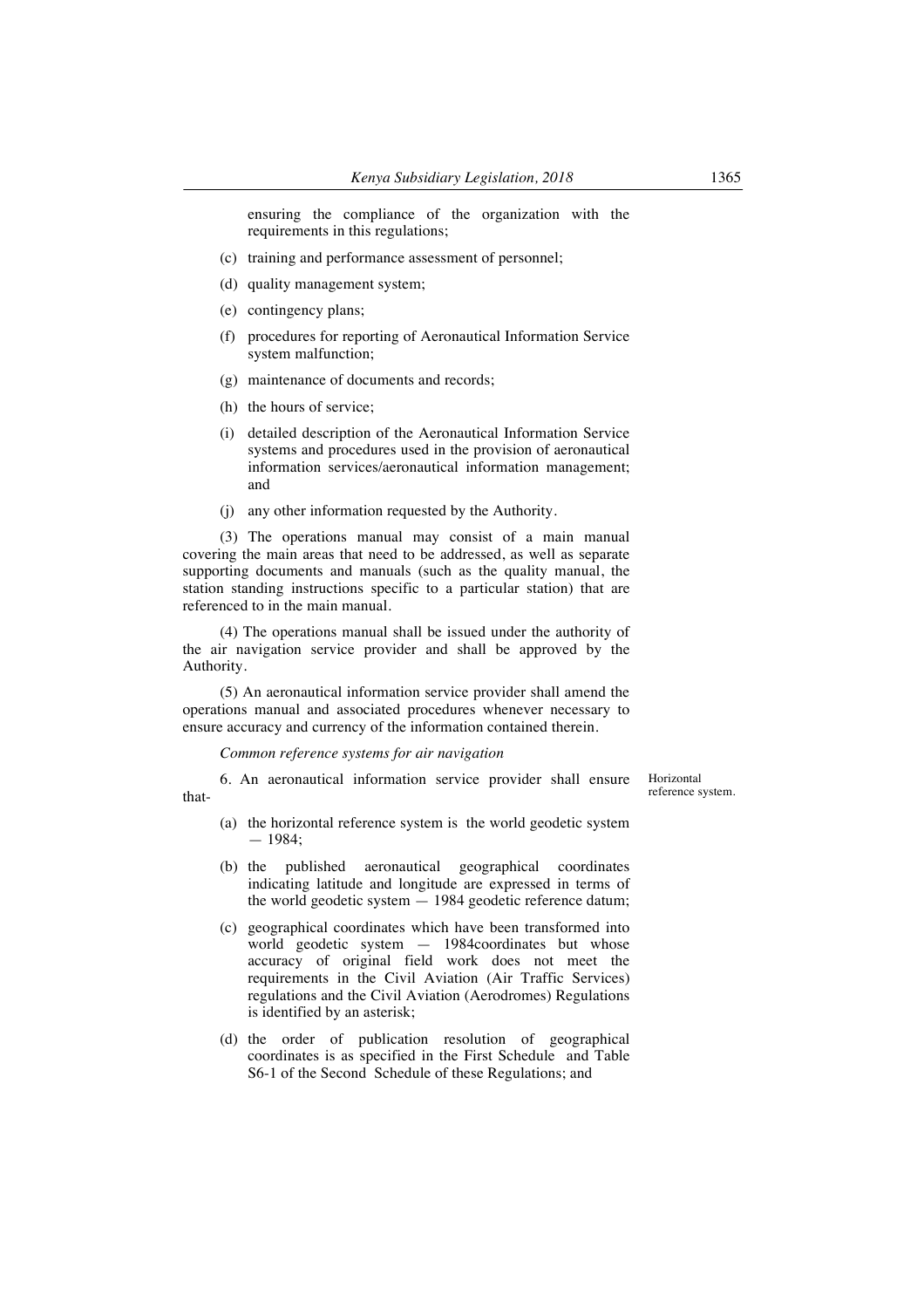(e) the order of chart resolution of geographical coordinates is as specified in the Second Schedule in the Civil Aviation (Aeronautical Charts) Regulations table 1.

7. An aeronautical service provider shall ensure that –

- (a) the mean sea level datum is used as the vertical reference system for air navigation and the earth gravitational model — 1996, containing long wave length gravity field data to degree and order 360, is used by air navigation as the global gravity model;
- (b) the regional, national or local geoid models containing high resolution gravity field data are developed and used for geographical positions where the accuracy of earth gravitational model — 1996 does not meet the accuracy requirements for elevation and geoid undulation as specified in the Civil Aviation (Aerodrome Regulations) , on the basis of earth gravitational model — 1996 data;
- (c) ) the description of the model used, including the parameters required for height transformation between the model and earth gravitational model — 1996, are provided in the aeronautical information publication when a geoid model other than the earth gravitational model — 1996 model specified in sub regulation 2;
- (d) the elevation referenced to the mean sea level for the specific surveyed ground positions, and geoid undulation referenced to the world geodetic system — 1984ellipsoid for those positions specified in the First schedule are published;
- (e) the order of publication resolution of elevation and geoid undulation are as specified Table S6-2 of the Second Schedule (Aeronautical data publication resolution and integrity classification) of these regulations; and
- (f) the order of chart resolution of elevation and geoid undulation is as specified in the Civil Aviation (Aeronautical Charts) Regulations, Second schedule, Table 2.
- 8. An aeronautical service provider shall ensure that –
- (a) the gregorian calendar and coordinated universal time is used as the temporal reference system for civil aviation; and
- (b) when a different temporal reference system is used for some applications, the feature catalogue, the metadata associated with an application schema or a data set, as appropriate, and includes either a description of that system or a citation for a document that describes that temporal reference system.
- 9. An aeronautical service provider shall ensure that –
- (a) each element of the integrated aeronautical information package for international distribution shall be in English;

Temporal reference system.

Miscellaneous specifications.

Vertical reference system.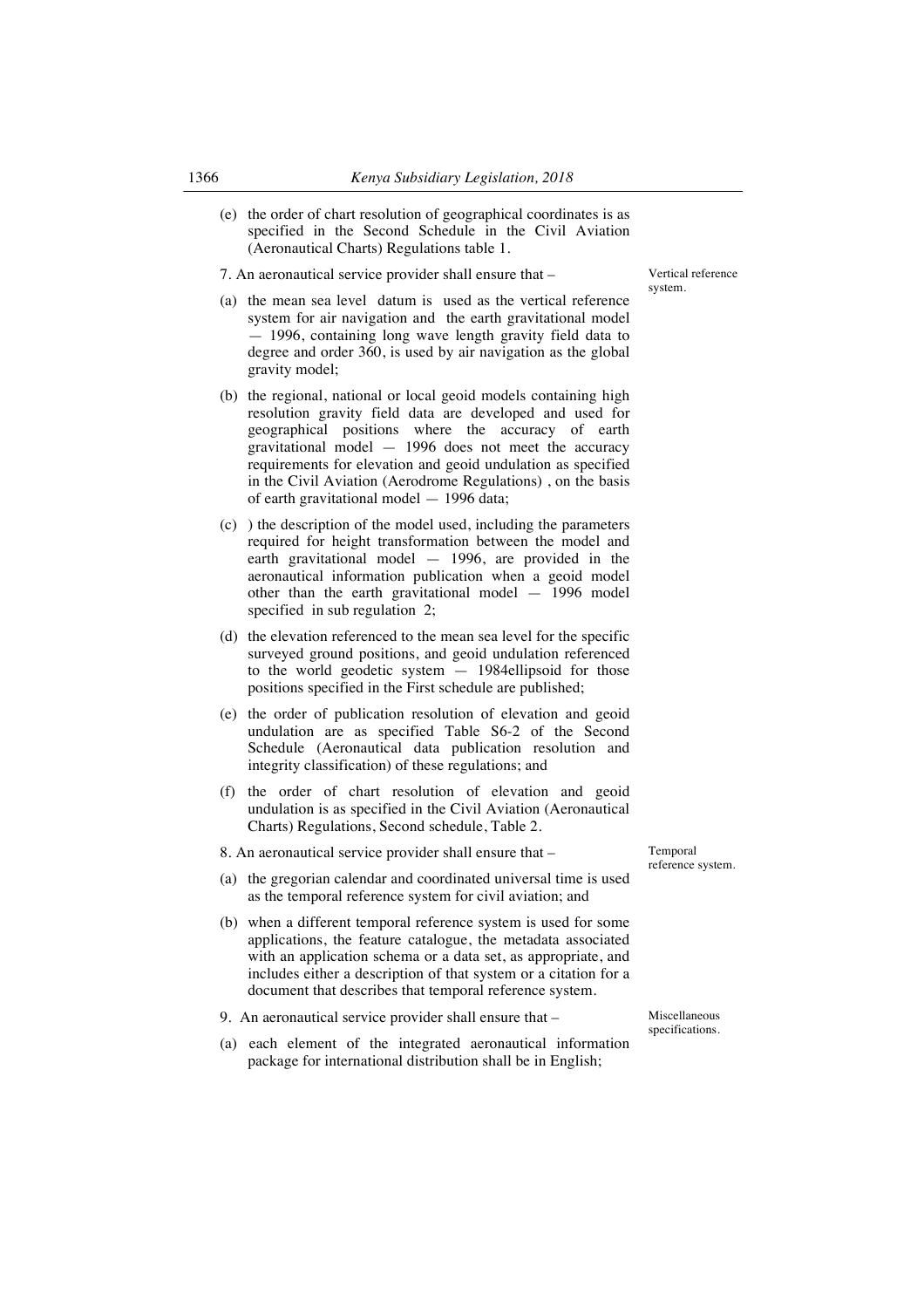- (b) the names of places are spelt in conformity with local usage, transliterated, when necessary, into the Latin alphabet; and
- (c) the units of measurement used in the origination, processing and distribution of aeronautical data and aeronautical information are consistent with the tables contained in Civil Aviation (Units of Measurement to be Used in Air and Ground Operations) Regulations.

#### PART III - RESPONSIBILITIES AND FUNCTIONS

10. A certificated Aeronautical Information Service Provider shall-

- (a) provide an aeronautical information service;
- (b) ensure that the provision of aeronautical data and aeronautical information covers the entire territory of Kenya for which it is responsible for the provision of air traffic services;
- (c) note that the Authority shall remain responsible for the aeronautical data and aeronautical information provided;
- (d) ensure that aeronautical data and aeronautical information provided for and on behalf of the Authority shall clearly indicate that they are provided under the authorisation of the Authority;
- (e) ensure that the aeronautical data and aeronautical information provided is complete, timely and of required quality in accordance with these regulation; and
- (f) ensure that formal arrangements are established between originators of aeronautical data and aeronautical information and the aeronautical information service in relation to the timely and complete provision of aeronautical data and aeronautical information.

11. (1) An aeronautical information service provider shall ensure that aeronautical data and aeronautical information necessary for the safety, regularity or efficiency of air navigation is made available in a form suitable for the operational requirements of the air traffic management community, including-

- (a) those involved in flight operations, including flight crews, flight planning and flight simulators; and
- (b) the air traffic services unit responsible for flight information service and the services responsible for pre-flight information.
- (2) An aeronautical information service provider shall–
- (a) receive, collate or assemble, edit, format, publish or store and distribute aeronautical data and aeronautical information or data concerning the entire territory of Kenya as well as those areas over the high seas in which the country is responsible for the provision of air traffic services;

Aeronautical Information Service Provider responsibilities and functions.

Role of the Aeronautical Information Service Provider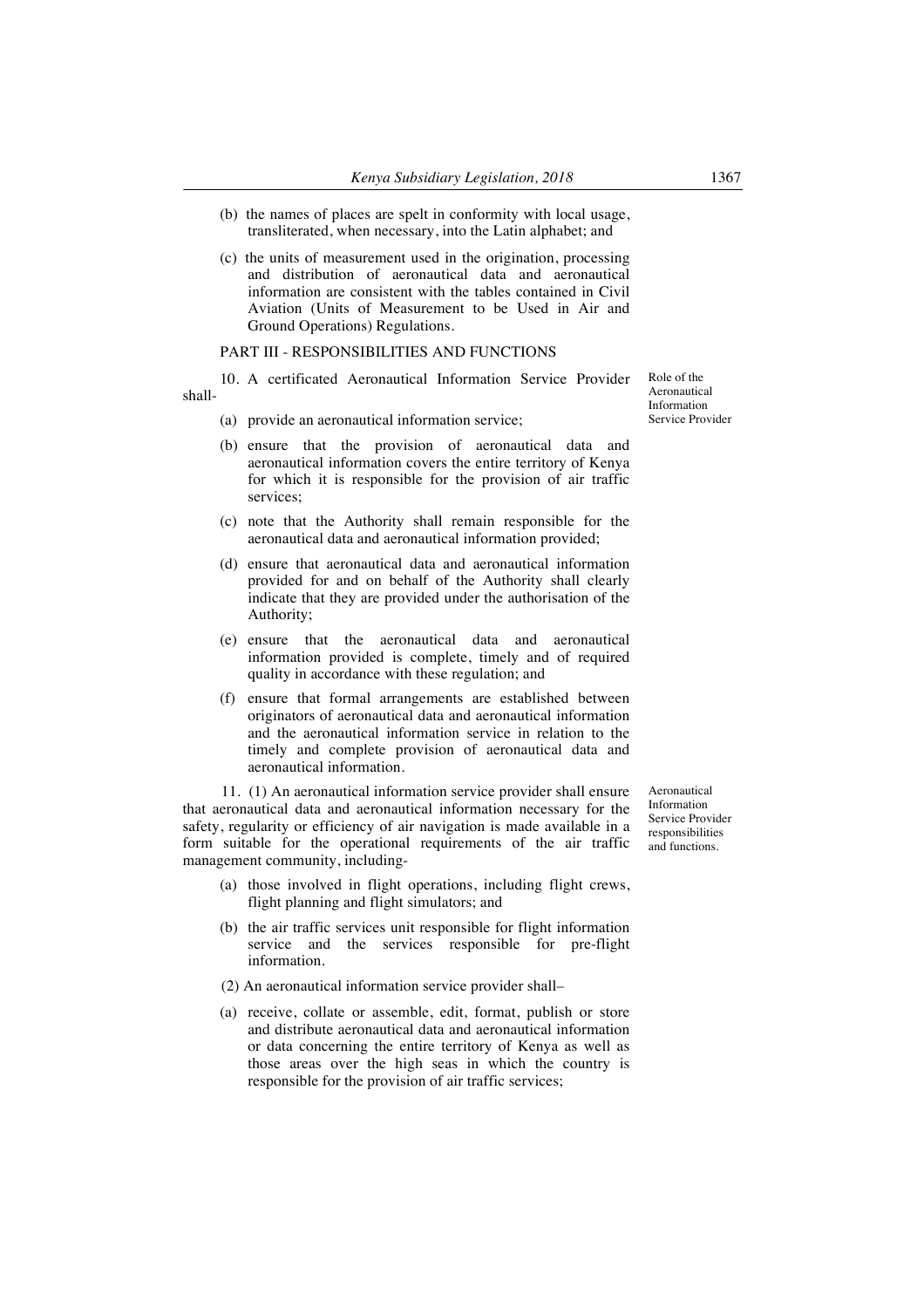- (b) provide aeronautical data and aeronautical information as an integrated aeronautical information package;
- (c) make available aeronautical information service during the whole period an aircraft is in flight in the area of responsibility of an aeronautical information service and the period of at least two hours before and after such a period where 24-hour service is not provided;
- (d) make available aeronautical information service at such other time as may be requested by an appropriate ground organisation; and
- (e) obtain aeronautical data and aeronautical information for pre-flight information service and in-flight information from the aeronautical information services of other States or other sources that may be available.

(3) An aeronautical information service provider shall ensure that the –

- (a) aeronautical data and aeronautical information obtained from other States , when distributed, is clearly identified as having the authority of the State of Origin;
- (b) aeronautical data and aeronautical information obtained from other sources other than other States, be verified before distribution and if not verified, when distributed, be clearly identified as such.

(4) An aeronautical information service provider shallpromptly make available to the aeronautical information services of other States, any aeronautical data and aeronautical information necessary for the safety, regularity or efficiency of air navigation required by them to enable compliance to sub regulation 10 (1).

- 12. (1) An aeronautical information service provider shall-
- (a) designate the office to which all elements of the integrated aeronautical information package originated by other States shall be addressed and the office shall be qualified to deal with requests for aeronautical data and aeronautical information originated by other States;
- (b) define, where more than one international Notice To Air Men office is designated within Kenya , the extent of responsibility and the territory covered by each office;
- (c) arrange for the issuance and receipt of Notice To Air Men distributed by means of telecommunication;
- (d) establish direct contact with other providers of aeronautical information services in order to facilitate the international exchange of aeronautical data and aeronautical information;
- (e) avail one copy of each of the elements of the integrated aeronautical information package upon request by the aeronautical information service of an International Civil Aviation Organisation Contracting State without charge;

Exchange of aeronautical data and aeronautical information.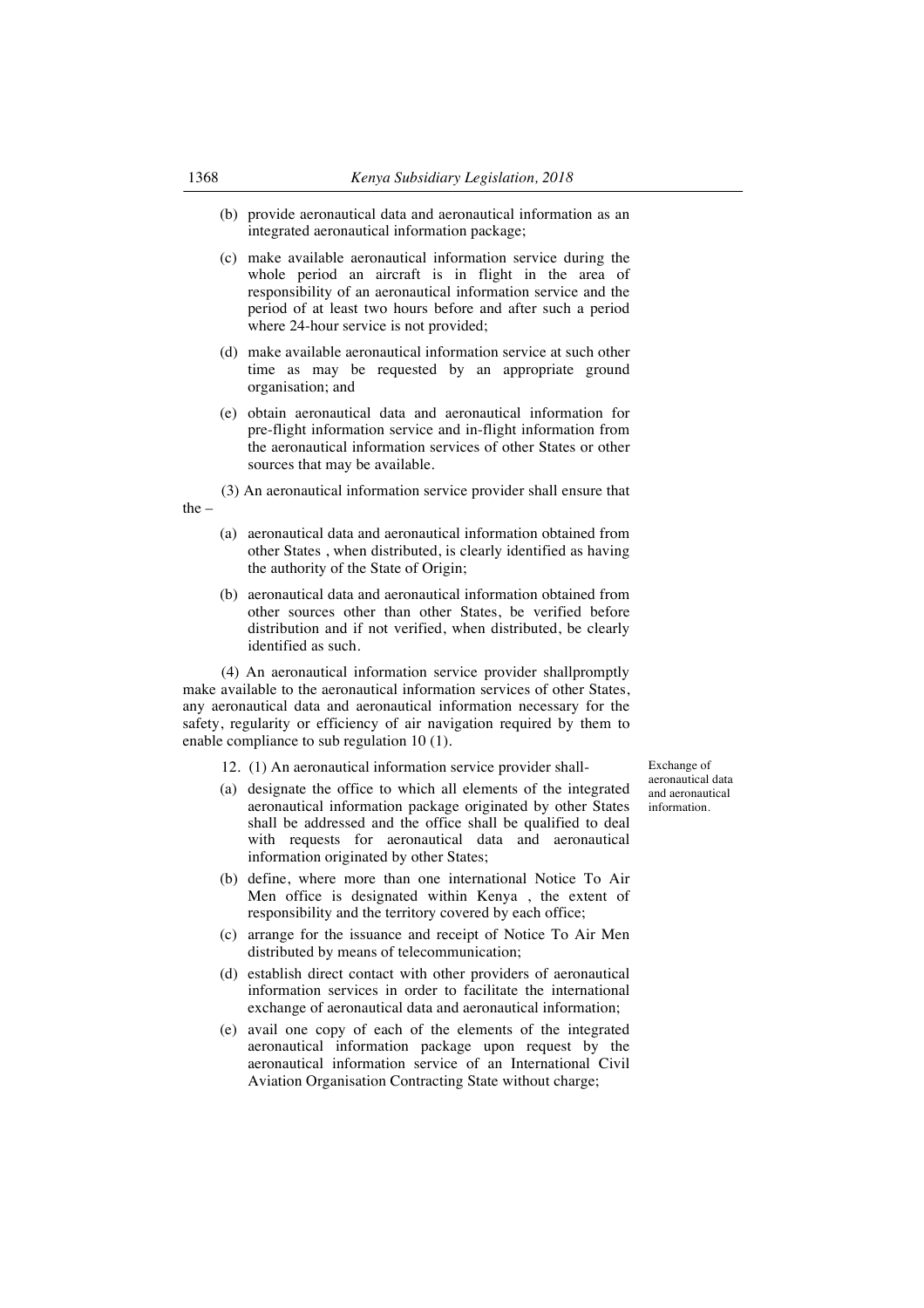- (f) ensure that the exchange of more than one copy of the elements of the integrated aeronautical information package and other air navigation documents, including those containing air navigation legislation and regulations, are subject to a bilateral agreement between the aeronautical information service provider and other International Civil Aviation Organisation Contracting States;
- (g) ensure that the procurement of aeronautical data and aeronautical information, including the elements of the integrated aeronautical information package, and other air navigation documents, including those containing air navigation legislation and regulations, by States other than International Civil Aviation Organisation Contracting States and by other entities is subject to separate agreement with the aeronautical information service provider.

13. (1) An aeronautical information management provider shallidentify, notify and make formal arrangements with persons in custody of aeronautical data and aeronautical information-

- (a) the formal arrangements established with dataoriginators or providers identified in sub regulation (1) shall require timely submission of new or amended aeronautical data and aeronautical information;
- (b) the data originator or provider shall ensure that theaeronautical data and aeronautical information provided is accurate, complete and timely; and
- (c) the data or information originator commits an offence ifas soon as practicable after becoming aware of the need for the change of the data or information does not provide aeronautical information management with updated aeronautical data and aeronautical information with an effective date.

(2) An aeronautical information service provider shall by a written notice request a person who owns, controls or operates objects and or structures that affects aviation safety to submit data or information on the objects and structures.

(3) Any person who owns, controls or operates objects and or structures as referred to in sub regulation 5 fails to comply with the request commits an offence.

14. An aeronautical information service provider shall-

- (a) ensure that any product of an aeronautical information services which has been granted copyright protection in the Republic of Kenya and provided to another State in accordance with regulation 11, is only made available to a third party on condition that –
	- (i) the third party is made aware that the product is copyright protected; and

Obligation of aeronautical data and aeronautical information providers.

Copyright and cost Recovery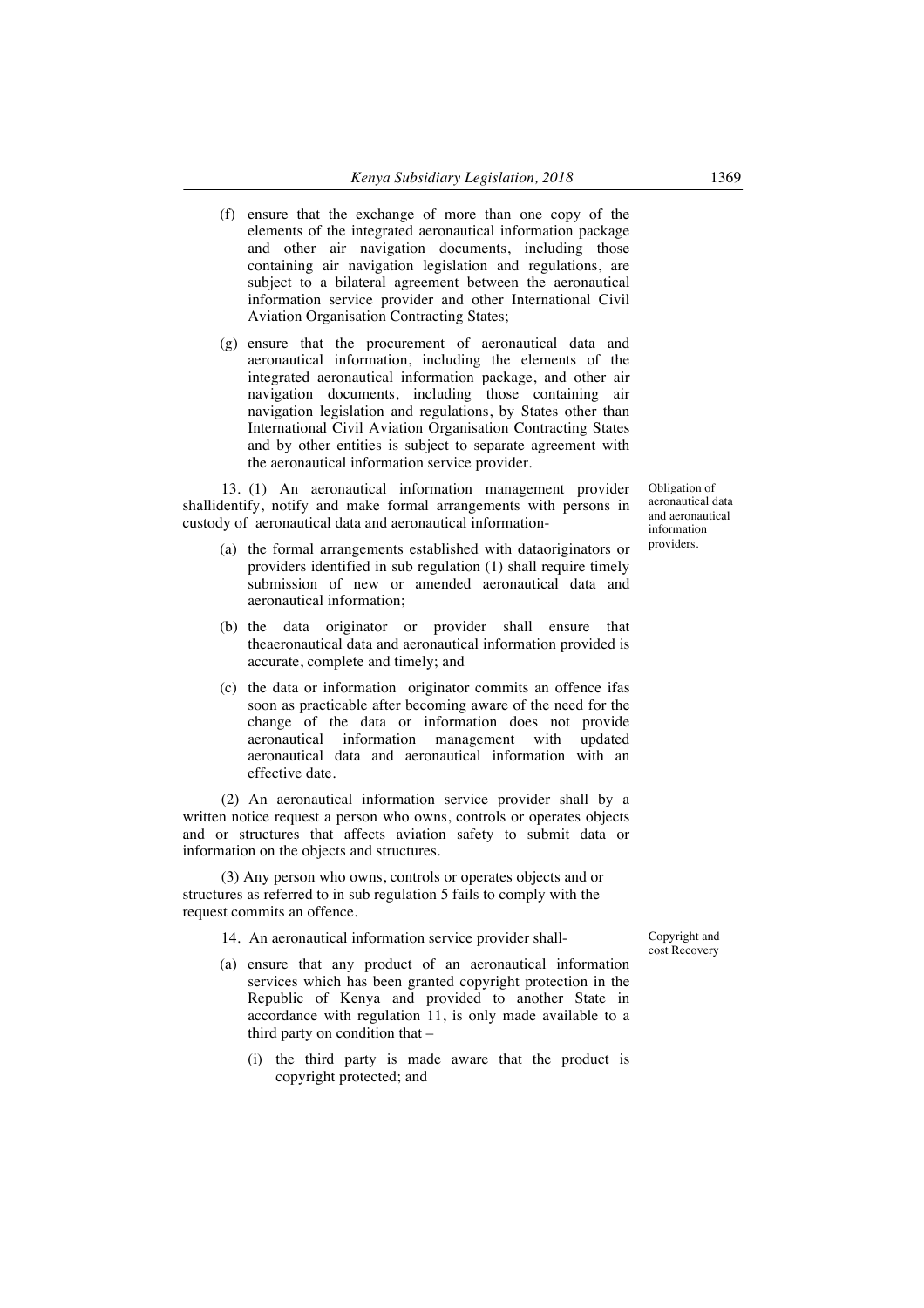- (ii) it is appropriately annotated that the product is subject to copyright by the originating State;
- (b) only recover the overhead cost of collecting and compiling aeronautical data and aeronautical information.

### PART IV - AERONAUTICAL INFORMATION MANAGEMENT

15. An aeronautical information service provider shall ensure that the information management resources and processes established are adequate to warrant the timely collection, processing, storing, integration, exchange and delivery of quality-assured aeronautical data and aeronautical information within the air traffic management system.

16. (1) An aeronautical information raw data provider shall ensure that material to be issued as part of the integrated aeronautical information package is thoroughly checked before submission to the aeronautical information service, in order to make certain that all necessary information has been included and that the information is correct in detail prior to distribution.

(2) An aeronautical information service provider shall establish verification and validation procedures which ensure that the aeronautical data and aeronautical information received meets the quality requirements (accuracy, resolution, integrity and traceability) are met.

17. (1) An aeronautical information service provider shall ensure that –

- (a) the order of accuracy for aeronautical data is as specified in the Civil Aviation (Air Traffic Service) Regulations and the Civil Aviation (Aerodrome) Regulations;
- (b) the three types of positional data are identified as below−
	- (i) surveyed points (runway thresholds, navigation aid positions, etc.);
	- (ii) calculated points (mathematical calculations from the known surveyed points of points in space/fixes); and
	- (iii) declared points (e.g. flight information region boundary points).

18. An aeronautical information service provider shall ensure that the order of publication resolution of aeronautical data is as specified in the Second Schedule (Aeronautical data publication resolution and integrity classification).

19. An aeronautical information service provider shall-

- (a) ensure that the integrity classification for aeronauticaldata shall be as specified in Tables S6-1 to A6-5 of the Second Schedule (Aeronautical data publication resolution and integrity classification);
- (b) maintain the integrity of aeronautical data throughout the data process from survey or origin to distribution to the next intended user; and

Information management requirements

Aeronautical data and aeronautical information validation and verification

Aeronautical Data Accuracy

Aeronautical Data Resolution.

Aeronautical Data Integrity.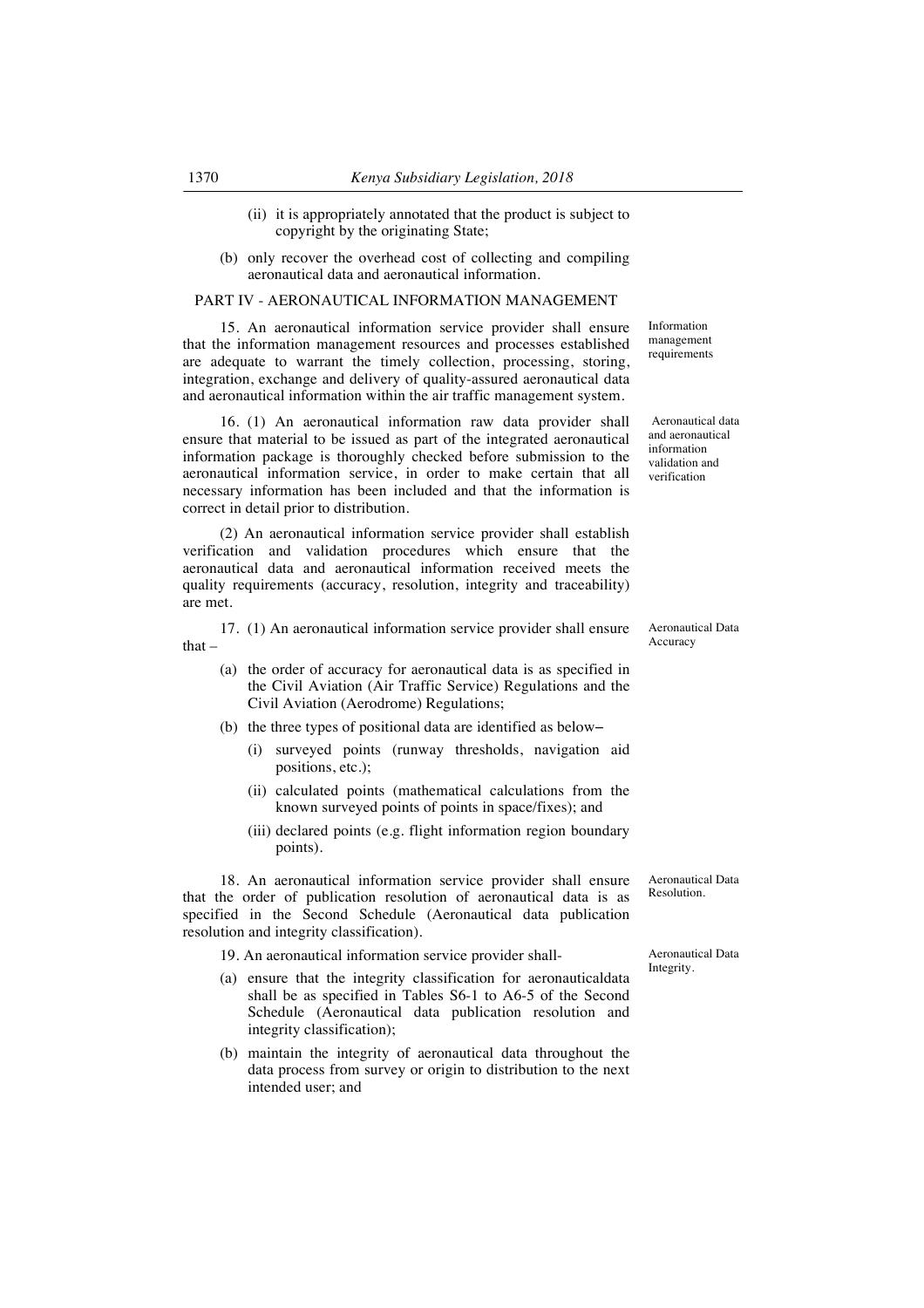- (c) ensure that the validation and verification procedures based on the applicable integrity classification –
	- (i) for routine data: avoid corruption throughoutthe processing of the data;
	- (ii) for essential data: assure corruption does not occur at any stage of the entire process and may include additional processes as needed to address potential risks in the overall system architecture to further assure data integrity at this level; and
	- (iii) for critical data: assure corruption does notoccur at any stage of the entire process and include additional integrity assurance processes to fully mitigate the effects of faults identified by thorough analysis of the overall system architecture as potential data integrity risks.

20. (1) An aeronautical information service provider shall collect metadata for aeronautical data processes and exchange points;

(2) The metadata collected shall be applied throughout theaeronautical information data chain, from survey or origin to distribution to the next intended user;

- (3) The metadata to be collected shall include-
- (a) the name of the organisations or entities performing any action of originating, transmitting or manipulating the data;
- (b) the action performed; and
- (c) the date and time the action was performed.
- 21. (1) An aeronautical information service provider shall –
- (a) protect aeronautical data and data sets in accordance with data error detection, security and authentication techniques; and
- (b) protect electronic aeronautical data sets protected by the inclusion in the data sets of a 32-bit cyclic redundancy check implemented by the application dealing with the data sets.

(2) The cyclic redundancy check shall protect the integrityclassification of data sets as specified in regulation 17.

22. An aeronautical information service provider shall –

- (a) introduce automation to ensure timeliness, quality, efficiency and cost effectiveness of aeronautical information services;
- (b) implement processes to ensure data and information consistency between formats where aeronautical data and aeronautical information are provided in multiple formats;
- (c) ensure that in order to meet the data quality requirements automation–
	- (i) enables digital aeronautical data exchange between the parties involved in the data processing chain; and

Use of automation.

Metadata.

Data protection.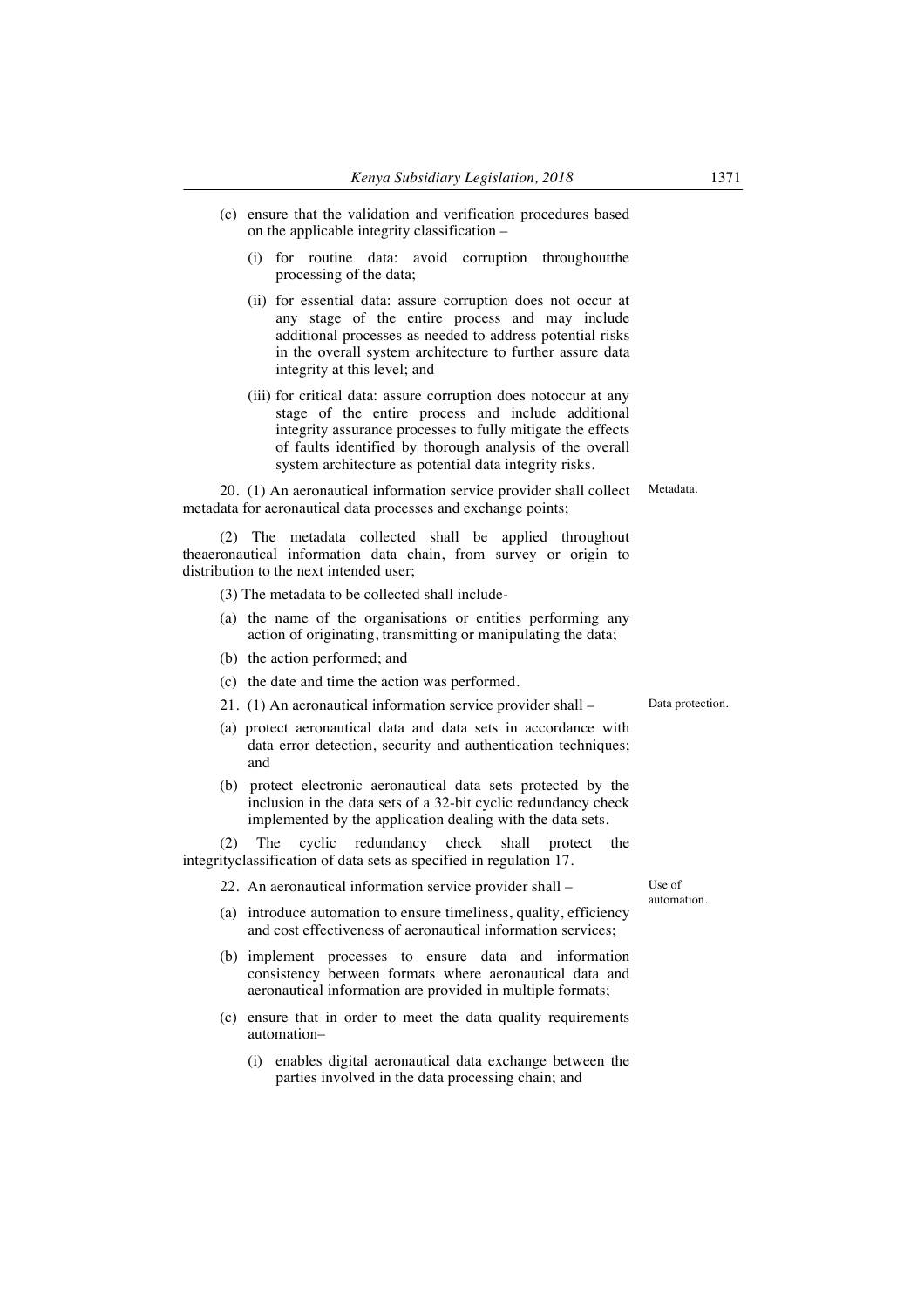- (ii) uses aeronautical information exchange models and data exchange models designed to be globally interoperable;
- (d) ensure that the aeronautical information model used encompasses the aeronautical data and aeronautical information to be exchanged.
- 23. An aeronautical information service provider shall-
- (a) have an automated system for the processing ofaeronautical data and aeronautical information as part of providing its AIS;
- (b) update the data in the system as necessary; and
- (c) ensure that the system−
	- (i) allows the digital exchange and supply ofaeronautical data and aeronautical information; and
	- (ii) can provide the data and information in a formatsuitable for its intended use.

24. (1) An aeronautical information management provider shallimplement and maintain a quality management system that−

- (a) is based on the elements of the latest edition of theISO 9001 standard, as in force from time to time, that are relevant to the provision of Aeronautical Information Management;
- (b) includes quality management procedures thataddress the quality management requirements mentioned in the aeronautical data processing standards;
- (c) encompasses all functions of an aeronautical information service as outlined in these regulations;
- (d) make the execution of such quality management system demonstrable for each function stage, when required;
- (e) implement the quality management system in accordance with requirements prescribed by the Authority; and
- (f) ensure that the quality management system established is certified by an ISO accredited organization.

(2) The quality management system shall be applicable to thewhole aeronautical information data chain from data origination to distribution to the next intended user, taking into consideration the intended use of data.

(3) The aeronautical information management providershall use letters of agreement concerning data quality between originator and distributor and between distributor and next intended user to manage the aeronautical information data chain.

(4) An aeronautical information management provider shall within the context of the established quality management system ensure that −

Update of the automated aeronautical information service systems

Quality Management System.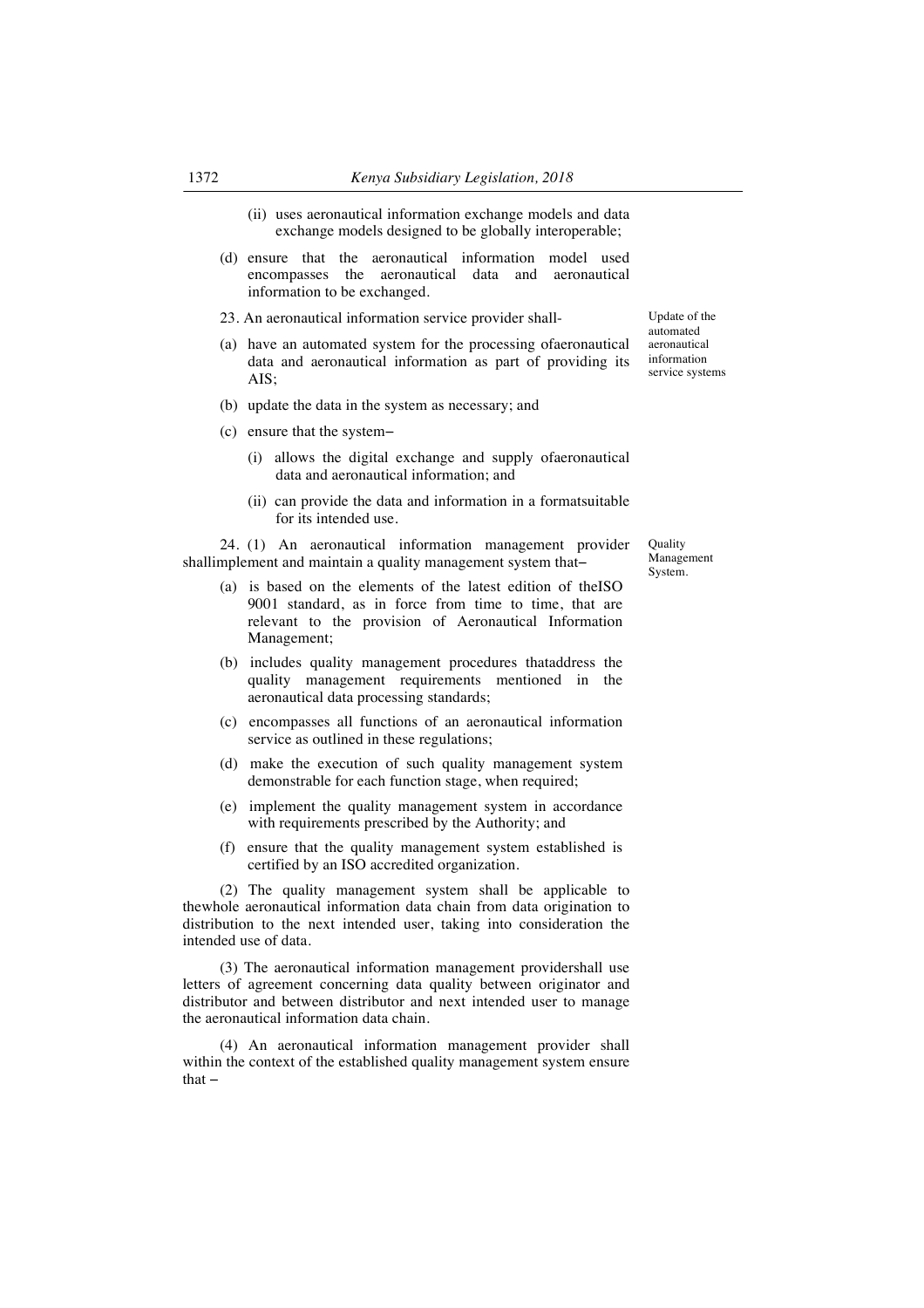- (a) the competencies and the associated knowledge,skills and abilities required for each function are identified;
- (b) the personnel assigned to perform those functionsare adequately trained;
- (c) processes are in place to ensure that personnelpossess the competencies required to perform specific assigned functions;
- (d) appropriate records are maintained so that thequalifications of personnel can be confirmed;
- (e) initial and periodic assessments are establishedthat require personnel to demonstrate the required competencies;
- (f) procedures are established to maintain currency ofthe competence of the personnel.
- (g) periodic assessments of personnel are conductedand used as a means to detect and correct shortfalls;
- (h) provides users with the necessary assurance and confidence that distributed aeronautical data and aeronautical information satisfy the aeronautical data quality requirements for accuracy, resolution and integrity as specified in regulations 13 and 14;
- (i) it meets the data traceability requirements through the provision of appropriate metadata as specified in these regulations; and
- (j) provides assurance of the applicability period of intended use of aeronautical data and the agreed distribution dates to be met.

(5) The quality management system implemented by anaeronautical information service provider shall ensure that−

- (a) procedures exist for—
	- (i) traceability to its origin of data anomalies or errors, detected and corrected;
	- (ii) assurance and confidence that the distributed aeronautical information and data satisfy the requirements for data quality, traceability timeliness;
	- (iii) protection of electronic aeronautical data stored or in transit by the cyclic redundancy check (CRC) to assure integrity of data;
	- (iv) validation and verification to ensure quality requirements and traceability of aeronautical data;
	- (v) the audit and remedial action for the compliance of the quality management system;
- (b) publication resolution of aeronautical data and confidence level and integrity are in accordance with guidelines prescribed by the Authority;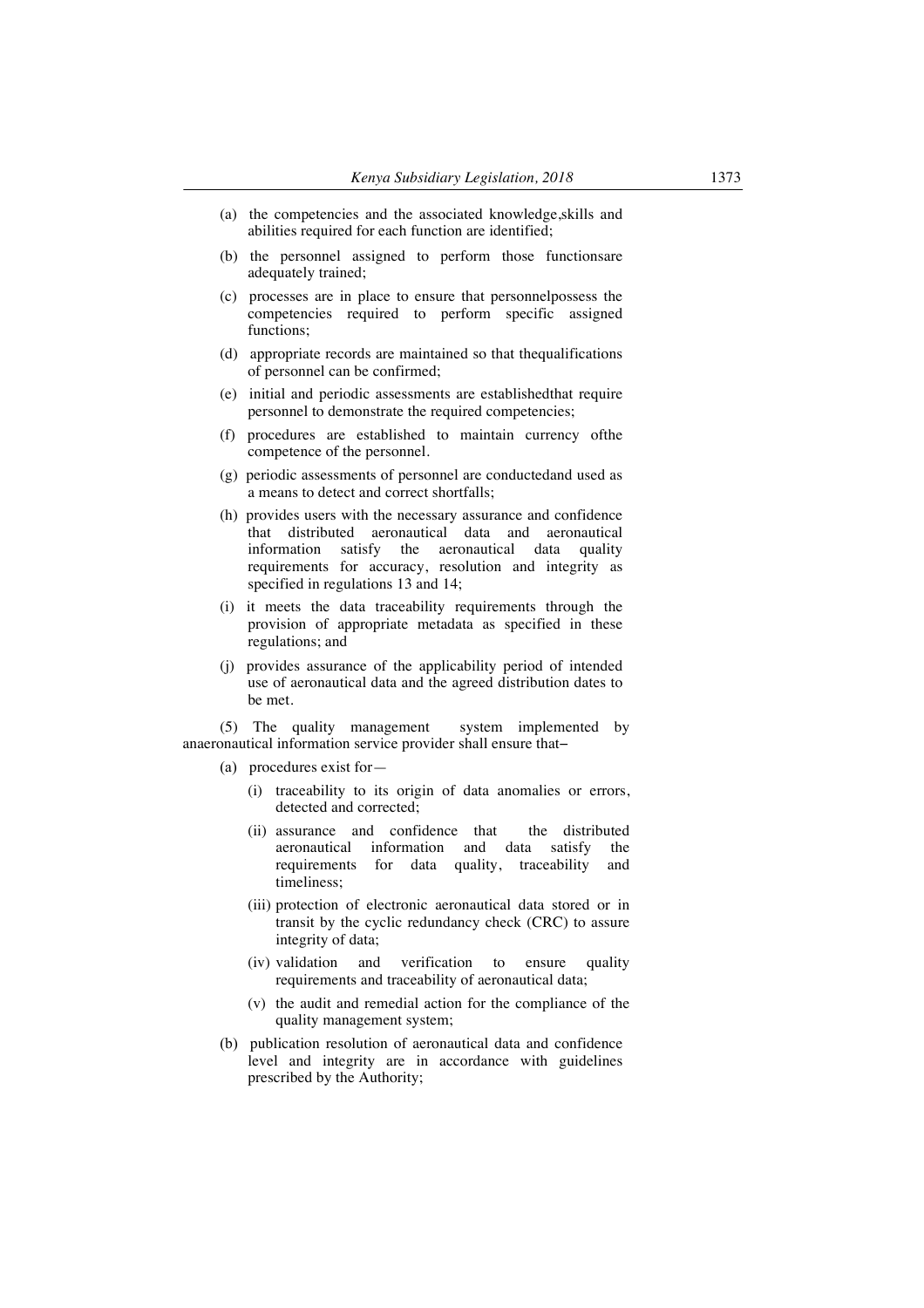- (c) material issued as part of the Integrated Aeronautical Information Package is checked and coordinated with the responsible services before it is published; and
- (d) the necessary policies, processes and procedures, including those for the use of metadata, are in place to−
	- (i) ensure and verify that aeronautical data are traceable throughout the aeronautical information data chain; and
	- (ii) allow any data anomalies or errors detected in use to be identified by root cause, corrected and communicated to affected users.
- (6) The established quality management system shallprovide−
- (a) users with the necessary assurance and confidencethat distributed aeronautical data and aeronautical information satisfy the aeronautical data quality requirements for accuracy, resolution and integrity as specified in the Second Schedule these regulations;
- (b) assurance that the data traceability requirementsare met through the provision of appropriate metadata as specified in these regulations;
- (c) assurance of the applicability period of intended use of aeronautical information or data; and
- (d) assurance that the agreed distribution dates willbe met.

(7) All necessary measures shall be taken to monitorcompliance with the quality management system in place.

(8) Demonstration of compliance of the quality management system applied shall be by audit and where nonconformityis identified, action shall be determined and initiated tocorrect its cause and such action taken without undue delay.

(9) The aeronautical information service provider shall ensurethat all audit observations and remedial actions are evidenced and properly documented.

(10) An aeronautical information service provider shall ensurethat each quality management system includes the necessary policies, processes and procedures, including those for the use of metadata, to ensure and verify that aeronautical data is traceable throughout the aeronautical information data chain.

(11) An aeronautical information service provider shall-

- (a) take all necessary measures to monitor compliance with the quality management system in place;
- (b) demonstrate compliance of the quality management system applied by audit;
- (c) initiate action to determine and correct causes of nonconformities without undue delay; and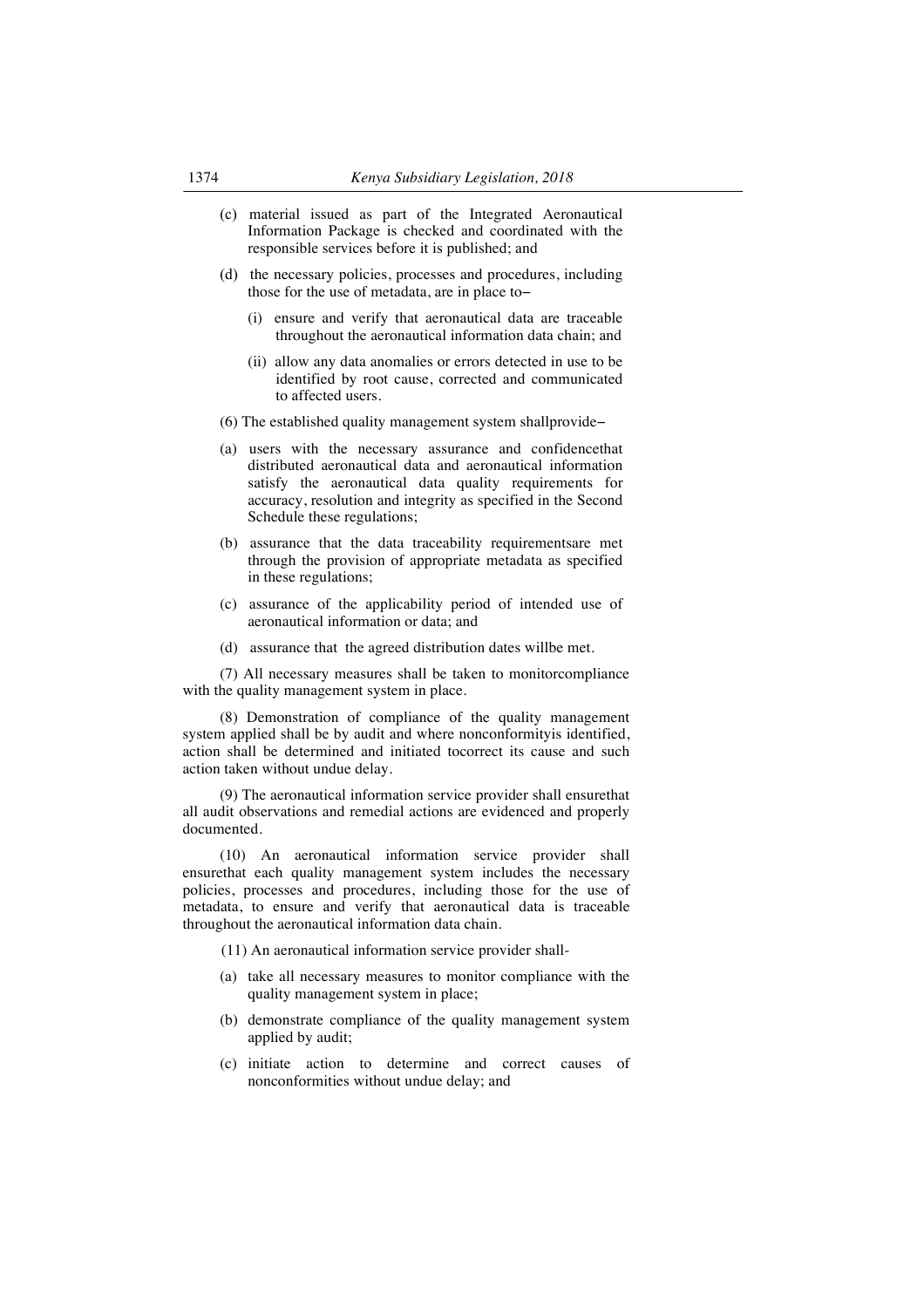(d) ensure that the audit observations and remedial actions are evidenced and properly documented.

25. An aeronautical information service provider shall ensure that− Human Factors considerations

- (a) the organisation, design, contents, processing and distribution of aeronautical data and aeronautical information takes into consideration human factors principles;
- (b) due consideration is given to the integrity of information where human interaction is required and mitigating steps are taken where risks are identified.

#### PART V - AERONAUTICAL INFORMATION PUBLICATION

26. (1) An aeronautical information service provider shall ensure that−

- (a) each element of the Integrated Aeronautical Information Package for international distribution includes an English text for those parts expressed in plain language;
- (b) place names are spelt in conformity with local usage, transliterated, when necessary, into the Latin alphabet;
- (c) International Civil Aviation Organisation abbreviations are used in aeronautical information service whenever they are appropriate and their use will facilitate distribution of aeronautical data and aeronautical information.
- (2) The Aeronautical Information management provider shall−
- (a) publish an Aeronautical Information Publication containing current information, data and aeronautical charts relating to the airspace in which Kenya has responsibility for ATS;
- (b) ensure that the contents of the aeronautical information publication are in accordance to the prescription by the Authority;
- (c) ensure that the published aeronautical information publication includes in Part 1 – General−
	- (i) a statement of the competent authority responsible for the air navigation facilities, services or procedures covered by the aeronautical information publication;
	- (ii) the general condition under which the services or facilities are available for international use;
	- (iii) a list of significant differences between the national regulations and the related International Civil Aviation Organisation provisions; and
	- (iv) the choice made by Kenya in each significant case where an alternative course of action has been provided for by the International Civil Aviation Organisation;

Contents of the aeronautical information publication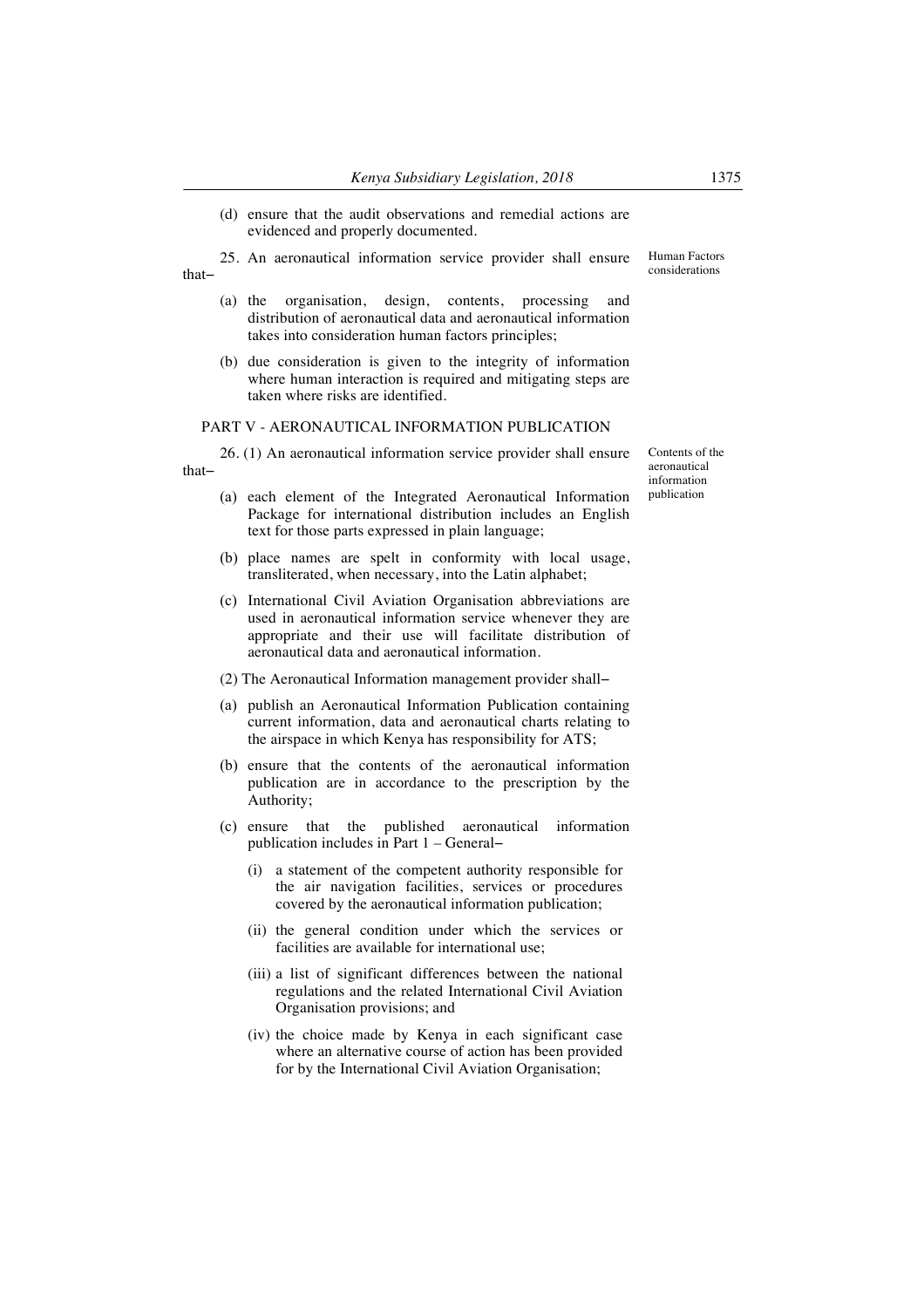|     | (d) ensure that the aeronautical charts listed alphabetically<br>when available for<br>designated international<br>below.<br>aerodromes/heliports, form part of the<br>aeronautical<br>information publication, or be distributed separately to<br>recipients of the aeronautical information publication- |                                                                                                                                                                               |               |
|-----|------------------------------------------------------------------------------------------------------------------------------------------------------------------------------------------------------------------------------------------------------------------------------------------------------------|-------------------------------------------------------------------------------------------------------------------------------------------------------------------------------|---------------|
|     | (i)                                                                                                                                                                                                                                                                                                        | Aerodrome/Heliport<br>Chart-International<br>Civil<br>Aviation Organisation;                                                                                                  |               |
|     | (ii)                                                                                                                                                                                                                                                                                                       | Aerodrome Ground Movement Chart- International<br>Civil Aviation Organisation;                                                                                                |               |
|     | (iii)                                                                                                                                                                                                                                                                                                      | Aerodrome Obstacle Chart- International Civil<br>Aviation Organisation Type A;                                                                                                |               |
|     | (iv)                                                                                                                                                                                                                                                                                                       | Aerodrome<br>Terrain<br>and<br>Obstacle<br>$Chart-$<br>International<br>Civil<br>Aviation<br>Organisation<br>(Electronic);                                                    |               |
|     | (v)                                                                                                                                                                                                                                                                                                        | Aircraft Parking/Docking Chart - International Civil<br>Aviation Organisation;                                                                                                |               |
|     | (vi)                                                                                                                                                                                                                                                                                                       | Chart<br>International Civil<br>Aviation<br>Area<br>$\overline{\phantom{0}}$<br>Organisation;                                                                                 |               |
|     |                                                                                                                                                                                                                                                                                                            | (vii) ATC Surveillance Minimum Altitude Chart -<br>International Civil Aviation Organisation;                                                                                 |               |
|     |                                                                                                                                                                                                                                                                                                            | (viii) Instrument Approach Chart - International Civil<br>Aviation Organisation;                                                                                              |               |
|     | (ix)                                                                                                                                                                                                                                                                                                       | Precision Approach Terrain Chart - International<br>Civil Aviation Organisation;                                                                                              |               |
|     | (x)                                                                                                                                                                                                                                                                                                        | Standard Arrival Chart- Instrument (STAR) -<br>International Civil Aviation Organisation;                                                                                     |               |
|     | (xi)                                                                                                                                                                                                                                                                                                       | Standard Departure Chart- Instrument (SID) -<br>International Civil Aviation Organisation; and                                                                                |               |
|     |                                                                                                                                                                                                                                                                                                            | (xii) Visual Approach Chart — International Civil<br>Aviation Organisation;                                                                                                   |               |
| (e) |                                                                                                                                                                                                                                                                                                            | ensure that charts, maps or diagrams are used, when<br>appropriate, to complement or as a substitute for the<br>tabulations or text of aeronautical information publications. |               |
|     |                                                                                                                                                                                                                                                                                                            | 27. (1) The aeronautical information services provider shall<br>ensure that an aeronautical information publication is-                                                       | G<br>ae<br>in |
| (a) |                                                                                                                                                                                                                                                                                                            | self-contained and includes a table of contents;                                                                                                                              | pı            |
|     |                                                                                                                                                                                                                                                                                                            | (b) not duplicate information within itself or from other sources;                                                                                                            | sp            |
|     |                                                                                                                                                                                                                                                                                                            | (c) published in loose-leaf form unless the complete publication<br>is reissued at frequent intervals; and                                                                    |               |
|     |                                                                                                                                                                                                                                                                                                            |                                                                                                                                                                               |               |

(d) dated on each page consisting of the day, month by name and year which shall be the publication date or the effective date of the information.

eneral eronautical information publication specifications.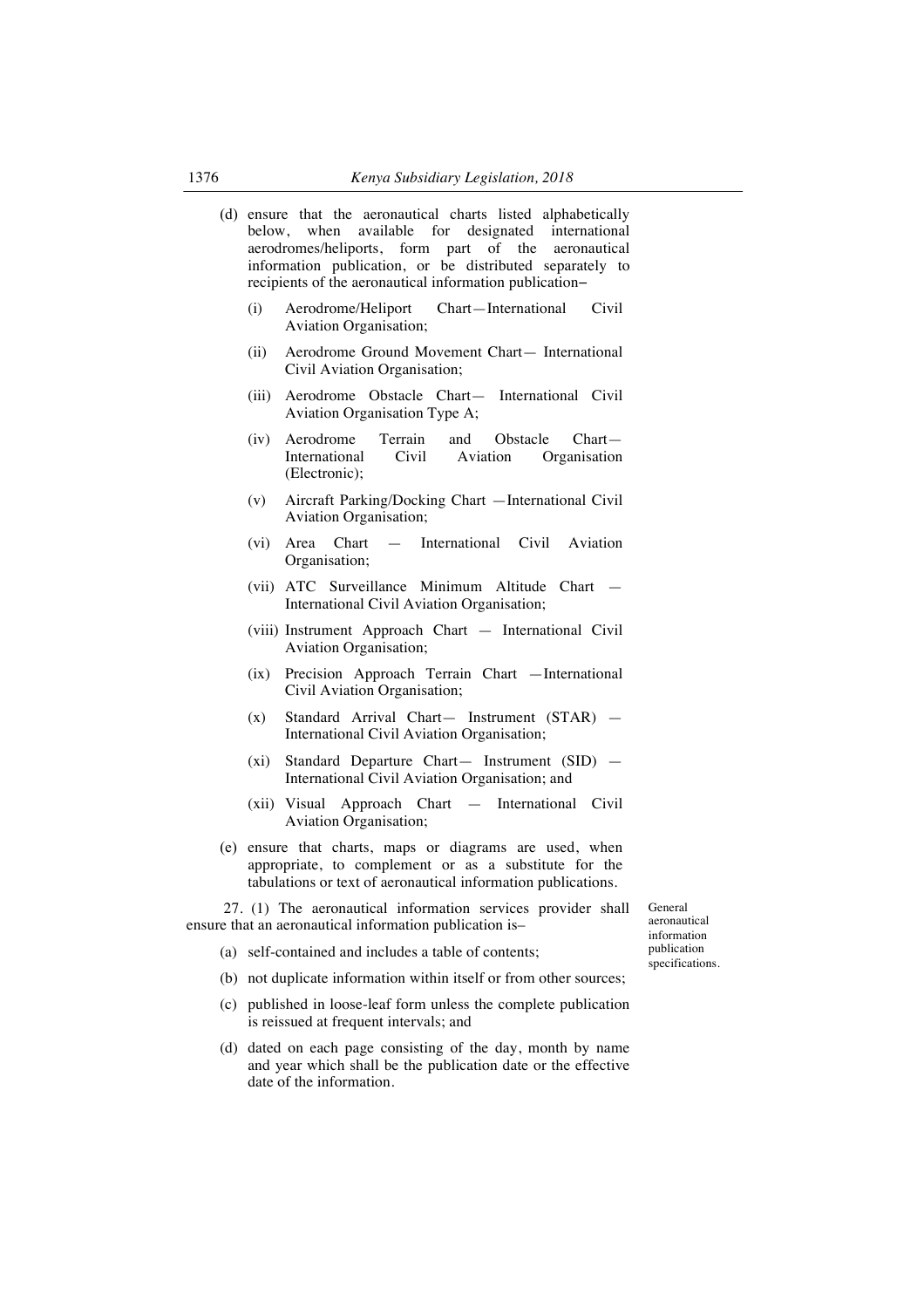- (a) a checklist giving the current date of each page in an aeronautical information publication series is reissued frequently and a page number or chart title and date of the checklist appears on the checklist itself;
- (b) an aeronautical information publication issued as a bound volume and each page of an aeronautical information publication issued in loose-leaf form is so annotated as to indicate clearly the following –
	- (i) the identity of the aeronautical information publication;
	- (ii) the territory covered and subdivisions whennecessary;
	- (iii) the identification of the issuing State and producing organisation (authority);
	- (iv) page numbers and chart titles; and

–

- (v) the degree of reliability if the information is doubtful;
- (c) the sheet size of an aeronautical informationpublication is no larger than  $210 \times 297$  millimetres, except that larger sheets may be used provided they are folded to the same size;
- (d) all changes to an aeronautical informationpublication, or new information on a republished page, is identified by a distinctive symbol or annotation;
- (e) the operationally significant changes to theaeronautical information publication are published in accordance with Aeronautical Information Regulation And Control procedures and shall be clearly identified by the acronym — Aeronautical Information Regulation And Control;
- (f) the aeronautical information publication –
- (i) is amended or reissued at such regularintervals specified in the aeronautical information publication, Part  $1 -$  General as may be necessary to keep it up to date;
- (ii) hand amendments or annotations are kept tothe minimum; and
- (iii) normal method of amendment is by meansof replacement sheets.
- 28. (1) An aeronautical information service provider shall ensure that−

Specifications for Aeronautical Information Publication Amendments.

- (a) permanent changes to the aeronautical information publication are published as aeronautical information publication amendments;
- (b) each aeronautical information publication amendment is allocated a serial number, which shall be consecutive;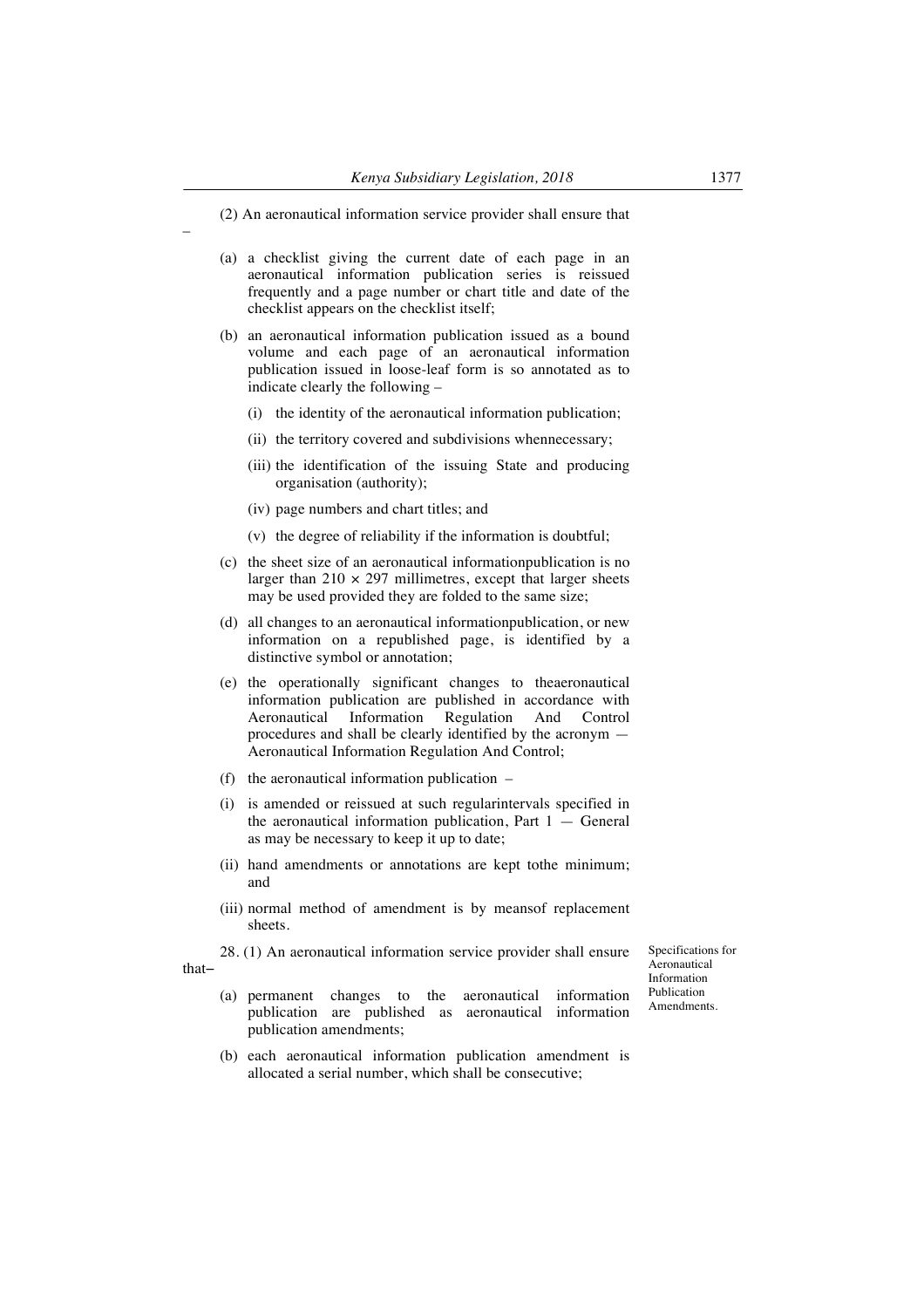- (c) each aeronautical information publication amendment page, including the cover sheet, displays a publication date;
- (d) each Aeronautical Information Regulation and Control aeronautical information publication Amendment page, including the cover sheet, displays an effective date and where an effective time other than 0000 coordinated universal time is used, the effective time shall also be displayed on the cover sheet;
- (e) a brief indication of the subjects affected by the amendment is given on the aeronautical information publication Amendment cover sheet.

(2) When an aeronautical information publication Amendment is issued, it includes references to the serial number of those elements, if any, of the Integrated Aeronautical Information Package which have been incorporated into the amendment.

(3) When an aeronautical information publication amendment will not be published at the established interval or publication date, a NIL notification be originated and distributed by the monthly plainlanguage list of valid Notice To Air Men required by this regulation.

- 29. (1) An aeronautical information service provider shall–
- (a) publish temporary changes of three months or moreand information of short duration which contains extensive text or graphics as aeronautical information publication supplements;
- (b) allocate each aeronautical information publicationsupplements a serial number which are consecutive and based on the calendar year;
- (c) keep aeronautical information publicationsupplement pages in the aeronautical information publication if all or some of their contents remain valid;
- (d) publish a new aeronautical information publicationsupplement as a replacement when an error occurs in the aeronautical information publication supplement or when the period of validity of the aeronautical information publication supplement is changed;
- (e) include a reference to the serial number of aNotice To Air Men in an aeronautical information publication supplement when an aeronautical information publication supplement is sent in replacement of a Notice To Air Men; and
- (f) issue a checklist of valid aeronautical informationpublications supplements at intervals of not more than one month and the information shall be issued through the medium of the monthly plain-language list of valid Notice To Air Men required by regulation 27.

(2) An aeronautical information services provider shall ensure that the aeronautical information publication supplement pages are published in yellow in order to be conspicuous and are kept as the first item in the aeronautical information publication.

Specifications for Aeronautical Information Publication Supplements.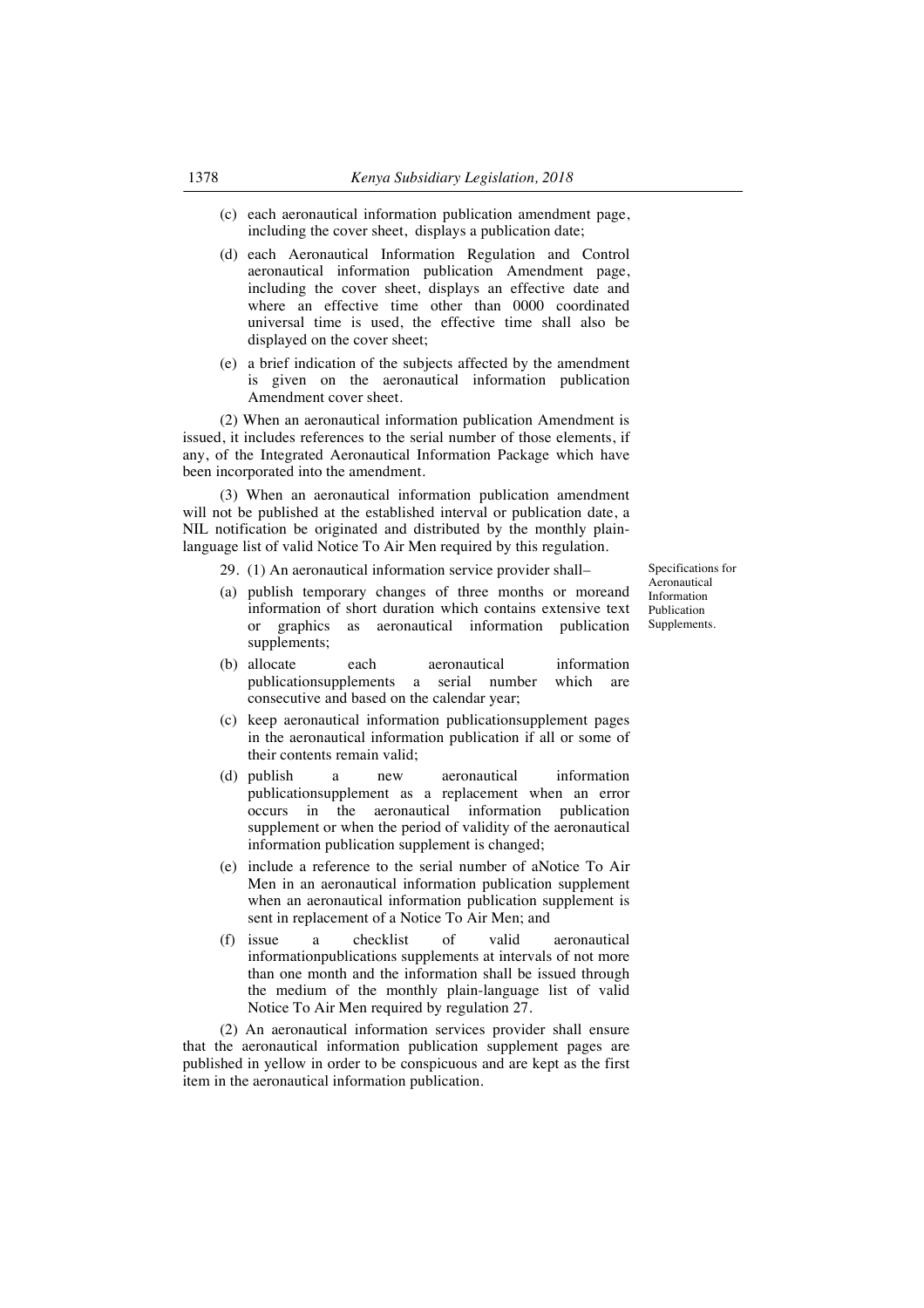30. An aeronautical information service provider shall makeavailable aeronautical information publication, aeronautical information publication Amendments and aeronautical information publication Supplements by the most expeditious means.

31. (1) An aeronautical information service provider shall publishthe aeronautical information publication, aeronautical information publication Amendment, and aeronautical information publication Supplement and AIC in a format that allows for displaying on a computer screen and printing on paper.

(2) An aeronautical information service provider shall ensure that–

- (a) the information content of the aeronautical information publication and the structure of chapters, sections and subsections follow the content and structure of the paper aeronautical information publication when provided;
- (b) the aeronautical information publication
	- (i) includes files that allow for printing a paper aeronautical information publication; and
	- (ii) is available on a physical distribution medium or online on the internet, when provided.

#### PART VI – NOTICE TO AIR MEN

32. (1) An aeronautical information service provider shall originate and issue a Notice To Air Men promptly whenever –

- (a) the information to be distributed is of a temporary nature and of short duration;
- (b) when operationally significant permanent changes; or temporary changes of long duration are made at short notice except for extensive text or graphics.

(2) The Notice To Air Men originated and issued under sub regulation (1) shall concern the following information-

- (a) establishment, closure or significant changes in operation of aerodrome(s),heliport(s) or runways;
- (b) establishment, withdrawal and significant changes in operation of aeronautical services;
- (c) establishment, withdrawal and significant changes in operational capability of radio navigation and air-ground communication services;

Origination of Notice To Air Men.

publication, aeronautical information publication Amendments and aeronautical information publication Supplements. Electronic aeronautical

Distribution of aeronautical information

information publication (aeronautical information publication).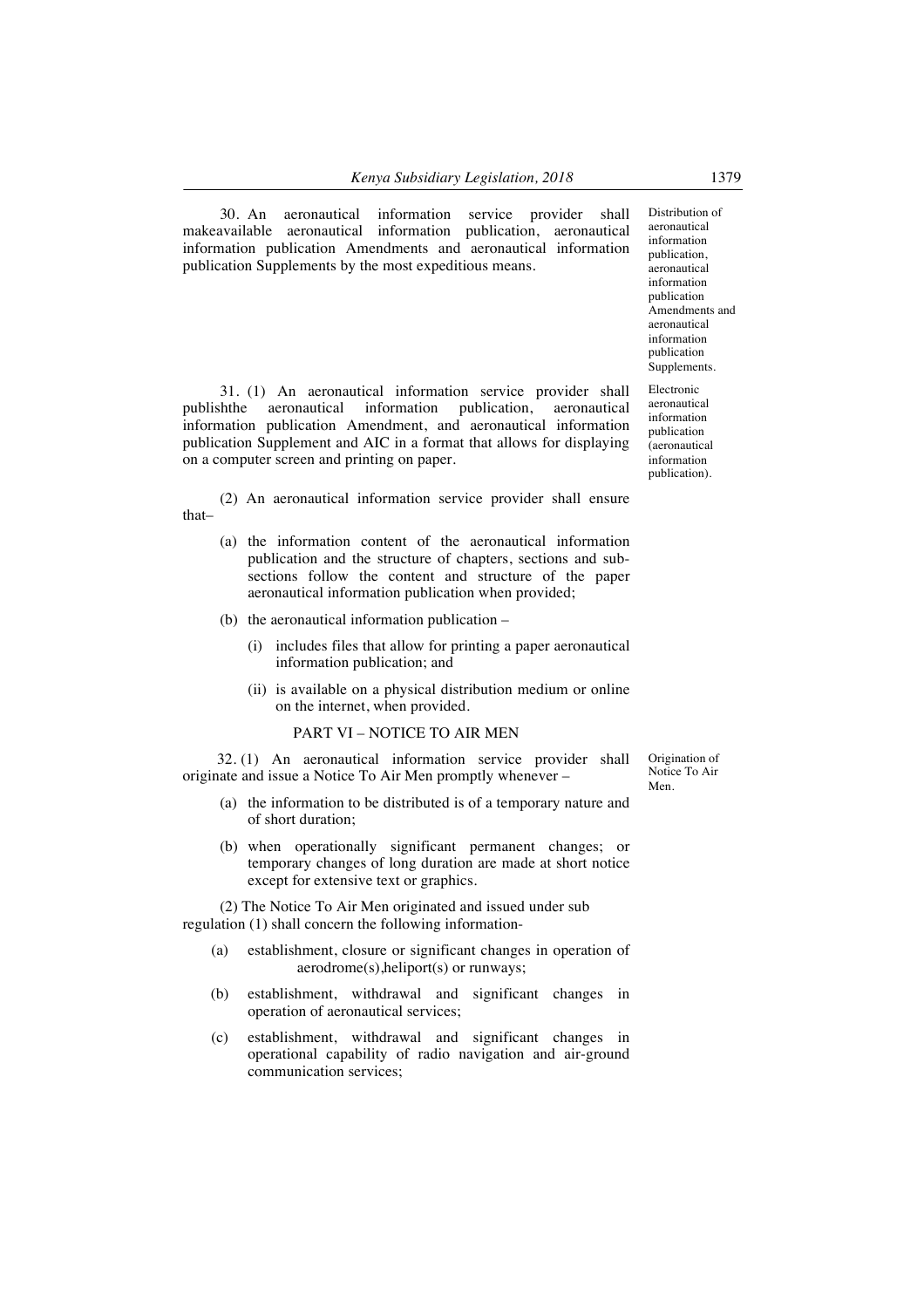- (d) the significant changes referred to in sub regulation (c) shall include-
	- (i) interruption or return to operation;
	- (ii) change of frequencies;
	- (iii) change in notified hours of service;
	- (iv) change of identification;
	- (v) change of orientation (directional aids);
	- (vi) change of location;
	- (vii) power increase or decrease amounting to 50 per cent or more;
	- (viii) change in broadcast schedules or contents, or irregularity or unreliability of operation of any radio navigation and air-ground communication services;
	- (e) establishment, withdrawal or significant changes made to visual aids;
- (f) interruption of or return to operation of major components of aerodrome lighting systems;
- (g) establishment, withdrawal or significant changes made to procedures for air navigation services;
- (h) occurrence or correction of major defects or impediments in the manoeuvring area;
- (i) changes to and limitations on availability of fuel, oil and oxygen;
- (j) major changes to search and rescue facilities and services available;
- (k) establishment, withdrawal or return to operation of hazard beacons marking obstacles to air navigation;
- (l) changes in regulations requiring immediate action;
- (m) presence of hazards which affect air navigation;
- (n) erecting or removal of, or changes to, obstacles to air navigation in the take-off or climb, missed approach, approach areas and runway strip;
- (o) establishment or discontinuance as applicable, or changes in the status of prohibited, restricted or danger areas;
- (p) establishment or discontinuance of areas, routes or portions of the areas or routes where the possibility of interception exists and where the maintenance of guard on the Very High Frequency emergency frequency 121.5 Mega Hertz is required;
- (q) allocation, cancellation or change of location indicators;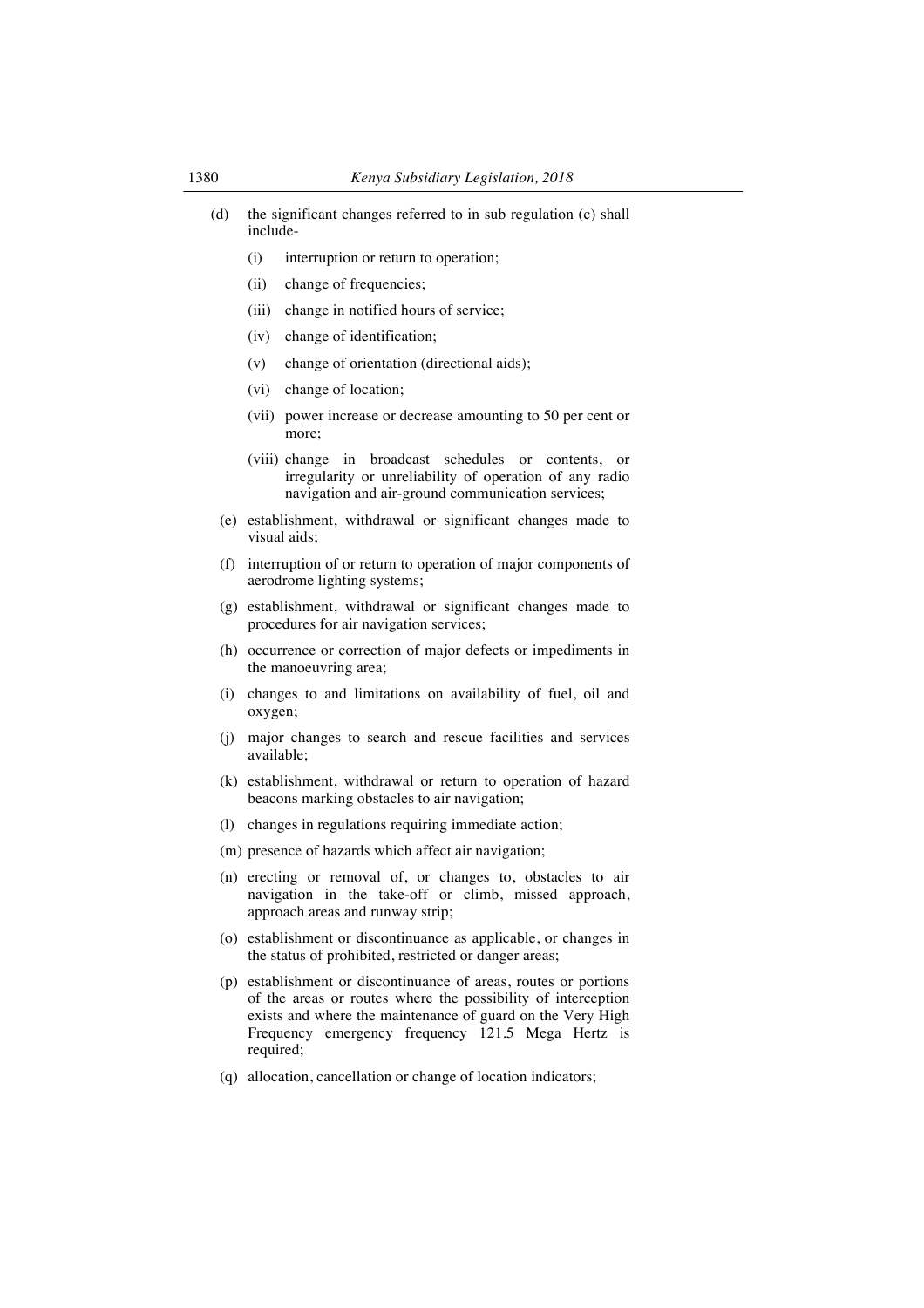- (r) significant changes in the level of protection involving change of category normally available at an aerodrome or heliport for rescue and firefighting purposes;
- (s) presence or removal of, or significant changes in, hazardous conditions due radioactive material, toxic chemicals, volcanic ash deposition or water on the movement area;
- (t) outbreaks of epidemics necessitating changes in notified requirements for inoculations and quarantine measures;
- (u) forecasts of solar cosmic radiation, where provided;
- (v) an operationally significant change in volcanic activity, the location, date and time of volcanic eruptions or horizontal and vertical extent of volcanic ash cloud, including direction of movement, flight levels and routes or portions of routes which may be affected;
- (w) release into the atmosphere of radioactive materials or toxic chemicals following a nuclear or chemical incident, the location, date and time of the incident, the flight levels and routes or portions of routes which may be affected and the direction of movement;
- (x) establishment of operations of humanitarian relief missions, procedures or limitations which affect air navigation and implementation of short-term contingency measures in cases of disruption, or partial disruption, of air traffic services and related services; and
- (y) any other circumstance which may affect the operation of aircraft.

(3) The following information shall not be notified by Notice To Air Men-

- (a) routine maintenance work on aprons and taxiways which does not affect the safe movement of aircraft;
- (b) runway marking work, when aircraft operations can safely be conducted on other available runways, or the equipment used can be removed when necessary;
- (c) temporary obstructions in the vicinity of aerodromes or heliports that do not affect the safe operation of aircraft;
- (d) partial failure of aerodrome or heliport lighting facilities where such failure does not directly affect aircraft operations;
- (e) partial temporary failure of air-ground communications when suitable alternative frequencies are known to be available and are operative;
- (f) the lack of apron marshalling services and road traffic control;
- (g) the unserviceability of location, destination or other instruction signs on the aerodrome movement area;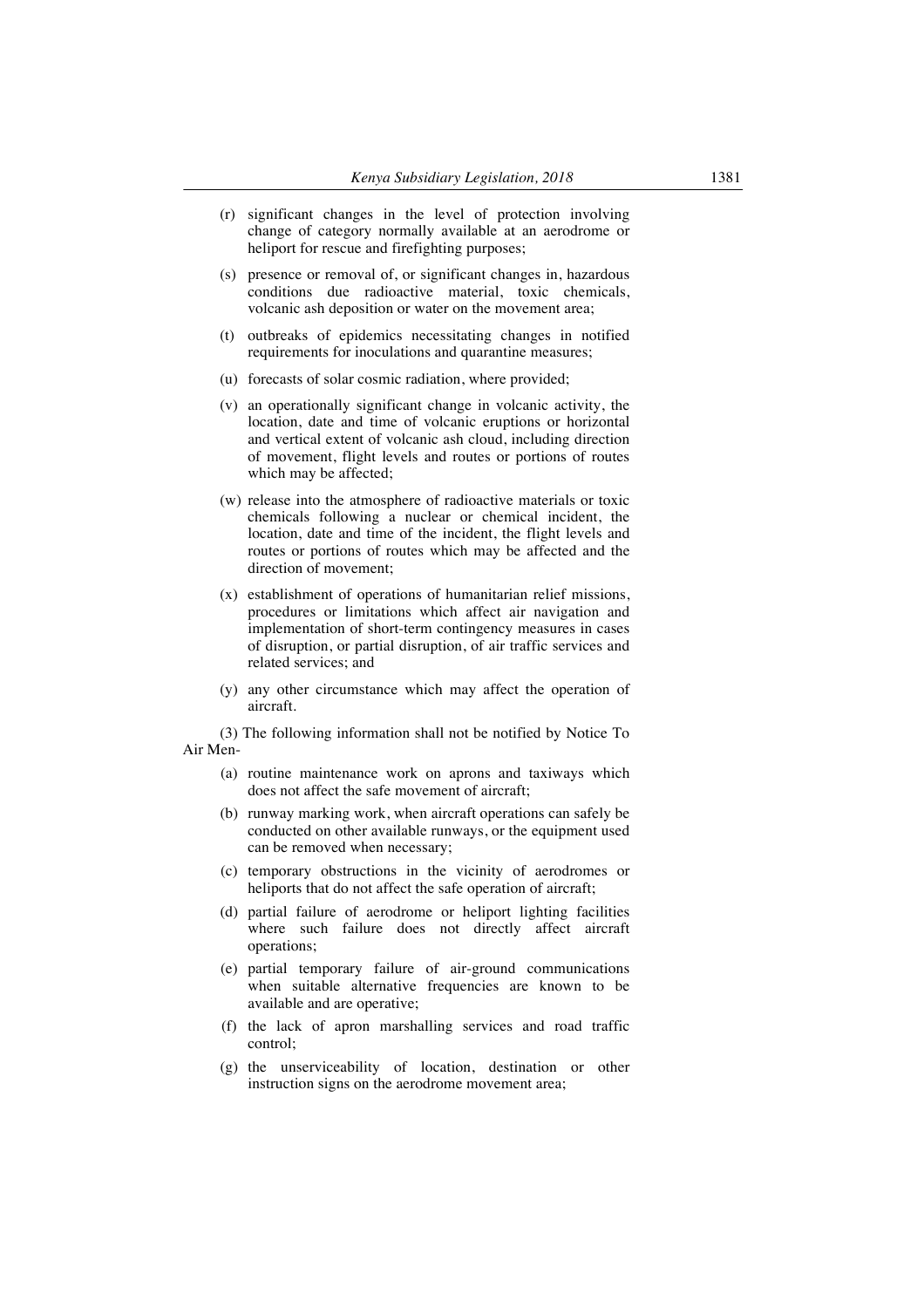- (h) parachuting when in uncontrolled airspace under Visual Flight Rules when controlled, at promulgated sites or within danger or prohibited areas; and
- (i) other information of a similar temporary nature.
- (4) The aeronautical information service provider shall ensure

that –

- (a) at least seven days' advance notice is given of the activation of established danger, restricted or prohibited areas and of activities requiring temporary airspace restrictions other than for emergency operations;
- (b) notice of any subsequent cancellation of the activities or any reduction of the hours of activity or the dimensions of the airspace is given at least within twenty four hours of the cancellation;
- (c) Notice To Air Men notifying unserviceability of aids to air navigation, facilities or communication services gives an estimate of the period of unserviceability or the time at which restoration of service is expected;
- (d) when an aeronautical information publication Amendment or an aeronautical information publication Supplement is published in accordance with Aeronautical Information Regulation And Control procedures, a Notice To Air Men is originated giving a brief description of the contents, the effective date and time, and the reference number of the amendment or supplement; and
- (e) the Notice To Air Men in paragraph (d) comes into force on the same effective date and time as the amendment or supplement and remains valid in the pre-flight information bulletin for a period of fourteen days.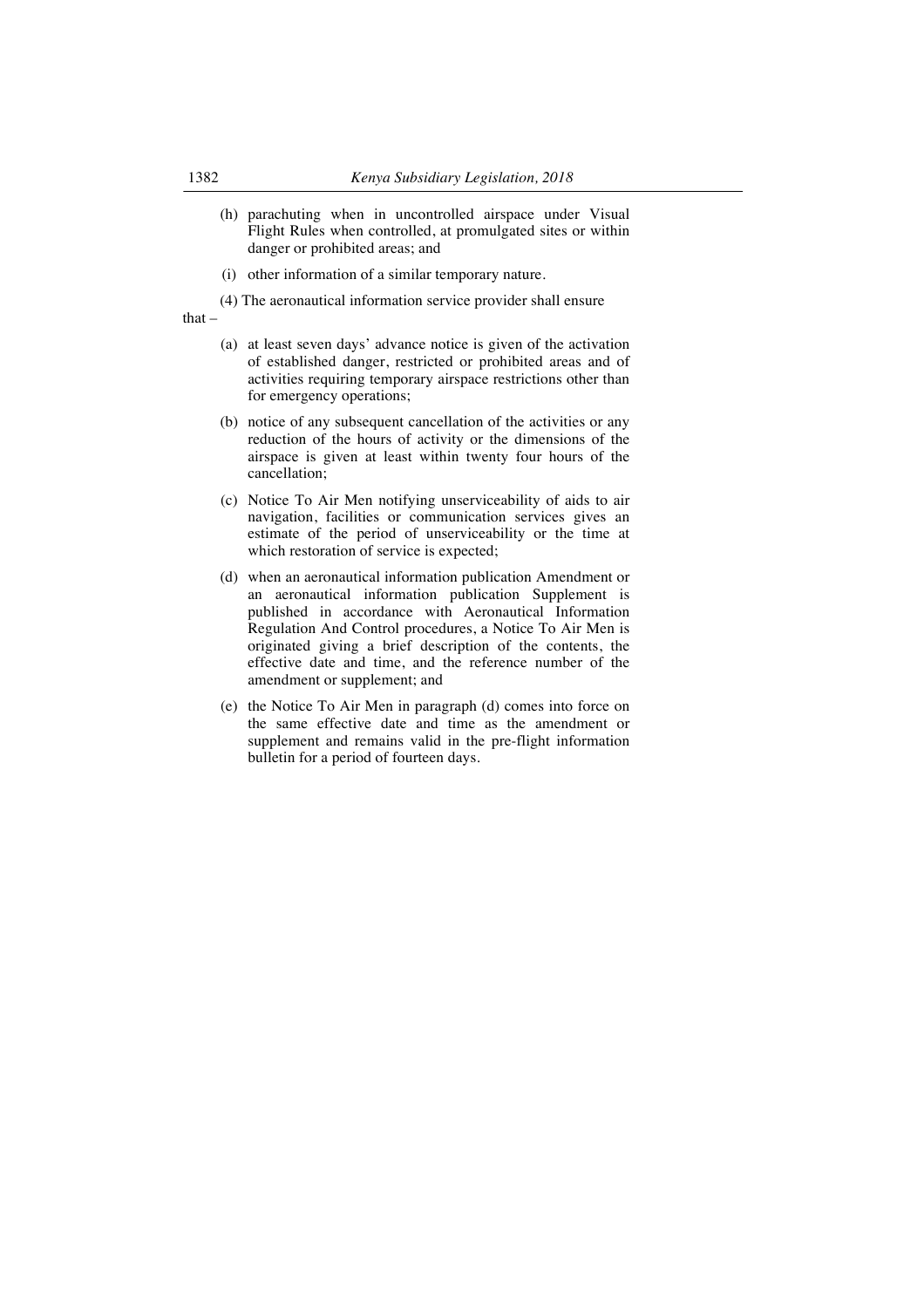33. (1) An aeronautical information service provider shall ensure

- that
	- (a) Notice To Air Men contain the information in the order specified in the Notice To Air Men Format in the Third Schedule;
	- (b) the text of Notice To Air Men is composed of the significations or uniform abbreviated phraseology assigned to the International Civil Aviation Organisation Notice To Air Men Code complemented by International Civil Aviation Organisation abbreviations, indicators, identifiers, designators, call signs, frequencies, figures and plain language;
	- (c) the English text is included for those parts of Notice To Air Men expressed in plain language when Notice To Air Men is selected for international distribution;
	- (d) information concerning an operationally significant change in volcanic activity, a volcanic eruption or volcanic ash cloud shall, when reported by means of an ASHTAM, contain the information in the order specified in the ASHTAM Format in Fourth Schedule.
	- (2) An aeronautical information service provider shall –
	- (a) allocate to each Notice To Air Men a series identified by a letter and a four-digit number followed by a stroke and a two-digit number for the year;
	- (b) ensure that the four-digit number is consecutive and based on the calendar year;
	- (c) issue a Notice To Air Men with a new number to replace an erroneous Notice To Air Men or cancel the erroneous Notice To Air Men and issue a new Notice To Air Men when errors occur in a Notice To Air Men;
	- (d) when a Notice To Air Men is issued which cancels or replaces a previous Notice To Air Men, indicate the series and number of the previous Notice To Air Men and the series, location indicator and subject of both Notice To Air Men shall be the same;
	- (e) ensure that only one Notice To Air Men is cancelled or replaced by a Notice To Air Men.
	- (3) An aeronautical information service provider shall ensure that
	- (a) a Notice To Air Men -

–

- (i) deals with only one subject and one condition of the subject;
- (ii) is brief and compiled so that its meaning is clear without the need to refer to another document;

General Notice To

Air Men specifications.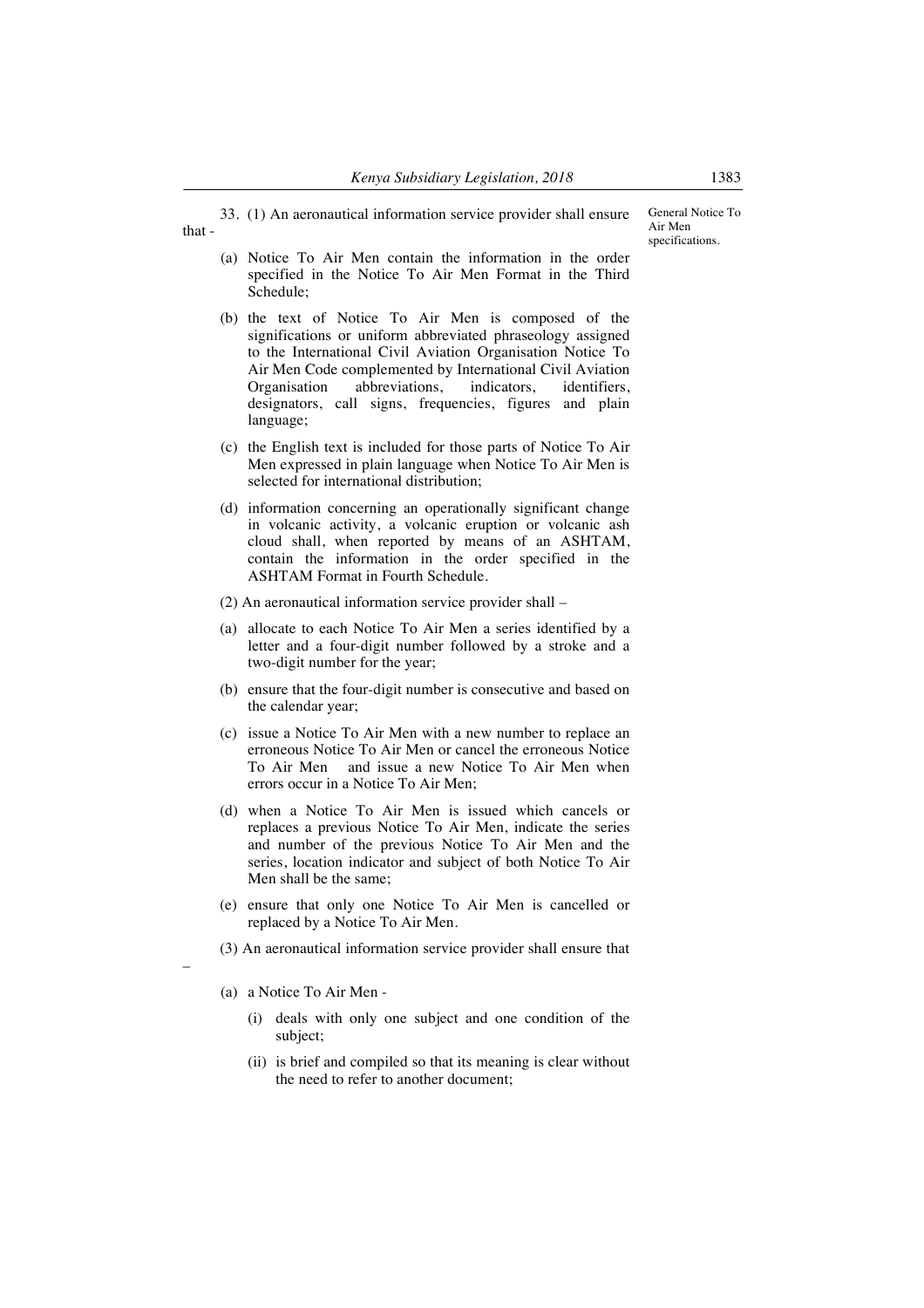- (iii) is transmitted as a single telecommunication message; and
- (iv) containing permanent or temporary information of long duration carries appropriate aeronautical information publication or aeronautical information publication Supplement references;
- (b) location indicators included in the text of a Notice To Air Men are those contained in Location Indicators (International Civil Aviation Organisation Doc. 7910) and in no case shall a curtailed form of such indicators be used;
- (c) where no International Civil Aviation Organisation location indicator is assigned to the location, the place name is entered in plain language spelt in accordance with these regulations;
- (d) a checklist of valid Notice To Air Men is issued as a Notice To Air Men over the Aeronautical Fixed Service at intervals of not more than one month using the Notice To Air Men Format specified in the Fourth schedule and one Notice To Air Men is issued for each series;
- (e) a checklist of Notice To Air Men –

distribution.

–

- (i) refers to the latest aeronautical information publication Amendments, aeronautical information publication Supplements and at least the internationally distributed AIC; and
- (ii) has the same distribution as the actual message series to which they refer and is clearly identified as a checklist;
- (f) a monthly plain-language list of valid Notice To Air Men, including indications of the latest aeronautical information publication Amendments, AIC issued and a checklist of aeronautical information publication Supplements is prepared with minimum delay and forwarded by the most expeditious means to recipients of the Integrated Aeronautical Information Package.
- 34. (1) An aeronautical information service provider shall (a) distribute a Notice To Air Men on the basis of a request;

Distribution of Notice To Air Men.

- (b) select the Notice To Air Men to be given international
- (2) An aeronautical information service provider shall ensure that
- (a) Notice To Air Men are prepared in accordance with the relevant provisions of the International Civil Aviation Organisation communication procedures;
- (b) the Aeronautical Fixed Service is employed for Notice To Air Men distribution;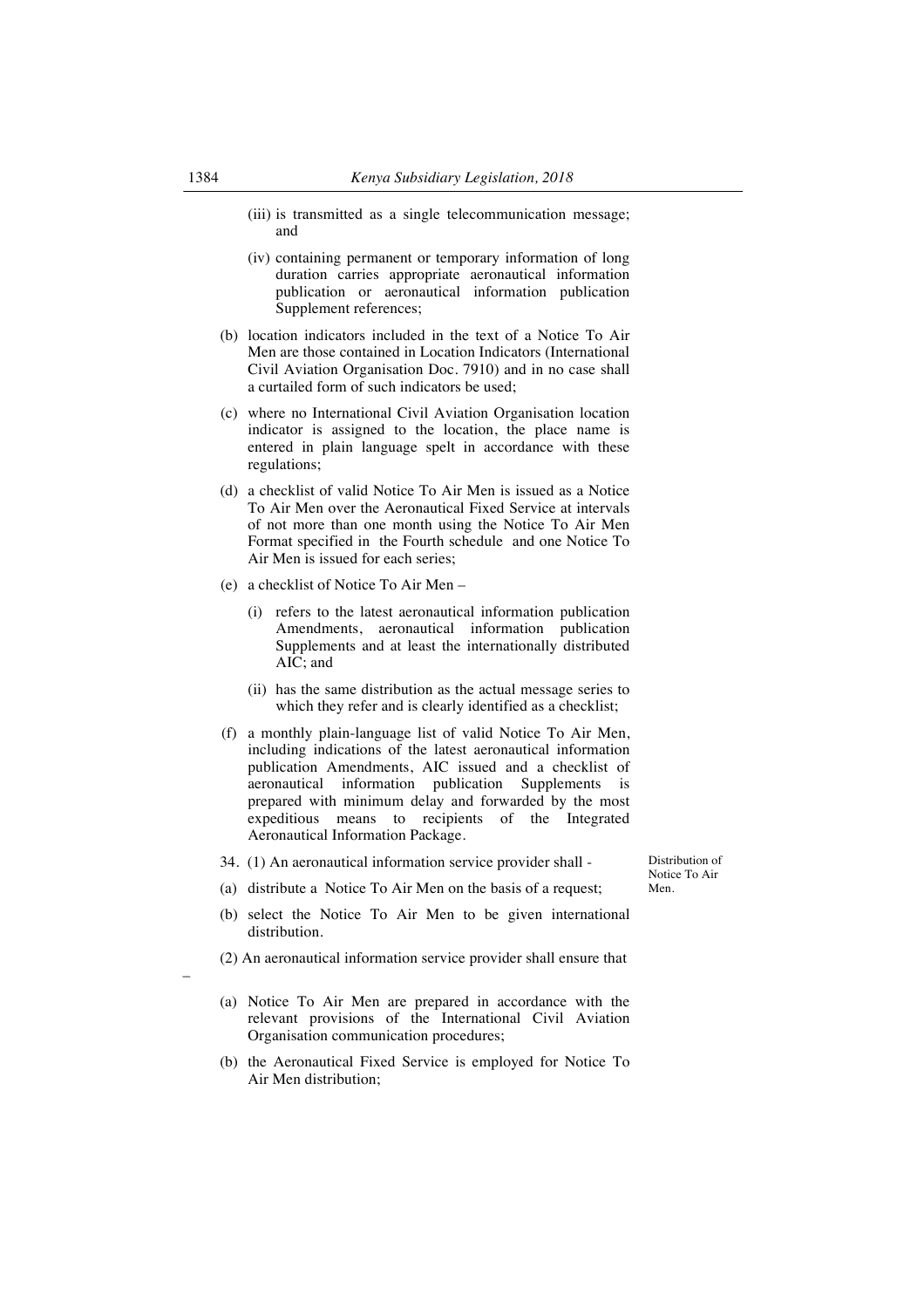- (c) A six-digit date-time group indicating the date and time of Notice To Air Men origination, and the identification of the originator is used, preceding the text when a Notice To Air Men exchanged as specified in sub-regulation (e) and (f) is sent by means other than the AFS;
- (d) selective distribution lists are used;
- (e) international exchange of Notice To Air Men takes place only, as mutually agreed between the international Notice To Air Men offices concerned;
- (f) the international exchange of ASHTAM, and Notice To Air Men where States continue to use Notice To Air Men for distribution of information on volcanic activity, includes volcanic ash advisory centres and the centres designated by regional air navigation agreement for the operation of Aeronautical Fixed Service satellite distribution systems and international satellite communications system, and shall take account of the requirements of long-range operations;
- (g) the exchanges of Notice To Air Men between international Notice To Air Men offices is limited to the requirements of the receiving States concerned by means of separate series providing for at least international and domestic flights;
- (h) a predetermined distribution system for Notice To Air Men transmitted on the Aeronautical Fixed Service in accordance with fourth schedule is used whenever possible, subject to the requirements of sub regulation (f).

### PART VII - AERONAUTICAL INFORMATION REGULATION AND CONTROL

35. An aeronautical information service provider shall ensure that–

- (a) information concerning the circumstances listed in Part 1 of Fifth Schedule – Information to be notified by Aeronautical Information Regulation And Control, shall be distributed under the regulated Aeronautical Information Regulation And Control system;
- (b) the information notified by Aeronautical Information Regulation And Control is not changed for at least another 28 days after the effective date, unless the circumstance notified is of a temporary nature and will not persist for the full period;
- (c) the Aeronautical Information Regulation And Control system is used to provide information relating to the establishment and withdrawal of, and premeditated significant changes in, the circumstances listed in Part 2 of Fifth Schedule - Information to be notified by Aeronautical Information Regulation And Control;
- (d) when information has not been submitted by the Aeronautical Information Regulation And Control date; a nil

General specifications of Aeronautical Information Regulation And Control.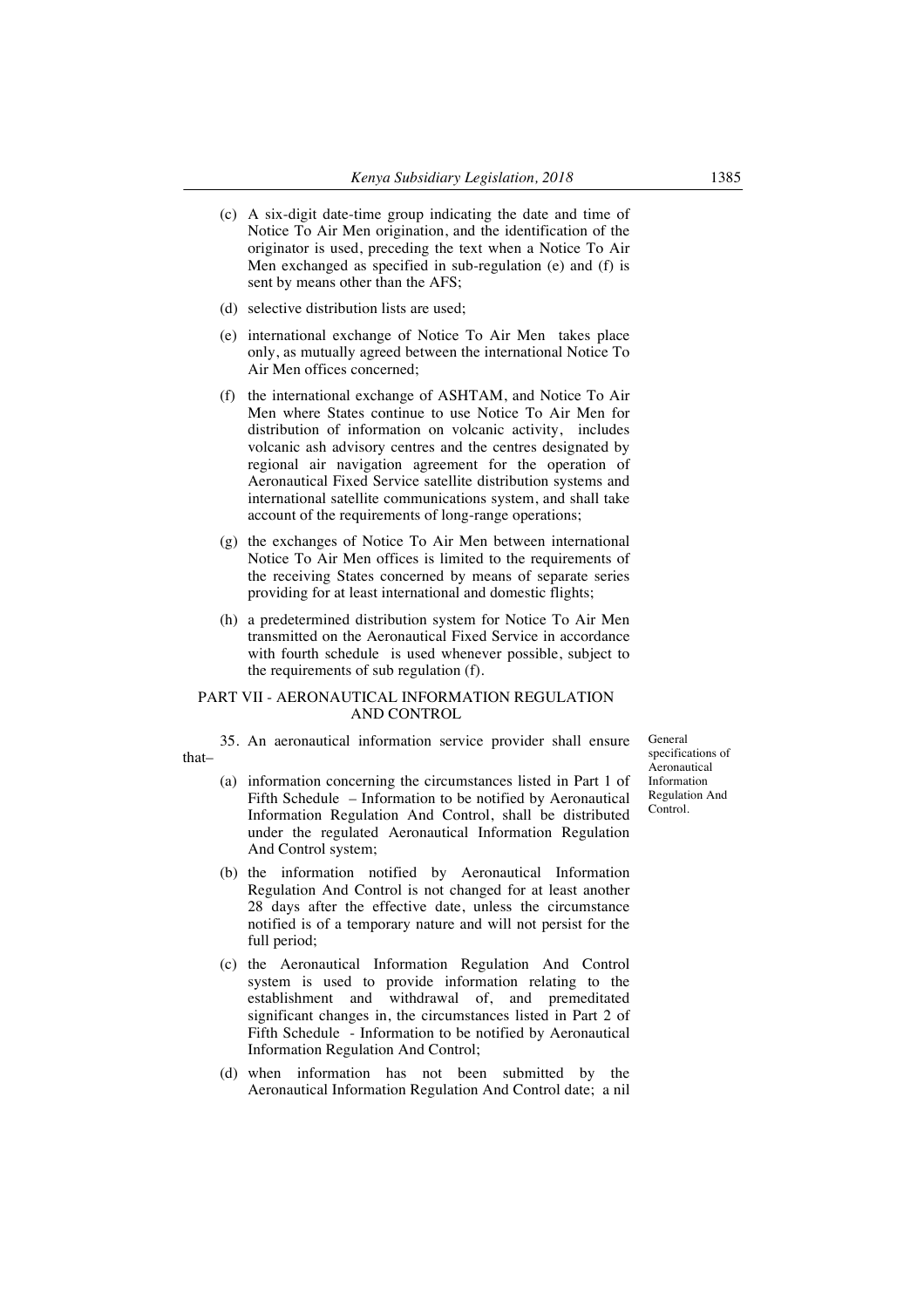notification is originated and distributed by Notice To Air Men or other suitable means, not later than one cycle before the Aeronautical Information Regulation And Control effective date concerned;

- (e) the implementation dates other than Aeronautical Information Regulation And Control effective dates are not used for pre-planned operationally significant changes requiring cartographic work or for updating of navigation databases;
- (f) the date in the Aeronautical Information Regulation And Control cycle which occurs between 21 December and 17 January inclusive is not used as an effective date for the introduction of significant changes under the Aeronautical Information Regulation And Control system.

36. An aeronautical information service provider shall ensure thatinformation provided under the Aeronautical Information Regulation And Control system in paper copy form is distributed at least 42 days in advance of the effective date with the objective of reaching recipients at least 28 days in advance of the effective date.

37. The aeronautical information service provider shall ensure that–

- (a) when updating the contents of the established aeronautical database concerning the circumstances listed in Part 1 of the Sixth Schedule, the effective dates of data coincide with the established Aeronautical Information Regulation And Control effective dates; and
- (b) the information provided as electronic media, concerning the circumstances listed in Part 1 of Sixth Schedule, is distributed or made available so as to reach the recipients at least 28 days in advance of the Aeronautical Information Regulation And Control effective date.

#### PART VIII- AERONAUTICAL INFORMATION CIRCULARS (AIC)

38. (1) An aeronautical information service provider shall originate an AIC-

- (a) whenever it is necessary to promulgate aeronautical information which does not qualify for inclusion in the aeronautical information publication or origination of a Notice To Air Men;
- (b) when it is desirable to promulgate–
	- (i) a long-term forecast of any major change in legislation, regulations, procedures or facilities;
	- (ii) information of a purely explanatory or advisory nature liable to affect flight safety; or
	- (iii) information or notification of an explanatory or advisory nature concerning technical, legislative or purely administrative matters.

Origination of AIC.

Provision of information in paper copy form

Provision of information as electronic media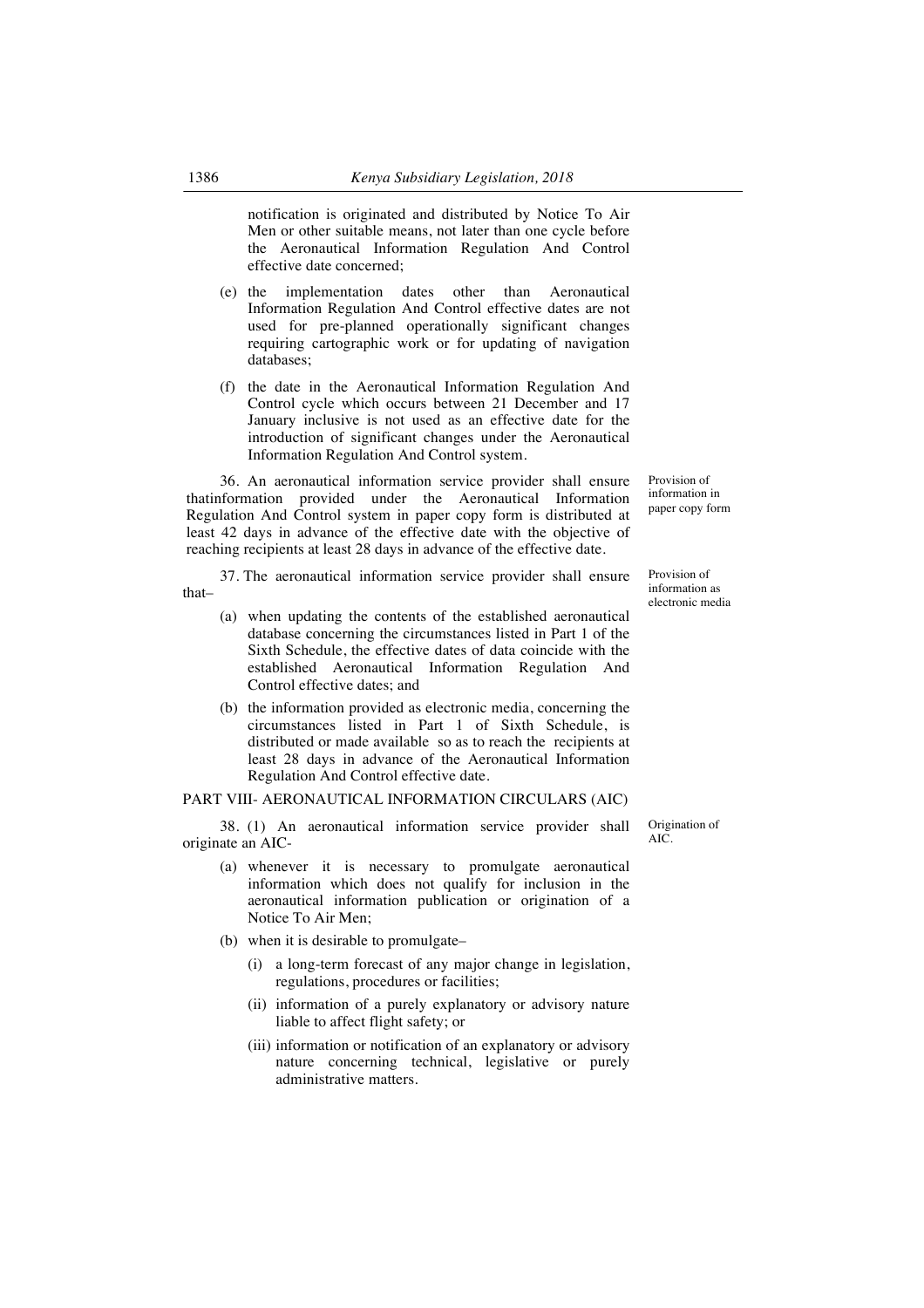(2) The information referred to in sub-regulation (1)(b) shall include-

- (a) forecasts of important changes in the air navigation procedures, services and facilities provided;
- (b) forecasts of implementation of new navigation systems;
- (c) significant information arising from aircraft accident or incident investigation which has a bearing on flight safety;
- (d) information on regulations relating to the safeguarding of international civil aviation against acts of unlawful interference;
- (e) advice on medical matters of special interest to pilots;
- (f) warnings to pilots concerning the avoidance of physical hazards;
- (g) effect of certain weather phenomena on aircraft operations;
- (h) information on new hazards affecting aircraft handling techniques;
- (i) regulations relating to the carriage of restricted articles by air;
- (j) reference to the requirements of, and publication of changes in, national legislation;
- (k) aircrew licensing arrangements;
- (l) training of aviation personnel;
- (m) application of, or exemption from, requirements in national legislation;
- (n) advice on the use and maintenance of specific types of equipment;
- (o) actual or planned availability of new or revised editions of aeronautical charts;
- (p) carriage of communication equipment;
- (q) explanatory information relating to noise abatement;
- (r) selected airworthiness directives;
- (s) changes in Notice To Air Men series or distribution, new editions of aeronautical information publication or major changes in their contents, coverage or format; or
- (t) other information of a similar nature.

(2) The information referred to in sub-regulation (1)(b) shall include-

(a) forecasts of important changes in the air navigation procedures, services and facilities provided;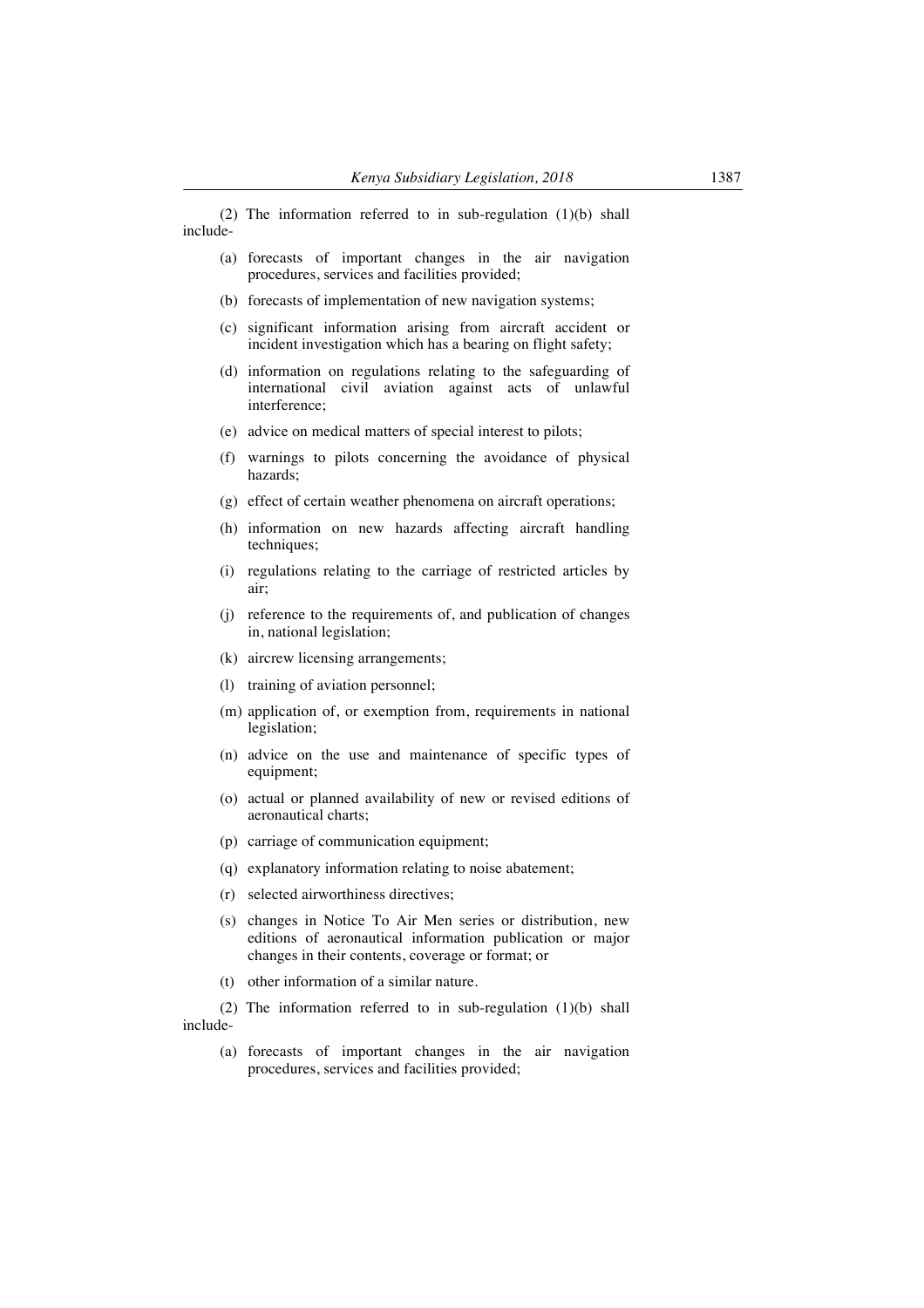- (b) forecasts of implementation of new navigation systems;
- (c) significant information arising from aircraft accident or incident investigation which has a bearing on flight safety;
- (d) information on regulations relating to the safeguarding of international civil aviation against acts of unlawful interference;
- (e) advice on medical matters of special interest to pilots;
- (f) warnings to pilots concerning the avoidance of physical hazards;
- (g) effect of certain weather phenomena on aircraft operations;
- (h) information on new hazards affecting aircraft handling techniques:
- (i) regulations relating to the carriage of restricted articles by air;
- (j) reference to the requirements of, and publication of changes in, national legislation;
- (k) aircrew licensing arrangements;
- (l) training of aviation personnel;
- (m) application of, or exemption from, requirements in national legislation;
- (n) advice on the use and maintenance of specific types of equipment;
- (o) actual or planned availability of new or revised editions of aeronautical charts;
- (p) carriage of communication equipment;
- (q) explanatory information relating to noise abatement;
- (r) selected airworthiness directives;
- (s) changes in Notice To Air Men series or distribution, new editions of aeronautical information publication or major changes in their contents, coverage or format; or
- (t) other information of a similar nature.
- 39. The aeronautical information service provider shall –
- General AIC specifications
- (a) select the AIC to be given international distribution;
- (b) allocate a serial number to an AIC, which is consecutive and based on the calendar year;
- (c) separately identify each series by a letter when the AICs are distributed in more than one series;
- (d) use colour coding to differentiate and identify AIC topics according to subjects where the numbers of AIC in force are sufficient to make identification in this form necessary; and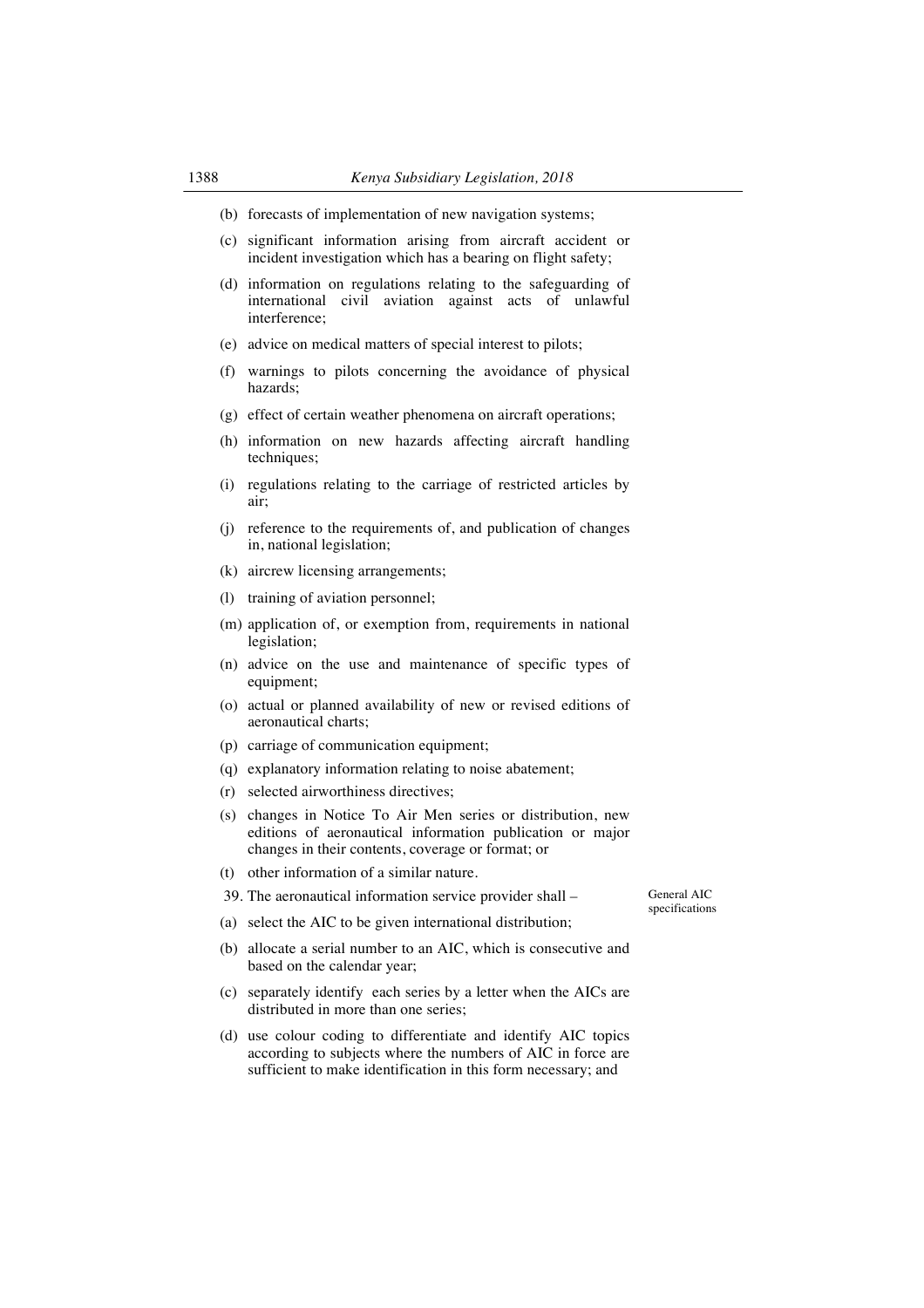(e) issue a checklist of AIC currently in force at least once a year, with distribution as for the aeronautical information circular.

40. An aeronautical information service provider shall give AICselected for international distribution the same distribution as for the aeronautical information publication.

### PART IX - PRE-FLIGHT AND POST-FLIGHT INFORMATION

- 41. (1) An aeronautical information service provider shall –
- (a) make available aeronautical information essential for the safety, regularity and efficiency of air navigation and relative to the route stages originating at the aerodrome or heliport to flight operations personnel, including flight crews and services responsible for pre-flight information.at any aerodrome or heliport used for international air operations;
- (b) ensure that aeronautical information provided for pre-flight planning purposes at the aerodromes/heliports referred to in sub regulation (1) (a) includes relevant−
	- (i) elements of the Integrated Aeronautical Information Package;
	- (ii) maps and charts.
- (c) provide additional current information relating to the aerodrome of departure concerning the following –
	- (i) construction or maintenance work on or immediately adjacent to the manoeuvring area;
	- (ii) rough portions of any part of the manoeuvring area, whether marked or not;
	- (iii) presence of water on runways and taxiways, including their effect on surface friction;
	- (iv) parked aircraft or other objects on or immediately adjacent to taxiways;
	- (v) presence of other temporary hazards;
	- (vi) presence of birds constituting a potential hazard to aircraft operations;
	- (vii) failure or irregular operation of part or all of the aerodrome lighting system including approach, threshold, runway, taxiway, obstruction and obstruction and manoeuvring area unserviceability lights and aerodrome power supply;
	- (viii) failure, irregular operation and changes in the operational status of Secondary Surveillance Radar, ADS-B, ADS-C, Controller Pilot Data Link Communications, Data link-automatic terminal information service D-VOLMET, radio navigation

Pre-flight information

Distribution of AIC.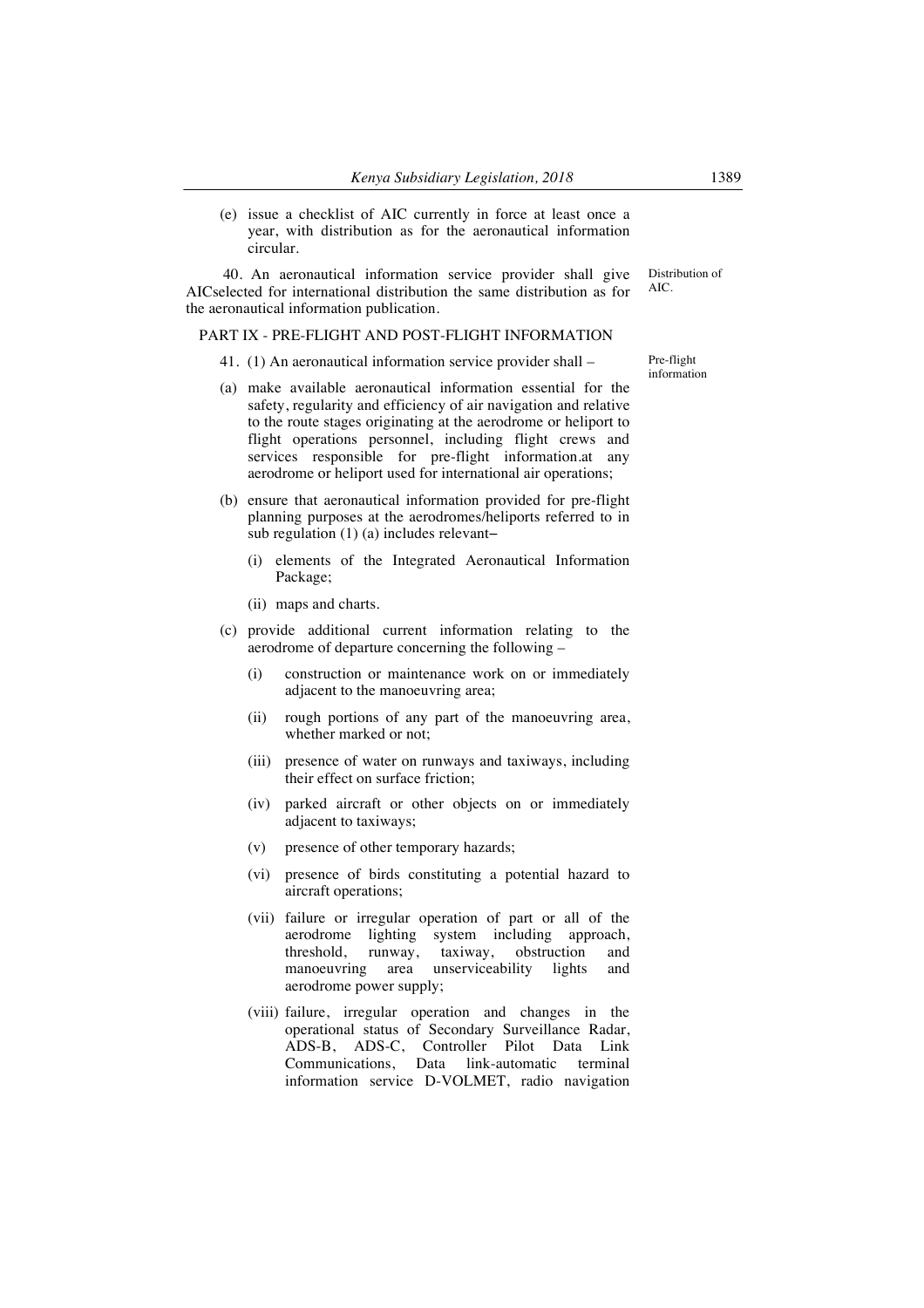services, VHF aero mobile channels, RVR observing system, and secondary power supply; and

- (ix) presence and operation of humanitarian relief missions;
- (d) ensure that a recapitulation of valid Notice To Air Men of operational significance and other information of urgent character is be made available to flight crews in the form of plain-language pre-flight information bulletins (PIB).

42. (1) Where an automated pre-flight information system exists the aeronautical information service provider shall –

- (a) use automated pre-flight information systems to make aeronautical data and aeronautical information available to operations personnel including flight crew members for selfbriefing, flight planning and flight information service purposes and the aeronautical data and aeronautical information made available shall comply with the provisions of sub regulation  $(1)(b)$  and  $(c)$  and  $(d)$ ;
- (b) provide access of self-briefing facilities of an automated preflight information system to operations personnel, including flight crew members and other aeronautical personnel concerned, for consultation as necessary with the aeronautical information service by telephone or other suitable telecommunications means; and ensure that the human or machine interface of self-briefing facilities ensures easy access in a guided manner to all relevant information or data.

(2) An aeronautical information service provider shall ensure that automated pre-flight information systems for the supply of aeronautical data and aeronautical information for self-briefing, flight planning and flight information service−

- (a) provide for continuous and timely updating of the system database and monitoring of the validity and quality of the aeronautical data stored;
- (b) permit access to the system by operations personnel including flight crew members, aeronautical personnel concerned and other aeronautical users through suitable telecommunications means;
- (c) ensure provision, in paper copy form, of the aeronautical data and aeronautical information accessed, as required by operations personnel;
- (d) use access and interrogation procedures based on abbreviated plain language and International Civil Aviation Organisation location indicators, as appropriate, or based on a menudriven user interface or other appropriate mechanism as agreed between the aeronautical information service provider and operator concerned; and

Automated preflight information systems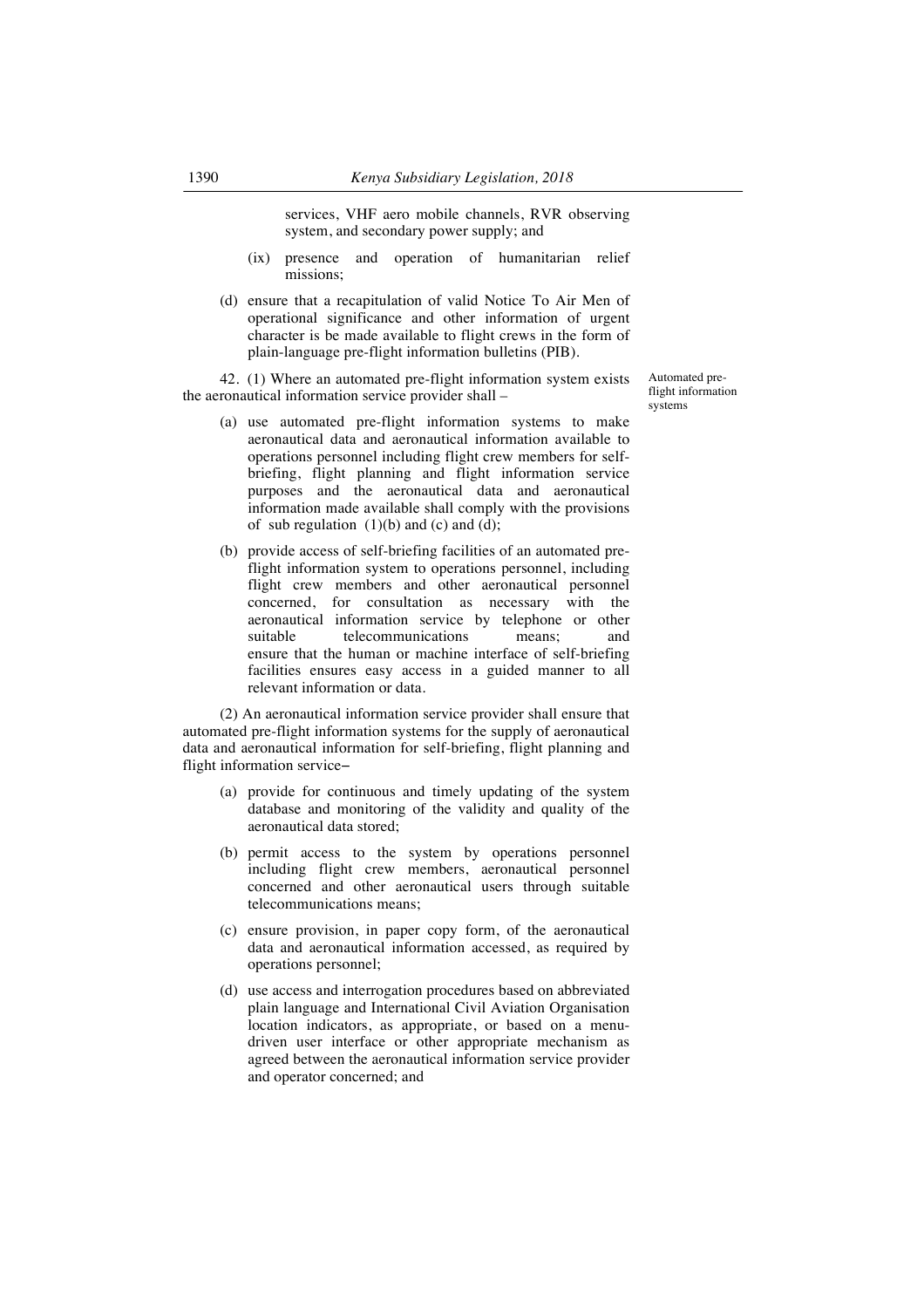(e) provide for rapid response to a user request for information.

(3) Where automated pre-flight information systems are usedto provide the harmonized, common point of access by operations personnel, including flight crew members and other aeronautical personnel concerned with aeronautical data, aeronautical information and meteorological information, the Authority remains responsible for the quality and timeliness of the aeronautical data and aeronautical information provided by means of such a system.

43. An aeronautical information service provider shall make arrangements to receive at aerodromes or heliports information in accordance with the prescribed format concerning-

- (a) the state and operation of air navigation facilities or services noted by aircrew and ensure that such information is made available for distribution as the circumstances necessitate; and
- (b) the presence of birds observed by aircrew and ensure that such information is made available for distribution as the circumstances necessitate.

## PART X - TELECOMMUNICATION REQUIREMENTS

that-

44. (1) An aeronautical information service provider shall ensure

- (a) the International Notice To Air Men office is connected to the aeronautical fixed service;
- (b) the connections to the aeronautical fixed service provide for printed communications; and
- (c) the international Notice To Air Men office is connected, through the aeronautical fixed service, to the following points-
	- (i) area control centres and flight information centres; and
	- (ii) aerodromes or heliports at which an information service is established in accordance with the requirements of pre-flight and post flight information.

(2) The aeronautical information service provider shall makeuse of public internet for exchange of non-time critical types of aeronautical information subject to availability, satisfactory operation and bilateral or multilateral or regional air navigation agreements.

#### PART XI - ELECTRONIC TERRAIN AND OBSTACLE DATA

45. (1) An aeronautical information service provider shall ensure that the coverage areas for sets of electronic terrain and obstacle data are specified as follows-

- (a) Area 1: the entire territory of the Republic of Kenya;
- (b) Area 2: within the vicinity of an aerodrome, subdivided as follows−

Telecommunicati on requirements.

Post-flight information.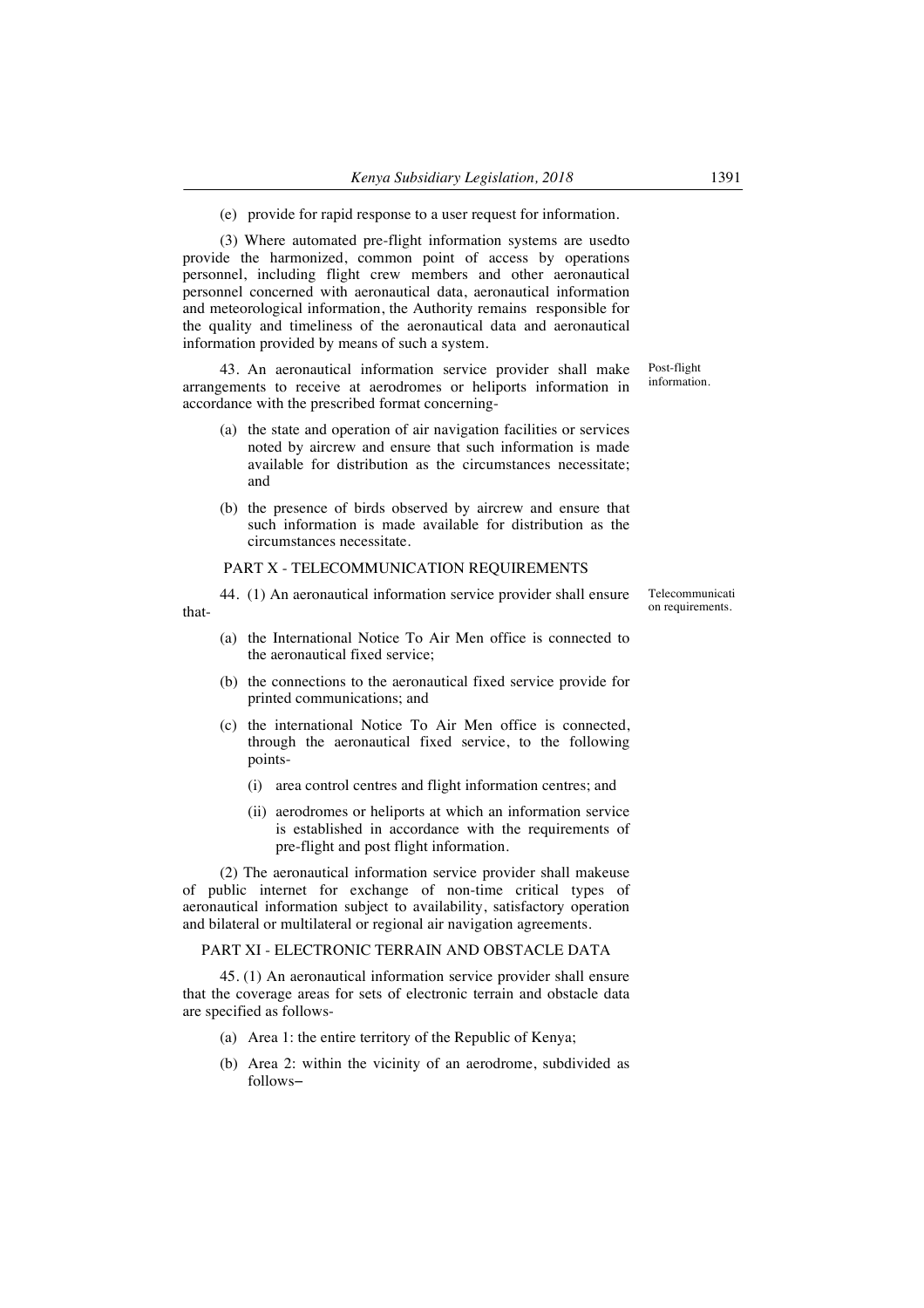- (i) Area 2a: a rectangular area around a runway that comprises the runway strip plus any clearway that exists;
- (ii) Area 2b: an area extending from the ends of Area 2a in the direction of departure, with a length of 10 km and a splay of 15 per cent to each side;
- (iii) Area 2c: an area extending outside Area 2a and Area 2b at a distance of not more than 10 km from the boundary of Area 2a; and
- (iv) Area 2d: an area outside the Areas 2a, 2b and 2c up to a distance of 45 km from the aerodrome reference point, or to an existing Terminal Area boundary, whichever is nearest;
- (c) Area 3: the area bordering an aerodrome movement area that extends horizontally from the edge of a runway to 90 m from the runway centre line and 50 m from the edge of all other parts of the aerodrome movement area;
- (d) Area 4−
	- (i) the area extending 900 m prior to the runway threshold and 60 m each side of the extended runway centre line in the direction of the approach on a precision approach runway, Category II or III; or
	- (ii) where the terrain at a distance greater than 900 m (3 000 ft) from the runway threshold is mountainous or otherwise significant, the length of Area 4 is extended to a distance not exceeding 2 000 m (6 500ft) from the runway threshold.
- (2) An aeronautical information service provider shall provide-
- (a) electronic terrain data and obstacle data for obstacles higher than 100 m above ground for Area 1;
- (b) electronic obstacle data for all obstacles within Area 2 that are assessed as being a hazard to air navigation at aerodromes regularly used by international civil aviation;
- (c) electronic terrain data at aerodromes regularly used by international civil aviation, for-
	- (i) area 2a;
	- (ii) the take-off flight path area; and
	- (iii) an area bounded by the lateral extent of the aerodrome obstacle limitation surfaces.
- (d) electronic obstacle data at aerodromes regularly used by international civil aviation, for-
	- (i) area 2a , for those obstacles that penetrate the relevant obstacle data collection surface specified in Schedule 8 terrain and obstacle data requirements;

Coverage areas and requirements for data provision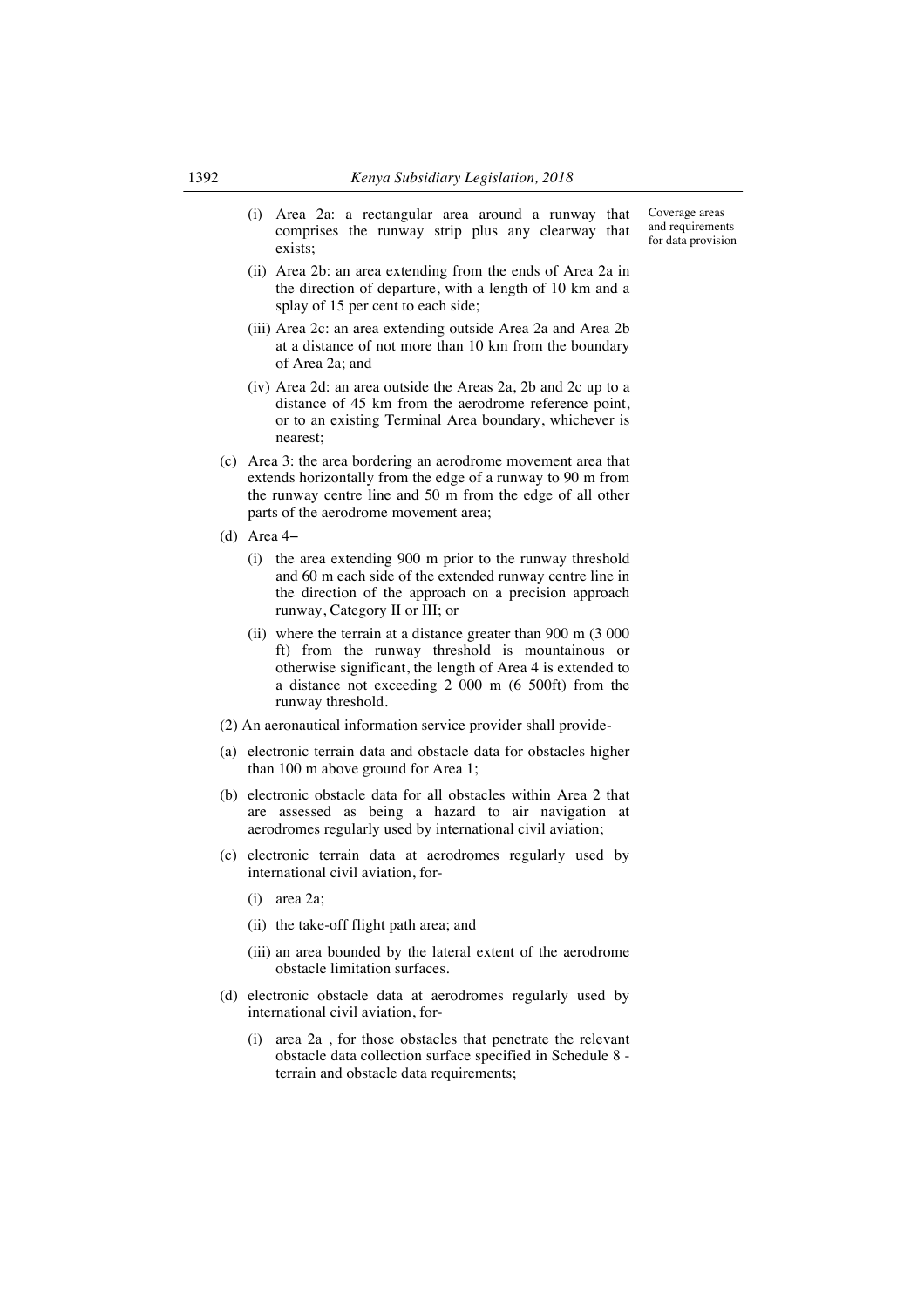- (ii) objects in the take-off flight path area which project above a plane surface having a 1.2 per cent slope and having a common origin with the take-off flight path area;
- (iii) penetrations of the aerodrome obstacle limitation surfaces;
- (iv) electronic terrain and obstacle data for Areas 2b, 2c and 2d for obstacles and terrain that penetrate the relevant terrain and obstacle data collection surface specified in the Seventh Schedule (terrain and obstacle data requirements), except that data need not be collected for obstacles less than a height of 3 m above ground in Area 2b and less than a height of 15 m above ground in Area 2c;
- (v) electronic terrain and obstacle data for Area 4 for terrain and obstacles that penetrate the relevant obstacle data collection surface specified in Seventh Schedule (terrain and obstacle data requirements) for all runways where precision approach Category II or III operations have been established and where detailed terrain information is required by operators.
- (2) An aeronautical information service provider shall provide-
- (e) electronic terrain data and obstacle data for obstacles higher than 100 m above ground for Area 1.
- (f) electronic obstacle data for all obstacles within Area 2 that are assessed as being a hazard to air navigation at aerodromes regularly used by international civil aviation;
- (g) electronic terrain data at aerodromes regularly used by international civil aviation, for-
	- (i) area 2a;
	- (ii) the take-off flight path area; and
	- (iii) an area bounded by the lateral extent of the aerodrome obstacle limitation surfaces.
- (h) electronic obstacle data at aerodromes regularly used by international civil aviation, for-
- (i) area 2a , for those obstacles that penetrate the relevant obstacle data collection surface specified in Schedule 8 terrain and obstacle data requirements;
- (ii) objects in the take-off flight path area which project above a plane surface having a 1.2 per cent slope and having a common origin with the take-off flight path area;
- (iii) penetrations of the aerodrome obstacle limitation surfaces;
- (iv) electronic terrain and obstacle data for Areas 2b, 2c and 2d for obstacles and terrain that penetrate the relevant terrain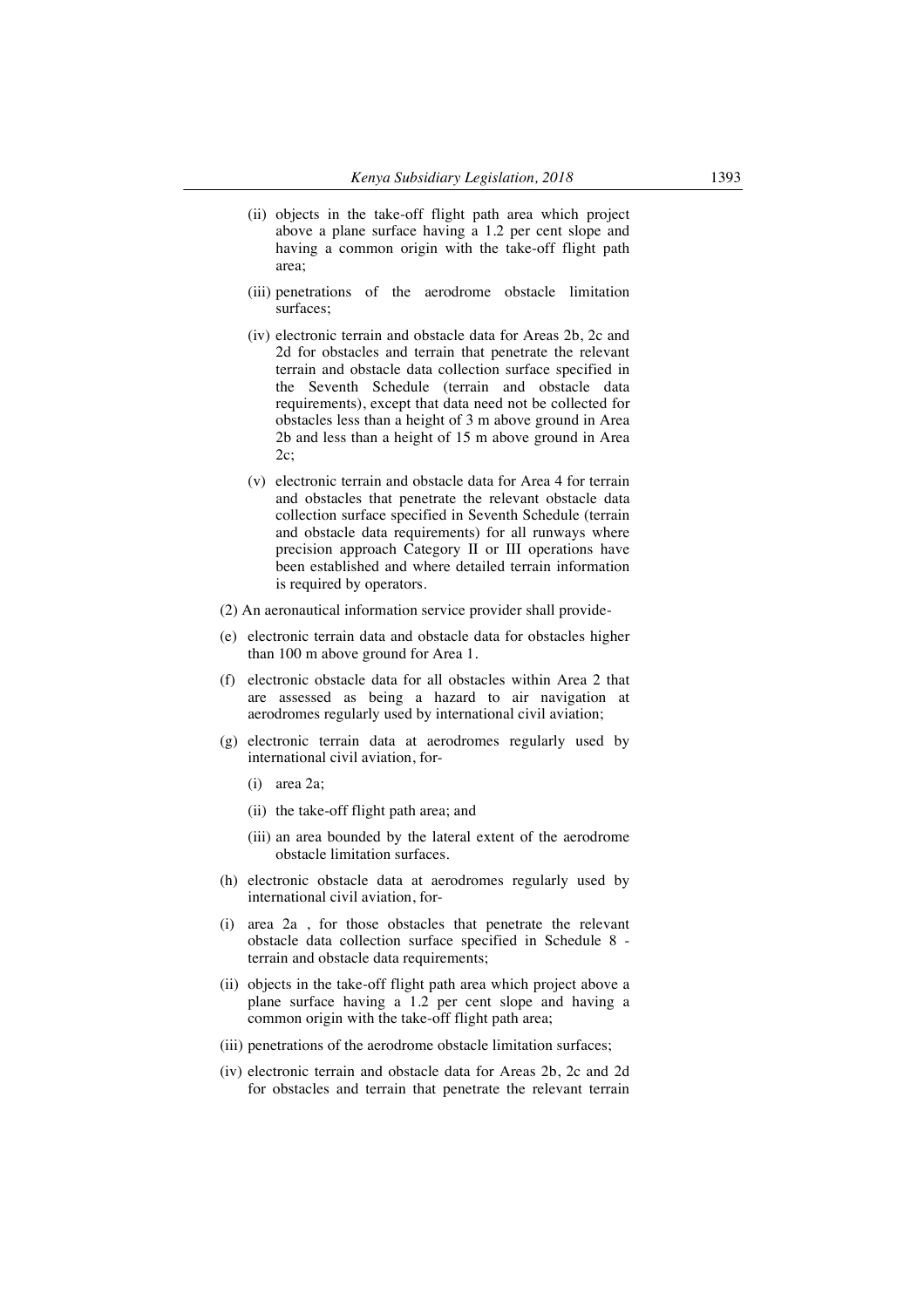and obstacle data collection surface specified in the Seventh Schedule (terrain and obstacle data requirements), except that data need not be collected for obstacles less than a height of 3 m above ground in Area 2b and less than a height of 15 m above ground in Area 2c;

(v) electronic terrain and obstacle data for Area 4 for terrain and obstacles that penetrate the relevant obstacle data collection surface specified in Seventh Schedule (terrain and obstacle data requirements) for all runways where precision approach Category II or III operations have been established and where detailed terrain information is required by operators.

(3) An aeronautical information service provider shall make arrangements –

- (a) for the coordination of providing Area 2 electronic terrain and obstacle data for adjacent aerodromes where their respective coverage areas overlap to assure that the data for the same obstacle or terrain are correct; and
- (b) for those aerodromes located near territorial boundaries, with neighbouring states concerned to share Area 2 electronic terrain and obstacle data.

46. An aeronautical information service provider shall ensure thatTerrain data set content, numerical specification and structure

- - (a) a terrain data set contains digital sets of data representing terrain surface in the form of continuous elevation values at all intersections of a defined grid, referenced to common datum;
	- (b) a terrain grid is angular or linear and of regular or irregular shape:
	- (c) sets of electronic terrain data include spatial, thematic and temporal aspects for the surface of the Earth containing naturally occurring features excluding obstacles;
	- (d) in terrain data sets, only one feature type of terrain is provided;
	- (e) feature attributes describing terrain are as specified in Table A8-3 in schedule 8 - terrain and obstacle data requirements;
	- (f) the terrain feature attributes listed in Table S7-3 in the Seventh schedule ( terrain and obstacle data requirements) represent the minimum set of terrain attributes, and those annotated as mandatory are recorded in the terrain data set; and
	- (g) electronic terrain data for each area conforms to the applicable numerical requirements specified in Schedule 8 terrain and obstacle data requirements, Table S7-1 of the Seventh Schedule.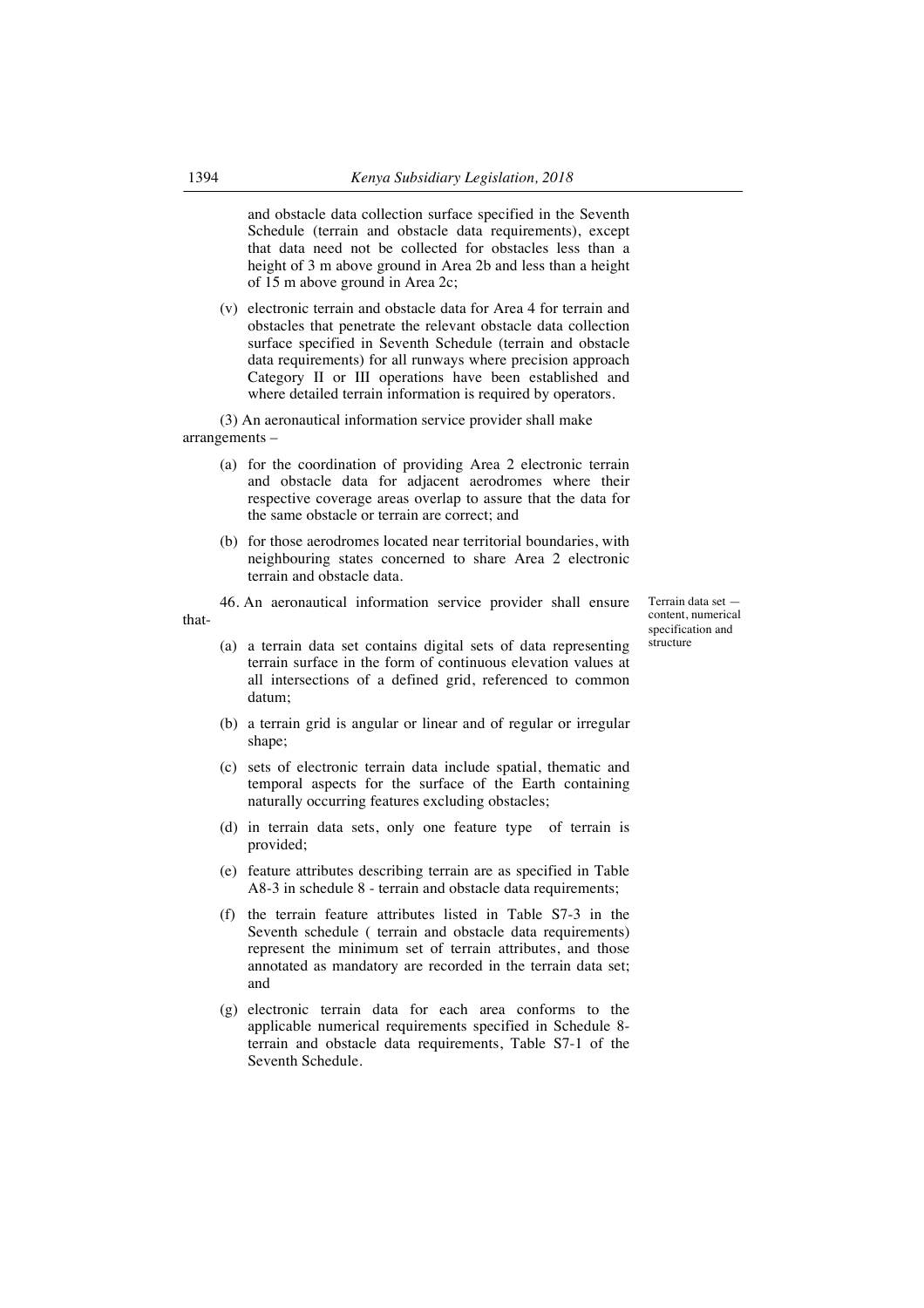47. An aeronautical information service provider shall ensure

- (a) obstacle data comprises the digital representation of the vertical and horizontal extent of the obstacle;
- (b) obstacles are not included in terrain data sets;

that-

- (c) obstacle data elements are represented in the data sets by points, lines or polygons;
- (d) defined obstacle feature types are provided and each of them described according to the list of mandatory attributes specified in the eighth Schedule Table S7-4 in the Seventh schedule in an obstacle data set; and
- (e) electronic obstacle data for each area conforms to the applicable numerical requirements in the Seventh Schedule (terrain and obstacle data requirements), Table S7-2 of the Seventh schedule.
- 48. An aeronautical information service provider shall ensure that-
	- (a) the ISO 19100 series of standards for geographic information are used as a general data modelling framework to allow and support the interchange and use of sets of electronic terrain and obstacle data among different data providers and data users;
	- (b) a comprehensive statement of available electronic terrain and obstacle data sets is provided in form of terrain data product specifications and obstacle data product specifications;
	- (c) a terrain data product specification includes an overview, a specification scope, data product identification, data content and structure, reference system, data quality, data capture, data maintenance, data portrayal, data product delivery, additional information, and metadata;
	- (d) the overview of terrain data product specifications or obstacle data product specifications provides an informal description of the product and contains general information about the data product;
	- (e) a specification scope is identified for each subset of data;
	- (f) identification information concerning both terrain and obstacle data products includes the title of the product, a brief narrative summary of the content, purpose, and spatial resolution, the geographic area covered by the data product and supplemental information;
	- (g) content information of feature-based terrain data sets or of feature-based obstacle data sets are each described in terms of an application schema and a feature catalogue;
	- (h) application schema provides a formal description of the data structure and content of data sets while the feature catalogue provides the semantics of all feature types together with their

Obstacle data set — content, numerical specification and structure.

Terrain and obstacle data product specifications.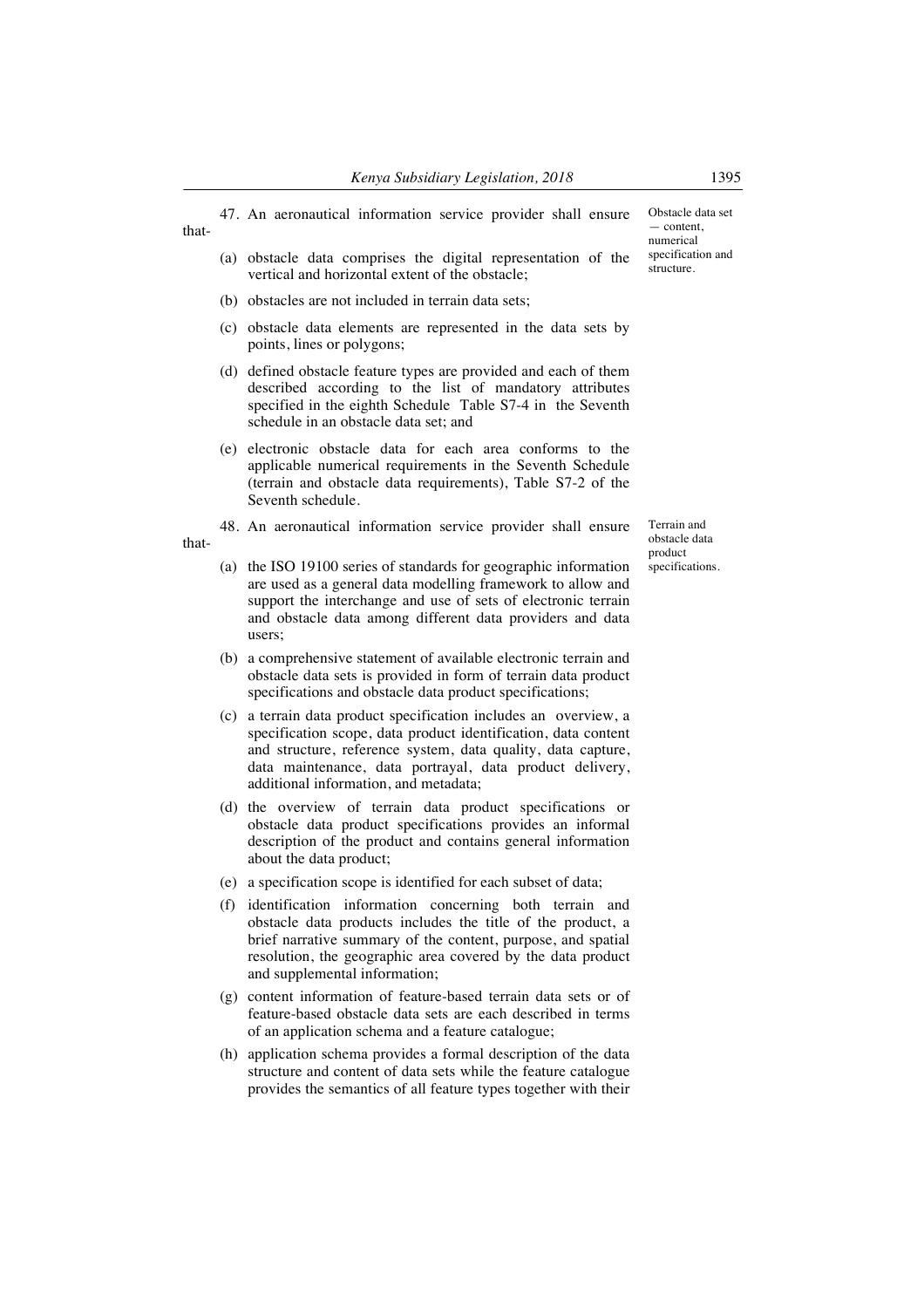attributes and attribute value domains, association types between feature types and feature operations, inheritance relations and constraints;

- (i) terrain and obstacle data product specifications identify clearly the coverage or include an imagery and provide a narrative description of each of them;
- (j) terrain data product specifications and obstacle data product specifications include information that identifies the reference system used in the data product and include the spatial reference system and temporal reference system;
- (k) terrain data product specifications and obstacle data product specifications identify the data quality requirements for each data product and includes a statement on acceptable conformance quality levels and corresponding data quality measures;
- (l) the statement on acceptable conformance quality levels and corresponding data quality measures covers all the data quality elements and data quality sub-elements;
- (m) terrain data product specifications includes a data capture statement which is a general description of the sources and processes applied for the capture of terrain data;
- (n) the principles and criteria applied in the maintenance of terrain data sets and obstacle data sets are provided with the data specifications, including the frequency with which data products are updated;
- (o) the maintenance information of obstacle data sets and an indication of the principles, methods and criteria applied for obstacle data maintenance are provided;
- (p) terrain data product specifications contain information on how data held with data sets are presented;
- (q) product specifications for both terrain and obstacles contain data product delivery information which includes delivery formats and medium information;
- (r) the core terrain and obstacle metadata elements are included in the data product specifications and additional metadata items required to be supplied are stated in each product specification together with the format and encoding of the metadata; and
- (s) the obstacle data product specification, supported by geographical coordinates for each aerodrome included within the dataset, describes the following areas-
	- (i) Areas 2a, 2b, 2c, 2d;
	- (ii) the take-off flight path area; and
	- (iii) the obstacle limitation surfaces.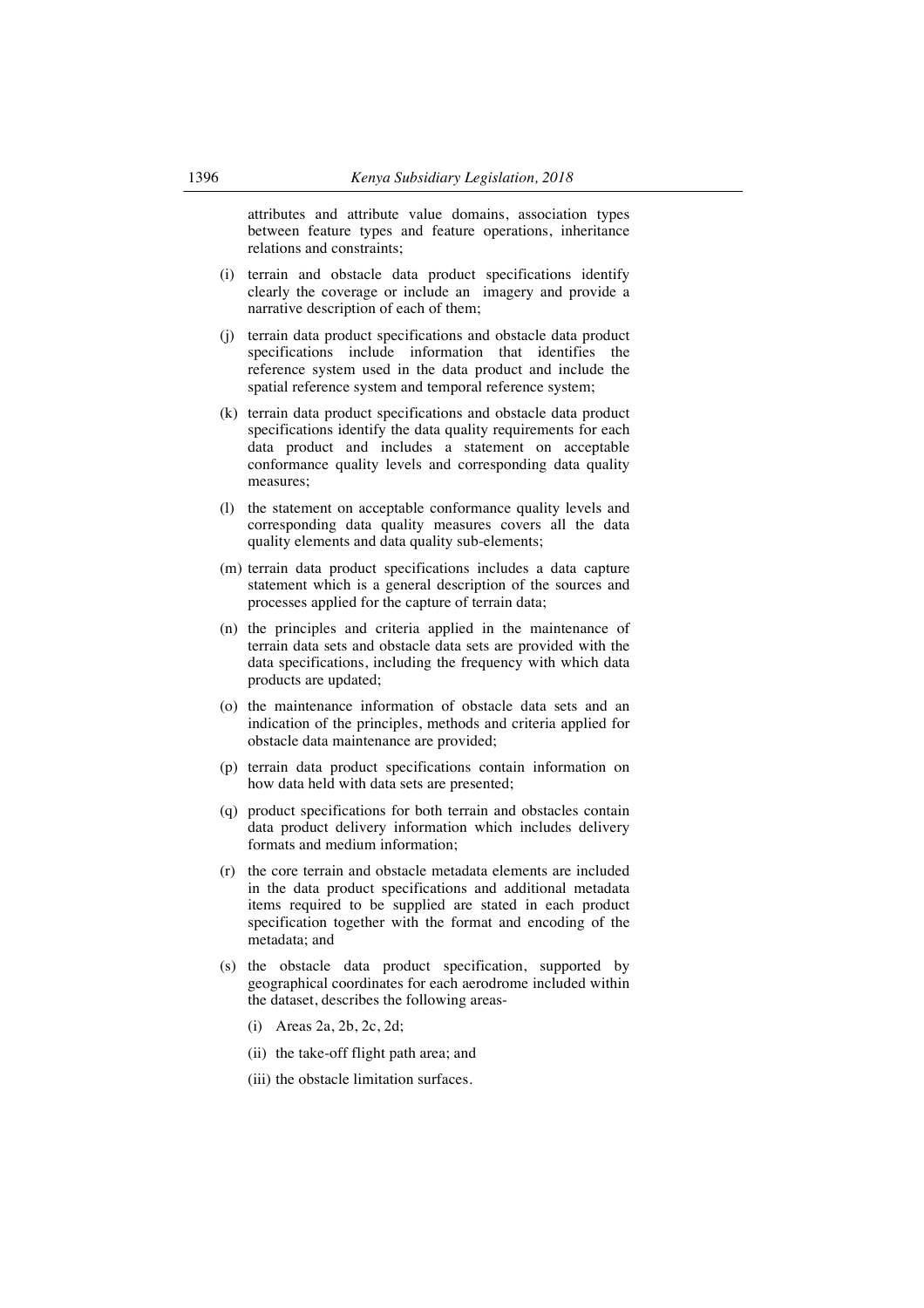### PART XII - AERODROME MAPPING DATA

49. An aeronautical information service provider shall ensure that aerodrome mapping data is supported by electronic terrain and obstacle data for Area 3 in order to ensure consistency and quality of all geographical data related to the aerodrome when applicable.

50. An aeronautical information service provider shall ensure that-

- (a) the ISO 19100 series of standards for geographic information is used as a reference framework;
- (b) aerodrome mapping data products are described following the ISO 19131 data product specification standard.
- 51. An aeronautical information service provider shall ensure that-
	- (a) the content and structure of aerodrome mapping data sets are defined in terms of an application schema and a feature catalogue;
	- (b) aerodrome mapping data sets contain aerodrome mapping data consisting of aerodrome features; and

#### (c) aerodrome mapping metadata comply with ISO 19115.

## PART XIII – ADMINISTRATIVE AND PERSONNEL REQUIREMENTS

52. (1) Subject to the provisions of the Civil Aviation (Rules of the Air) Regulations as amended, an aeronautical information service provider shall establish and operationalise air traffic service reporting offices as appropriate for the purpose of reception and management of flight plans.

(2) The established air traffic service reporting offices in sub regulation (1) shall be adequately equipped and staffed with personnel sufficient for the effective execution of the function;

(3) A person shall not provide an air traffic service reporting offices service other than when under supervision unless he is a holder of an appropriate instrument of Authority in the form of a certificate of competency with endorsement type equivalent to the function being undertaken;

(4) The certificate of competency required in sub regulation (3) shall be issued by the Authority.

53. (1) An aeronautical information management provider shall appoint -

product specification

Aerodrome mapping data requirements for provision

Aerodrome mapping data

Aerodrome mapping database — data set content and structure

Establishment of air traffic service reporting offices

Aeronautical information management and air traffic service reporting offices Personnel Requirements.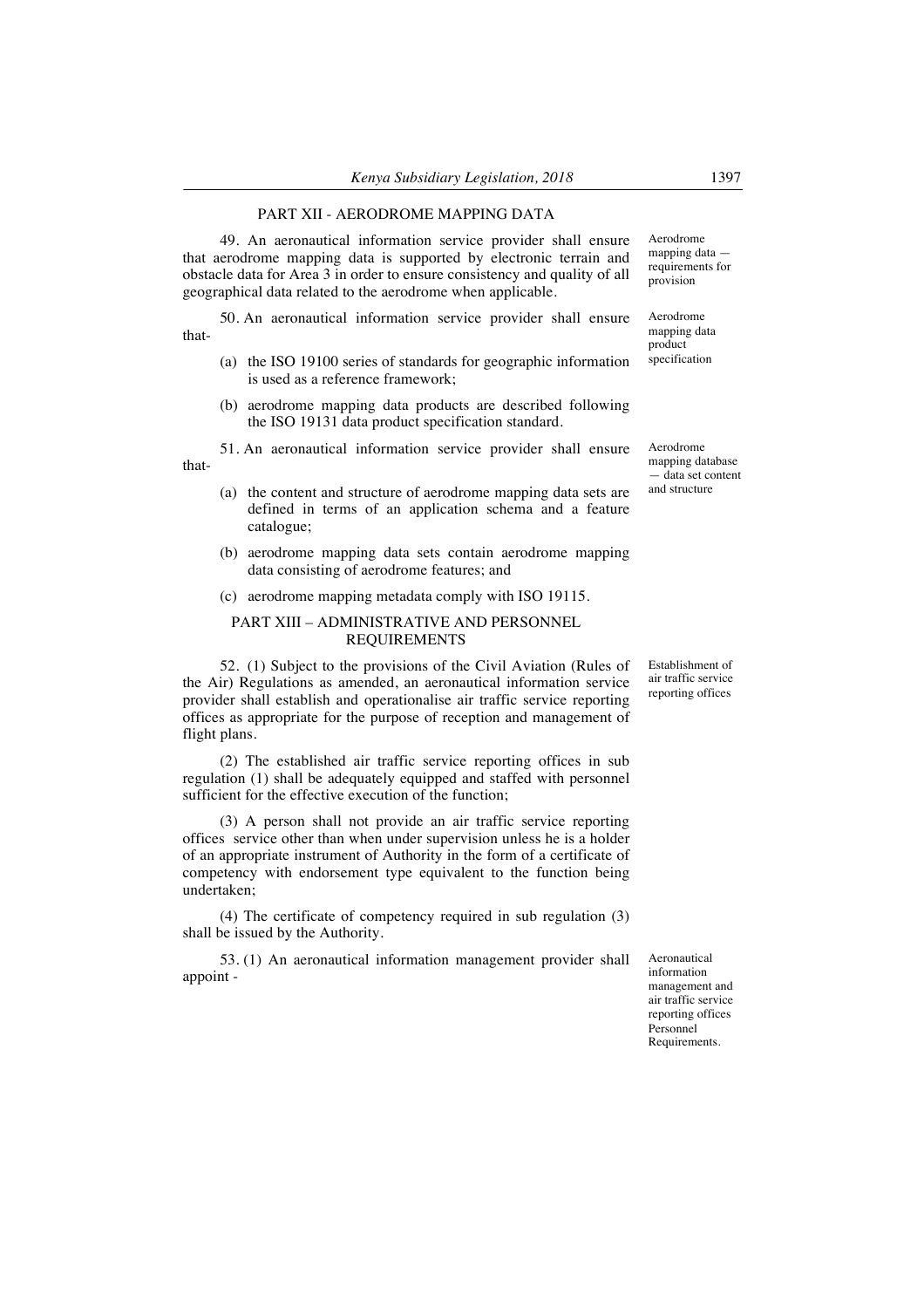- (a) an accountable officer for aeronautical information service/aeronautical information management, to whom authority has been granted to ensure that all activities undertaken are carried out in accordance with the applicable requirements prescribed in this regulation;
- (b) a Standards and Quality Assurance officer who shall be responsible for quality control and implementation of the Authority's requirements on QMS and SMS and who has direct access to the accountable manager referred to in sub regulation (a);
- (c) adequately trained and certified personnel to−
	- (i) plan, provide and supervise the approved services listed in the unit's manual of operations, in a safe and efficient manner;
	- (ii) receive, collate or assemble, edit, format, check, coordinate, publish/store and distribute aeronautical data and aeronautical information; and
	- (iii) facilitate flight planning, provide pre-flight information, and receive post flight information as necessary.
	- (iv) facilitate the development, maintenance and promulgation of aeronautical charts.

(2) An aeronautical information management provider shall include in the manual of operations an analysis of the personnel required to perform the aeronautical information service and aeronautical charts function by taking into account the duties and responsibilities of the staff concerned and also guidance provided by the Authority.

(3) An aeronautical information management provider shalldevelop a training policy, training programme and trainingplan as well as job description for each of the staff under the jurisdiction of the accountable officer and implement thesame as applicable with the following considerations−

- (a) the training policy and programme shall lay down thetraining courses that different levels of staff shall have to undergo to perform their duties, including initial, recurrent and specialized training, where applicable;and
- (b) the job description shall depict the job purpose, keyresponsibilities, and outcome to be achieved of each staff.

(4) An aeronautical information management provider shallmaintain individual training records for each of its staff, whichshall include details of the courses completed by each staff as well as the time-frame for attending future courses as required under the training plan.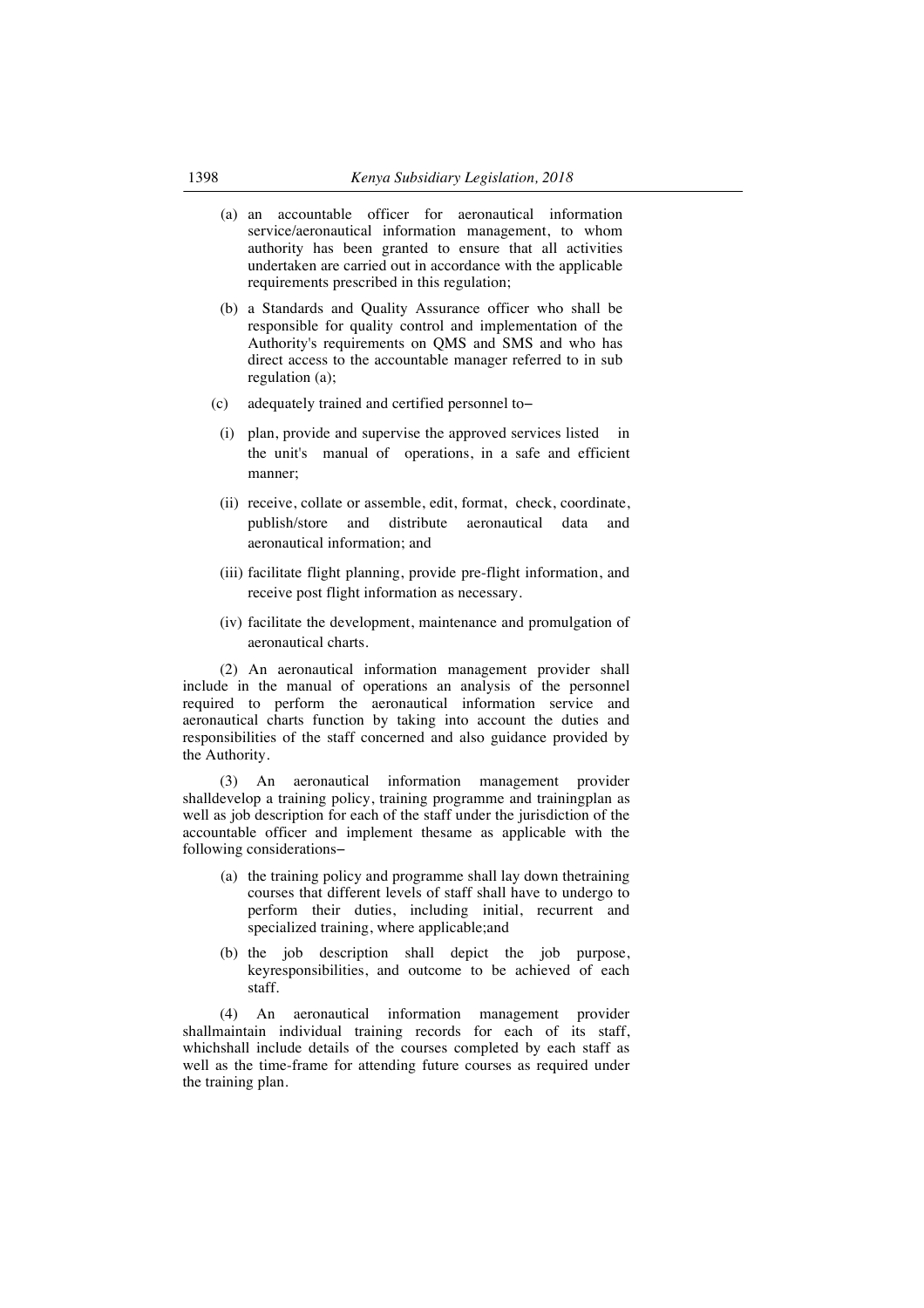(5) An aeronautical information management provider shallconduct a yearly review of the training plan for each staff at the beginning of the financial year to identify any gaps in competency, changes in training requirement and prioritize the type of training required for the subsequent years.

54. An aeronautical information management provider shall−

- (a) develop and implement a policy to guide the identification ofrequired competencies and endorsements to undertake specific tasks and or functions;
- (b) identify the competencies and the associated knowledge,skills and abilities required for each function and ensure that personnel possess the competencies required to perform the specific assigned functions;
- (c) establish initial and periodic assessments that requirepersonnel to demonstrate the required competencies;
- (d) appropriately train personnel assigned to perform specificfunctions;
- (e) ensure that procedures are established to maintain currency ofthe competence of the personnel; and
- (f) ensure that its personnel are of sufficient numbers and with therequisite experience and have been given appropriateauthority to be able to discharge their duties.

55. (1) A person shall not provide an aeronautical information management service other than whenunder supervision unless he is a holder of an appropriate instrument of Authority in the form of a certificate of competency with endorsement type equivalent to the function being undertaken.

(2) The certificate of competency required in sub regulation (1) shall be issued by the Authority.

- 56. An aeronautical Information management provider shall−
- (a) have the facilities and equipment that are necessary for providing its aeronautical information service, including appropriate premises and equipment to allow operational personnel to perform their duties; and
- (b) provide its operational personnel with access to the aeronautical data and aeronautical information required for the publication of the Integrated Aeronautical Information Package, or the aeronautical charts, that the provider publishes.

57. (1) An aeronautical Information management Provider shall ensure that a contingency plan is in place that sets out the procedures to be followed if a service provided as part of its aeronautical information management is interrupted.

Aeronautical information management facility, equipment, data and information requirements.

Aeronautical information management contingency plan

Aeronautical information management and air traffic service reporting offices personnel competency requirements.

Instrument of Authority to perform **Aeronautical** information management functions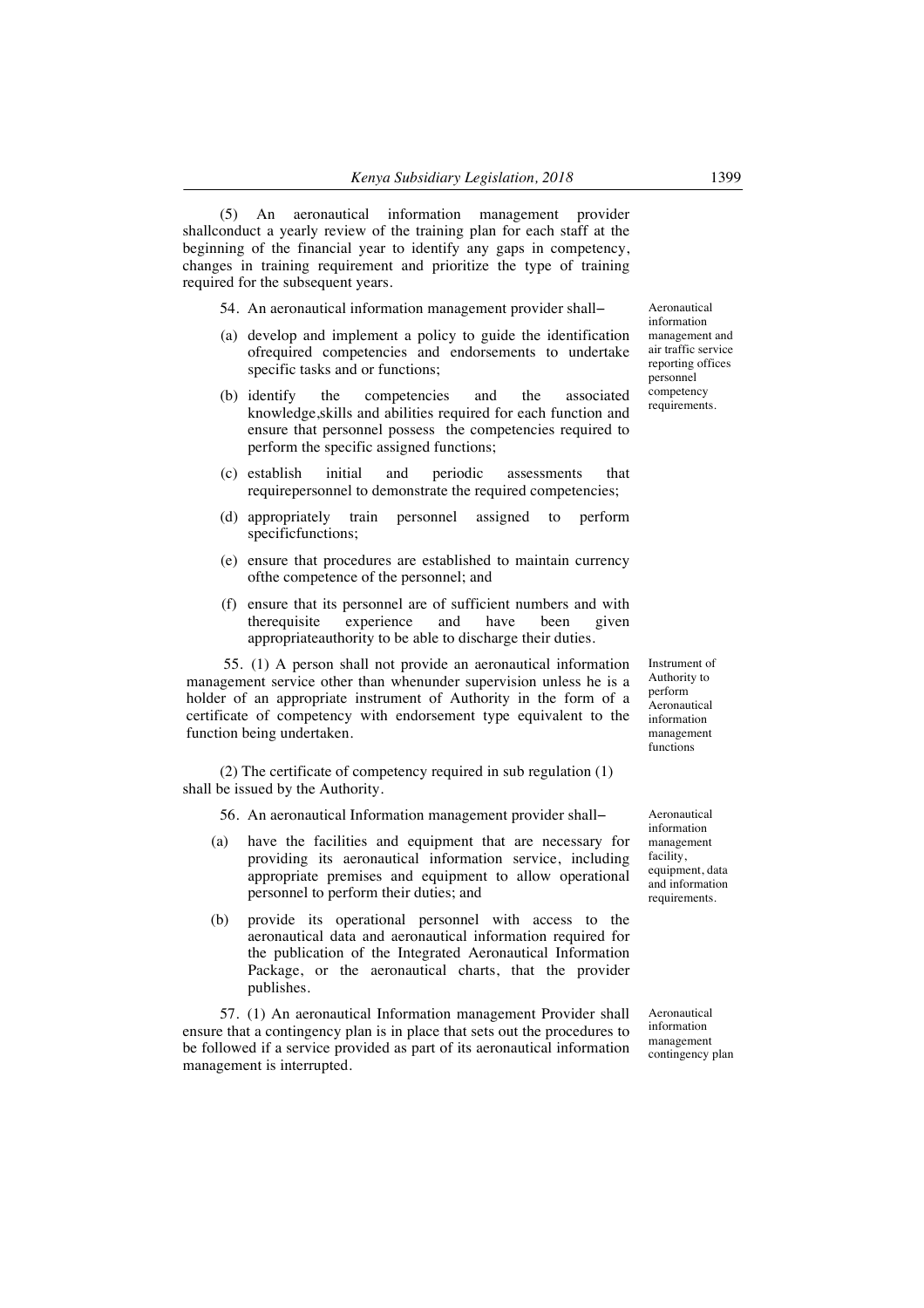(2) The contingency plan required in sub regulation (1) must include−

- (a) the actions to be taken by personnel responsible for providing the service;
- (b) possible alternative arrangements for providing the service; and
- (c) arrangements for resuming normal provision of the service.

58. An Aeronautical Information management Provider shall implement a safety management system that−

- (a) is a systemic approach to managing safety;
- (b) integrates human factors principles; and
- (c) includes the following elements−
	- (i) organisational structures, accountabilities, policies and procedures necessary to manage safety in a systemic way;
	- (ii) a statement of the provider's safety policy, objectives and planning, including details of the following:
	- (iii) the management commitment to, and responsibility for, safety;
	- (iv) the safety accountabilities of managers;
	- (v) the appointment of safety management personnel;
	- (vi) how human factors principles are integrated into the safety management system;
	- (vii) a safety management system implementation plan;
	- (viii) relevant third party relationships and interactions;
	- (ix) coordination of an emergency response plan;
	- (x) safety management system documentation;
- (d) a safety risk management process, including−
	- (i) hazard identification processes; and
	- (ii) risk assessment and mitigation processes;
- (e) a safety assurance system, including details of processes for−
	- (i) safety performance monitoring and measurement;
	- (ii) internal safety investigation;
	- (iii) management of change; and
	- (iv) continuous improvement of the safety management system.
- (f) a safety training and promotion system, including details of the following−

Requirements for SMS Implementation.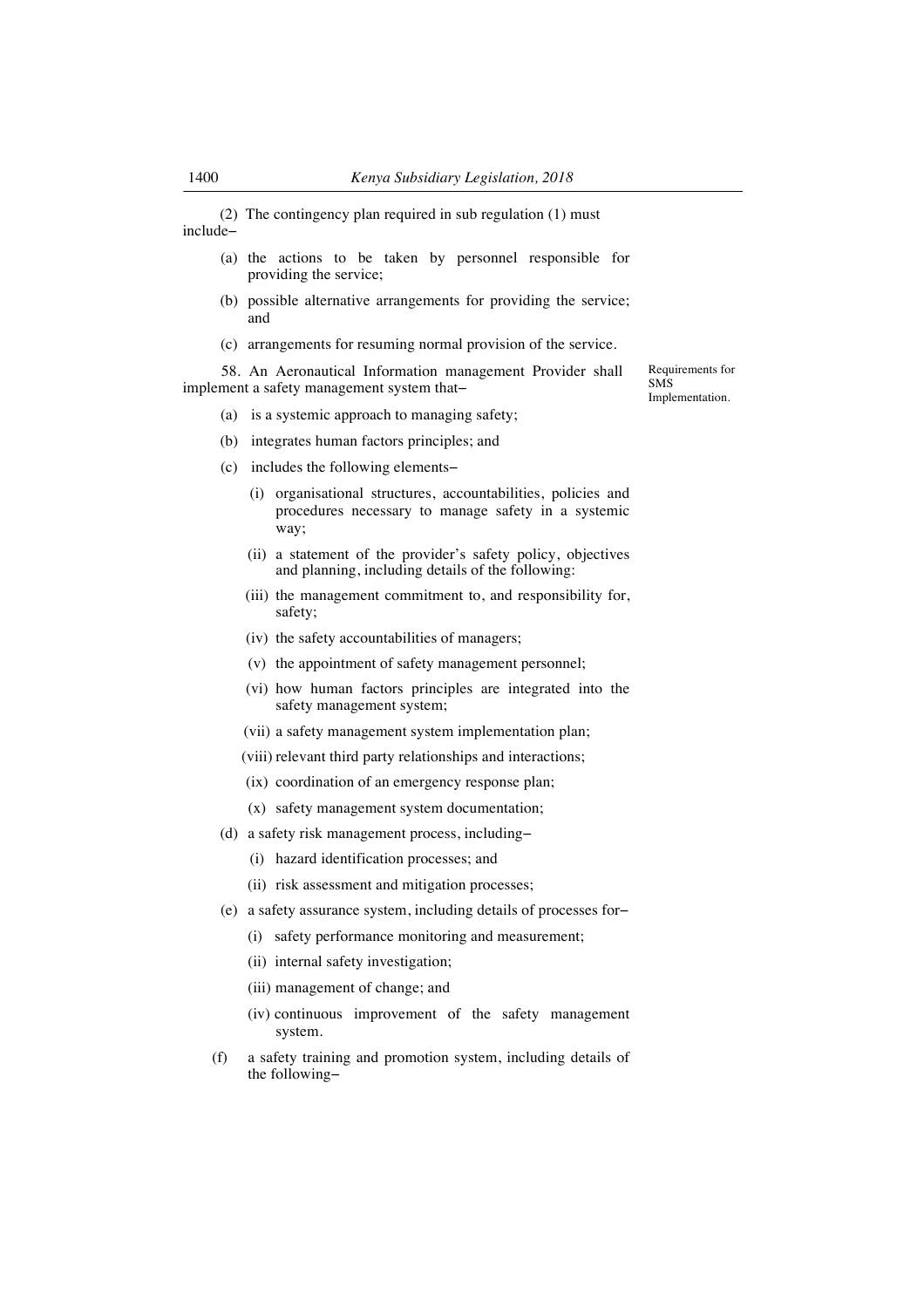- (i) safety management system training;
- (ii) safety management system safety communication.

59. (1) An aeronautical information management provider shall have procedures for making, collecting, indexing, storing, securing, maintaining, accessing and disposing of the following−

- (a) records that identify all incoming and outgoing aeronautical data and aeronautical information;
- (b) records that identify each person who is authorised by the provider to process, check, edit, publish or distribute aeronautical data and aeronautical information;
- (c) records that list the endorsements, qualifications and competencies of personnel who process, check, edit, publish or distribute aeronautical data and aeronautical information;
- (d) records that identify each aeronautical information publication responsible person for an aeronautical data originator that provides aeronautical data or aeronautical information to the provider;
- (e) records that identify each Notice To Air Men authorised person for an aeronautical data originator that requests the provider to issue Notice To Air Mens;
- (f) records that identify each occurrence of an error or omission in aeronautical data or aeronautical information published by the provider in the Integrated Aeronautical Information Package or on an aeronautical chart;
- (g) records that contain the results of any audit, inspection or review of the provider's aeronautical information service.

(2) An aeronautical information service provider shall ensure that records mentioned in sub regulation (1) are legible and permanent

(3) The provider shall keep records referred in sub-regulation (1) and the data or information for at least ten years after the data or information ceases to be effective.

#### PART XIV ─ EXEMPTIONS

60. (1) A person may apply to the Authority for an exemption from any provision of these Regulations.

Requirements for application for exemption.

(2) Unless in case of emergency, a person requiring exemptions from any of these regulations shall make an application to the Authority at least sixty days prior to the proposed effective date, giving the following information—

- (a) name and contact address including electronic mail and fax if any;
- (b) telephone number;
- (c) a citation of the specific requirement from which the

Maintenance of records.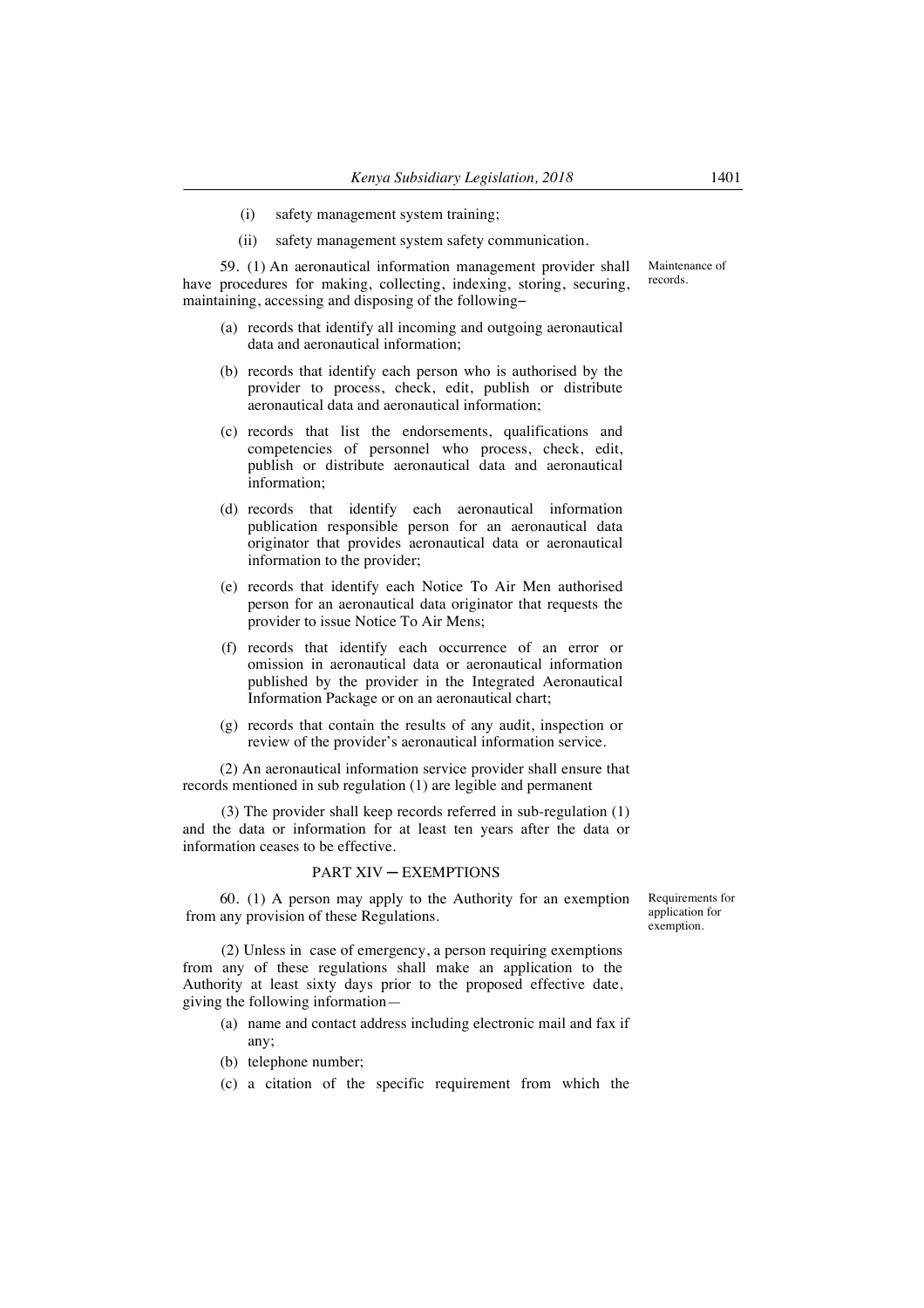applicant seeks exemption;

- (d) justification for the exemption;
- (e) a description of the type of operations to be conducted under the proposed exemption;
- (f) the proposed duration of the exemption;
- (g) an explanation of how the exemption would be in the public interest;
- (h) a detailed description of the alternative means by which the applicant will ensure a level of safety equivalent to that established by the regulation in question;
- (i) A safety risk assessment carried out in respect of the exemption applied for;
- (j) if the applicant handles international operations and seeks to operate under the proposed exemption, an indication whether the exemption would contravene any provision of the Standards and Recommended Practices of the International Civil Aviation Organization (International Civil Aviation Organisation); and
- (k) any other information that the Authority may require.

(3) Where the applicant seeks emergency processing of an application for exemption, the application shall contain supporting facts and reasons for not filing the application within the time specified in sub regulation (2) and satisfactory reason for deeming the application an emergency.

(4) The Authority may in writing, decline an application made under sub regulation (3), where in the opinion of the Authority, the reasons given for emergency processing are not satisfactory.

(5) The application for exemption shall be accompanied by fee prescribed by the Authority.

61. (1) The Authority shall review the application for exemption made under these regulations for accuracy and compliance and if the application is satisfactory, the Authority shall publish a detailed summary of the application for comments, within a prescribed time, in either—

- (a) the Kenya Gazette*;* or
- (b) aeronautical information circular; or
- (c) a daily newspaper with national circulation.

(2) Where application requirements have not been fully complied with, the Authority shall request the applicant in writing, to comply prior to publication or making a decision under sub regulation (3).

(3) If the request is for emergency relief, the Authority shall publish the decision as soon as possible after processing the application.

62. (1) Where the application requirements have been satisfied, the Authority shall conduct an evaluation of the request to include-

Review and publication.

Evaluation of the request.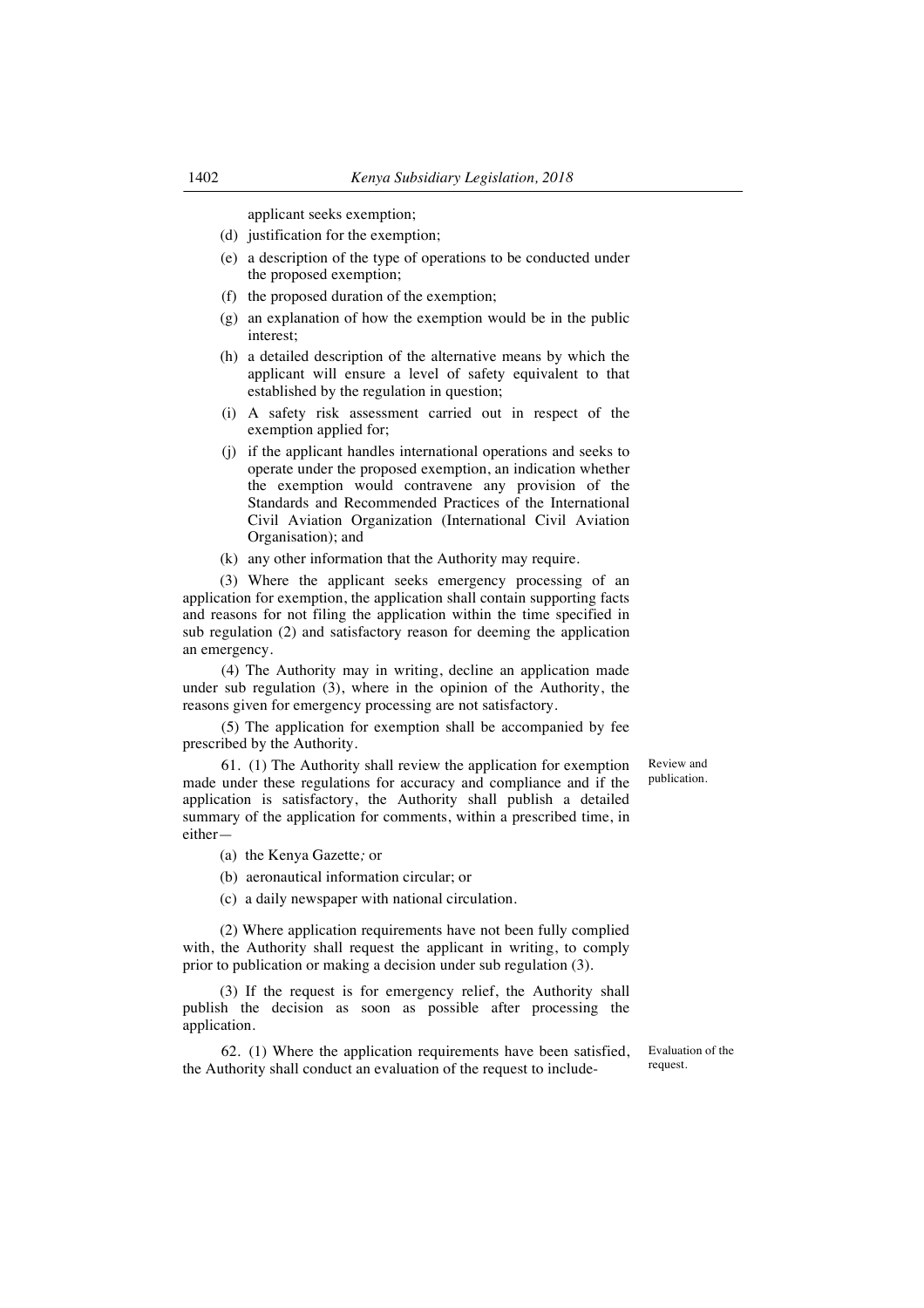- (a) determination of whether an exemption would be in the public interest;
- (b) a determination, after a technical evaluation of whether the applicant's proposal would provide a level of safety equivalent to that established by the regulation, although where the Authority decides that a technical evaluation of the request would impose a significant burden on the Authority's technical resources, the Authority may deny the exemption on that basis;
- (c) a determination of whether a grant of the exemption would contravene these Regulations; and
- (d) a recommendation based on the preceding elements, of whether the request should be granted or denied, and of any conditions or limitations that should be part of the exemption.

(2) The Authority shall notify the applicant in writing, the decision to grant or deny the request and publish a detailed summary of its evaluation and decision.

(3) The summary referred to in sub-regulation (2) shall specify the duration of the exemption and any conditions or limitations of the exemption.

(4) If the exemption affects a significant population of the aviation community within the Kenya, the Authority shall publish the summary in aeronautical information circular.

63. The validity of any exemption issued under these regulations shall be dependent on the air navigation service provider complying with any condition that Authority may specify in the exemption as being necessary in the interests of safety of air navigation.

64. An air navigation service provider shall comply with any Condition specified by the Authority in the exemption.

#### PART XV ─ OTHER PROVISIONS

65. A person may apply to the Authority in the prescribed form for replacement of documents issued under these Regulations if such documents are lost or destroyed.

66. (1) Any person who knows of a violation of the Act, or any Regulations, rules, or orders issued there under, shall report it to the Authority.

(2) The Authority may determine the nature and type of investigation or enforcement action that need to be taken.

67. Any person who fails to comply with any direction given to him by the Authority or by any authorised person under any provision of these Regulations shall be deemed for the purposes of these Regulations to have contravened that provision.

Validity of an exemption

Compliance with conditions of the exemption

Replacement of documents.

Reports of violation.

Failure to comply with direction.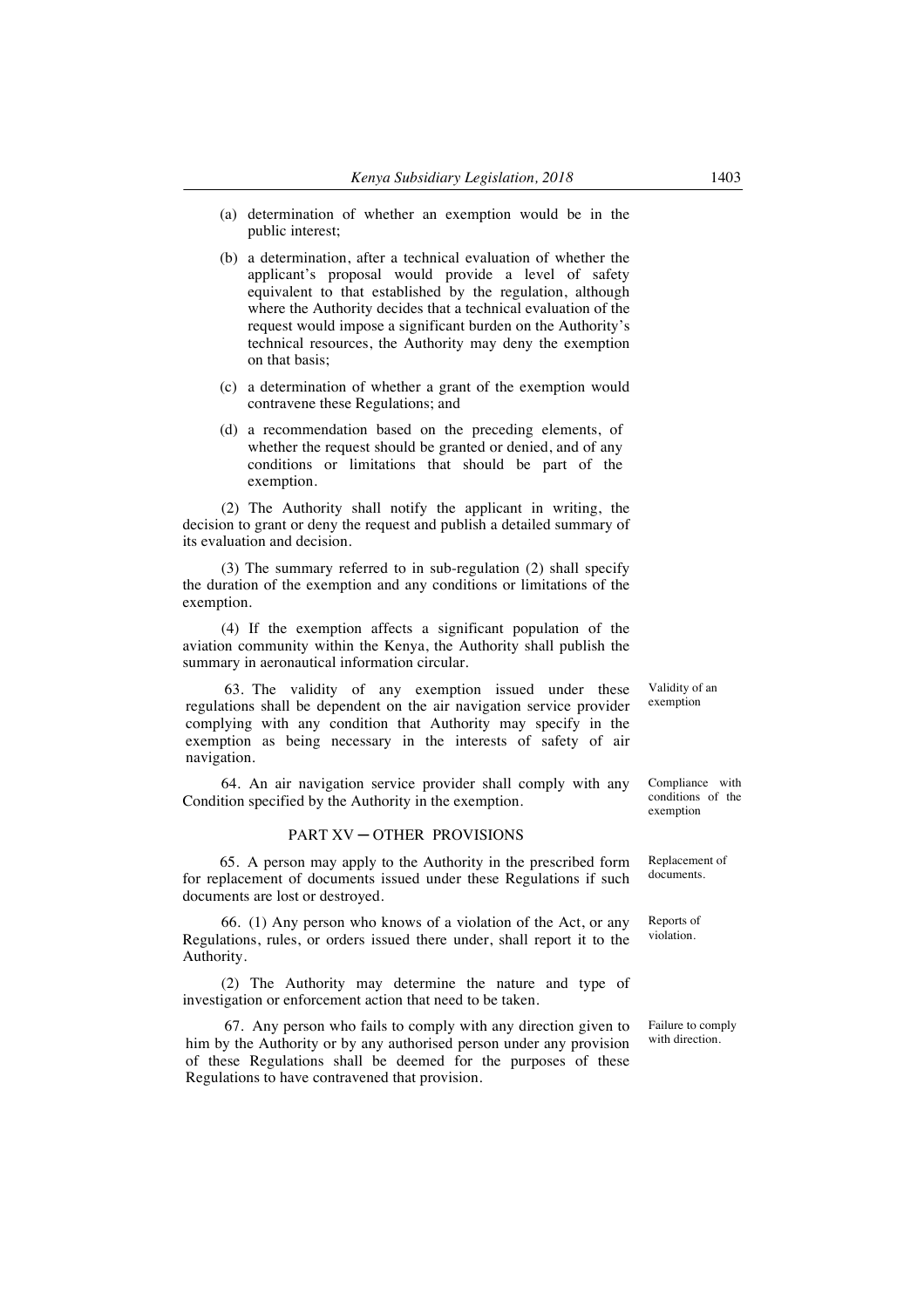### PART XII - OFFENCES AND PENALTIES

68. A person who contravenes any provision of these Regulations may have his certificate or exemption cancelled or suspended.

69. (1) A person who contravenes any provision of these Regulations, orders, notices or proclamations made there under shall, upon conviction, be liable to a fine or imprisonment or both, and in the case of a continuing contravention, each day of the contravention shall constitute a separate offence.

(2) Any person who contravenes any provision of these Regulations shall upon conviction be liable to a fine not exceeding one million shillings or to imprisonment for a term not more than six months or to both.

(3) If it is proved that an act or omission of any person, which would otherwise have been a contravention by that person of a provision of these Regulations, orders, notices or proclamations made there under was due to any cause not avoidable by the exercise of reasonable care by that person, the act or omission shall be deemed not to be a contravention by that person of that provision.

70. Where any person is aggrieved by any order made under these Regulations the person may, within twenty one days of such order being made, appeal against the order to a court of law with competent jurisdiction.

71. (1) This regulation comes into operation on the date on which this regulation is published in the *Gazette*.

(2) The Cabinet Secretary shall, by notice published in the *Gazette*, bring into operation the remaining provisions of this regulation at such date or such different dates as the Cabinet Secretary appoints.

(3) If the Cabinet Secretary has failed to bring any of the remaining provisions into operation within nine months after the date on which this section has come into operation, Parliament may, by resolution of each of its houses, bring into operation such of those provisions as have not yet been commenced

Contravention of Regulations.

Penalties.

Appeal.

Revocation, savings and transitional provision.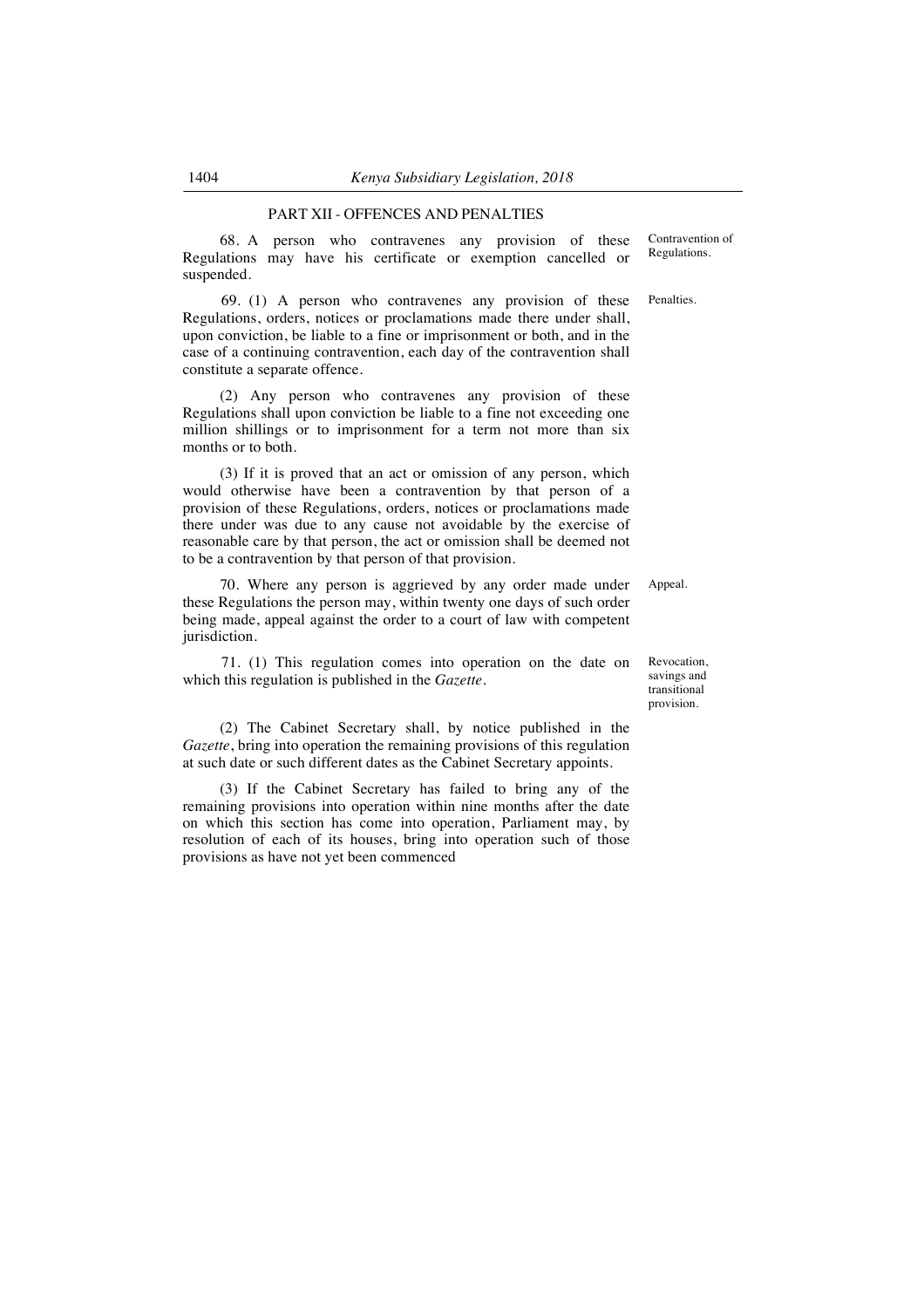# FIRST SCHEDULE

# $(r. 6(d))$

## CONTENTS OF THE AERONAUTICAL INFORMATION PUBLICATION

# (aeronautical information publication)

## (See Part V)

# PART 1 — GENERAL (GEN)

When the aeronautical information publication is produced as one volume, the preface, record of aeronautical information publication Amendments, record of aeronautical information publication Supplements, checklist of aeronautical information publication pages and list of current hand amendments appear only in Part  $1 - \text{GEN}$ , and the annotation "not applicable" must be entered against each of these subsections in Parts 2 and 3.

If an aeronautical information publication is produced and made available in more than one volume with each having a separate amendment and supplement service, a separate preface, record of aeronautical information publication Amendments, record of aeronautical information publication Supplements, checklist of aeronautical information publication pages and list of current hand amendments must be included in each volume.

# GEN 0.1 Preface

Brief description of the Aeronautical Information Publication (aeronautical information publication), including:

- (1) name of the publishing authority;
- (2) applicable International Civil Aviation Organisation documents;
- (3) publication media (i.e. printed, online or other electronic media);
- (4) the aeronautical information publication structure and established regular amendment interval;
- (5) copyright policy, if applicable; and
- (6) service to contact in case of detected aeronautical information publication errors or omissions.

GEN 0.2 Records of aeronautical information publication Amendments

A record of aeronautical information publication Amendments and Aeronautical Information Regulation And Control aeronautical information publication Amendments (published in accordance with the Aeronautical Information Regulation And Control system) containing:

- (1) amendment number;
- (2) publication date;
- (3) date inserted (for the Aeronautical Information Regulation And Control aeronautical information publication Amendments, effective date); and
- (4) initials of officer who inserted the amendment.
- GEN 0.3 Record of aeronautical information publication Supplements

A record of issued aeronautical information publication Supplements containing:

- (1) Supplement number;
- (2) Supplement subject;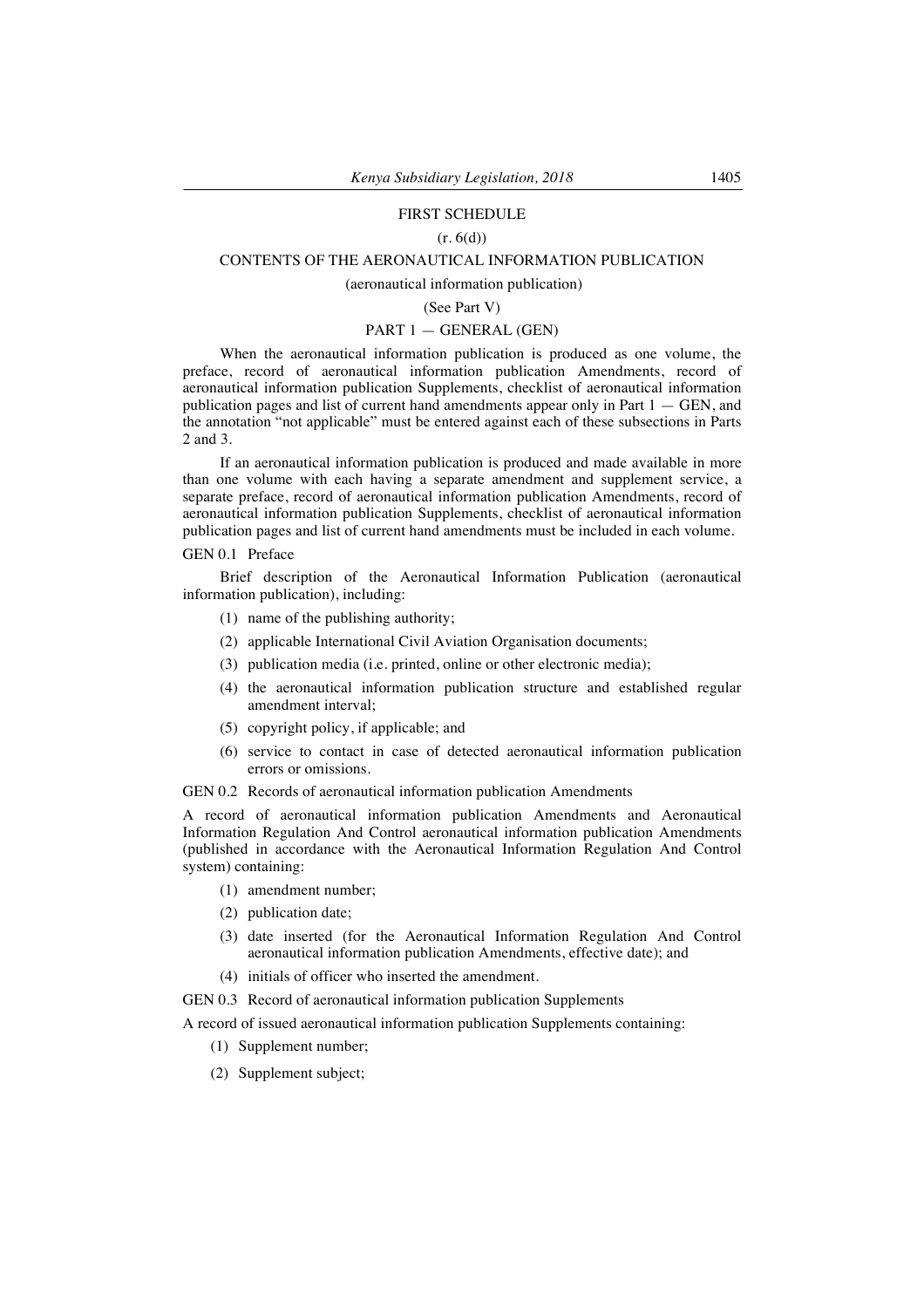- (3) aeronautical information publication section(s) affected;
- (4) period of validity; and
- (5) cancellation record.

#### GEN 0.4 Checklist of aeronautical information publication pages

A checklist of aeronautical information publication pages containing:

- (1) page number/chart title; and
- (2) publication or effective date (day, month by name and year) of the aeronautical information.

GEN 0.5 List of hand amendments to the aeronautical information publication

A list of current hand amendments to the aeronautical information publication containing:

- (1) aeronautical information publication page(s) affected;
- (2) amendment text; and
- (3) aeronautical information publication Amendment number by which a hand amendment was introduced.
- GEN 0.6 Table of contents to Part 1

A list of sections and subsections contained in Part 1 — General (GEN).

#### GEN 1. NATIONAL REGULATIONS AND REQUIREMENTS

#### GEN 1.1 Designated authorities

The addresses of designated authorities concerned with the facilitation of international air navigation (civil aviation, meteorology, customs, immigration, health, en-route and aerodrome/heliport charges, agricultural quarantine and aircraft accident investigation) containing, for each authority:

- (1) designated authority;
- (2) name of the authority;
- (3) postal address;
- (4) telephone number;
- (5) telefax number;
- (6) e-mail address;
- (7) aeronautical fixed service (AFS) address; and
- (8) website address, if available.

GEN 1.2 Entry, transit and departure of aircraft

Regulations and requirements for advance notification and applications for permission concerning entry, transit and departure of aircraft on international flights.

GEN 1.3 Entry, transit and departure of passengers and crew

Regulations (including customs, immigration and quarantine, and requirements for advance notification and applications for permission) concerning entry, transit and departure of non-immigrant passengers and crew.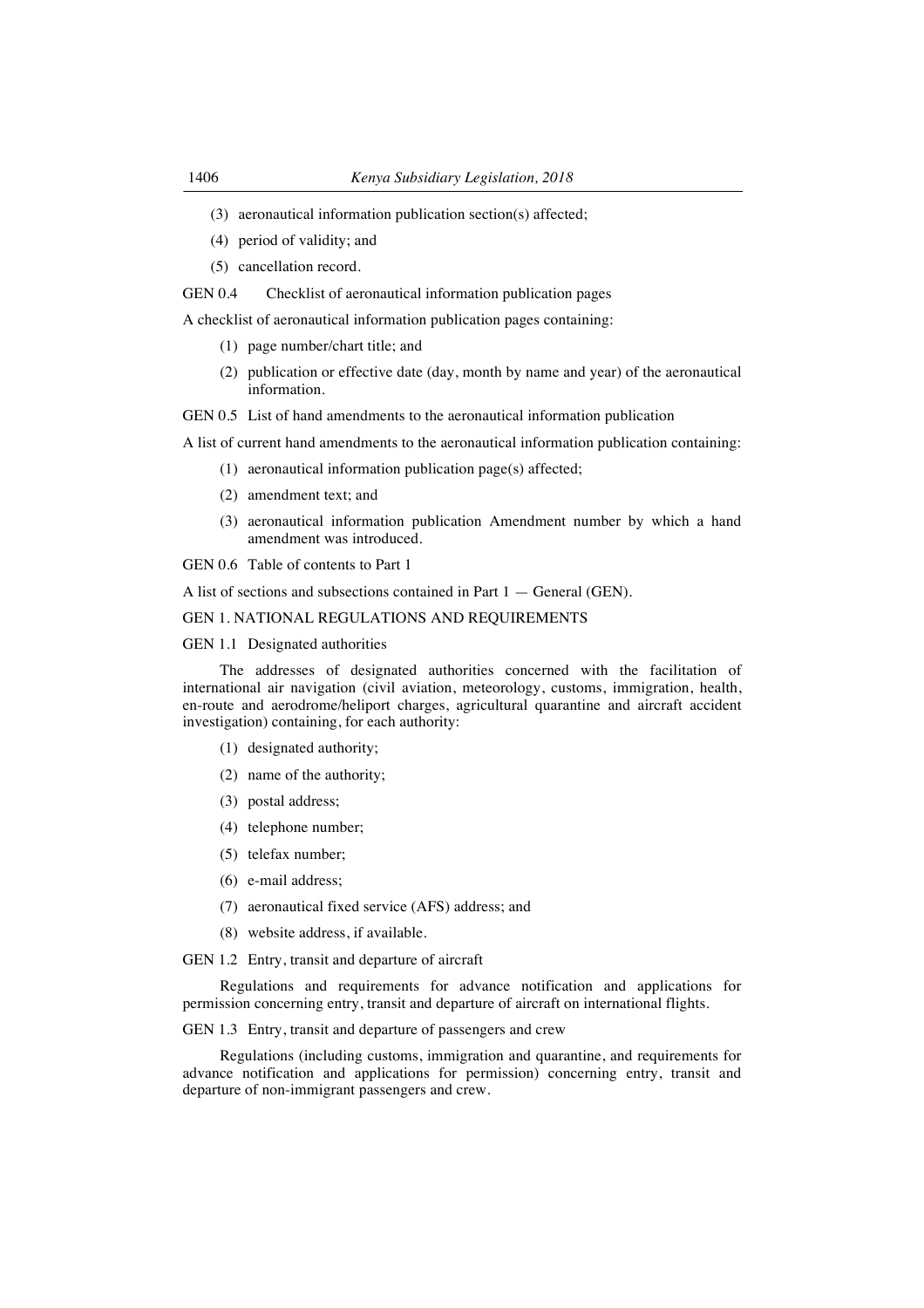#### GEN 1.4 Entry, transit and departure of cargo

Regulations (including customs, and requirements for advance notification and applications for permission) concerning entry, transit and departure of cargo.

GEN 1.5 Aircraft instruments, equipment and flight documents

Brief description of aircraft instruments, equipment and flight documents, including:

(1) instruments, equipment (including aircraft communication, navigation and surveillance equipment) and flight documents to be carried on aircraft, including any special requirement in addition to the provisions specified in Annex 6, Part I, Chapters 6 and 7; and

(2) emergency locator transmitter (ELT), signalling devices and life-saving equipment as presented in Annex 6, Part I, 6.6 and Part II, 2.4.5, where so determined by regional air navigation meetings, for flights over designated land areas.

GEN 1.6 Summary of national regulations and international agreements/ conventions

A list of titles and references and, where applicable, summaries of national regulations affecting air navigation, together with a list of international agreements/conventions ratified by State.

GEN 1.7 Differences from International Civil Aviation Organisation Standards, Recommended Practices and Procedures

A list of significant differences between national regulations and practices of the State and related International Civil Aviation Organisation provisions, including:

- (1) provision affected (Annex and edition number, paragraph); and
- (2) difference in full text.

All significant differences must be listed under this subsection. All Annexes must be listed in numerical order even if there is no difference to an Annex, in which case a NIL notification must be provided. National differences or the degree of non application of the regional supplementary procedures (SUPPs) must be notified immediately following the Annex to which the supplementary procedure relates.

GEN 2. TABLES AND CODES

GEN 2.1 Measuring system, aircraft markings, holidays

GEN 2.1.1 Units of measurement

Description of units of measurement used including table of units of measurement.

GEN 2.1.2 Temporal reference system

Description of the temporal reference system (calendar and time system) employed, together with an indication of whether or not daylight saving hours are employed and how the temporal reference system is presented throughout the aeronautical information publication.

GEN 2.1.3 Horizontal reference system

Brief description of the horizontal (geodetic) reference system used, including:

- 1. name/designation of the reference system;
- 2. identification and parameters of the projection;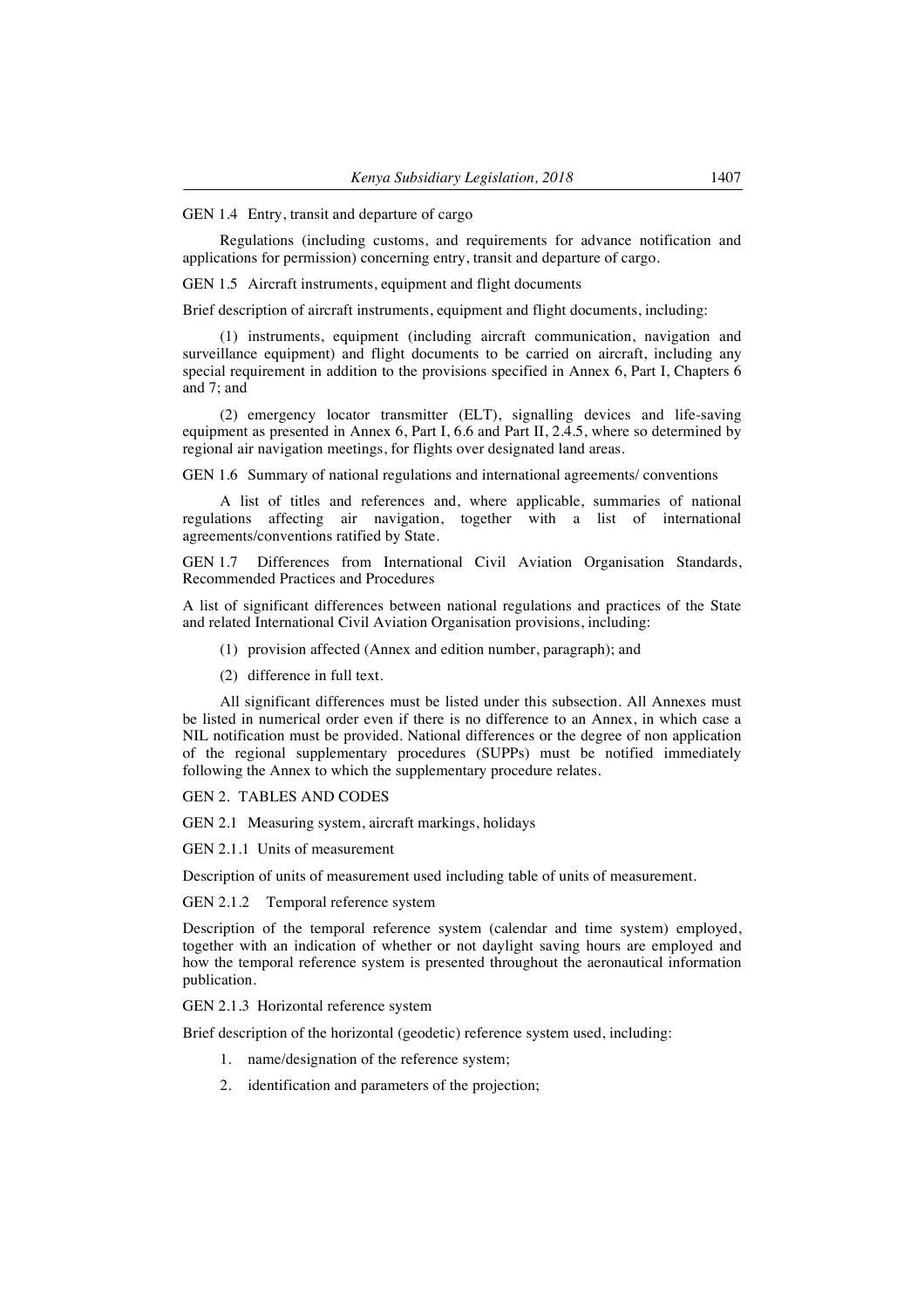- 3. identification of the ellipsoid used;
- 4. identification of the datum used;
- 5. area(s) of application; and
- 6. an explanation, if applicable, of the asterisk used to identify those coordinates that do not meet Annex 11 and 14 accuracy requirements.

GEN 2.1.4 Vertical reference system

Brief description of the vertical reference system used, including:

- (1) name/designation of the reference system;
- (2) description of the geoid model used including the parameters required for height transformation between the model used and EGM-96; and
- (3) an explanation, if applicable, of the asterisk used to identify those elevations/geoid undulations that do not meet Annex 14 accuracy requirements.

GEN 2.1.5 Aircraft nationality and registration marks

Indication of aircraft nationality and registration marks adopted by the State.

GEN 2.1.6 Public holidays

A list of public holidays with indication of services being affected.

GEN 2.2 Abbreviations used in aeronautical information service publications

A list of alphabetically arranged abbreviations and their respective significations used by the State in its aeronautical information publication and in the distribution of aeronautical data and aeronautical information with appropriate annotation for those national abbreviations that are different from those contained in the Procedures for Air Navigation Services — International Civil Aviation Organisation Abbreviations and Codes

(PANS-ABC, Doc 8400).

GEN 2.3 Chart symbols

A list of chart symbols arranged according to the chart series where symbols are applied.

GEN 2.4 Location indicators

A list of alphabetically arranged location indicators assigned to the locations of aeronautical fixed stations to be used for encoding and decoding purposes. An annotation to locations not connected to the aeronautical fixed service (AFS) must be provided.

GEN 2.5 List of radio navigation aids

A list of radio navigation aids arranged alphabetically, containing:

- (1) identifier;
- (2) name of the station;
- (3) type of facility/aid; and
- (4) indication whether aid serves en-route (E), aerodrome (A) or dual (AE) purposes.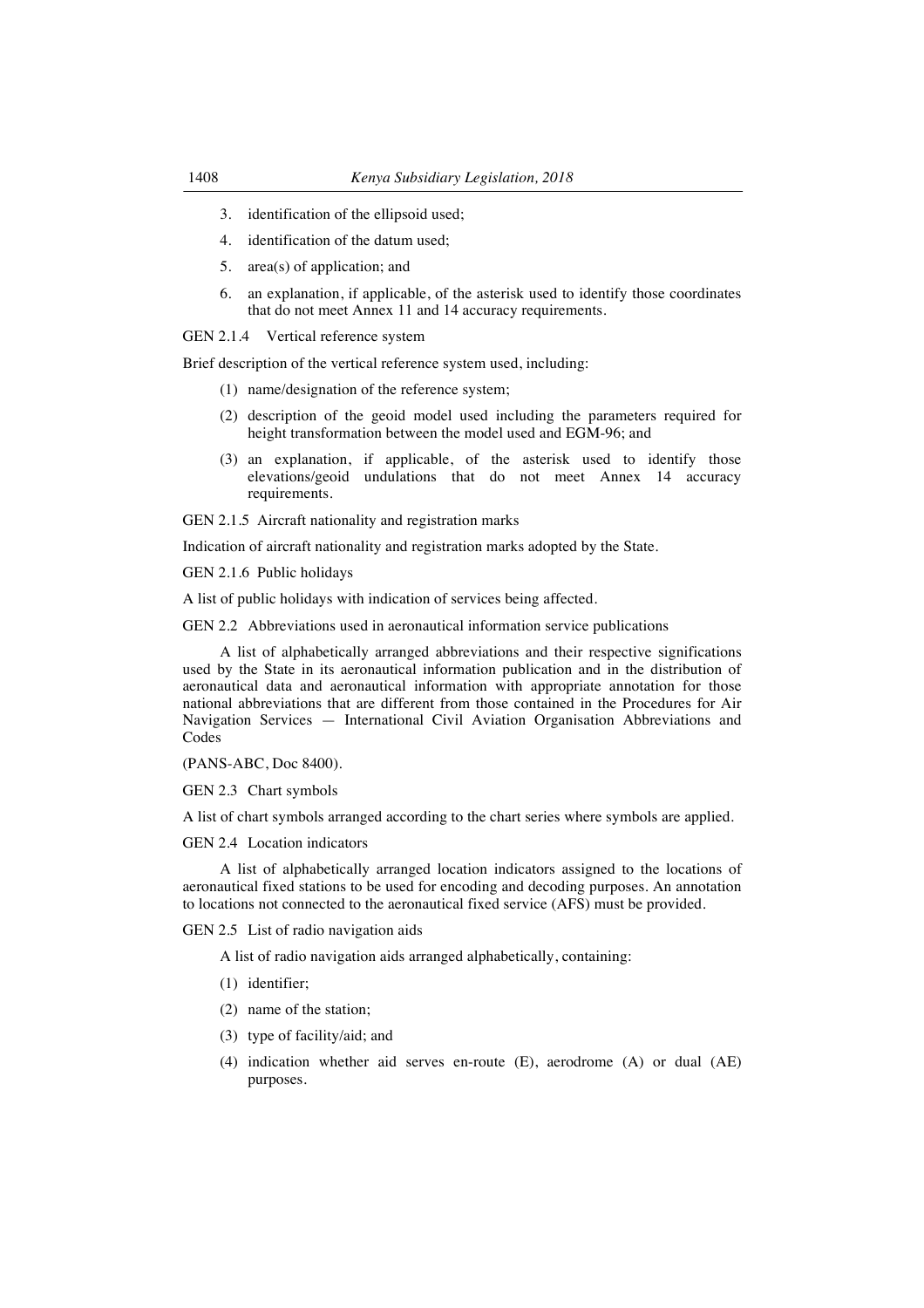# GEN 2.6 Conversion of units of measurement

Tables for conversion or, alternatively, conversion formulae between:

- (1) nautical miles and kilometres and vice versa;
- (2) feet and metres and vice versa;
- (3) decimal minutes of arc and seconds of arc and vice versa; and
- (4) other conversions as appropriate.

## GEN 2.7 Sunrise/sunset

Information on the time of sunrise and sunset including a brief description of criteria used for determination of the times given and either a simple formulae or table from which times may be calculated for any location within its territory/area of responsibility, or an alphabetical list of locations for which the times are given in a table with a reference to the related page in the table and the sunrise/sunset tables for the selected stations/locations, including:

- (1) station name;
- (2) International Civil Aviation Organisation location indicator;
- (3) geographical coordinates in degrees and minutes;
- (4) date(s) for which times are given;
- (5) time for the beginning of morning civil twilight;
- (6) time for sunrise;
- (7) time for sunset; and
- (8) time for the end of evening civil twilight.

GEN 3. SERVICES

GEN 3.1 Aeronautical information services

GEN 3.1.1 Responsible service

Description of the Aeronautical Information Service (aeronautical information service) provided and its major components, including:

- (1) service/unit name;
- (2) postal address;
- (3) telephone number;
- (4) telefax number;
- (5) e-mail address;
- (6) AFS address;
- (7) website address, if available;

(8) a statement concerning the International Civil Aviation Organisation documents on which the service is based and a reference to the aeronautical information publication location where differences, if any, are listed; and

(9) an indication if service is not H24.

GEN 3.1.2 Area of responsibility

The area of responsibility for the aeronautical information service.

GEN 3.1.3 Aeronautical publications

Description of the elements of the Integrated Aeronautical Information Package, including: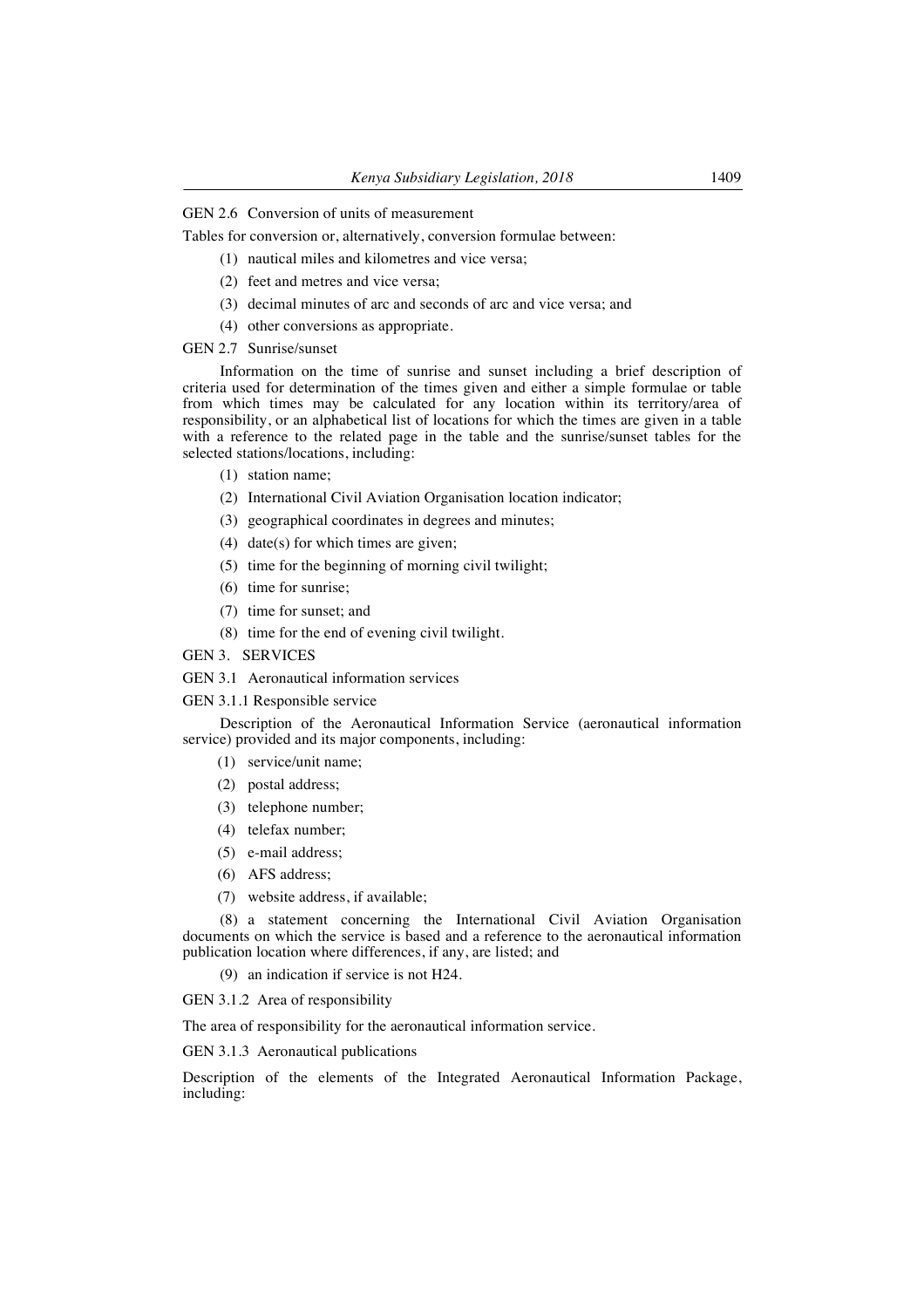- (1) aeronautical information publication and related amendment service;
- (2) aeronautical information publication Supplements;
- (3) AIC;
- (4) Notice To Air Men and pre-flight information bulletins (PIB);
- (5) checklists and lists of valid Notice To Air Men; and
- (6) how they may be obtained.

When an AIC is used to promulgate publication prices, that must be indicated in this section of the aeronautical information publication.

GEN 3.1.4 Aeronautical Information Regulation And Control system

Brief description of the Aeronautical Information Regulation And Control system provided including a table of present and near future Aeronautical Information Regulation And Control dates.

GEN 3.1.5 Pre-flight information service at aerodromes/heliports

A list of aerodromes/heliports at which pre-flight information is routinely available, including an indication of relevant:

- (1) elements of the Integrated Aeronautical Information Packages held;
- (2) maps and charts held; and
- (3) general area of coverage of such data.
- GEN 3.1.6 Electronic terrain and obstacle data

Details of how electronic terrain and obstacle data may be obtained, containing:

- 1) name of the individual, service or organization responsible;
- 2) street address and e-mail address of the individual, service or organization responsible;
- (2) telefax number of the individual, service or organization responsible;
- (3) contact telephone number of the individual, service or organization responsible;
- (4) hours of service (time period including time zone when contact can be made);

(5) online information that can be used to contact the individual, service or organization; and

(6) supplemental information, if necessary, on how and when to contact the individual, service or organization.

GEN 3.2 Aeronautical charts

GEN 3.2.1 Responsible service(s)

Description of service(s) responsible for the production of aeronautical charts, including:

- 1) service name;
- 2) postal address;
- 3) telephone number;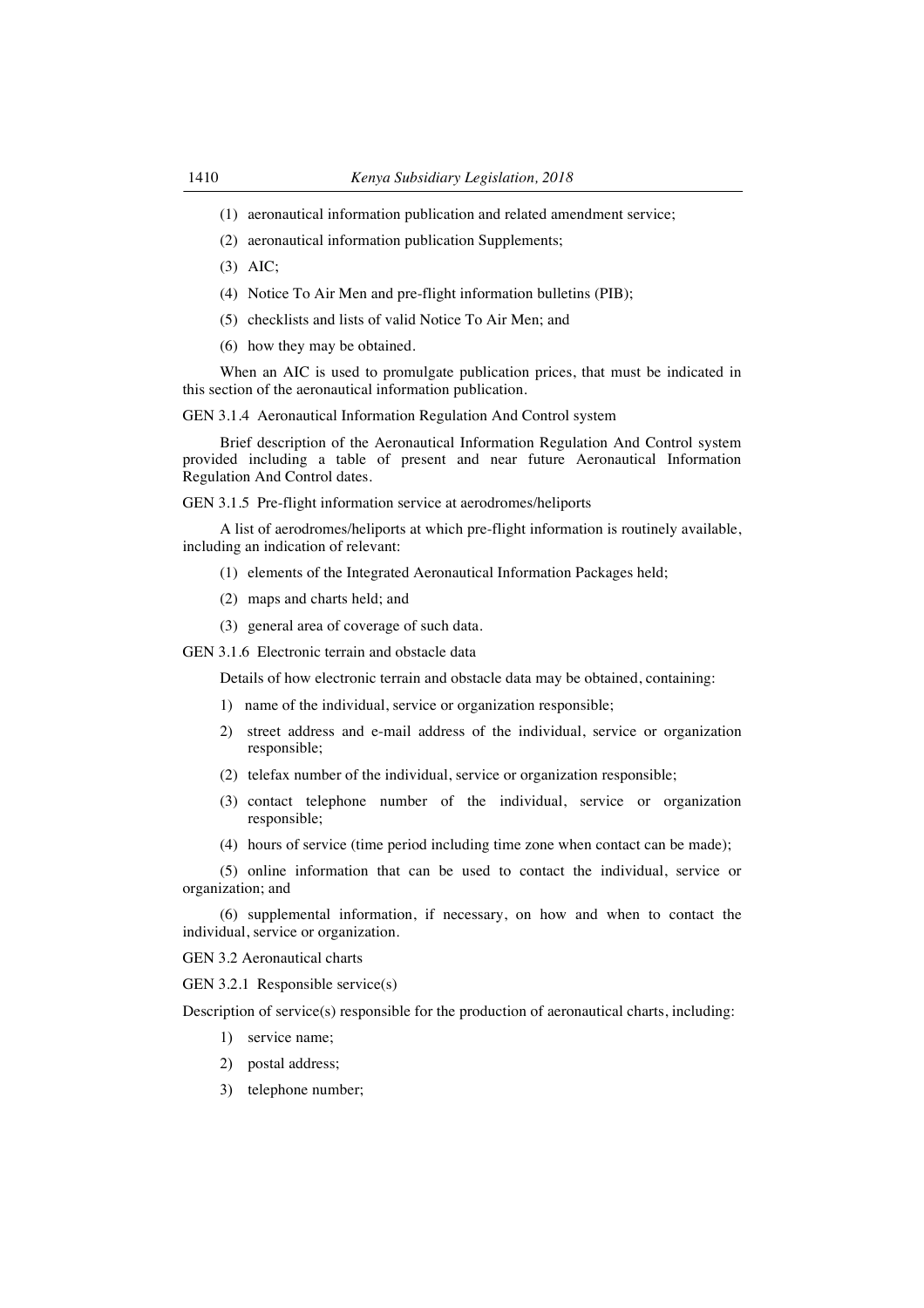- 4) telefax number;
- 5) e-mail address;
- 6) AFS address;
- 7) website address, if available;
- 8) a statement concerning the International Civil Aviation Organisation documents on which the service is based and a reference to the aeronautical information publication location where differences, if any, are listed; and
- 9) an indication if service is not H24.

GEN 3.2.2 Maintenance of charts

Brief description of how aeronautical charts are revised and amended.

GEN 3.2.3 Purchase arrangements

Details of how charts may be obtained, containing:

- 1) service/sales agency(ies);
- 2) postal address;
- 3) telephone number;
- 4) telefax number;
- 5) e-mail address;
- 6) AFS address; and
- 7) website address, if available.

GEN 3.2.4 Aeronautical chart series available

A list of aeronautical chart series available followed by a general description of each series and an indication of the intended use.

GEN 3.2.5 List of aeronautical charts available

A list of aeronautical charts available, including:

- 1) title of series;
- 2) scale of series;
- 3) name and/or number of each chart or each sheet in a series;
- 4) price per sheet; and
- 5) date of latest revision.

GEN 3.2.6 Index to the World Aeronautical Chart (WAC) — International Civil Aviation Organisation 1:1 000 000

An index chart showing coverage and sheet layout for the WAC 1:1 000 000 produced by a State. If Aeronautical Chart — International Civil Aviation Organisation 1:500 000 is produced instead of WAC 1:1 000 000, index charts must be used to indicate coverage and sheet layout for the Aeronautical Chart — International Civil Aviation Organisation 1:500 000.

GEN 3.2.7 Topographical charts

Details of how topographical charts may be obtained, containing:

- 1) name of service/agency(ies);
- 2) postal address;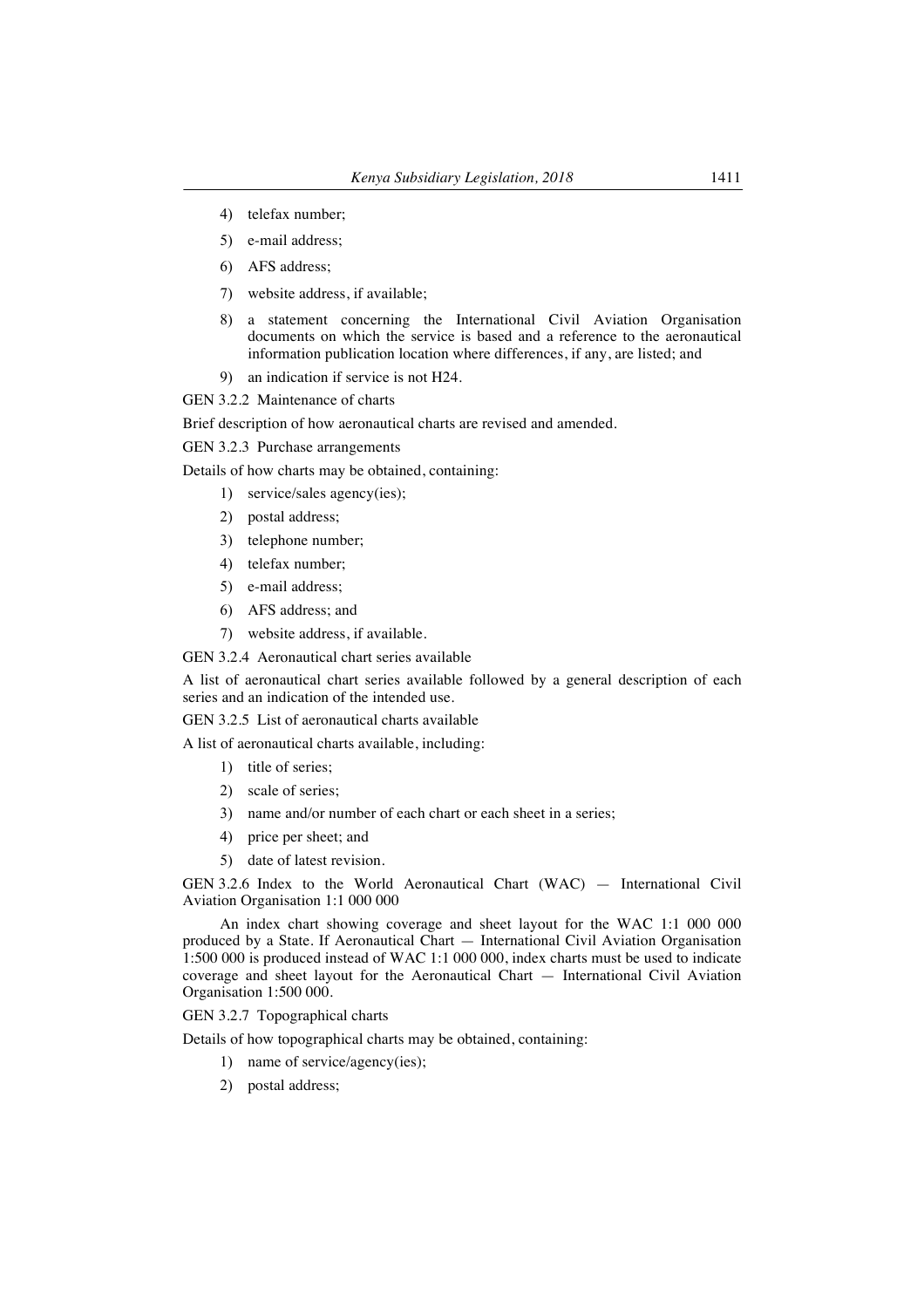- 3) telephone number;
- 4) telefax number;
- 5) e-mail address;
- 6) AFS address; and
- 7) website address, if available.

GEN 3.2.8 Corrections to charts not contained in the aeronautical information publication

A list of corrections to aeronautical charts not contained in the aeronautical information publication, or an indication where such information can be obtained.

GEN 3.3 Air traffic services

GEN 3.3.1 Responsible service

Description of the air traffic service and its major components, including:

- 1) service name;
- 2) postal address;
- 3) telephone number;
- 4) telefax number;
- 5) e-mail address;
- 6) AFS address;
- 7) website address, if available;
- 8) a statement concerning the International Civil Aviation Organisation documents on which the service is based and a reference to the aeronautical information publication location where differences, if any, are listed; and
- 9) an indication if service is not H24.

GEN 3.3.2 Area of responsibility

Brief description of area of responsibility for which air traffic services are provided.

GEN 3.3.3 Types of services

Brief description of main types of air traffic services provided.

GEN 3.3.4 Coordination between the operator and ATS

General conditions under which coordination between the operator and air traffic services is effected.

GEN 3.3.5 Minimum flight altitude

The criteria used to determine minimum flight altitudes.

GEN 3.3.6 ATS units address list

A list of ATS units and their addresses arranged alphabetically, containing:

- 1) unit name;
- 2) postal address;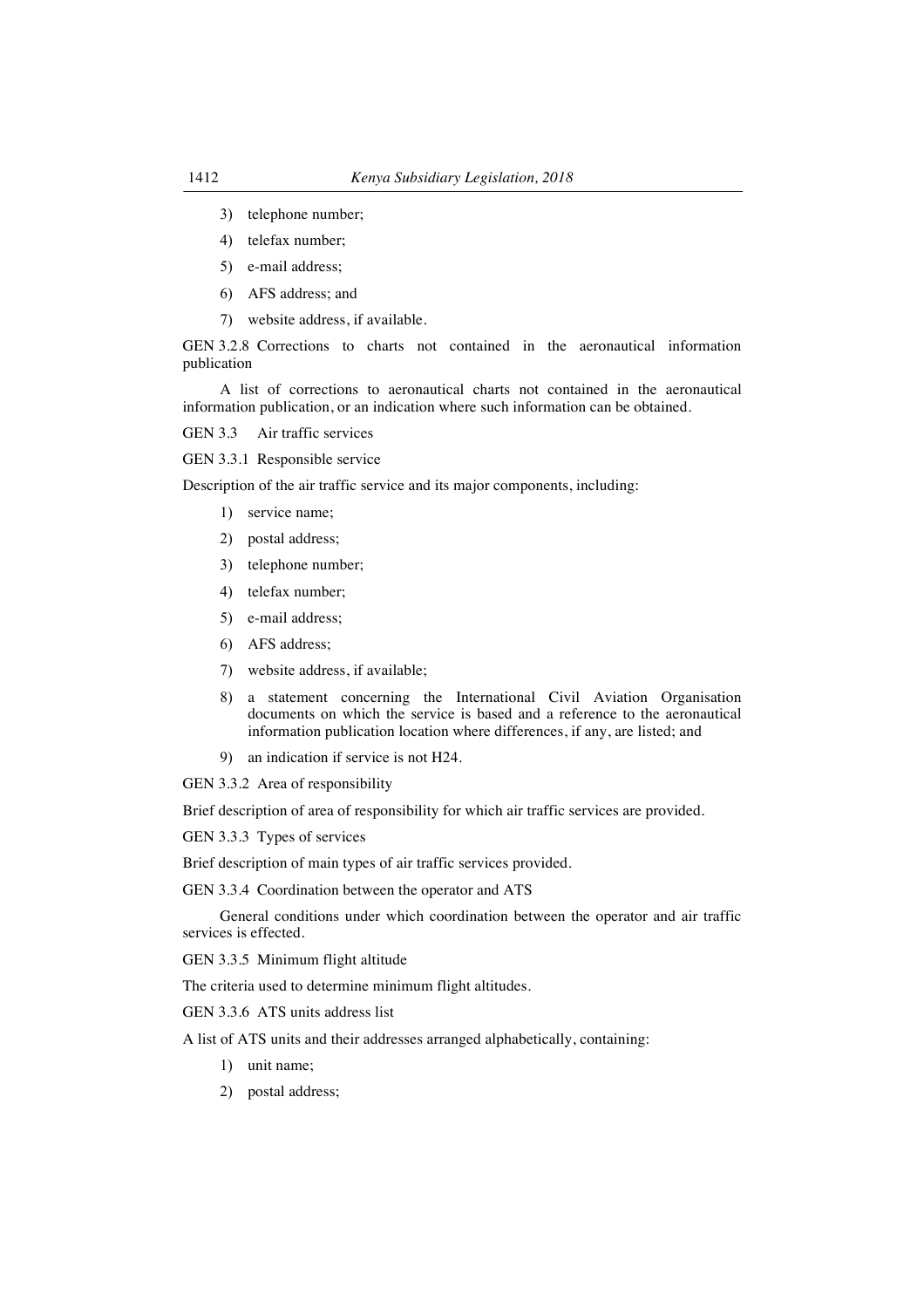- 3) telephone number;
- 4) telefax number;
- 5) e-mail address;
- 6) AFS address; and
- 7) website address, if available.
- GEN 3.4 Communication services

# GEN 3.4.1 Responsible service

Description of the service responsible for the provision of telecommunication and navigation facilities, including:

- 1. service name;
- 2. postal address;
- 3. telephone number;
- 4. telefax number;
- 5. e-mail address;
- 6. AFS address;
- 7. website address, if available;
- 8. a statement concerning the International Civil Aviation Organisation documents on which the service is based and a reference to the aeronautical information publication location where differences, if any, are listed; and
- 9. an indication if service is not H24.

GEN 3.4.2 Area of responsibility

Brief description of area of responsibility for which telecommunication service is provided.

GEN 3.4.3 Types of service

Brief description of the main types of service and facilities provided, including:

1) radio navigation services;

2) voice and/or data link services;

- 3) broadcasting service;
- 4) language(s) used; and

5) an indication of where detailed information can be obtained.

GEN 3.4.4 Requirements and conditions

Brief description concerning the requirements and conditions under which the communication service is available.

GEN 3.4.5 Miscellaneous

Any additional information (e.g. selected radio broadcasting stations, telecommunications diagram).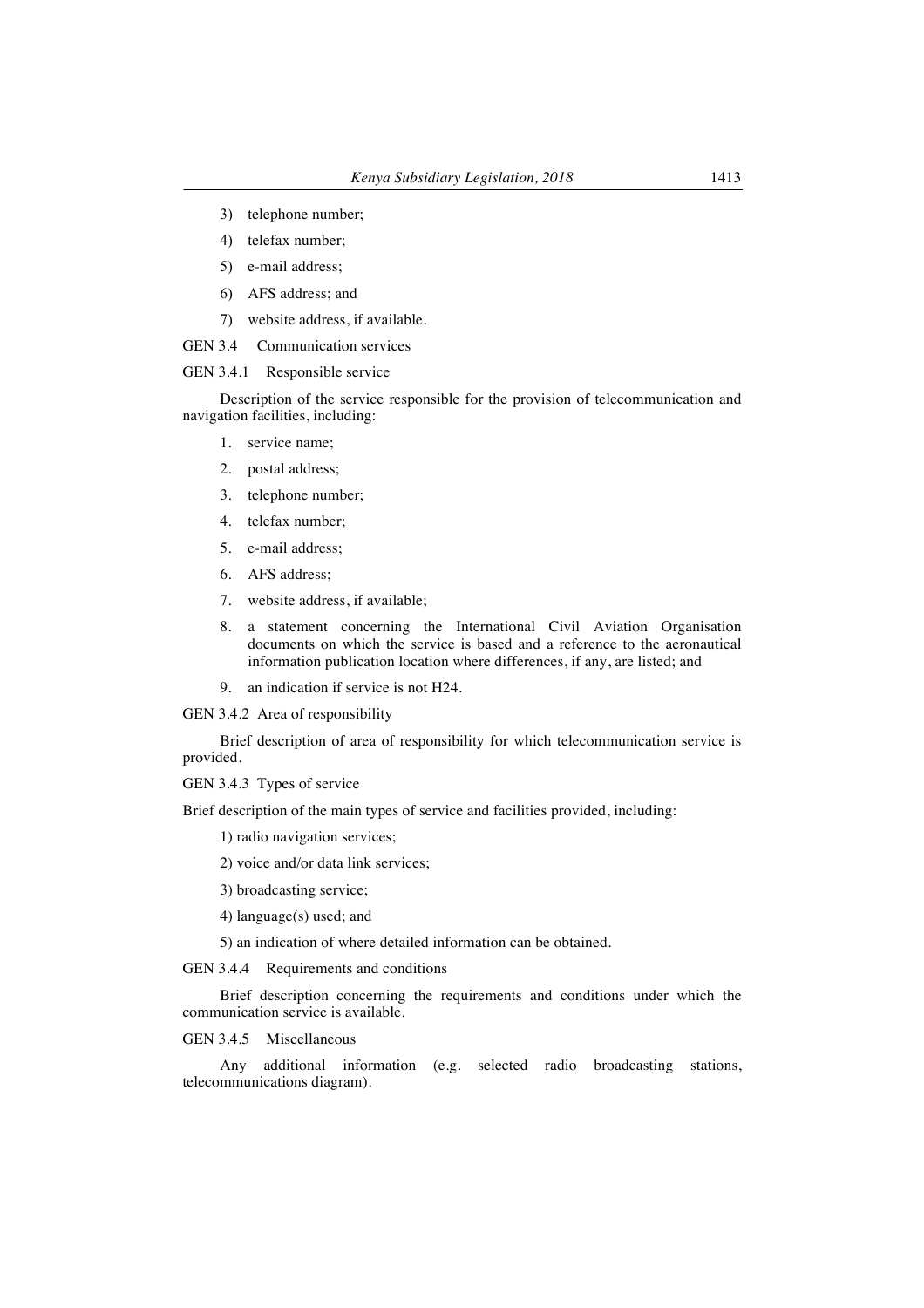# GEN 3.5 Meteorological services

#### GEN 3.5.1 Responsible service

Brief description of the meteorological service responsible for the provision of meteorological information, including:

- 1) ervice name;
- 2) postal address;
- 3) telephone number;
- 4) telefax number;
- 5) e-mail address;
- 6) AFS address;
- 7) website address, if available;
- 8) a statement concerning the International Civil Aviation Organisation documents on which the service is based and a reference to the aeronautical information publication location where differences, if any, are listed; and
- 9) an indication if service is not H24.

GEN 3.5.2 Area of responsibility

Brief description of area and/or air routes for which meteorological service is provided.

GEN 3.5.3 Meteorological observations and reports

Detailed description of the meteorological observations and reports provided for international air navigation, including:

- 1) name of the station and the International Civil Aviation Organisation location indicator;
- 2) type and frequency of observation including an indication of automatic observing equipment;
- 3) types of meteorological reports (e.g. METAR) and availability of a trend forecast;
- 4) specific type of observation system and number of observation sites used to observe and report surface wind, visibility, runway visual range, cloud base, temperature and, where applicable, wind shear (e.g. anemometer at intersection of runways, transmissometer next to touchdown zone, etc.);
- 5) hours of operation; and
- 6) indication of aeronautical climatological information available.

GEN 3.5.4 Types of services

Brief description of the main types of service provided, including details of briefing, consultation, display of meteorological information, flight documentation available for operators and flight crew members, and of the methods and means used for supplying the meteorological information.

GEN 3.5.5 Notification required from operators

Minimum amount of advance notice required by the meteorological authority from operators in respect of briefing, consultation and flight documentation and other meteorological information they require or change.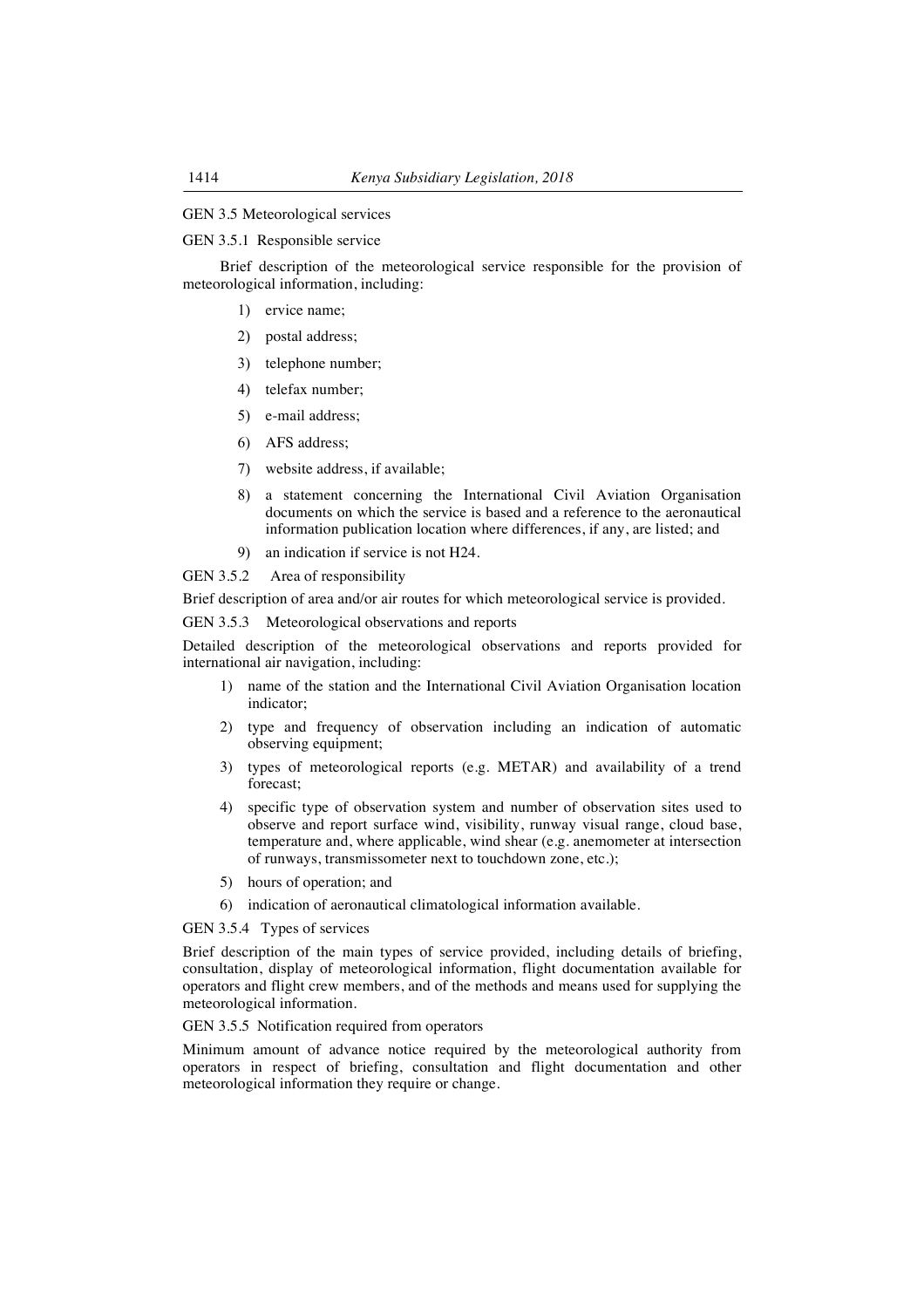#### GEN 3.5.6 Aircraft reports

As necessary, requirements of the meteorological authority for the making and transmission of aircraft reports.

GEN 3.5.7 VOLMET service

Description of VOLMET and/or D-VOLMET service, including:

- 1) name of transmitting station;
- 2) call sign or identification and abbreviation for the radio communication emission;
- 3) frequency or frequencies used for broadcast;
- 4) broadcasting period;
- 5) hours of service;
- 6) list of aerodromes/heliports for which reports and/or forecasts are included; and
- 7) reports, forecasts and SIGMET information included and remarks.

### GEN 3.5.8 SIGMET and AIRMET service

Description of the meteorological watch provided within flight information regions or control areas for which air traffic services are provided, including a list of the meteorological watch offices with:

- 1) name of the meteorological watch office, International Civil Aviation Organisation location indicator;
- 2) hours of service;
- 3) flight information region(s) or control area(s) served;
- 4) SIGMET validity periods;
- 5) specific procedures applied to SIGMET information (e.g. for volcanic ash and tropical cyclones);
- 6) procedures applied to AIRMET information (in accordance with relevant regional air navigation agreements);
- 7) the air traffic services unit(s) provided with SIGMET and AIRMET information; and
- 8) additional information (e.g. concerning any limitation of service, etc.).

GEN 3.5.9 Other automated meteorological services

Description of available automated services for the provision of meteorological information (e.g. automated pre-flight information service accessible by telephone and/or computer modem) including:

- 1) service name;
- 2) information available;
- 3) areas, routes and aerodromes covered; and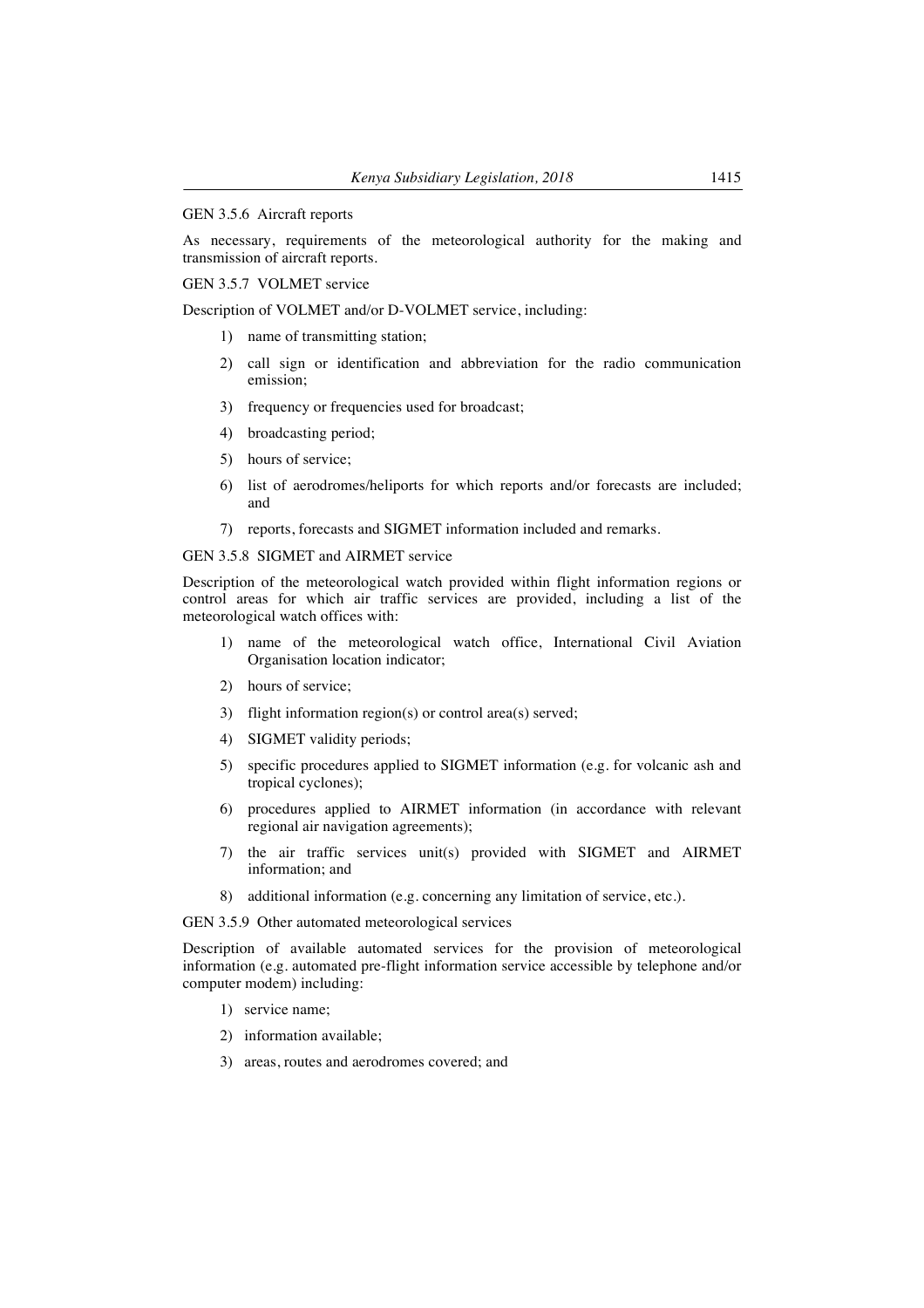4) telephone and telefax number(s), e-mail address, and, if available, website address.

GEN 3.6 Search and rescue

GEN 3.6.1 Responsible service(s)

Brief description of service(s) responsible for the provision of search and rescue (SAR), including:

- 1) service/unit name;
- 2) postal address;
- 3) telephone number;
- 4) telefax number;
- 5) e-mail address;
- 6) AFS address;
- 7) website address, if available; and
- 8) a statement concerning the International Civil Aviation Organisation documents on which the service is based and a reference to the aeronautical information publication location where differences, if any, are listed.

#### GEN 3.6.2 Area of responsibility

Brief description of area of responsibility within which search and rescue services are provided.

GEN 3.6.3 Types of service

Brief description and geographical portrayal, where appropriate, of the type of service and facilities provided including indications where SAR aerial coverage is dependent upon significant deployment of aircraft.

GEN 3.6.4 SAR agreements

Brief description of SAR agreements in force, including provisions for facilitating entry and departure of other States' aircraft for search, rescue, salvage, repair or salvage in connection with lost or damaged aircraft, either with airborne notification only or after flight plan notification.

GEN 3.6.5 Conditions of availability

Brief description of provisions for search and rescue, including the general conditions under which the service and facilities are available for international use, including an indication of whether a facility available for search and rescue is specialized in SAR techniques and functions, or is specially used for other purposes but adapted for SAR purposes by training and equipment, or is only occasionally available and has no particular training or preparation for SAR work.

GEN 3.6.6 Procedures and signals used

Brief description of the procedures and signals employed by rescue aircraft and a table showing the signals to be used by survivors.

# GEN 4. CHARGES FOR AERODROMES/HELIPORTS AND AIR NAVIGATION **SERVICES**

Reference may be made to where details of actual charges may be found, if not itemized in this chapter.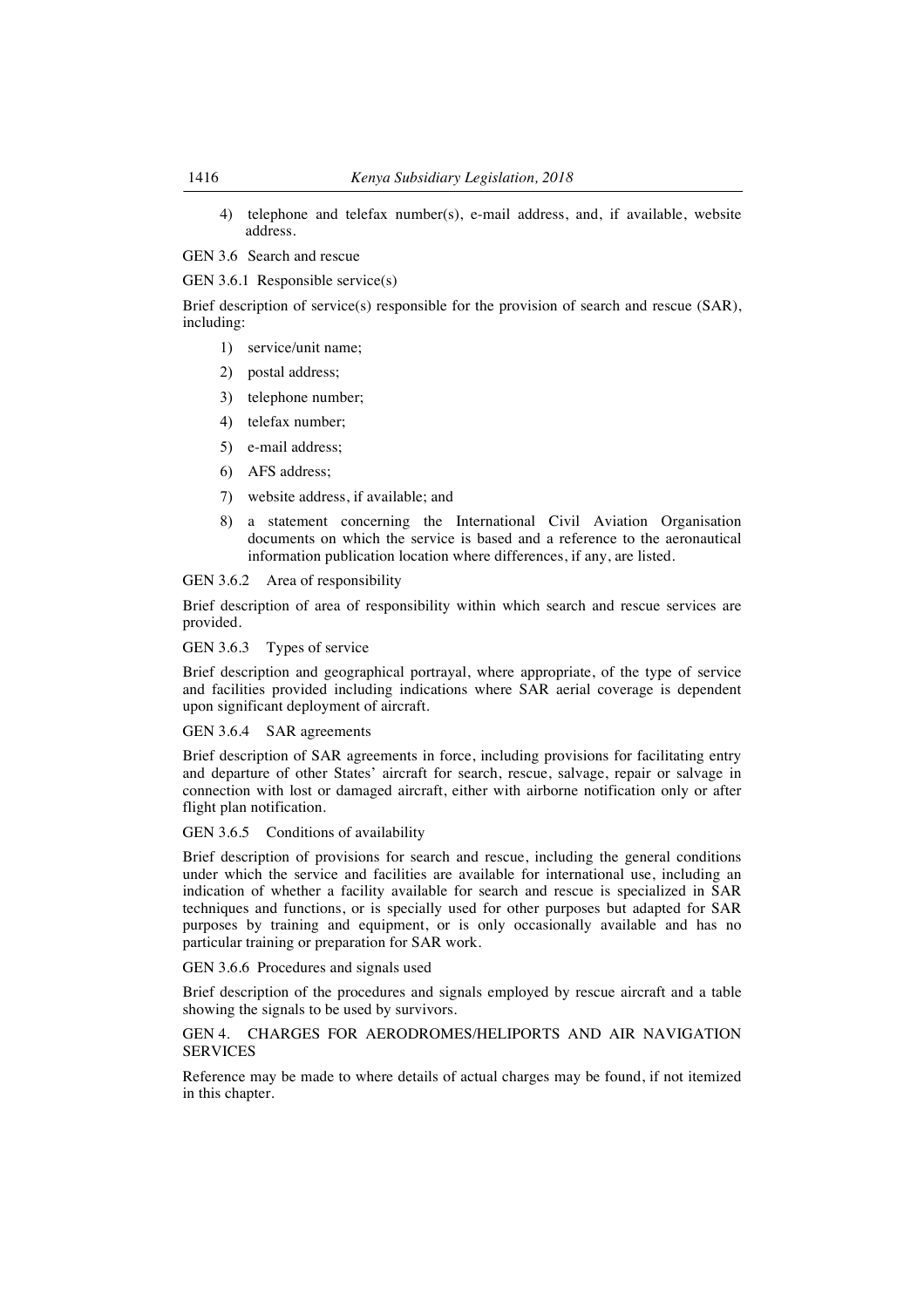#### GEN 4.1 Aerodrome/heliport charges

Brief description of type of charges which may be applicable at aerodromes/heliports available for international use, including:

- 1) landing of aircraft;
- 2) parking, hangar age and long-term storage of aircraft;
- 3) passenger service;
- 4) security;
- 5) noise-related items;
- 6) other (customs, health, immigration, etc.);
- 7) exemptions/reductions; and
- 8) methods of payment.

GEN 4.2 Air navigation services charges

Brief description of charges which may be applicable to air navigation services provided for international use, including:

- 1) approach control;
- 2) route air navigation services;
- 3) cost basis for air navigation services and exemptions/reductions; and
- 4) methods of payment.

# PART 2 — EN-ROUTE (ENR)

If an aeronautical information publication is produced and made available in more than one volume with each having a separate amendment and supplement service, a separate preface, record of aeronautical information publication Amendments, record of aeronautical information publication Supplements, checklist of aeronautical information publication pages and list of current hand amendments must be included in each volume. In the case of an aeronautical information publication being published as one volume, the annotation "not applicable" must be entered against each of the above subsections.

ENR 0.6 Table of contents to Part 2

A list of sections and subsections contained in Part 2 — En-route.

## ENR 1. GENERAL RULES AND PROCEDURES

ENR 1.1 General rules

The requirement is for publication of the general rules as applied within the State.

ENR 1.2 Visual flight rules

The requirement is for publication of the visual flight rules as applied within the State.

ENR 1.3 Instrument flight rules

The requirement is for publication of the instrument flight rules as applied within the State.

ENR 1.4 ATS airspace classification and description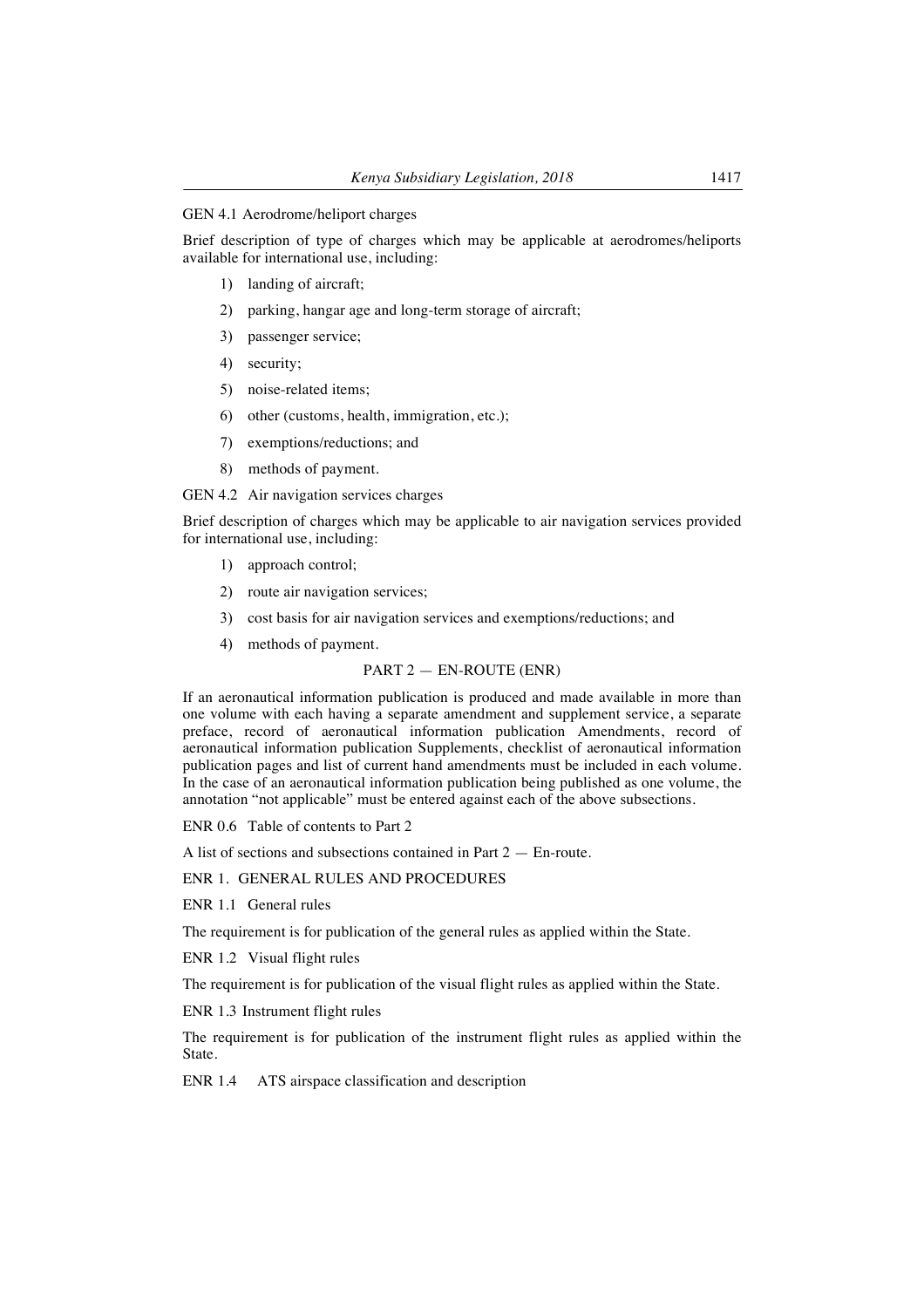# ENR 1.4.1 ATS airspace classification

The description of ATS airspace classes in the form of the ATS airspace classification table in Annex 11, Appendix 4, appropriately annotated to indicate those airspace classes not used by the State.

ENR 1.4.2 ATS airspace description

Other ATS airspace descriptions as applicable, including general textual descriptions.

ENR 1.5 Holding, approach and departure procedures

ENR 1.5.1 General

The requirement is for a statement concerning the criteria on which holding, approach and departure procedures are established. If different from International Civil Aviation Organisation provisions, the requirement is for presentation of criteria used in a tabular form.

ENR 1.5.2 Arriving flights

The requirement is to present procedures (conventional or area navigation or both) for arriving flights which are common to flights into or within the same type of airspace. If different procedures apply within a terminal airspace, a note to this effect must be given together with a reference to where the specific procedures can be found.

ENR 1.5.3 Departing flights

The requirement is to present procedures (conventional or area navigation or both) for departing flights which are common to flights departing from any aerodrome/heliport.

ENR 1.5.4 Other relevant information and procedures

Brief description of additional information, e.g. entry procedures, final approach alignment, holding procedures and patterns.

ENR 1.6 ATS surveillance services and procedures

ENR 1.6.1 Primary radar

Description of primary radar services and procedures, including:

- 1) supplementary services;
- 2) the application of radar control service;
- 3) radar and air-ground communication failure procedures;
- 4) voice and CPDLC position reporting requirements; and
- 5) graphic portrayal of area of radar coverage.

ENR 1.6.2 Secondary surveillance radar (SSR)

Description of secondary surveillance radar (SSR) operating procedures, including:

- 1) emergency procedures;
- 2) air-ground communication failure and unlawful interference procedures;
- 3) the system of SSR code assignment;
- 4) voice and CPDLC position reporting requirements; and
- 5) graphic portrayal of area of SSR coverage.

ENR 1.6.3 Automatic dependent surveillance — broadcast (ADS-B)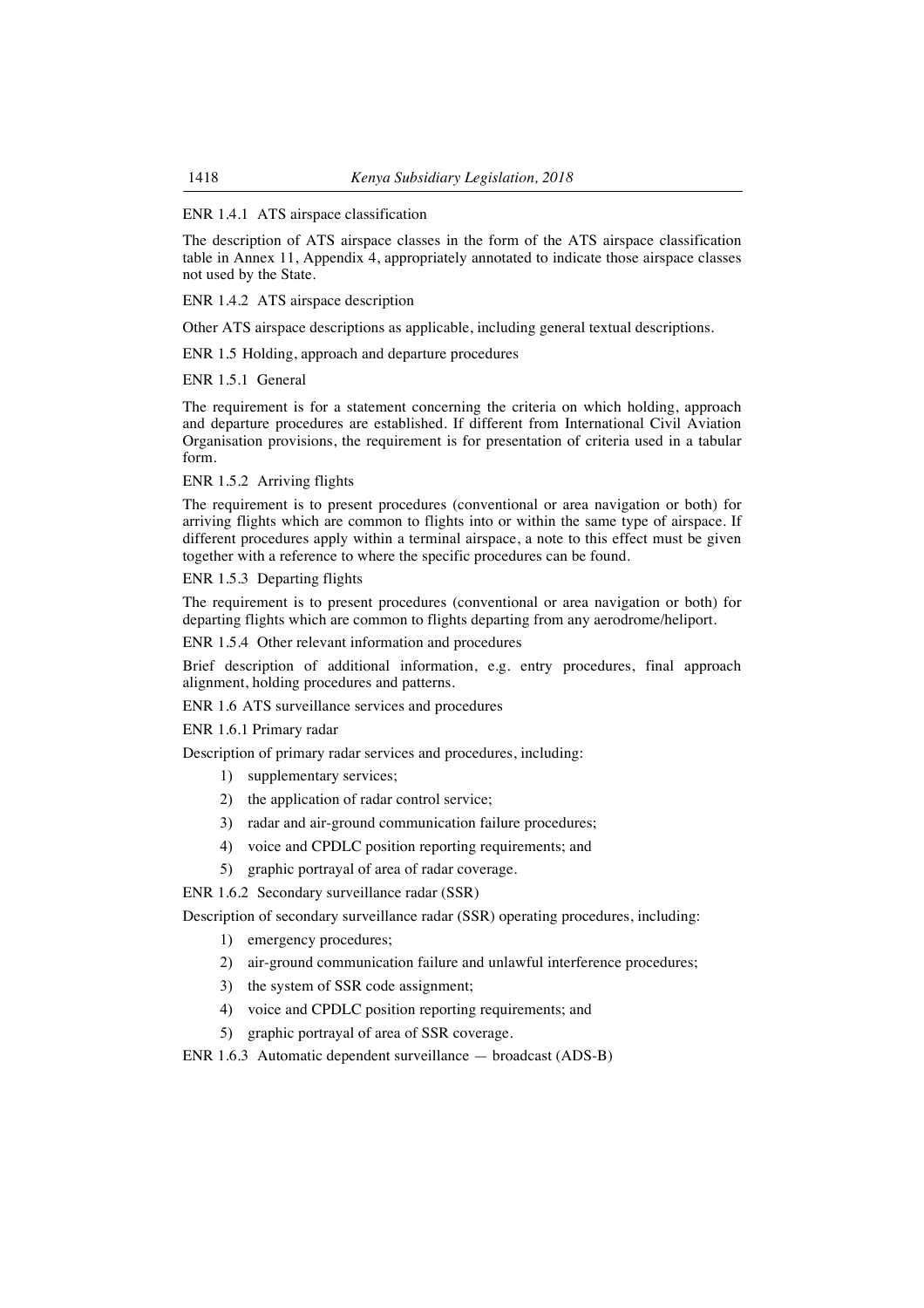Description of automatic dependent surveillance — broadcast (ADS-B) operating procedures, including:

- 1) emergency procedures;
- 2) air-ground communication failure and unlawful interference procedures;
- 3) aircraft identification requirements;
- 4) voice and CPDLC position reporting requirements; and
- 5) graphic portrayal of area of ADS-B coverage.

ENR 1.6.4 Other relevant information and procedures

Brief description of additional information and procedures, e.g. radar failure procedures and transponder failure procedures.

ENR 1.7 Altimeter setting procedures

The requirement is for a statement of altimeter setting procedures in use, containing:

- 1) brief introduction with a statement concerning the International Civil Aviation Organisation documents on which the procedures are based together with differences to International Civil Aviation Organisation provisions, if any;
- 2) basic altimeter setting procedures;
- 3) description of altimeter setting region(s);
- 4) procedures applicable to operators (including pilots); and
- 5) table of cruising levels.
- ENR 1.8 Regional supplementary procedures

The requirement is for presentation of regional supplementary procedures (SUPPs) affecting the entire area of responsibility.

ENR 1.9 Air traffic flow management and airspace management

Brief description of air traffic flow management (ATFM) system and airspace management, including:

- (7) ATFM structure, service area, service provided, location of unit(s) and hours of operation;
- (8) types of flow messages and descriptions of the formats; and
- (9) procedures applicable for departing flights, containing:
	- a) service responsible for provision of information on applied ATFM measures;
	- b) flight plan requirements; and
	- c) slot allocations.

(10)information on overall responsibility regarding airspace management within FIR(s), details of civil/military airspace allocation and management coordination, structure of manageable airspace (allocation and changes to allocation) and general operating procedures.

# ENR 1.10 Flight planning

The requirement is to indicate any restriction, limitation or advisory information related to the flight planning stage which may assist the user in the presentation of the intended flight operation, including: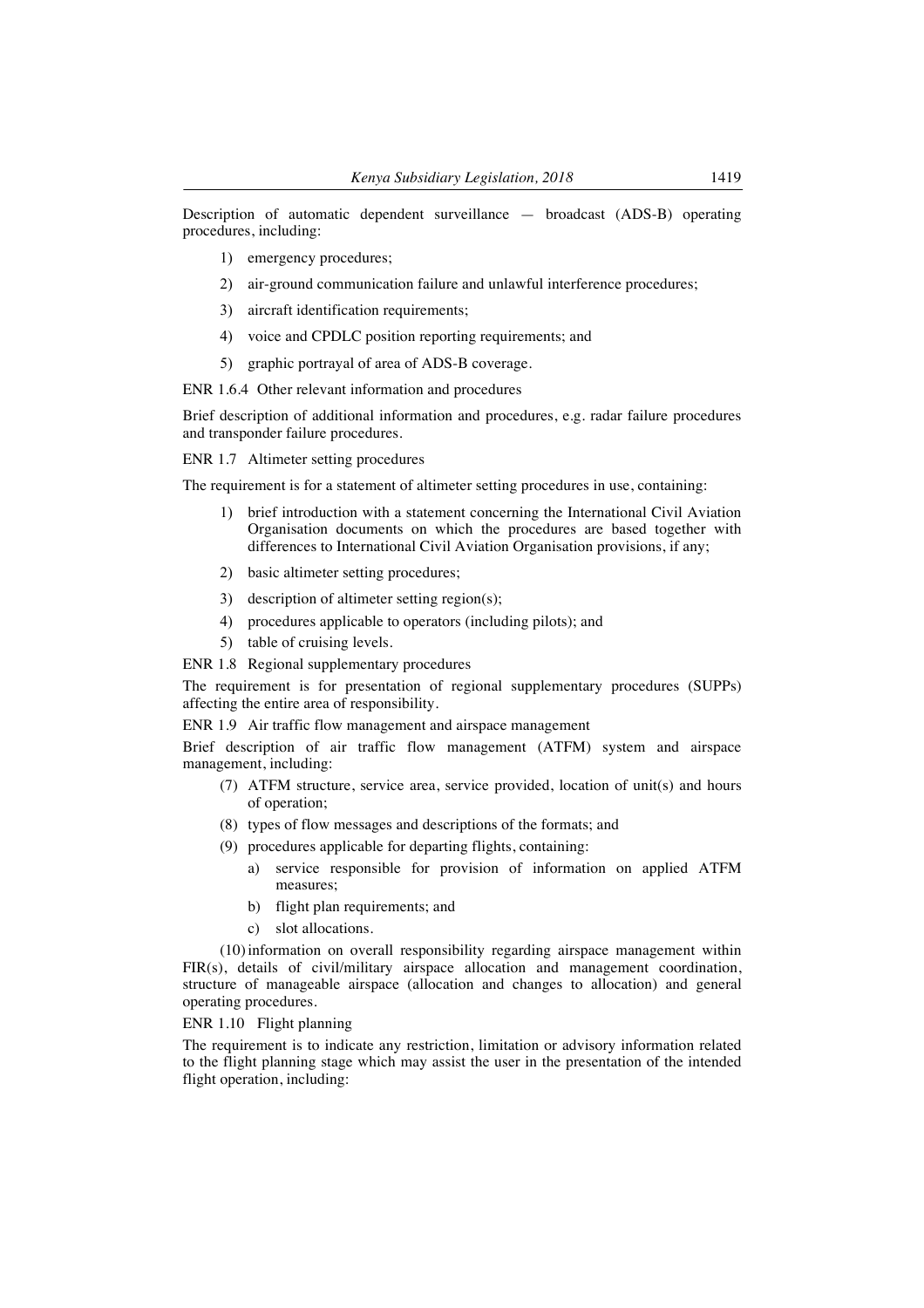- 1) procedures for the submission of a flight plan;
- 2) repetitive flight plan system; and
- 3) changes to the submitted flight plan.

ENR 1.11 Addressing of flight plan messages

The requirement is for an indication, in tabular form, of the addresses allocated to flight plans, showing:

- 1) category of flight (IFR, VFR or both);
- 2) route (into or via FIR and/or TMA); and
- 3) message address.

ENR 1.12 Interception of civil aircraft

The requirement is for a complete statement of interception procedures and visual signals to be used with a clear indication of whether International Civil Aviation Organisation provisions are applied and, if not, that differences exist.

ENR 1.13 Unlawful interference

The requirement is for presentation of appropriate procedures to be applied in case of unlawful interference.

ENR 1.14 Air traffic incidents

Description of air traffic incidents reporting system, including:

- 1) definition of air traffic incidents;
- 2) use of the "Air Traffic Incident Reporting Form";
- 3) reporting procedures (including in-flight procedures); and
- 4) purpose of reporting and handling of the form.

# ENR 2. AIR TRAFFIC SERVICES AIRSPACE

# ENR 2.1 FIR, UIR, TMA AND CTA

Detailed description of flight information regions (FIR), upper flight information regions (UIR), and control areas (CTA) (including specific CTA such as TMA), including:

- 1) name, geographical coordinates in degrees and minutes of the FIR/UIR lateral limits and in degrees, minutes and seconds of the CTA lateral limits, vertical limits and class of airspace;
- 2) identification of unit providing the service;
- 3) call sign of aeronautical station serving the unit and language(s) used, specifying the area and conditions, when and where to be used, if applicable;
- frequencies and if applicable SATVOICE number, supplemented by indications for specific purposes; and
- 5) remarks.

Control zones around military air bases not otherwise described in the aeronautical information publication must be included in this subsection. Where the requirements of Annex 2 concerning flight plans, two-way communications and position reporting apply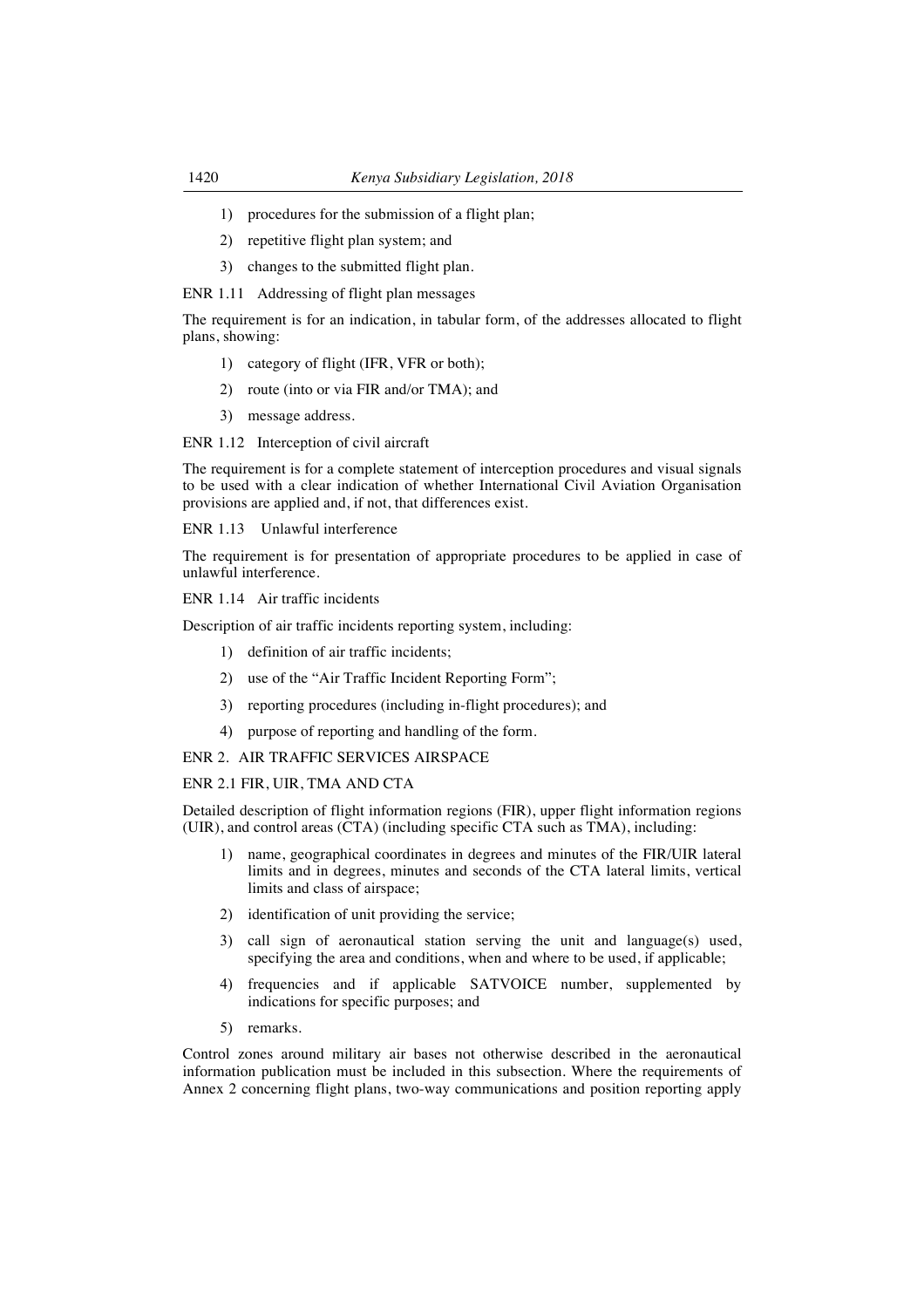to all flights in order to eliminate or reduce the need for interceptions and/or where the possibility of interception exists and the maintenance of guard on the VHF emergency channel 121.5 MHz is required, a statement to this effect must be included for the relevant area(s) or portion(s) thereof.

A description of designated areas over which the carriage of an emergency locator transmitter (ELT) is required and where aircraft shall continuously guard the VHF emergency frequency 121.5 MHz, except for those periods when aircraft are carrying out communications on other VHF channels or when airborne equipment limitations or cockpit duties do not permit simultaneous guarding of two channels.

ENR 2.2 Other regulated airspace

Where established, a detailed description of other types of regulated airspace and airspace classification.

ENR 3. ATS ROUTES

ENR 3.1 Lower ATS routes

Detailed description of lower ATS routes, including:

1) route designator, designation of the required communication performance (RCP) specification(s),navigation specification(s)and/or required surveillance performance (RSP) specification(s) applicable to a specified segment(s), names, coded designators or name-codes and the geographical coordinates in degrees, minutes and seconds of all significant points defining the route including "compulsory" or "onrequest" reporting points;

2) tracks or VOR radials to the nearest degree, geodesic distance to the nearest tenth of a kilometre or tenth of a nautical mile between each successive designated significant point and, in the case of VOR radials, changeover points;

3) upper and lower limits or minimum en-route altitudes, to the nearest higher 50 m or 100 ft, and airspace classification;

4) lateral limits and minimum obstacle clearance altitudes;

5) direction of cruising levels;

6) the navigation accuracy requirement for each PBN (RNAV or RNP) route segment; and

7) remarks, including an indication of the controlling unit, its operating channel and, if applicable, its logon address, SATVOICE number, and any navigation, RCP and RSP specification(s) limitations.

ENR 3.2 Upper ATS routes

Detailed description of upper ATS routes, including:

(1) route designator, designation of the required communication performance (RCP) specification(s), navigation specification(s) and/or required surveillance performance (RSP) specification(s) applicable to a specified segment(s), names, coded designators or name-codes and the geographical coordinates in degrees, minutes and seconds of all significant points defining the route including "compulsory" or "onrequest" reporting points: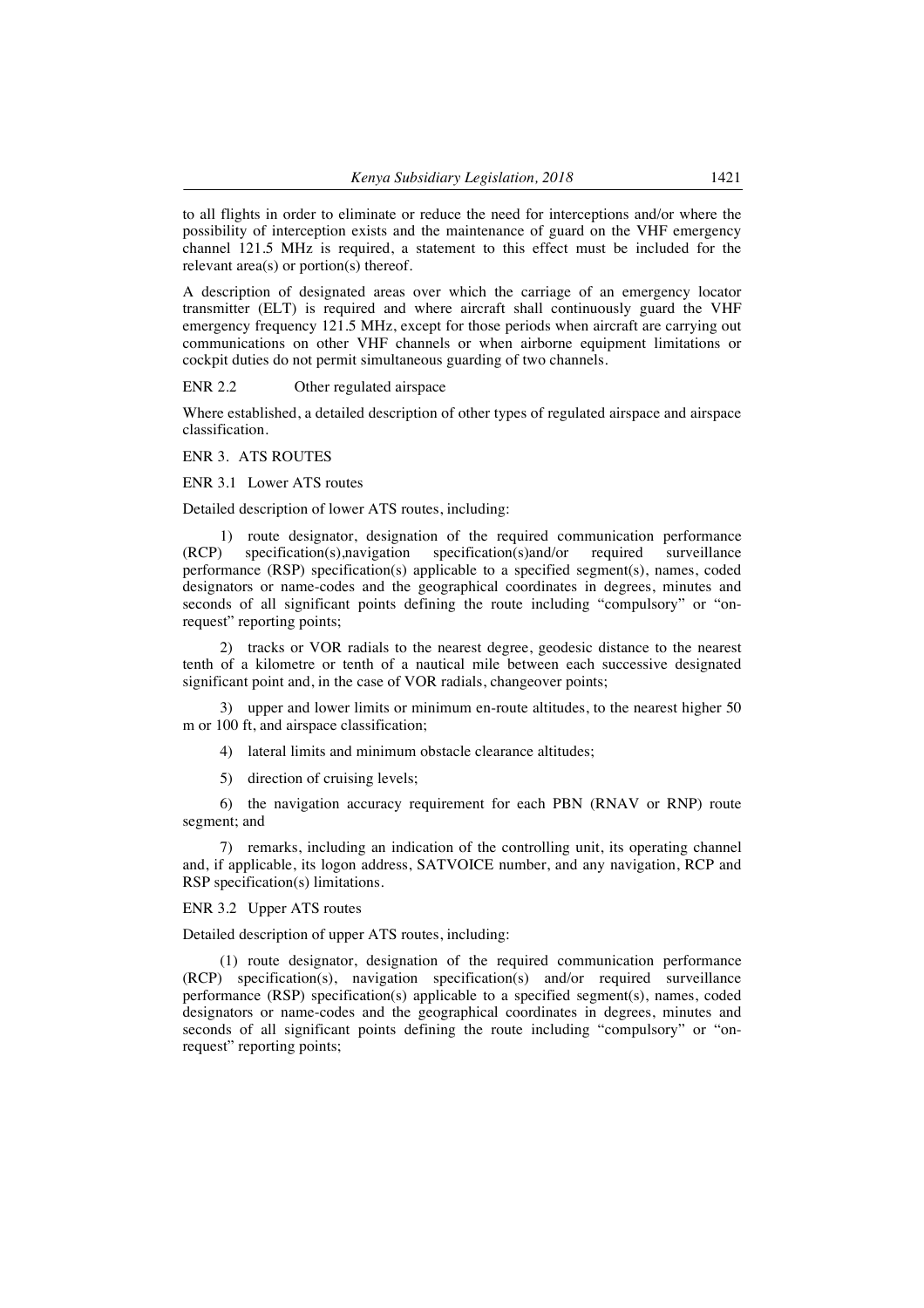(2) tracks or VOR radials to the nearest degree, geodesic distance to the nearest tenth of a kilometre or tenth of a nautical mile between each successive designated significant point and, in the case of VOR radials, changeover points;

(3) upper and lower limits and airspace classification;

- (4) lateral limits;
- (5) direction of cruising levels;

(6) the navigation accuracy requirement for each PBN (RNAV or RNP) route segment; and

(7) remarks, including an indication of the controlling unit, its operating channel and, if applicable, its logon address, SATVOICE number, and any navigation, RCP and RSP specification(s) limitations

ENR 3.3Area navigation routes

Detailed description of PBN (RNAV and RNP) routes, including:

(1) route designator, designation of the required communication performance (RCP) specification(s), navigation specification(s) and/or required surveillance performance (RSP) specification(s) applicable to a specified segment(s), names, coded designators or name-codes and the geographical coordinates in degrees, minutes and seconds of all significant points defining the route including "compulsory" or "onrequest" reporting points;

(2) in respect of waypoints defining an area navigation route, additionally as applicable:

- a) station identification of the reference VOR/DME;
- b) bearing to the nearest degree and the distance to the nearest tenth of a kilometre or tenth of a nautical mile from the reference VOR/DME, if the waypoint is not collocated with it; and
- c) elevation of the transmitting antenna of DME to the nearest 30 m (100 ft);

(3) magnetic bearing to the nearest degree, geodesic distance to the nearest tenth of a kilometre or tenth of a nautical mile between defined end-points and distance between each successive designated significant point;

(4) upper and lower limits and airspace classification;

(5) direction of cruising levels;

(6) the navigation accuracy requirement for each PBN (RNAV or RNP) route segment; and

(7) remarks, including an indication of the controlling unit, its operating channel and, if applicable, its logon address, SATVOICE number, and any navigation, RCP and RSP specification(s) limitations.

ENR 3.4 Helicopter routes

Detailed description of helicopter routes, including:

1) route designator, designation of the required communication performance (RCP) specification(s), navigation specification(s) and/or required surveillance performance (RSP) specification(s) applicable to a specified segment(s), names, coded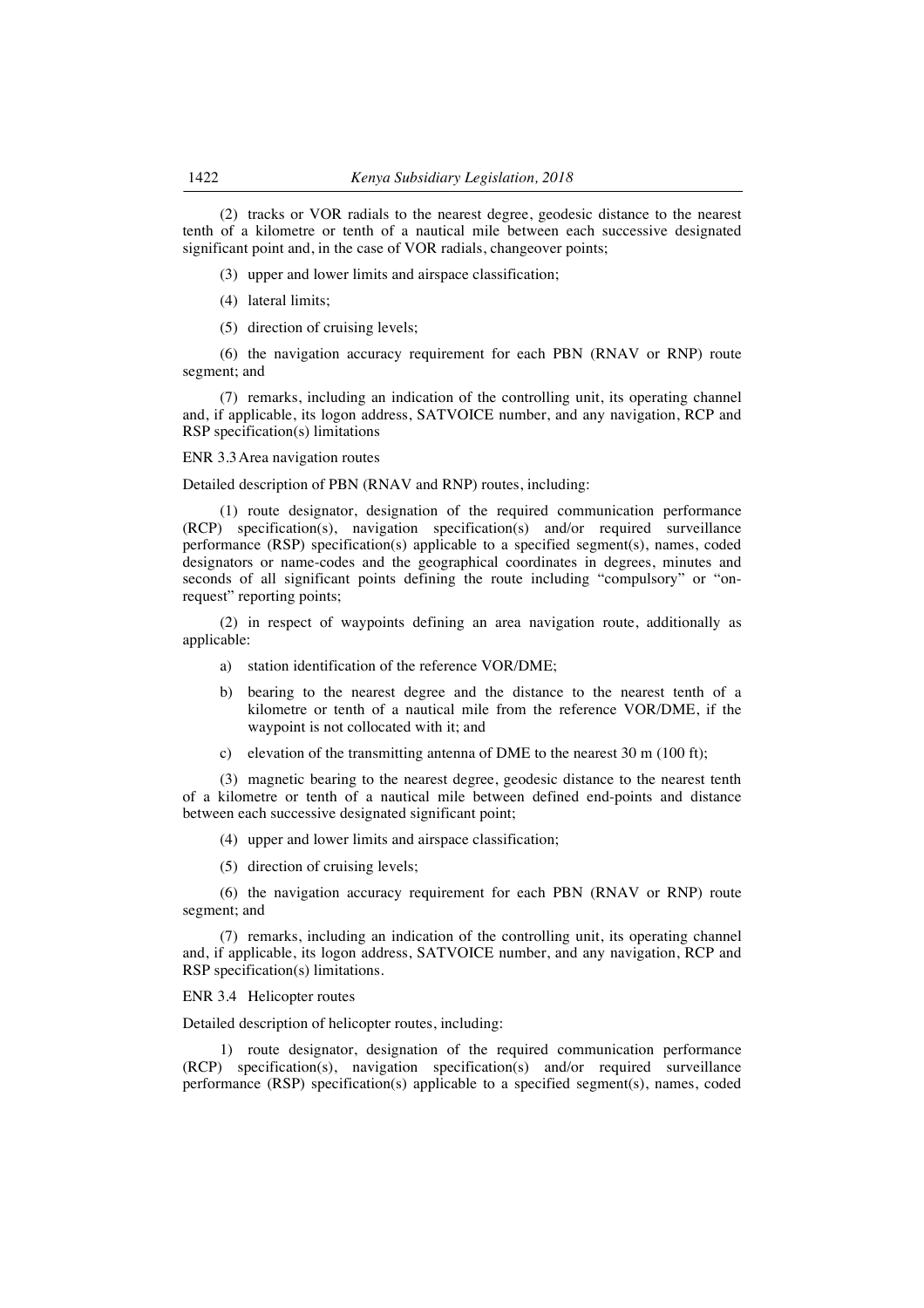designators or name-codes and the geographical coordinates in degrees, minutes and seconds of all significant points defining the route including "compulsory" or "onrequest" reporting points;

2) tracks or VOR radials to the nearest degree, geodesic distance to the nearest tenth of a kilometre or tenth of a nautical mile between each successive designated significant point and, in the case of VOR radials, changeover points;

- 3) upper and lower limits and airspace classification;
- 4) minimum flight altitudes to the nearest higher 50 m or 100 ft;

5) the navigation accuracy requirement for each PBN (RNAV or RNP) route segment; and

6) remarks, including an indication of the controlling unit, and its operating channel, and, if applicable, its logon address, SATVOICE number, and any navigation, RCP and RSP specification(s) limitations.

## ENR 3.5 Other routes

The requirement is to describe other specifically designated routes which are compulsory within specified area(s).

ENR 3.6 En-route holding

The requirement is for a detailed description of en-route holding procedures, containing:

1) holding identification (if any) and holding fix (navigation aid) or waypoint with geographical coordinates in degrees, minutes and seconds;

- 2) inbound track;
- 3) direction of the procedure turn;
- 4) maximum indicated airspeed;
- 5) minimum and maximum holding level;
- 6) time/distance outbound; and
- 7) indication of the controlling unit and its operating frequency.

## ENR 4. RADIO NAVIGATION AIDS/SYSTEMS

#### ENR 4.1 Radio navigation aids — en-route

A list of stations providing radio navigation services established for en-route purposes and arranged alphabetically by name of the station, including:

1) name of the station and magnetic variation to the nearest degree and for VOR, station declination to the nearest degree used for technical line-up of the aid;

- 2) identification;
- 3) frequency/channel for each element;
- 4) hours of operation;

5) geographical coordinates in degrees, minutes and seconds of the position of the transmitting antenna;

6) elevation of the transmitting antenna of DME to the nearest 30 m (100 ft); and

7) remarks.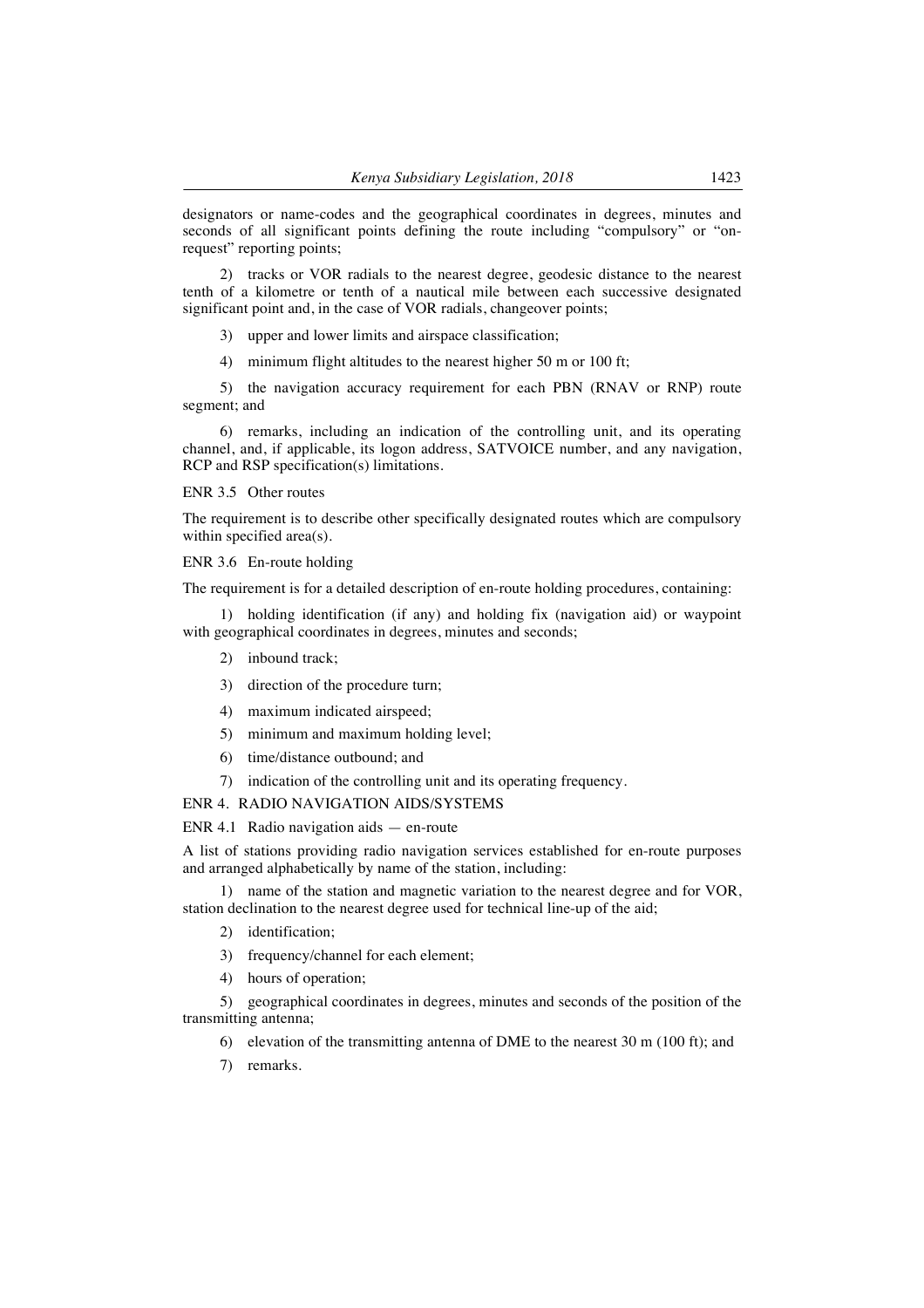If the operating authority of the facility is other than the designated governmental agency, the name of the operating authority must be indicated in the remarks column. Facility coverage must be indicated in the remarks column.

ENR 4.2 Special navigation systems

Description of stations associated with special navigation systems (DECCA, LORAN, etc.), including:

- 1) name of station or chain;
- 2) type of service available (master signal, slave signal, colour);
- 3) frequency (channel number, basic pulse rate, recurrence rate, as applicable);
- 4) hours of operation;

5) geographical coordinates in degrees, minutes and seconds of the position of the transmitting station; and

6) remarks.

If the operating authority of the facility is other than the designated governmental agency, the name of the operating authority must be indicated in the remarks column. Facility coverage must be indicated in the remarks column.

ENR 4.3 Global navigation satellite system (GNSS)

A list and description of elements of the global navigation satellite system (GNSS) providing the navigation service established for en-route purposes and arranged alphabetically by name of the element, including:

1) the name of the GNSS element (GPS, GLONASS, EGNOS, MSAS, WAAS, etc.);

2) frequency(ies), as appropriate;

3) geographical coordinates in degrees, minutes and seconds of the nominal service area and coverage area; and

4) remarks.

If the operating authority of the facility is other than the designated governmental agency, the name of the operating authority must be indicated in the remarks column.

ENR 4.4 Name-code designators for significant points

An alphabetically arranged list of name-code designators (five-letter pronounceable "name-code") established for significant points at positions not marked by the site of radio navigation aids, including:

- 1) name-code designator;
- 2) geographical coordinates in degrees, minutes and seconds of the position;
- 3) reference to ATS or other routes where the point is located; and
- 4) remarks, including supplementary definition of positions where required.

ENR 4.5 Aeronautical ground lights — en-route

A list of aeronautical ground lights and other light beacons designating geographical positions which are selected by the State as being significant, including: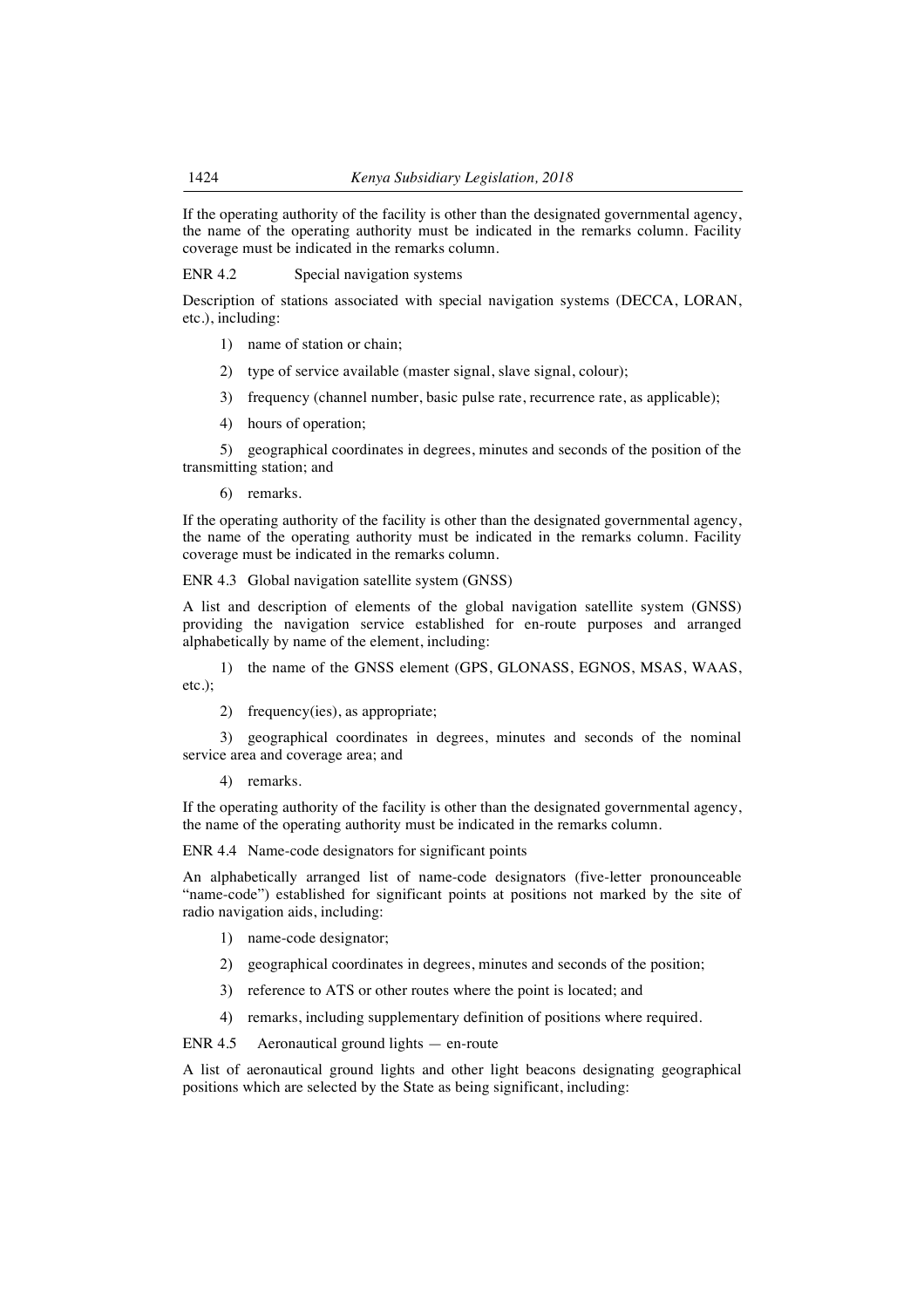- 1) name of the city or town or other identification of the beacon;
- 2) type of beacon and intensity of the light in thousands of candelas;
- 3) characteristics of the signal;
- 4) operational hours; and
- 5) remarks.

#### ENR 5. NAVIGATION WARNINGS

#### ENR 5.1 Prohibited, restricted and danger areas

Description, supplemented by graphic portrayal where appropriate, of prohibited, restricted and danger areas together with information regarding their establishment and activation, including:

1) identification, name and geographical coordinates of the lateral limits in degrees, minutes and seconds if inside and in degrees and minutes if outside control area/control zone boundaries;

- 2) upper and lower limits; and
- 3) remarks, including time of activity.

Type of restriction or nature of hazard and risk of interception in the event of penetration must be indicated in the remarks column.

ENR 5.2 Military exercise and training areas and air defence identification zone (ADIZ)

Description, supplemented by graphic portrayal where appropriate, of established military training areas and military exercises taking place at regular intervals, and established air defence identification zone (ADIZ), including:

- 1) geographical coordinates of the lateral limits in degrees, minutes and seconds if inside and in degrees and minutes if outside control area/control zone boundaries;
- 2) upper and lower limits and system and means of activation announcements together with information pertinent to civil flights and applicable ADIZ procedures; and
- 3) remarks, including time of activity and risk of interception in the event of penetration of ADIZ.

ENR 5.3 Other activities of a dangerous nature and other potential hazards

ENR 5.3.1 Other activities of a dangerous nature

Description, supplemented by charts where appropriate, of activities that constitute a specific or obvious danger to aircraft operation and could affect flights including:

- 1) geographical coordinates in degrees and minutes of centre of area and range of influence;
- 2) vertical limits;
- 3) advisory measures;
- 4) authority responsible for the provision of information; and
- 5) remarks, including time of activity.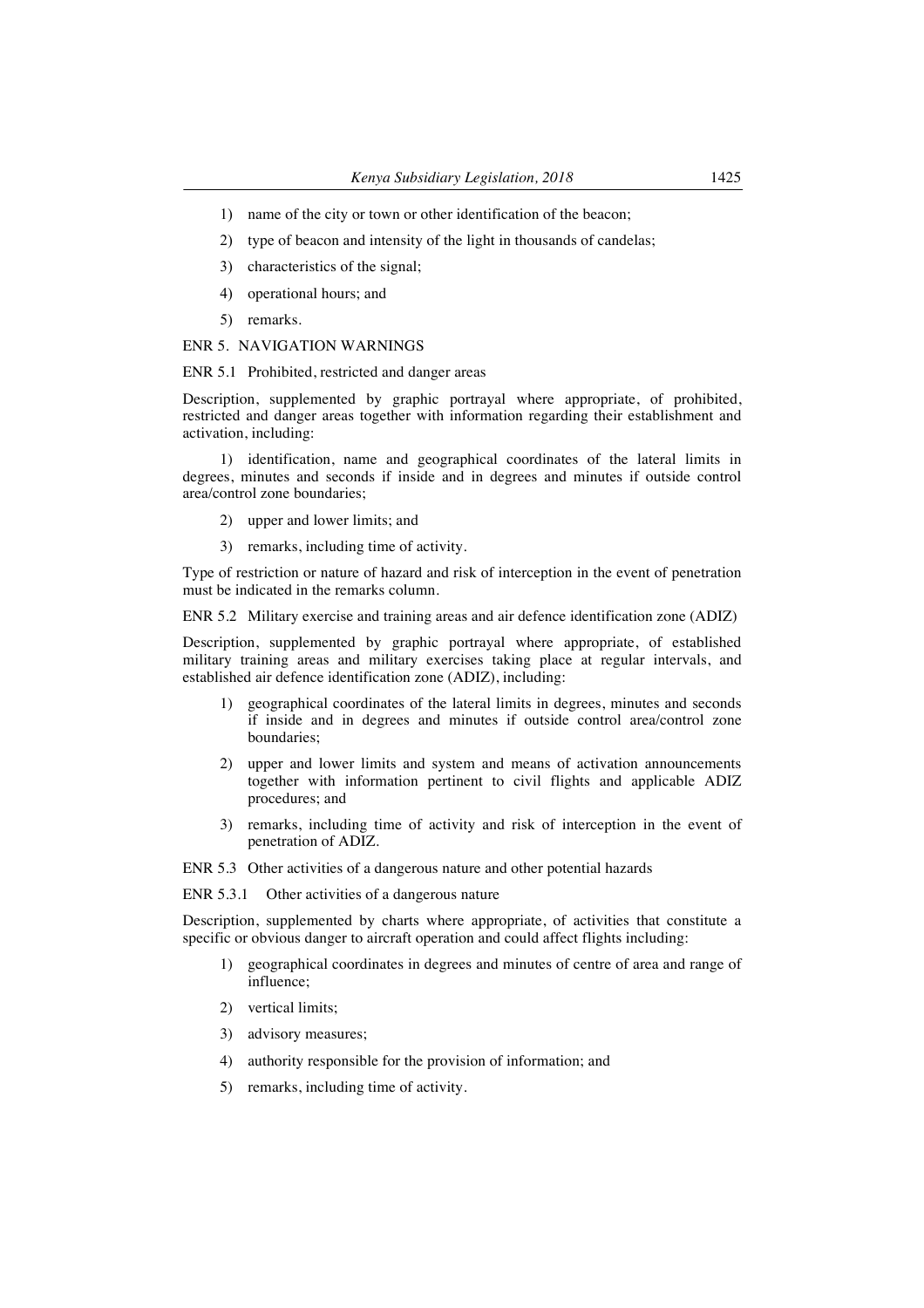## ENR 5.3.2 Other potential hazards

Description, supplemented by charts where appropriate, of other potential hazards that could affect flights (e.g. active volcanoes, nuclear power stations, etc.) including:

- 1) geographical coordinates in degrees and minutes of location of potential hazard;
- 2) vertical limits;
- 3) advisory measures;
- 4) authority responsible for the provision of information; and
- 5) remarks.

ENR 5.4 Air navigation obstacles

The list of obstacles affecting air navigation in Area 1 (the entire State territory), including:

- 1) obstacle identification or designation;
- 2) type of obstacle;
- 3) obstacle position, represented by geographical coordinates in degrees, minutes and seconds;
- 4) obstacle elevation and height to the nearest metre or foot;
- 5) type and colour of obstacle lighting (if any); and
- 6) if appropriate, an indication that the list of obstacles is available in electronic form, and a reference to GEN 3.1.6.

ENR 5.5 Aerial sporting and recreational activities

Brief description, supplemented by graphic portrayal where appropriate, of intensive aerial sporting and recreational activities together with conditions under which they are carried out, including:

- 1) designation and geographical coordinates of the lateral limits in degrees, minutes and seconds if inside and in degrees and minutes if outside control area/control zone boundaries;
- 2) vertical limits;
- 3) operator/user telephone number; and
- 4) remarks, including time of activity.

ENR 5.6 Bird migration and areas with sensitive fauna

Description, supplemented by charts of movements of birds associated with migration, including migration routes and permanent resting areas and areas with sensitive fauna.

ENR 6. EN-ROUTE CHARTS

The requirement is for the En-route Chart — International Civil Aviation Organisation and index charts to be included in this section.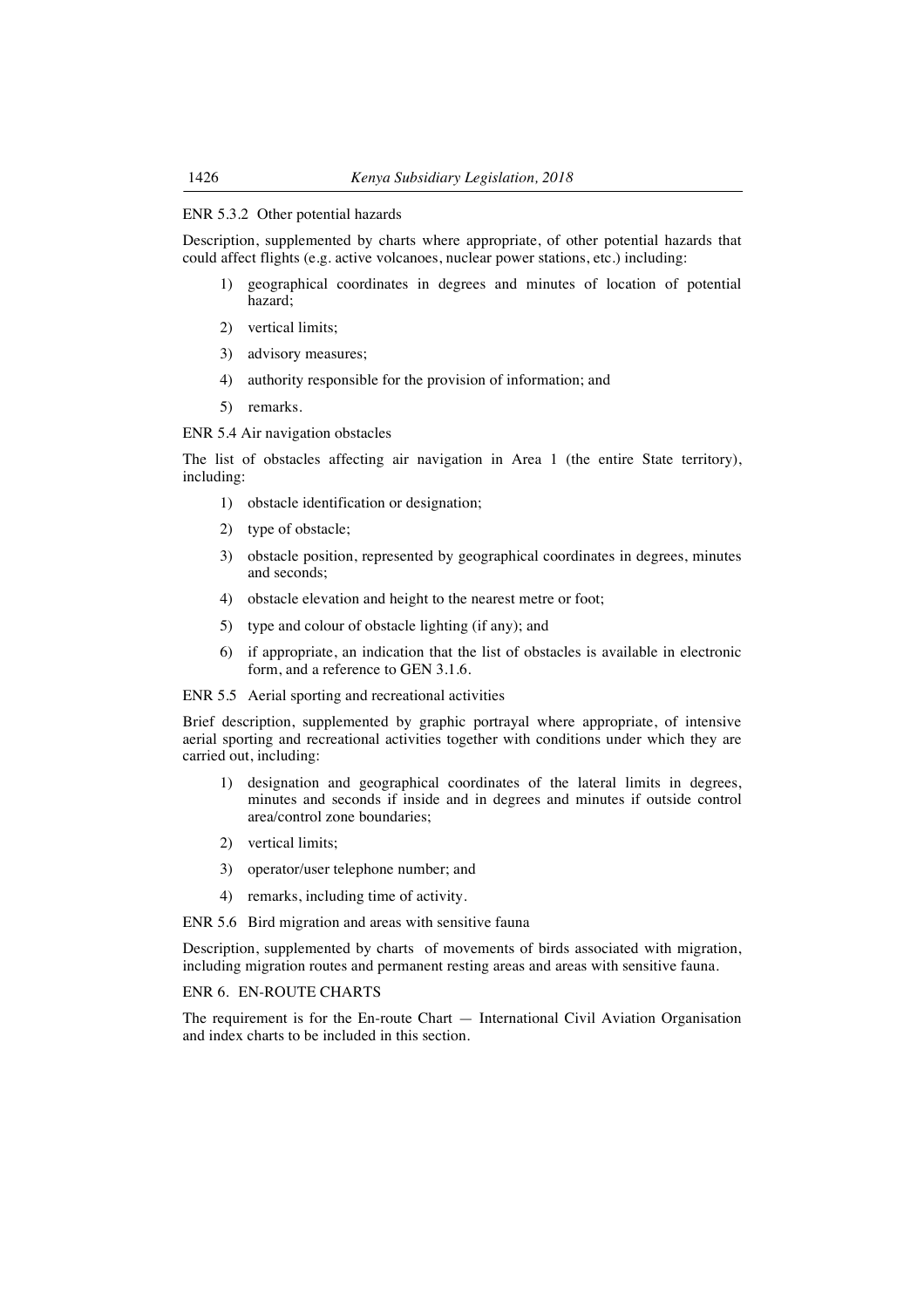#### PART 3 — AERODROMES (AD)

If an aeronautical information publication is produced and made available in more than one volume with each having a separate amendment and supplement service, a separate preface, record of aeronautical information publication Amendments, record of aeronautical information publication Supplements, checklist of aeronautical information publication pages and list of current hand amendments must be included in each volume. In the case of an aeronautical information publication being published as one volume, the annotation "not applicable" must be entered against each of the above subsections.

AD 0.6 Table of contents to Part 3

A list of sections and subsections contained in Part 3 — Aerodromes (AD).

#### AD 1. AERODROMES/HELIPORTS — INTRODUCTION

AD 1.1 Aerodrome/heliport availability and conditions of use

AD 1.1.1 General conditions

Brief description of the State's designated authority responsible for aerodromes and heliports, including:

1) the general conditions under which aerodromes/heliports and associated facilities are available for use; and

2) a statement concerning the International Civil Aviation Organisation documents on which the services are based and a reference to the aeronautical information publication location where differences, if any, are listed.

AD 1.1.2 Use of military air bases

Regulations and procedures, if any, concerning civil use of military air bases.

AD 1.1.3 Low visibility procedures (LVP)

The general conditions under which the low visibility procedures applicable to Cat II/III operations at aerodromes, if any, are applied.

AD 1.1.4 Aerodrome operating minima

Details of aerodrome operating minima applied by the State.

AD 1.1.5 Other information

If applicable, other information of a similar nature.

AD 1.2 Rescue and firefighting services and snow plan

AD 1.2.1 Rescue and firefighting services

Brief description of rules governing the establishment of rescue and firefighting services at aerodromes and heliports available for public use together with an indication of rescue and firefighting categories established by a State.

AD 1.3 Index to aerodromes and heliports

A list, supplemented by graphic portrayal, of aerodromes and heliports within a State, including:

1) aerodrome/heliport name and International Civil Aviation Organisation location indicator;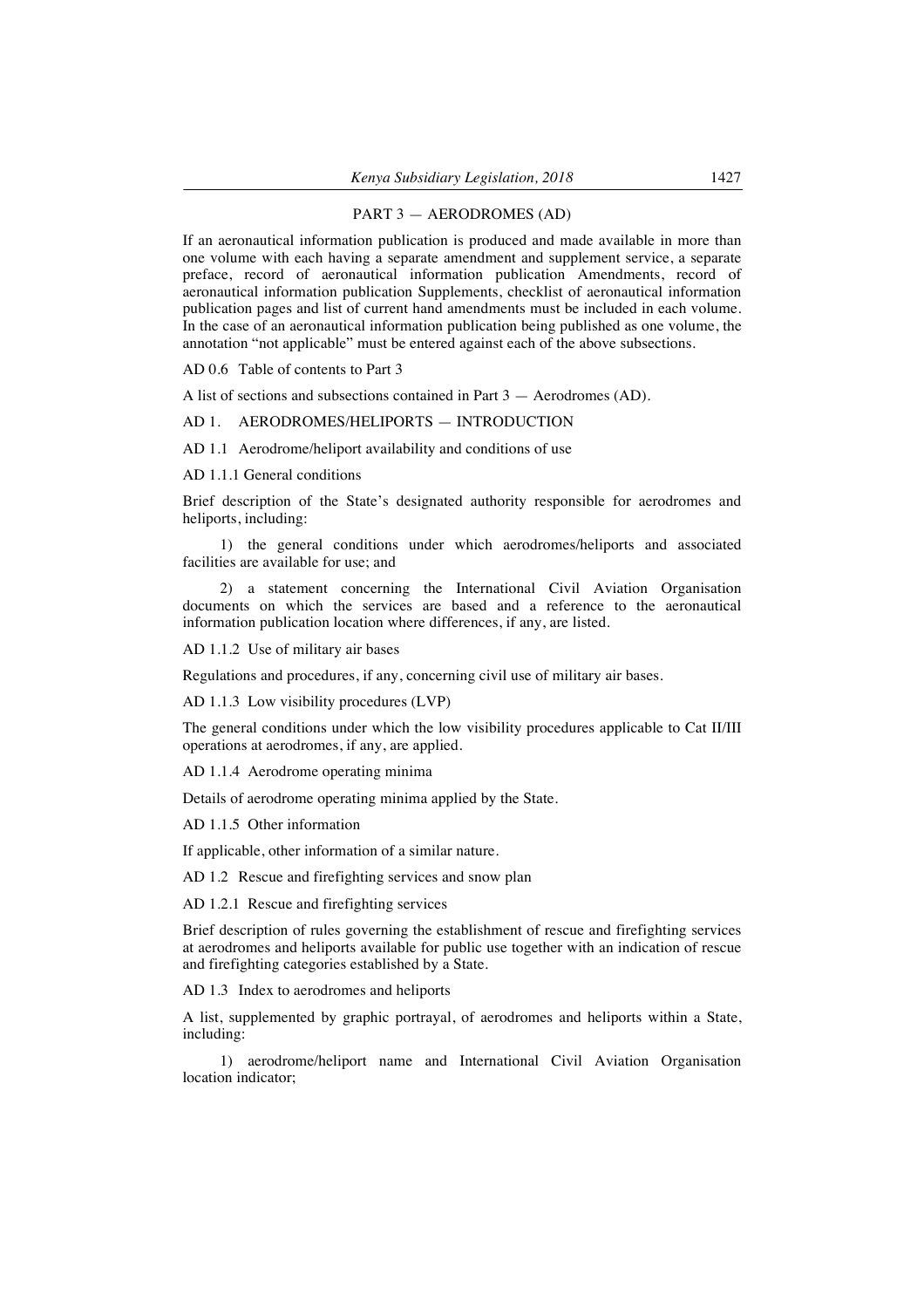2) type of traffic permitted to use the aerodrome/heliport (international/national, IFR/VFR, scheduled/non-scheduled, general aviation, military and other); and

3) reference to aeronautical information publication, Part 3 subsection in which aerodrome/heliport details are presented.

AD 1.4 Grouping of aerodromes/heliports

Brief description of the criteria applied by the State in grouping aerodromes/heliports for production/distribution/provision of information purposes (e.g. international/national; primary/secondary; major/other; civil/military; etc.).

AD 1.5 Status of certification of aerodromes

A list of aerodromes in the State, indicating the status of certification, including:

- 1) aerodrome name and International Civil Aviation Organisation location indicator;
- 2) date and, if applicable, validity of certification; and
- 3) remarks, if any.

AD 2. AERODROMES

Note.—\*\*\*\* is to be replaced by the relevant International Civil Aviation Organisation location indicator.

\*\*\*\* AD 2.1 Aerodrome location indicator and name

The requirement is for the International Civil Aviation Organisation location indicator allocated to the aerodrome and the name of aerodrome. An International Civil Aviation Organisation location indicator must be an integral part of the referencing system applicable to all subsections in section AD 2.

\*\*\*\* AD 2.2 Aerodrome geographical and administrative data

The requirement is for aerodrome geographical and administrative data including:

1) aerodrome reference point (geographical coordinates in degrees, minutes and seconds) and its site;

2) direction and distance of aerodrome reference point from centre of the city or town which the aerodrome serves;

3) aerodrome elevation to the nearest metre or foot, and reference temperature;

4) where appropriate, geoid undulation at the aerodrome elevation position to the nearest metre or foot;

5) magnetic variation to the nearest degree, date of information and annual change;

6) name of aerodrome operator, address, telephone and telefax numbers, e-mail address, AFS address and, if available, website address;

7) types of traffic permitted to use the aerodrome (IFR/VFR); and

8) remarks.

\*\*\*\* AD 2.3 Operational hours

Detailed description of the hours of operation of services at the aerodrome, including:

1) aerodrome operator;

2) customs and immigration;

3) health and sanitation;

4) AIS briefing office;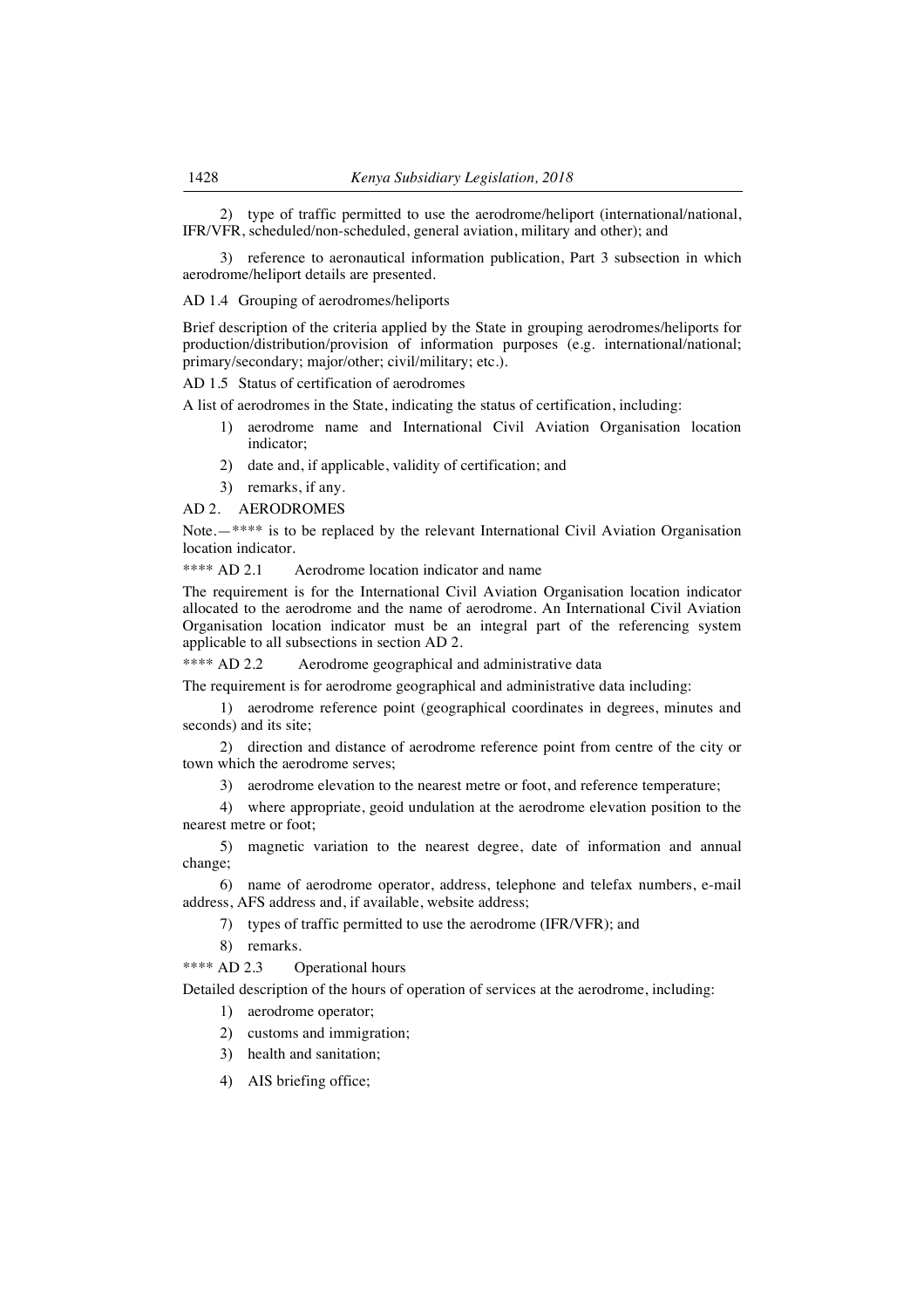- 5) ATS reporting office;
- 6) MET briefing office;
- 7) air traffic service;
- 8) fuelling;
- 9) handling;
- 10) security;
- 11) de-icing; and
- 12) remarks.

\*\*\*\* AD 2.4 Handling services and facilities

Detailed description of the handling services and facilities available at the aerodrome, including:

- 1) cargo-handling facilities;
- 2) fuel and oil types;
- 3) fuelling facilities and capacity;
- 4) de-icing facilities;
- 5) hangar space for visiting aircraft;
- 6) repair facilities for visiting aircraft; and
- 7) remarks.
- \*\*\*\* AD 2.5 Passenger facilities

Passenger facilities available at the aerodrome, provided as a brief description or a reference to other information sources such as a website including:

- 1) hotel(s) at or in the vicinity of aerodrome;
- 2) restaurant(s) at or in the vicinity of aerodrome;
- 3) transportation possibilities;
- 4) medical facilities;
- 5) bank and post office at or in the vicinity of aerodrome;
- 6) tourist office; and
- 7) remarks.

\*\*\*\* AD 2.6 Rescue and firefighting services

Detailed description of the rescue and firefighting services and equipment available at the aerodrome, including:

- 1) aerodrome category for firefighting;
- 2) rescue equipment;
- 3) capability for removal of disabled aircraft; and
- 4) remarks.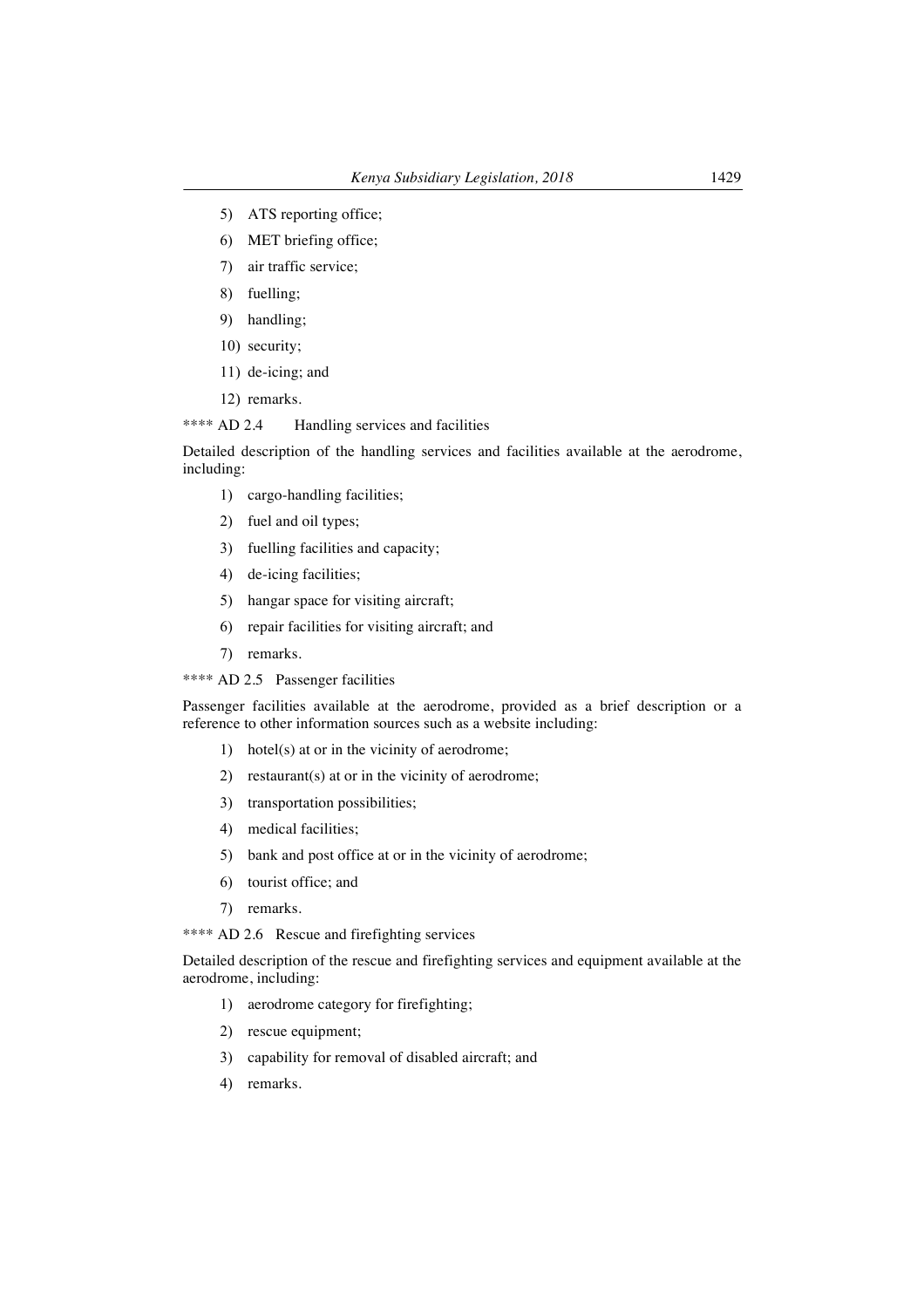## \*\*\*\* AD 2.7 Seasonal availability — clearing

Detailed description of the equipment and operational priorities established for the clearance of aerodrome movement areas, including:

- 1) type(s) of clearing equipment;
- 2) clearance priorities; and
- 3) remarks.

\*\*\*\* AD 2.8 Aprons, taxiways and check locations/positions data

Details related to the physical characteristics of aprons, taxiways and locations/positions of designated checkpoints, including:

- 1) designation, surface and strength of aprons;
- 2) designation, width, surface and strength of taxiways;
- 3) location and elevation to the nearest metre or foot of altimeter checkpoints;
- 4) location of VOR checkpoints;
- 5) position of INS checkpoints in degrees, minutes, seconds and hundredths of seconds; and
- 6) remarks.

If check locations/positions are presented on an aerodrome chart, a note to that effect must be provided under this subsection.

\*\*\*\* AD 2.9 Surface movement guidance and control system and markings

Brief description of the surface movement guidance and control system and runway and taxiway markings, including:

- 1) use of aircraft stand identification signs, taxiway guide lines and visual docking/parking guidance system at aircraft stands;
- 2) runway and taxiway markings and lights;
- 3) stop bars (if any); and
- 4) remarks.

\*\*\*\* AD 2.10 Aerodrome obstacles

Detailed description of obstacles, including:

- 1) obstacles in Area 2:
- a) obstacle identification or designation;
- b) type of obstacle;
- c) obstacle position, represented by geographical coordinates in degrees, minutes, seconds and tenths of seconds;
- d) obstacle elevation and height to the nearest metre or foot;
- e) obstacle marking, and type and colour of obstacle lighting (if any);
- f) if appropriate, an indication that the list of obstacles is available in electronic form, and a reference to GEN 3.1.6;

1) and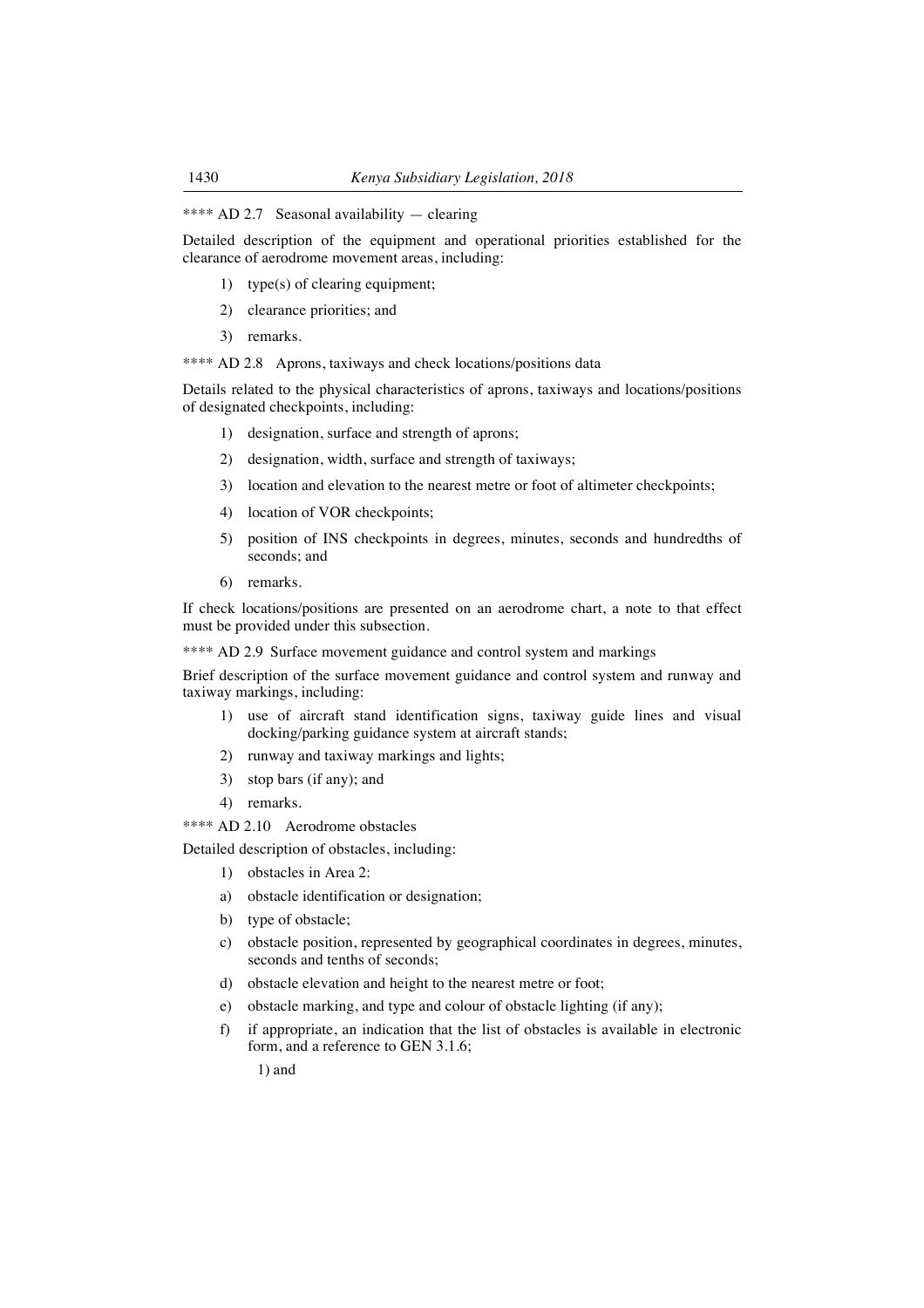g) NIL indication, if appropriate.

2) the absence of an Area 2 data set for the aerodrome is to be clearly stated and obstacle data are to be provided for:

- a) obstacles that penetrate the obstacle limitation surfaces;
- b) obstacles that penetrate the take-off flight path area obstacle identification surface; and
- c) other obstacles assessed as being hazardous to air navigation.

3) indication that information on obstacles in Area 3 is not provided, or if provided:

- a) obstacle identification or designation;
- b) type of obstacle;
- c) obstacle position, represented by geographical coordinates in degrees, minutes, seconds and tenths of seconds;
- d) obstacle elevation and height to the nearest tenth of a metre or tenth of a foot;
- e) obstacle marking, and type and colour of obstacle lighting (if any);
- f) if appropriate, an indication that the list of obstacles is available in electronic form, and a reference to GEN 3.1.6; and
- g) NIL indication, if appropriate.

\*\*\*\* AD 2.11 Meteorological information provided

Detailed description of meteorological information provided at the aerodrome and an indication of which meteorological office is responsible for the service enumerated, including:

1) name of the associated meteorological office;

2) hours of service and, where applicable, the designation of the responsible meteorological office outside these hours;

3) office responsible for preparation of TAFs and periods of validity and interval of issuance of the forecasts;

4) availability of the trend forecasts for the aerodrome, and interval of issuance;

5) information on how briefing and/or consultation is provided;

6) types of flight documentation supplied and language(s) used in flight documentation;

7) charts and other information displayed or available for briefing or consultation;

8) supplementary equipment available for providing information on meteorological conditions, e.g. weather radar and receiver for satellite images;

9) the air traffic services unit(s) provided with meteorological information; and

10) additional information (e.g. concerning any limitation of service, etc.).

\*\*\*\* AD 2.12 Runway physical characteristics

Detailed description of runway physical characteris tics, for each runway, including:

1) designations;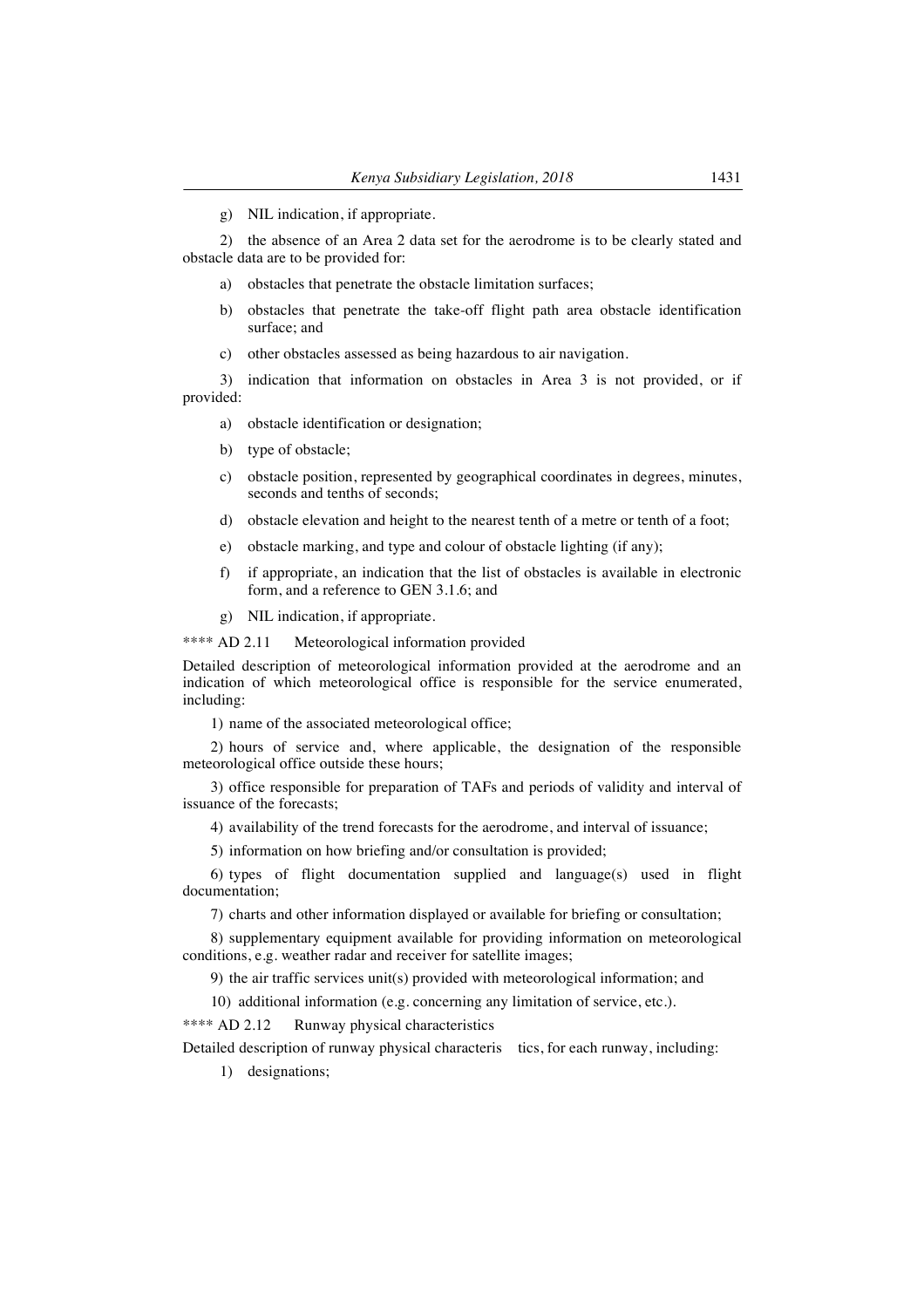- 2) true bearings to one-hundredth of a degree;
- 3) dimensions of runways to the nearest metre or foot;
- 4) strength of pavement (PCN and associated data) and surface of each runway and associated stopways;

5) geographical coordinates in degrees, minutes, seconds and hundredths of seconds for each threshold and runway end and, where appropriate, geoid undulation of:

— thresholds of a non-precision approach runway to the nearest metre or foot; and

— thresholds of a precision approach runway to the nearest tenth of a metre or tenth of a foot;

6) elevations of:

— thresholds of a non-precision approach runway to the nearest metre or foot; and

— thresholds and the highest elevation of the touchdown zone of a precision approach runway to the nearest tenth of a metre or tenth of a foot;

- 7) slope of each runway and associated stopways;
- 8) dimensions of stopway (if any) to the nearest metre or foot;
- 9) dimensions of clearway (if any) to the nearest metre or foot;
- 10) dimensions of strips;
- 11) dimensions of runway end safety areas;
- 12) location (which runway end) and description of arresting system (if any);
- 13) the existence of an obstacle-free zone; and
- 14) remarks.

\*\*\*\* AD 2.13 Declared distances

Detailed description of declared distances to the nearest metre or foot for each direction of each runway, including:

- 1) runway designator;
- 2) take-off run available;
- 3) take-off distance available, and if applicable, alternative reduced declared distances;
- 4) accelerate-stop distance available;
- 5) landing distance available; and
- 6) remarks, including runway entry or start point where alternative reduced declared distances have been declared.

If a runway direction cannot be used for take-off or landing, or both, because it is operationally forbidden, then this must be declared and the words "not usable" or the abbreviation "NU" entered (Annex 14, Volume I, Attachment A, Section 3).

\*\*\*\* AD 2.14 Approach and runway lighting

Detailed description of approach and runway lighting, including:

- 1) runway designator;
- 2) type, length and intensity of approach lighting system;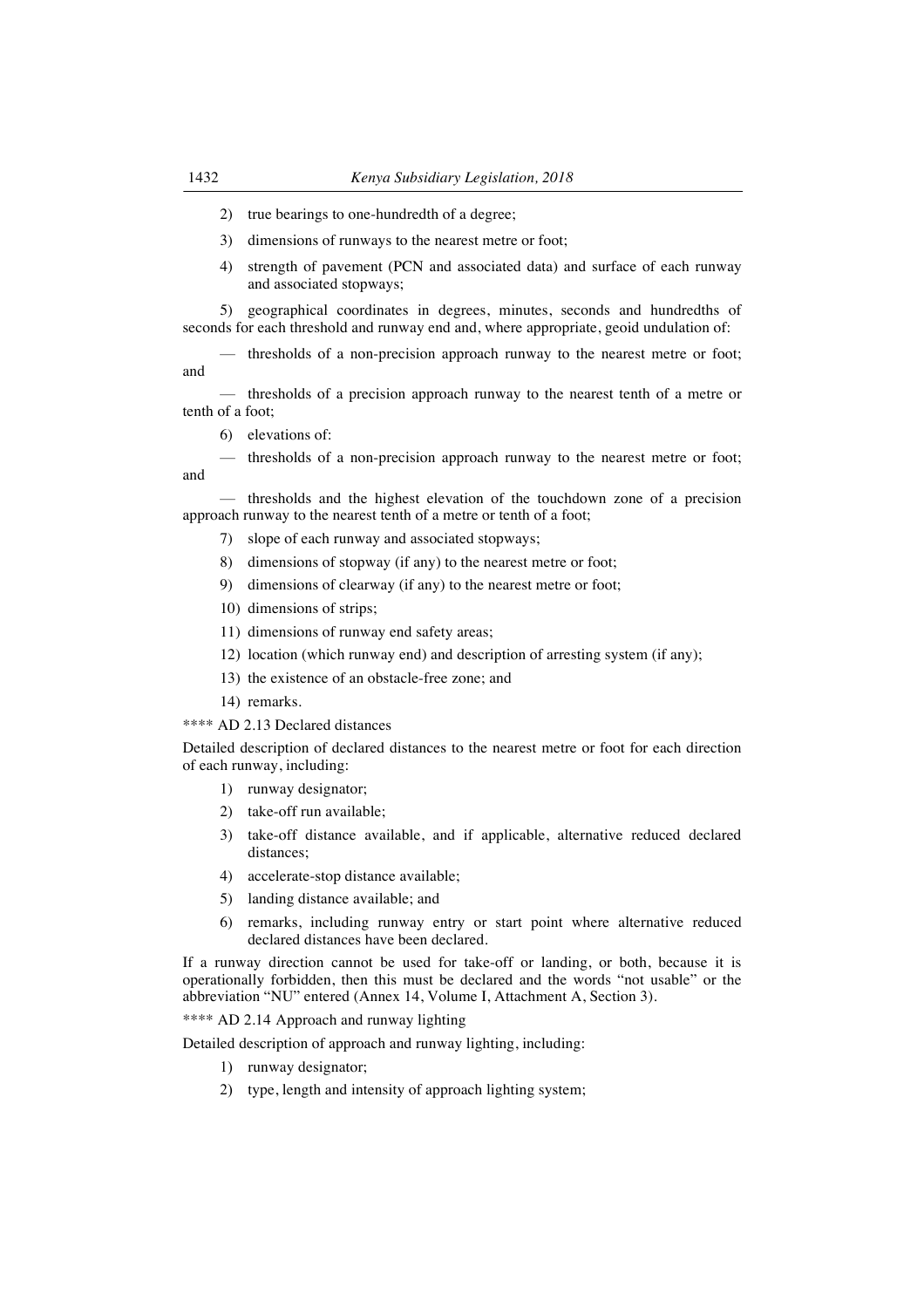- 3) runway threshold lights, colour and wing bars;
- 4) type of visual approach slope indicator system;
- 5) length of runway touchdown zone lights;
- 6) length, spacing, colour and intensity of runway centre line lights;
- 7) length, spacing, colour and intensity of runway edge lights;
- 8) colour of runway end lights and wing bars;
- 9) length and colour of stopway lights; and
- 10) remarks.

\*\*\*\* AD 2.15 Other lighting, secondary power supply

Description of other lighting and secondary power supply, including:

- 1) location, characteristics and hours of operation of aerodrome beacon/identification beacon (if any);
- 2) location and lighting (if any) of anemometer/landing direction indicator;
- 3) taxiway edge and taxiway centre line lights;
- 4) secondary power supply including switch-over time; and
- 5) remarks.
- \*\*\*\* AD 2.16 Helicopter landing area

Detailed description of helicopter landing area provided at the aerodrome, including:

1) geographical coordinates in degrees, minutes, seconds and hundredths of seconds and, where appropriate, geoid undulation of the geometric centre of touchdown and lift-off (TLOF) or of each threshold of final approach and take-off (FATO) area:

- for non-precision approaches, to the nearest metre or foot; and
- for precision approaches, to the nearest tenth of a metre or tenth of a foot;
- 2) TLOF and/or FATO area elevation:
- for non-precision approaches, to the nearest metre or foot; and
- for precision approaches, to the nearest tenth of a metre or tenth of a foot;

3) TLOF and FATO area dimensions to the nearest metre or foot, surface type, bearing strength and marking;

- 4) true bearings to one-hundredth of a degree of FATO;
- 5) declared distances available, to the nearest metre or foot;
- 6) approach and FATO lighting; and
- 7) remarks.

\*\*\*\* AD 2.17 Air traffic services airspace

Detailed description of air traffic services (ATS) airspace organized at the aerodrome, including:

1) airspace designation and geographical coordinates in degrees, minutes and seconds of the lateral limits;

2) vertical limits;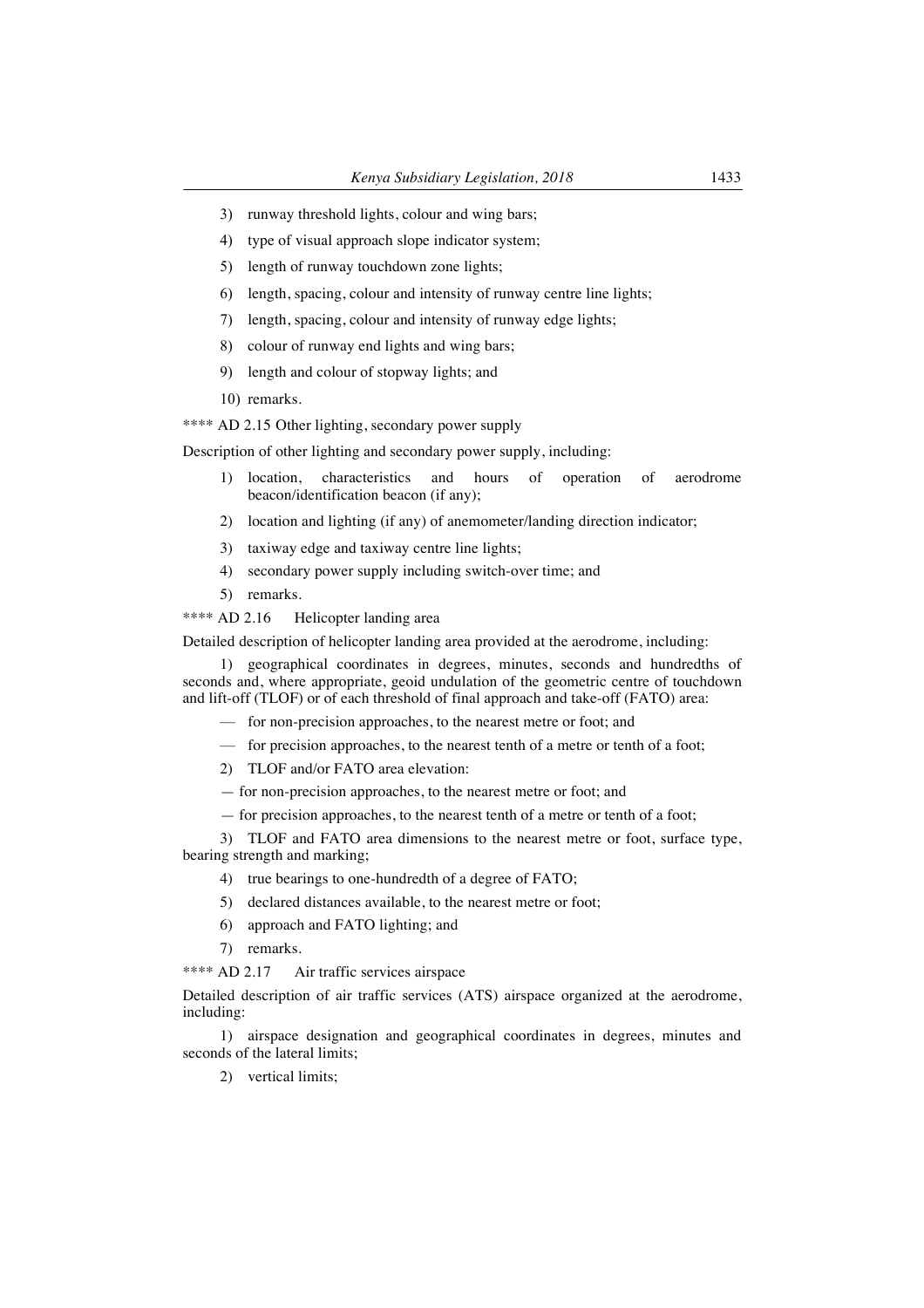- 3) airspace classification;
- 4) call sign and language(s) of the ATS unit providing service;
- 5) transition altitude;
- 6) hours of applicability; and
- 7) remarks.

\*\*\*\* AD 2.18 Air traffic services communication facilities

Detailed description of air traffic services communication facilities established at the aerodrome, including:

- 1) service designation;
- 2) call sign;
- 3) channel(s);
- 4) SATVOICE number(s), if available;
- 5) logon address, as appropriate;
- 6) hours of operation; and
- 7) remarks.
- \*\*\*\* AD 2.19 Radio navigation and landing aids

Detailed description of radio navigation and landing aids associated with the instrument approach and the terminal area procedures at the aerodrome, including:

1) type of aids, magnetic variation to the nearest degree, as appropriate, and type of supported operation for ILS/MLS, basic GNSS, SBAS, and GBAS and for VOR/ILS/MLS also station declination to the nearest degree used for technical line-up of the aid;

2) identification, if required;

3) frequency(ies), channel number(s), service provider, and reference path identifier(s) (RPI), as appropriate;

4) hours of operation, as appropriate;

5) geographical coordinates in degrees, minutes, seconds and tenths of seconds of the position of the transmitting antenna, as appropriate;

6) elevation of the transmitting antenna of DME to the nearest 30 m (100 ft) and of DME/P to the nearest 3 m (10 ft), elevation of GBAS reference point to the nearest metre or foot, and the ellipsoid height of the point to the nearest metre or foot. For SBAS, the ellipsoid height of the landing threshold point (LTP) or the fictitious threshold point (FTP) to the nearest metre or foot;

7) service volume radius from the GBAS reference point to the nearest kilometre or nautical mile; and

8) remarks.

When the same aid is used for both en-route and aerodrome purposes, a description must also be given in section ENR 4. If the ground-based augmentation system (GBAS) serves more than one aerodrome, description of the aid must be provided under each aerodrome.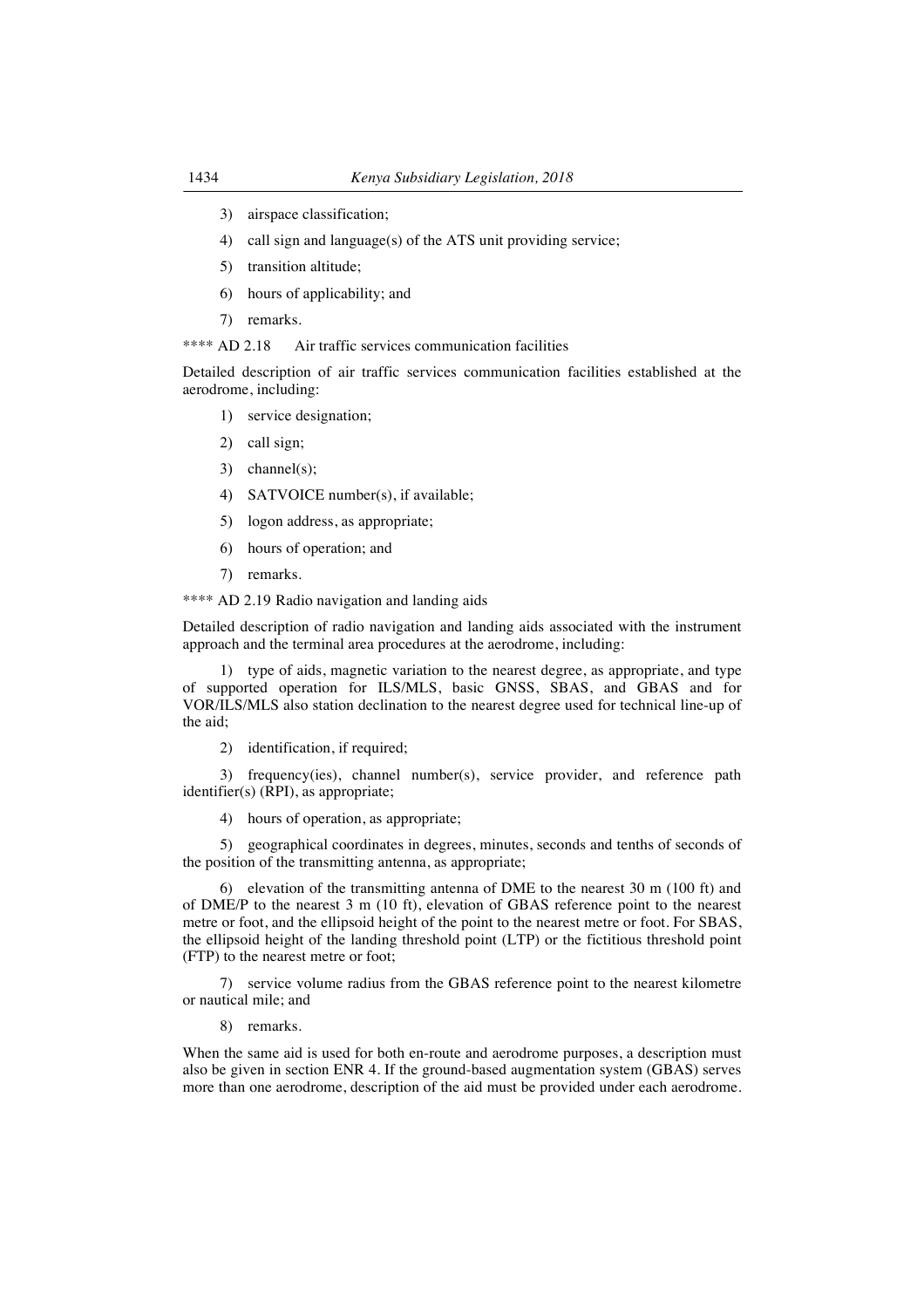If the operating authority of the facility is other than the designated governmental agency, the name of the operating authority must be indicated in the remarks column. Facility coverage must be indicated in the remarks column.

\*\*\*\* AD 2.20 Local aerodrome regulations

Detailed description of regulations applicable to the use of the aerodrome including the acceptability of training flights, nonradio and microlight aircraft and similar, and to ground manoeuvring and parking but excluding flight procedures.

\*\*\*\* AD 2.21 Noise abatement procedures

Detailed description of noise abatement procedures established at the aerodrome.

\*\*\*\* AD 2.22 Flight procedures

Detailed description of the conditions and flight procedures, including radar and/or ADS-B procedures, established on the basis of airspace organization at the aerodrome. When established, detailed description of the low visibility procedures at the aerodrome, including:

1) runway(s) and associated equipment authorized for use under low visibility procedures;

2) defined meteorological conditions under which initiation, use and termination of low visibility procedures would be made;

3) description of ground marking/lighting for use under low visibility procedures; and

4) remarks.

\*\*\*\* AD 2.23 Additional information

Additional information at the aerodrome, such as an indication of bird concentrations at the aerodrome, together with an indication of significant daily movement between resting and feeding areas, to the extent practicable.

\*\*\*\* AD 2.24 Charts related to an aerodrome

The requirement is for charts related to an aerodrome to be included in the following order:

1) Aerodrome/Heliport Chart — International Civil Aviation Organisation;

2) Aircraft Parking/Docking Chart — International Civil Aviation Organisation;

3) Aerodrome Ground Movement Chart — International Civil Aviation Organisation;

4) Aerodrome Obstacle Chart — International Civil Aviation Organisation Type A (for each runway);

5) Aerodrome Terrain and Obstacle Chart — International Civil Aviation Organisation (Electronic);

6) Precision Approach Terrain Chart — International Civil Aviation Organisation (precision approach Cat II and III runways);

7) Area Chart — International Civil Aviation Organisation (departure and transit routes);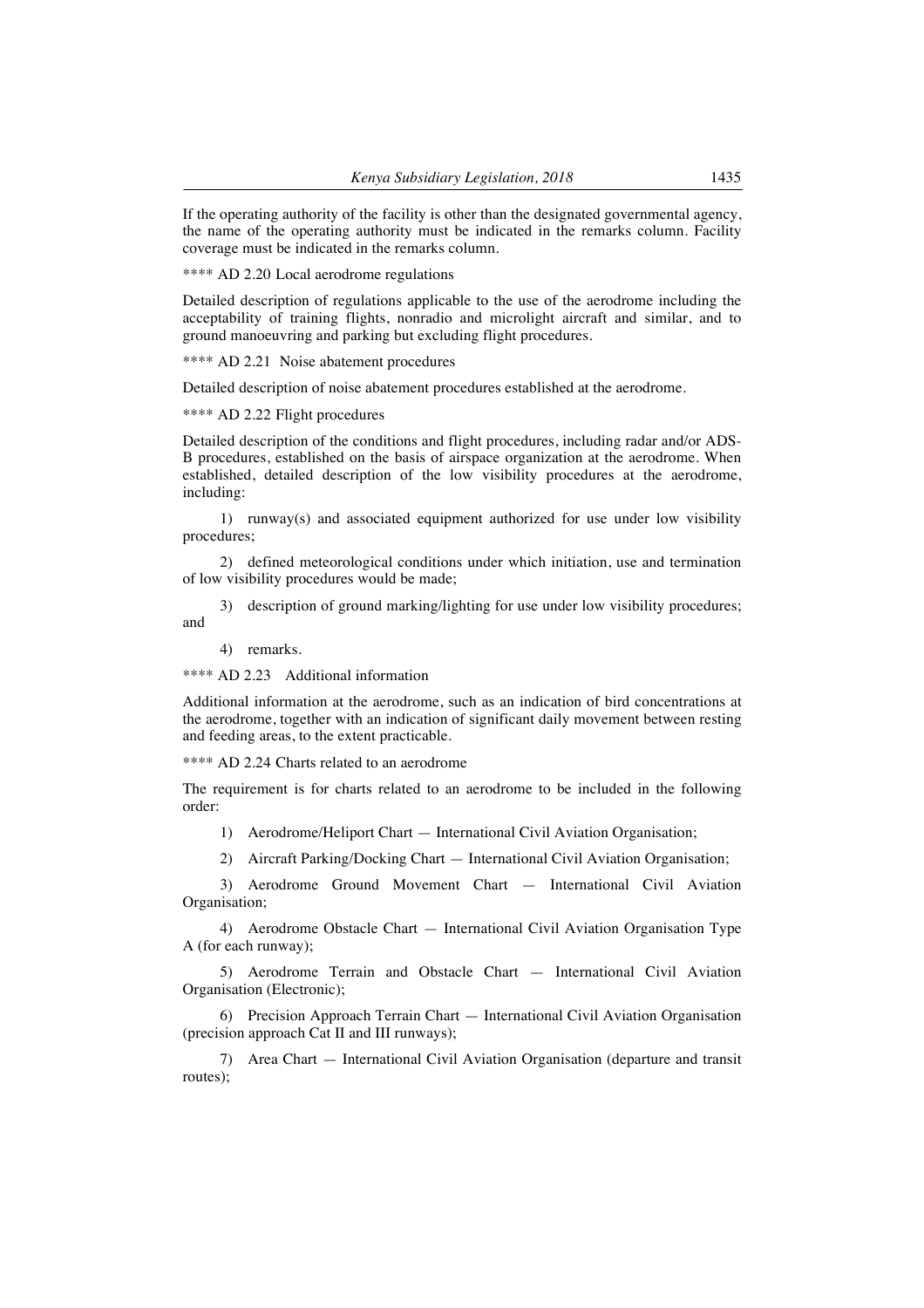8) Standard Departure Chart — Instrument — International Civil Aviation Organisation;

9) Area Chart — International Civil Aviation Organisation (arrival and transit routes);

10) Standard Arrival Chart — Instrument — International Civil Aviation Organisation;

11) ATC Surveillance Minimum Altitude Chart — International Civil Aviation Organisation;

12) Instrument Approach Chart — International Civil Aviation Organisation (for each runway and procedure type);

13) Visual Approach Chart — International Civil Aviation Organisation; and

14) bird concentrations in the vicinity of the aerodrome.

If some of the charts are not produced, a statement to this effect must be given in section GEN 3.2, Aeronautical charts.

#### AD 3. HELIPORTS

When a helicopter landing area is provided at the aerodrome, associated data must be listed only under \*\*\*\* AD 2.16.

\*\*\*\* is to be replaced by the relevant International Civil Aviation Organisation location indicator.

\*\*\*\* AD 3.1 Heliport location indicator and name

The requirement is for the International Civil Aviation Organisation location indicator assigned to the heliport and the name of heliport. An International Civil Aviation Organisation location indicator must be an integral part of the referencing system applicable to all subsections in section AD 3.

\*\*\*\* AD 3.2 Heliport geographical and administrative data

The requirement is for heliport geographical and administrative data, including:

1) heliport reference point (geographical coordinates in degrees, minutes and seconds) and its site;

2) direction and distance of heliport reference point from centre of the city or town which the heliport serves;

3) heliport elevation to the nearest metre or foot, and reference temperature;

4) where appropriate, geoid undulation at the heliport elevation position to the nearest metre or foot;

5) magnetic variation to the nearest degree, date of information and annual change;

6) name of heliport operator, address, telephone and telefax numbers, e-mail address, AFS address and, if available, website address;

7) types of traffic permitted to use the heliport (IFR/VFR); and

8) remarks.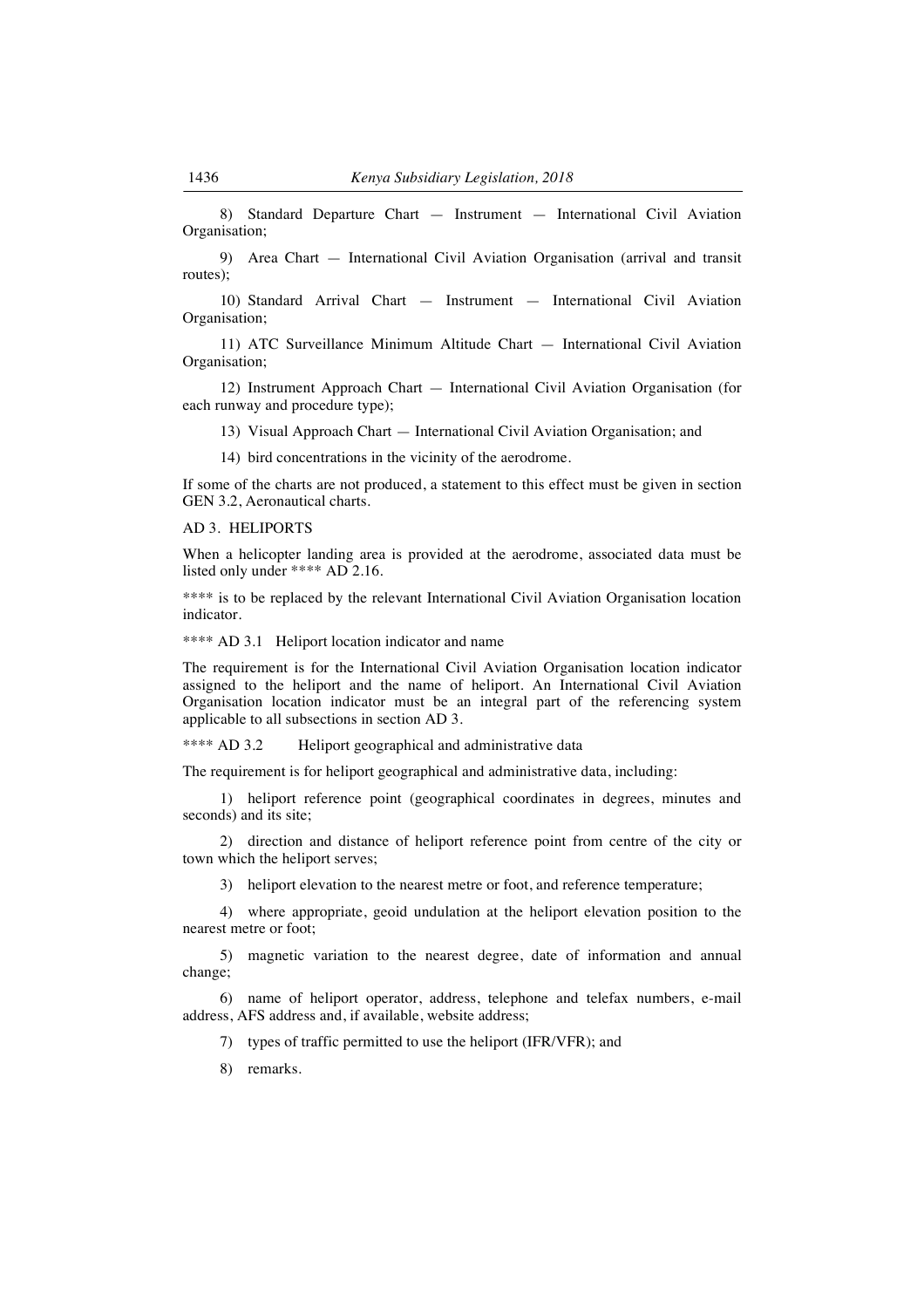#### \*\*\*\* AD 3.3 Operational hours

Detailed description of the hours of operation of services at the heliport, including:

- 1. heliport operator;
- 2. customs and immigration;
- 3. health and sanitation;
- 4. aeronautical information service briefing office;
- 5. Air Traffic Service reporting office;
- 6. MET briefing office;
- 7. air traffic service;
- 8. fuelling;
- 9. handling;
- 10. security;
- 11. de-icing; and
- 12. remarks.

## \*\*\*\* AD 3.4 Handling services and facilities

Detailed description of the handling services and facilities available at the heliport, including:

- 1) cargo-handling facilities;
- 2) fuel and oil types;
- 3) fuelling facilities and capacity;
- 4) de-icing facilities;
- 5) hangar space for visiting helicopter;
- 6) repair facilities for visiting helicopter; and
- 7) remarks.

\*\*\*\* AD 3.5 Passenger facilities

Passenger facilities available at the heliport, provided as a brief description or as a reference to other information sources such as a website, including:

- 1) hotel(s) at or in the vicinity of the heliport;
- 2) restaurant(s) at or in the vicinity of the heliport;
- 3) transportation possibilities;
- 4) medical facilities;
- 5) bank and post office at or in the vicinity of the heliport;
- 6) tourist office; and
- 7) remarks.

\*\*\*\* AD 3.6 Rescue and firefighting services

Detailed description of the rescue and firefighting services and equipment available at the heliport, including:

- 1) heliport category for firefighting;
- 2) rescue equipment;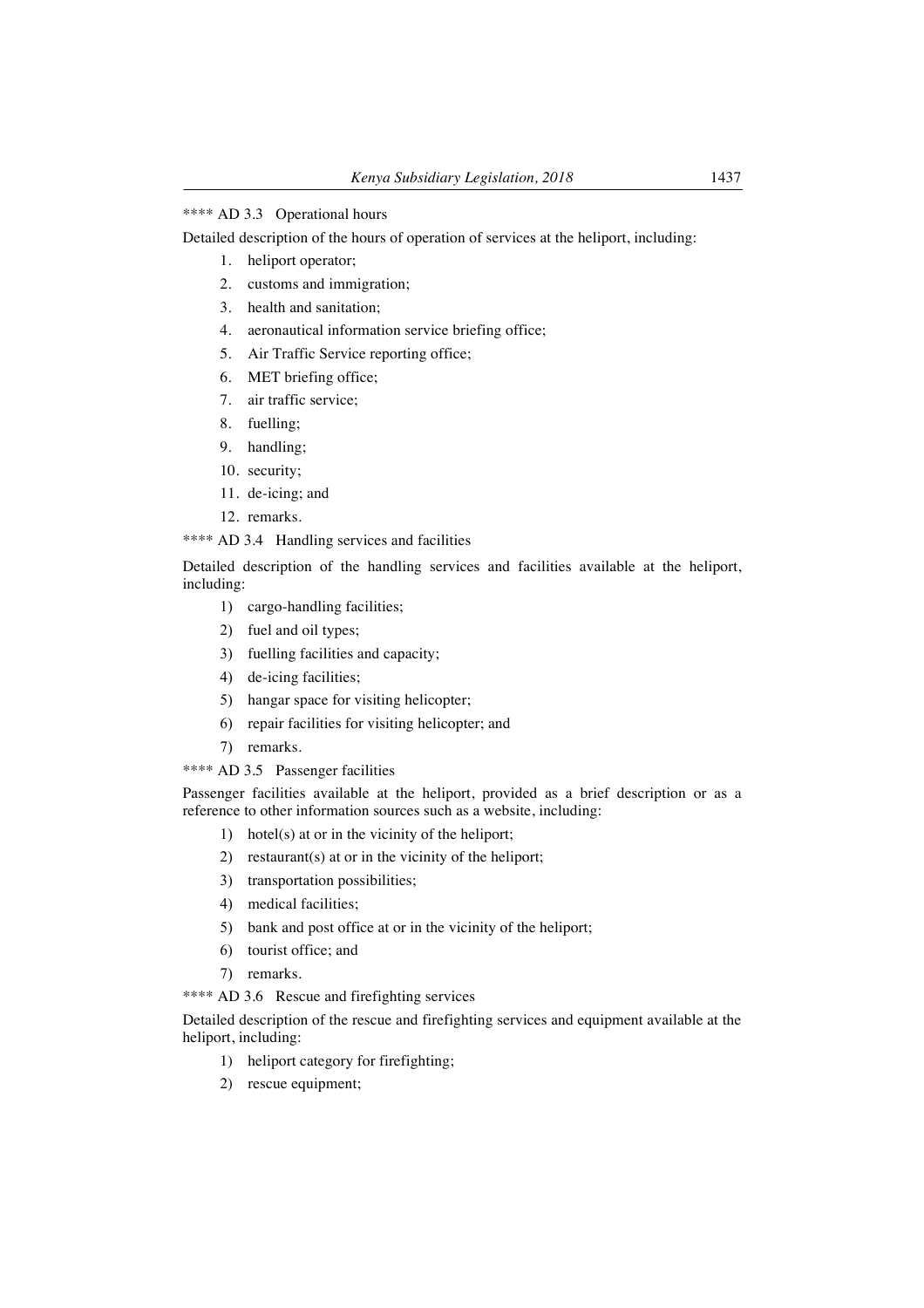- 3) capability for removal of disabled helicopter; and
- 4) remarks.

\*\*\*\* AD 3.7 Seasonal availability — clearing

Detailed description of the equipment and operational priorities established for the clearance of heliport movement areas, including:

- 1) type(s) of clearing equipment;
- 2) clearance priorities; and
- 3) remarks.

\*\*\*\* AD 3.8 Aprons, taxiways and check locations/positions data

Details related to the physical characteristics of aprons, taxiways and locations/positions of designated checkpoints, including:

- 1) designation, surface and strength of aprons, helicopter stands;
- 2) designation, width, and surface type of helicopter ground taxiways;
- 3) width and designation of helicopter air taxiway and air transit route;
- 4) location and elevation to the nearest metre or foot of altimeter checkpoints;
- 5) location of VOR checkpoints;
- 6) position of INS checkpoints in degrees, minutes, seconds and hundredths of seconds; and
- 7) remarks.

If check locations/positions are presented on a heliport chart, a note to that effect must be provided under this subsection.

\*\*\*\* AD 3.9 Markings and markers

Brief description of final approach and take-off area and taxiway markings and markers, including:

- 1) final approach and take-off markings;
- 2) taxiway markings, air taxiway markers and air transit route markers; and
- 3) remarks.
- \*\*\*\* AD 3.10 Heliport obstacles

Detailed description of obstacles, including:

- 1) obstacle identification or designation;
- 2) type of obstacle;

3) obstacle position, represented by geographical coordinates in degrees, minutes, seconds and tenths of seconds;

- 4) obstacle elevation and height to the nearest metre or foot;
- 5) obstacle marking, and type and colour of obstacle lighting (if any);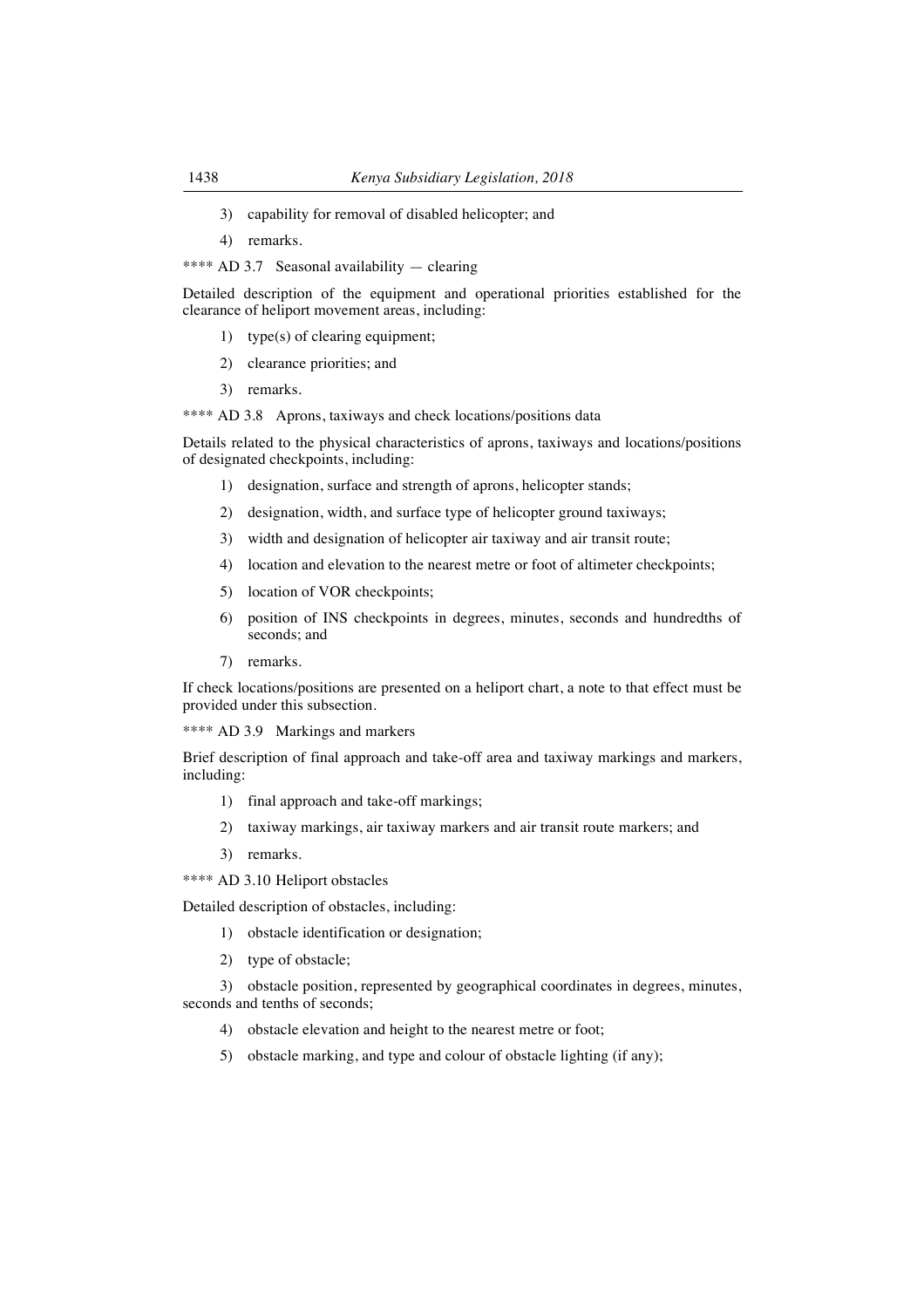6) if appropriate, an indication that the list of obstacles is available in electronic form, and a reference to GEN 3.1.6; and

7) NIL indication, if appropriate.

\*\*\*\* AD 3.11 Meteorological information provided

Detailed description of meteorological information provided at the heliport and an indication of which meteorological office is responsible for the service enumerated, including:

1) name of the associated meteorological office;

2) hours of service and, where applicable, the designation of the responsible meteorological office outside these hours;

3) office responsible for preparation of TAFs, and periods of validity of the forecasts;

4) availability of the trend forecasts for the heliport, and interval of issuance;

5) information on how briefing and/or consultation is provided;

6) type of flight documentation supplied and language(s) used in flight documentation;

7) charts and other information displayed or available for briefing or consultation;

8) supplementary equipment available for providing information on meteorological conditions, e.g. weather radar and receiver for satellite images;

9) the air traffic services unit(s) provided with meteorological information; and

10) additional information (e.g. concerning any limitation of service, etc.).

\*\*\*\* AD 3.12 Heliport data

Detailed description of heliport dimensions and related information, including:

1) heliport type — surface-level, elevated or helideck;

2) touchdown and lift-off (TLOF) area dimensions to the nearest metre or foot;

3) true bearings to one-hundredth of a degree of final approach and take-off (FATO) area;

4) dimensions to the nearest metre or foot of FATO, and surface type;

5) surface and bearing strength in tonnes (1 000 kg) of TLOF;

6) geographical coordinates in degrees, minutes, seconds and hundredths of seconds and, where appropriate, geoid undulation of the geometric centre of TLOF or of each threshold of FATO:

— for non-precision approaches, to the nearest metre or foot; and

— for precision approaches, to the nearest tenth of a metre or tenth of a foot.

7) TLOF and/or FATO slope and elevation:

— for non-precision approaches, to the nearest metre or foot; and

— for precision approaches, to the nearest tenth of a metre or tenth of a foot.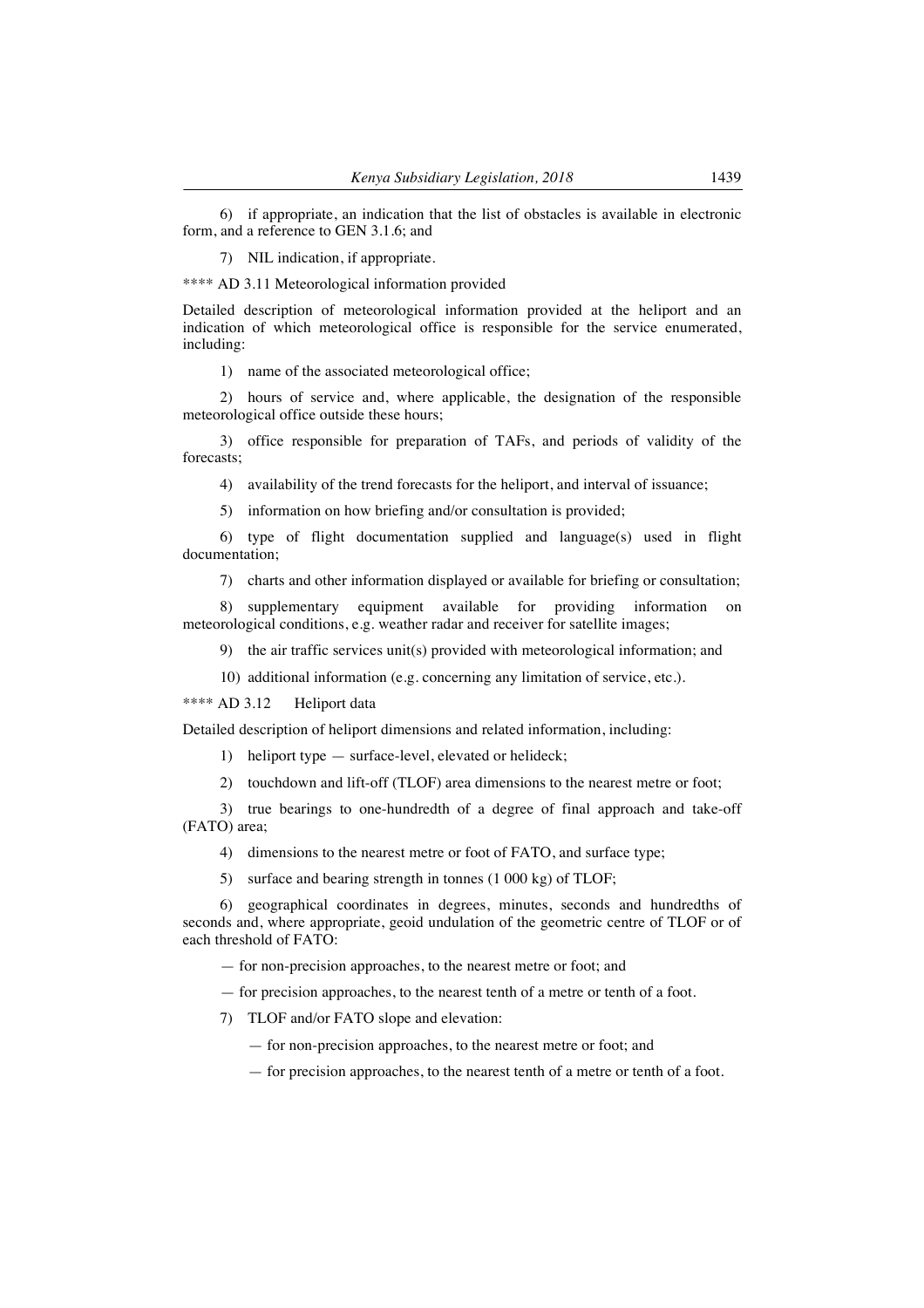- 8) dimensions of safety area;
- 9) dimensions, to the nearest metre or foot, of helicopter clearway;
- 10) the existence of an obstacle-free sector; and
- 11) remarks.

\*\*\*\* AD 3.13 Declared distances

Detailed description of declared distances to the nearest metre or foot, where relevant for a heliport, including:

1) take-off distance available, and if applicable, alternative reduced declared distances;

- 2) rejected take-off distance available;
- 3) landing distance available; and

4) remarks, including entry or start point where alternative reduced declared distances have been declared.

\*\*\*\* AD 3.14 Approach and FATO lighting

Detailed description of approach and FATO lighting, including:

- 1) type, length and intensity of approach lighting system;
- 2) type of visual approach slope indicator system;
- 3) characteristics and location of FATO area lights;
- 4) characteristics and location of aiming point lights;
- 5) characteristics and location of TLOF lighting system; and
- 6) remarks.
- \*\*\*\* AD 3.15 Other lighting, secondary power supply

Description of other lighting and secondary power supply, including:

- 1) location, characteristics and hours of operation of heliport beacon;
- 2) location and lighting of wind direction indicator (WDI);
- 3) taxiway edge and taxiway centre line lights;
- 4) secondary power supply including switch-over time; and
- 5) remarks.
- \*\*\*\* AD 3.16 Air traffic services airspace

Detailed description of air traffic services (ATS) airspace organized at the heliport, including:

1) airspace designation and geographical coordinates in degrees, minutes and seconds of the lateral limits;

- 2) vertical limits;
- 3) airspace classification;
- 4) call sign and language(s) of ATS unit providing service;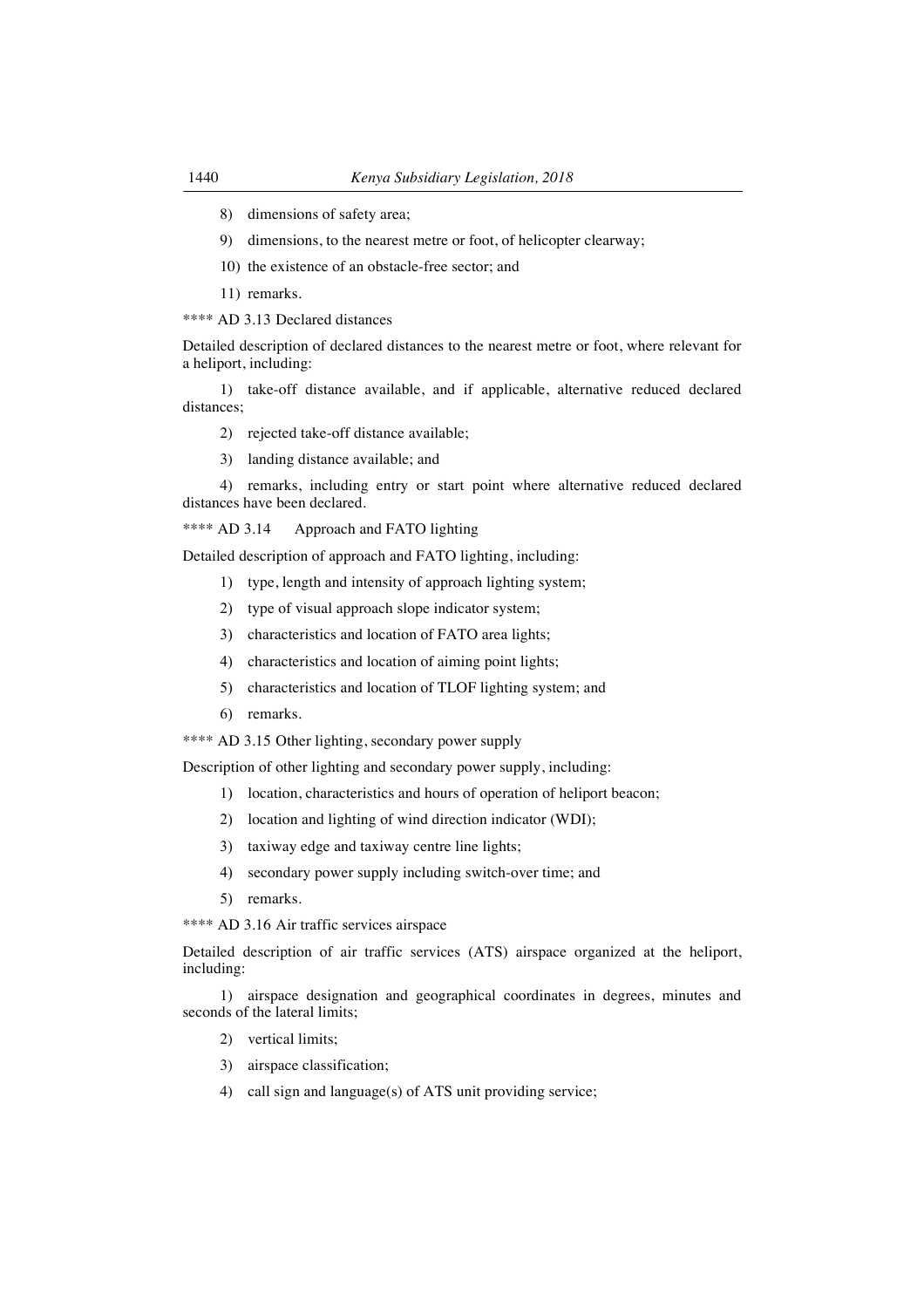- 5) transition altitude;
- 6) hours of applicability; and
- 7) remarks.

#### \*\*\*\* AD 3.17 Air traffic services communication facilities

Detailed description of air traffic services communication facilities established at the heliport, including:

- 1) service designation;
- 2) call sign;
- 3) frequency(ies);
- 4) hours of operation; and
- 5) remarks.

\*\*\*\* AD 3.18 Radio navigation and landing aids

Detailed description of radio navigation and landing aids associated with the instrument approach and the terminal area procedures at the heliport, including:

- 1) type of aids, magnetic variation (for VOR, station declination used for technical line-up of the aid) to the nearest degree, and type of operation for ILS, MLS, basic GNSS, SBAS and GBAS;
- 2) identification, if required;
- 3) frequency(ies), as appropriate;
- 4) hours of operation, as appropriate;
- 5) geographical coordinates in degrees, minutes, seconds and tenths of seconds of the position of the transmitting antenna, as appropriate;
- 6) elevation of the transmitting antenna of DME to the nearest 30 m (100 ft) and of DME/P to the nearest 3 m (10 ft); and
- 7) remarks.

When the same aid is used for both en-route and heliport purposes, a description must also be given in section ENR 4. If the ground-based augmentation system (GBAS) serves more than one heliport, description of the aid must be provided under each heliport. If the operating authority of the facility is other than the designated governmental agency, the name of the operating authority must be indicated in the remarks column. Facility coverage must be indicated in the remarks column.

\*\*\*\* AD 3.19 Local heliport regulations

Detailed description of regulations applicable to the use of the heliport, including the acceptability of training flights, nonradio and microlight aircraft and similar, and to ground manoeuvring and parking but excluding flight procedures.

\*\*\*\* AD 3.20 Noise abatement procedures

Detailed description of noise abatement procedures established at the heliport.

\*\*\*\* AD 3.21 Flight procedures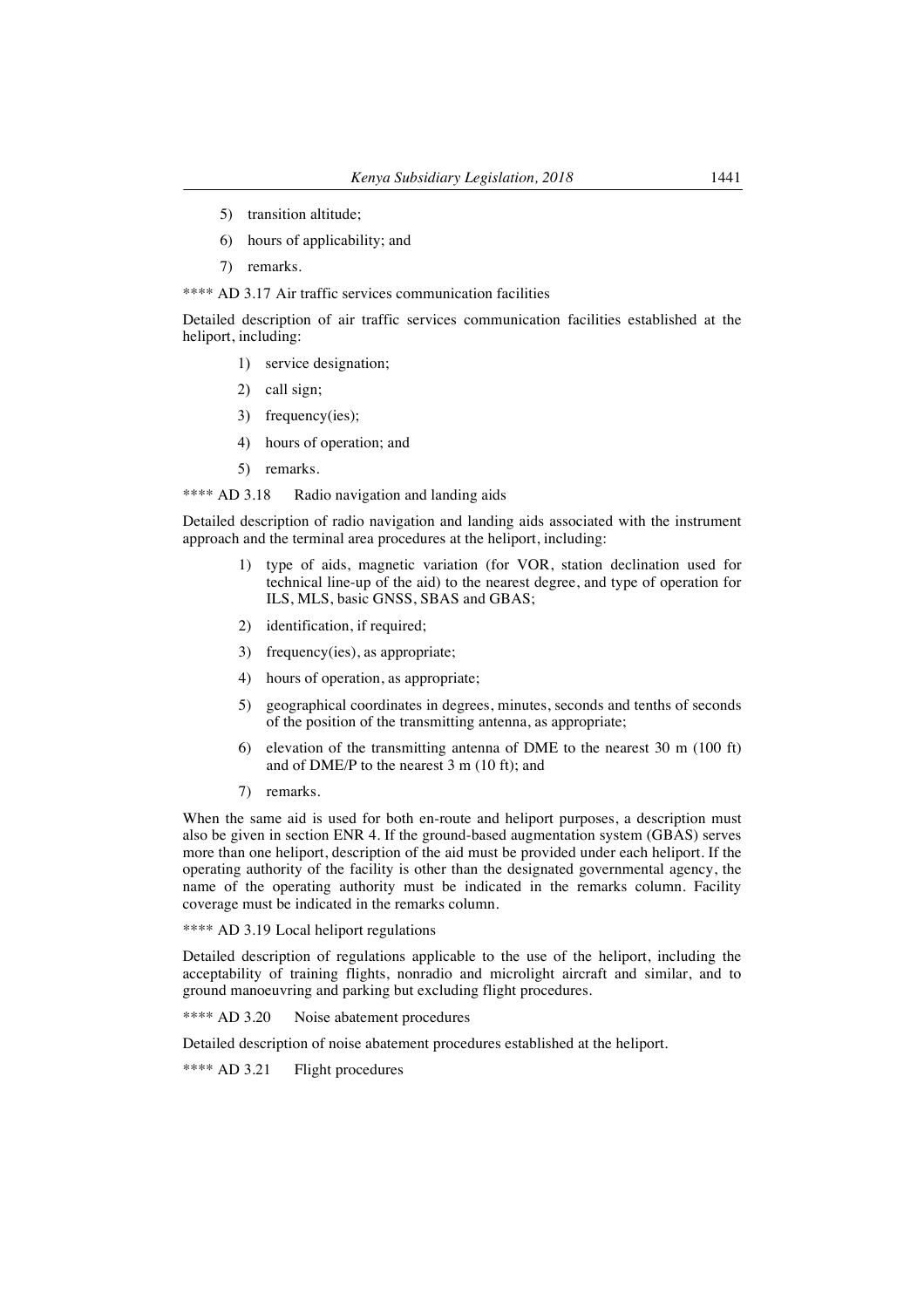Detailed description of the conditions and flight procedures, including radar and/or ADS-B procedures, established on the basis of airspace organization established at the heliport. When established, detailed description of the low visibility procedures at the heliport, including:

- 1) touchdown and lift-off (TLOF) area(s) and associated equipment authorized for use under low visibility procedures;
- 2) defined meteorological conditions under which initiation, use and termination of low visibility procedures would be made;
- 3) description of ground marking/lighting for use under low visibility procedures; and
- 4) remarks.

\*\*\*\* AD 3.22 Additional information

Additional information about the heliport, such as an indication of bird concentrations at the heliport together with an indication of significant daily movement between resting and feeding areas, to the extent practicable.

\*\*\*\* AD 3.23 Charts related to a heliport

The requirement is for charts related to a heliport to be included in the following order:

- 1) Aerodrome/Heliport Chart International Civil Aviation Organisation;
- 2) Area Chart International Civil Aviation Organisation (departure and transit routes);
- 3) Standard Departure Chart Instrument International Civil Aviation Organisation;
- 4) Area Chart International Civil Aviation Organisation (arrival and transit routes);
- 5) Standard Arrival Chart Instrument International Civil Aviation Organisation;
- 6) ATC Surveillance Minimum Altitude Chart International Civil Aviation Organisation;
- 7) Instrument Approach Chart International Civil Aviation Organisation (for each procedure type);
- 8) Visual Approach Chart International Civil Aviation Organisation; and
- 9) bird concentrations in the vicinity of heliport.

If some of the charts are not produced, a statement to this effect must be given in section GEN 3.2, Aeronautical charts.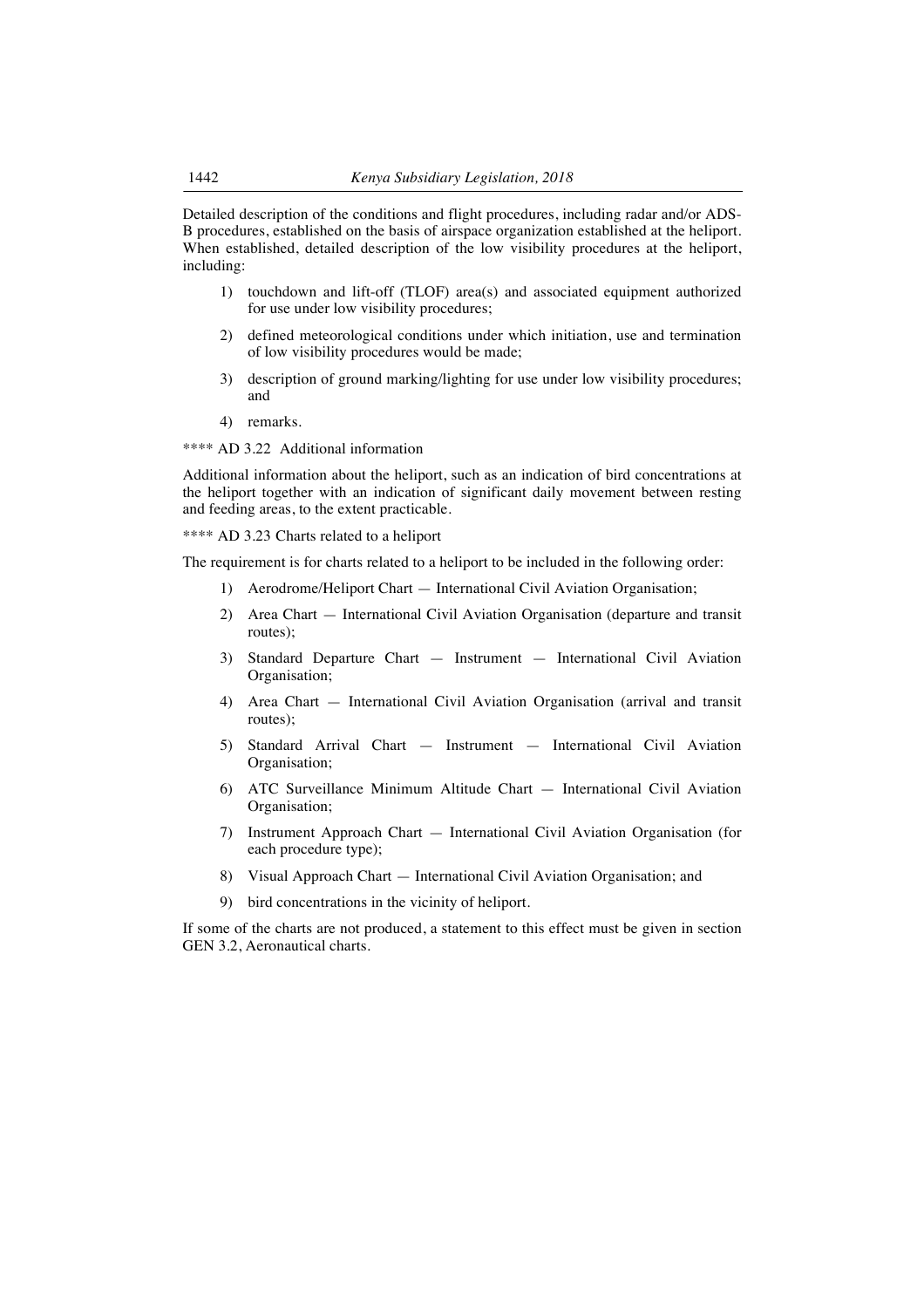## SECOND SCHEDULE

# $(rr. 6(d)(e), 7(e), 18, 19 & 24(6)(a))$

# AERONAUTICAL DATA PUBLICATION RESOLUTIONAND INTEGRITY CLASSIFICATION

# Table S6-1. Latitude and Longitude

| <b>LATTUDE AND LONGITUDE</b>                      | <b>PUBLICATION</b>    | <b>INTEGRITY</b>      |
|---------------------------------------------------|-----------------------|-----------------------|
|                                                   | <b>RESOLUTION</b>     | <b>CLASSIFICATION</b> |
| Flight information region boundary points.        | 1min                  | routine               |
| P, R, D area boundary points (outside             | 1 <sub>min</sub>      | routine               |
| CTA/CTR boundaries)                               |                       |                       |
| P, R, D area boundary points (inside              | 1 <sub>sec</sub>      | essential             |
| CTA/CTZ boundaries).                              |                       |                       |
| CTA/CTR boundary points.                          | 1 <sub>sec</sub>      | essential             |
| En-route NAVAIDS, intersections and               | 1 <sub>sec</sub>      | essential             |
| waypoints, and holding, and STAR/SID points       |                       |                       |
| Obstacles in Area 1 (the entire State territory). | sec                   | routine               |
| Aerodrome/ heliport reference point.              | 1 <sub>sec</sub>      | routine               |
| NAVAIDS located at the aerodrome/heliport.        | $1/10$ sec            | essential             |
| Obstacles in Area 3.                              | $\overline{1/10}$ sec | essential             |
| Obstacles in Area 2.                              | $1/10$ sec            | essential             |
| Final approach fixes/points and other essential   | $1/10$ sec            | essential             |
| fixes/points comprising the instrument            |                       |                       |
| approach procedure.                               |                       |                       |
| Runway threshold                                  | 1/100sec              | critical              |
| Runway end                                        | $1/100$ sec           | critical              |
| Runway holding position.                          | $1/100$ sec           | critical              |
| Taxiway centre line/ parking guidance line        | $1/100$ sec           | essential             |
| points.                                           |                       |                       |
| Taxiway intersection marking line.                | $1/100$ sec           | essential             |
| Exit guidance line.                               | 1/100sec              | essential             |
| Aircraft stand points/INS checkpoints.            | $1/100$ sec           | routine               |
| Geometric centre of TLOF or FATO                  | 1/100sec              | critical              |
| thresholds, heliports.                            |                       |                       |
| Apron boundaries (polygon)                        | $1/10$ sec            | Routine               |
| De-icing/anti-icing facility (polygon)            | $1/10$ sec            | Routine               |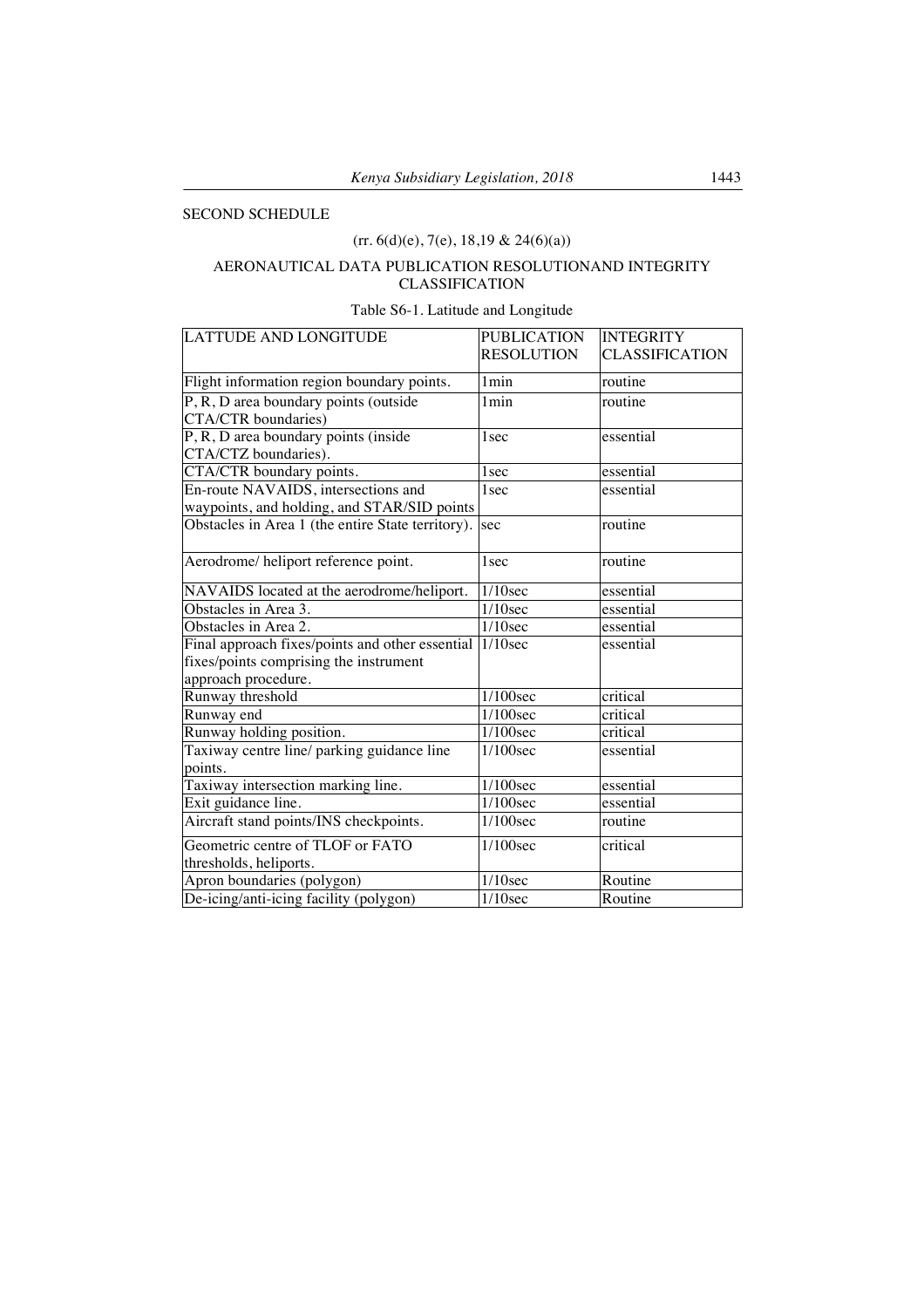| Elevation/altitude/height                              | <b>PUBLICATION</b>  | <b>INTEGRITY</b> |
|--------------------------------------------------------|---------------------|------------------|
|                                                        | <b>RESOLUTION</b>   | CLASSIFICATION   |
| Aerodrome/heliport elevation                           | $1m$ or $1ft$       | essential        |
| WGS84 geoid undulation at aerodrome/heliport 1m or 1ft |                     | essential        |
| elevation position.                                    |                     |                  |
| GBAS reference point                                   | 1m or 1ft           | essential        |
| Heliport crossing height, PinS approaches              | $1m$ or $1ft$       | essential        |
| Runway or FATO threshold, non-precision                | $1m$ or $1ft$       | essential        |
| approaches.                                            |                     |                  |
| world geodetic system - 1984 geoid                     | 1m or 1ft           | essential        |
| undulation at runway or FATO threshold,                |                     |                  |
| TLOF geometric centre, non-precision                   |                     |                  |
| approaches                                             |                     |                  |
| Runway or FATO threshold, precision                    | $0.1m$ or $0.1f$ ft | critical         |
| approaches.                                            |                     |                  |
| world geodetic system - 1984geoid                      | $0.1m$ or $0.1ft$   | critical         |
| undulation at runway or FATO threshold,                |                     |                  |
| TLOF geometric centre, precision approaches            |                     |                  |
| Threshold crossing height (Reference datum             | $0.1m$ or $0.1ft$   | critical         |
| height) precision approaches                           |                     |                  |
| Obstacles in Area 2.                                   | $1m$ or $1ft$       | essential        |
| Obstacles in Area 3.                                   | 1m or 1ft           | essential        |
| Obstacles in Area 1 (the entire state territory).      | $1m$ or $1ft$       | routine          |
| Distance measuring Equipment/precision (               | 3m (10ft)           | essential        |
| DME/P                                                  |                     |                  |
| Distance measuring Equipment (DME)                     | 30m (100ft)         | essential        |
| Minimum altitudes                                      | 50m or 100ft        | routine          |

# Table S6-2. Elevation/ altitude/ height

Table S6-3 Declination and Magnetic variation

| DECLINATION/VARIATION                            | <b>PUBLICATION</b><br><b>RESOLUTION</b> | <b>INTEGRITY</b><br><b>CLASSIFICATION</b> |
|--------------------------------------------------|-----------------------------------------|-------------------------------------------|
| VHF NAVAID station used for technical<br>line-up | 1 degree                                | essential                                 |
| NDB NAVAID magnetic variation                    | 1 degree                                | essential                                 |
| Aerodrome/heliport magnetic variation            | 1 degree                                | essential                                 |
| ILS/localizer antenna magnetic variation         | 1 degree                                | essential                                 |
| MLS azimuth antenna magnetic variation           | 1 degree                                | essential                                 |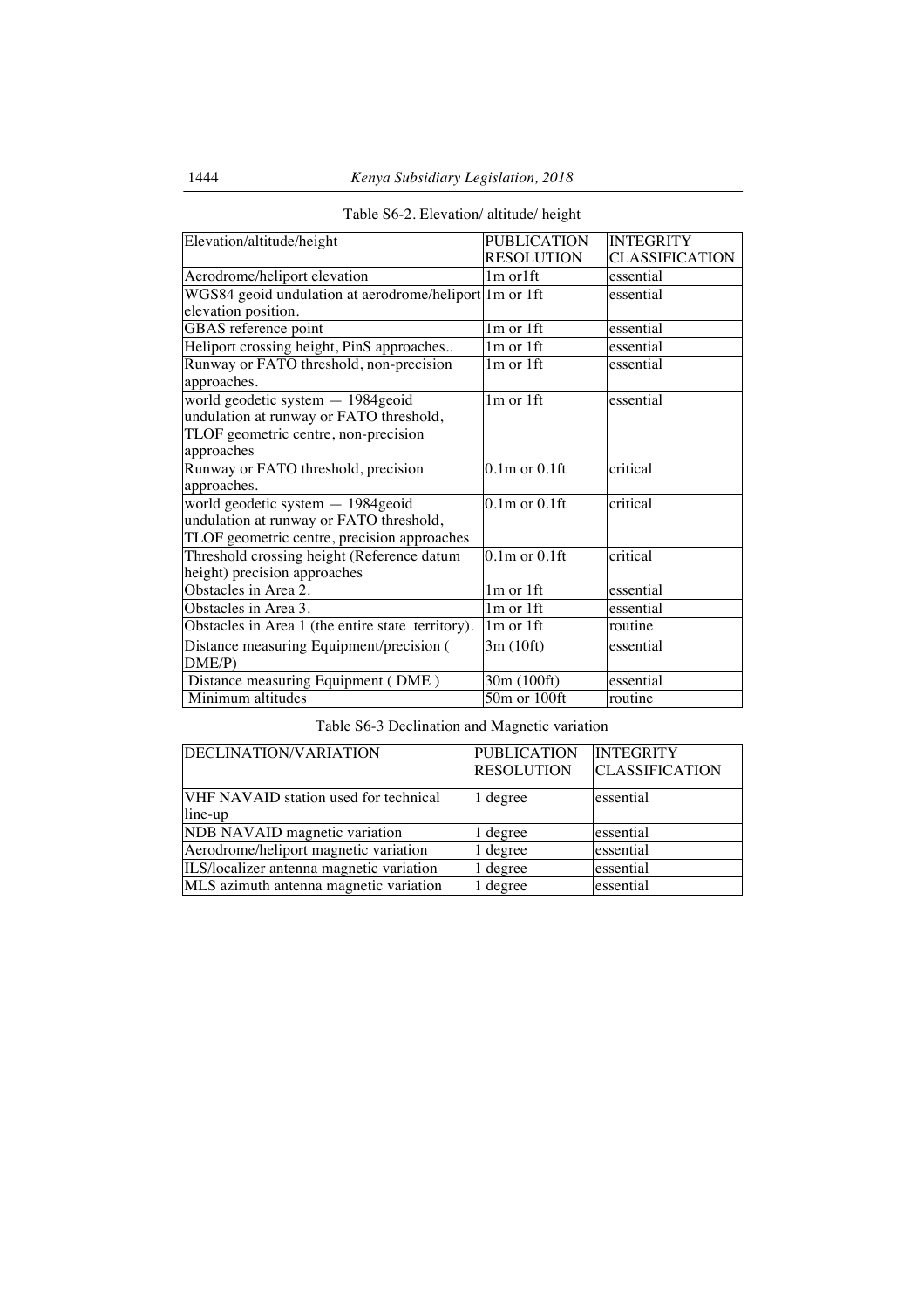# Table S6-4 Bearing

| <b>BEARING</b>                                                | PUBLICATION INTEGRITY |                       |
|---------------------------------------------------------------|-----------------------|-----------------------|
|                                                               | <b>RESOLUTION</b>     | <b>CLASSIFICATION</b> |
|                                                               |                       |                       |
| Airway segments.                                              | 1 degree              | routine               |
| Bearing used for the formation of an en route and 1/10 degree |                       | routine               |
| of a terminal fix                                             |                       |                       |
| Terminal arrival/departure route segment                      | 1 degree              | routine               |
| Bearing used for the formation of an instrument               | $1/100$ degree        | essential             |
| approach procedure fix                                        |                       |                       |
| ILS localizer alignment (True)                                | $1/100$ degree        | essential             |
| MLS zero azimuth (True)                                       | $1/100$ degree        | essential             |
| Runway and FATO bearing (True)                                | $1/100$ degree        | routine               |

|  | Table S6-5 Length/Distance/Dimension |  |  |
|--|--------------------------------------|--|--|
|  |                                      |  |  |

| LENGTH/DISTANCE/DIMENSION                                                                 | <b>PUBLICATION</b>          | <b>INTEGRITY</b>      |
|-------------------------------------------------------------------------------------------|-----------------------------|-----------------------|
|                                                                                           | <b>RESOLUTION</b>           | <b>CLASSIFICATION</b> |
| Airway Segment Length                                                                     | 1/10KM OR 1/10<br><b>NM</b> | routine               |
| Distance Used for The formation of an Enroute 1/10KM OR 1/10<br>Fix                       | NM                          | routine               |
| Terminal Arrival/Departure Route Segment                                                  | 1/100KM OR<br>1/100 NM      | essential             |
| Distance Used For The Formation Of A<br>Terminal And Instrument Approach Procedure<br>Fix | $1/100$ KM OR<br>$1/100$ NM | essential             |
| Runway And FATO Length TLOF Dimensions. IM OR 1FT                                         |                             | critical              |
| Runway Width                                                                              | 1M OR 1FT                   | essential             |
| Displaced Threshold Distance                                                              | 1M OR 1FT                   | routine               |
| Clearway Length and Width                                                                 | 1M OR 1FT                   | essential             |
| Stopway Length and Width                                                                  | 1M OR 1FT                   | critical              |
| <b>Landing Distance Available</b>                                                         | 1M OR 1FT                   | critical              |
| Take-Off Run Available                                                                    | 1M OR 1FT                   | critical              |
| Take Distance Available                                                                   | 1M OR 1FT                   | critical              |
| <b>Accelerate Stop Distance Available</b>                                                 | 1M OR1FT                    | critical              |
| Runway Shoulder Width                                                                     | 1M OR 1FT                   | essential             |
| Taxiway Width                                                                             | 1M OR 1FT                   | essential             |
| Taxiway shoulder Width                                                                    | 1M OR 1FT                   | essential             |
| ILS Localizer antenna-Runway End, Distance                                                | $1M$ OR $1FT$               | routine               |
| ILS Glide Slope antenna-Threshold, Distance<br>Along Centre Line                          | 1M OR 1FT                   | routine               |
| ILS  Marker - Threshold Distance                                                          | 1M OR 1FT                   | essential             |
| ILS DME Antenna-Threshold Distance, Along<br>Centre Line.                                 | 1M OR 1FT                   | essential             |
| MLS Azimuth antenna-Runway End, Distance.                                                 | 1M OR 1FT                   | routine               |
| MLS Elevation antenna Threshold, Distance<br>Along Centre Line.                           | 1M OR 1FT                   | routine               |
| MLS DME/P antenna-Threshold Distance<br>Along Centre Line.                                | <b>1M OR 1FT</b>            | essential             |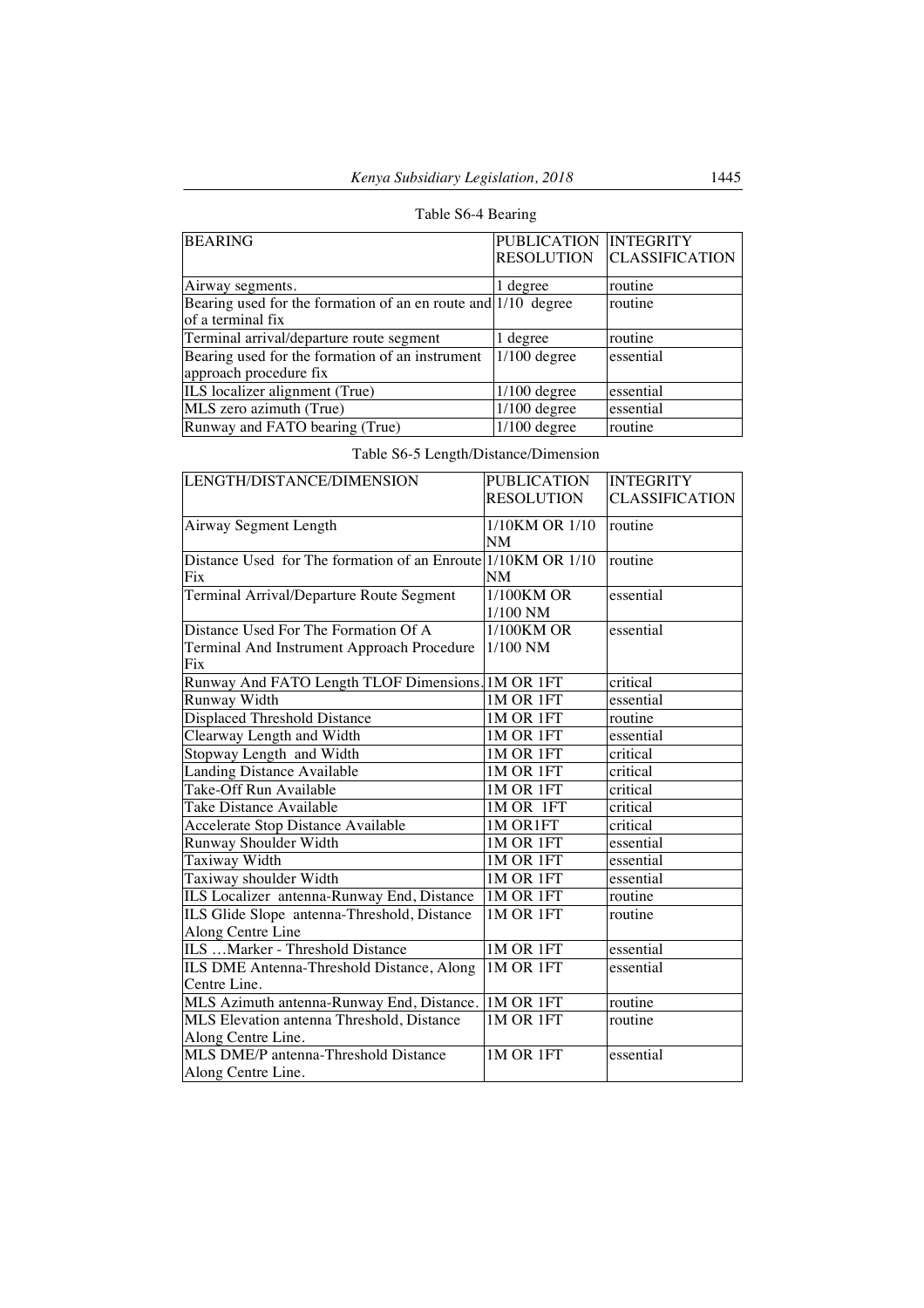# THIRD SCHEDULE

# $(r. 33(1)(a))$

# Notice To Air Men FORMAT

(see PART VI)

| Priority Indicator                                                                                               |                            |    |                                                                |                    |            |       |                                                   |  |                     |  |              |      |
|------------------------------------------------------------------------------------------------------------------|----------------------------|----|----------------------------------------------------------------|--------------------|------------|-------|---------------------------------------------------|--|---------------------|--|--------------|------|
| Address                                                                                                          |                            |    |                                                                |                    |            |       |                                                   |  |                     |  |              |      |
|                                                                                                                  |                            |    |                                                                |                    |            |       |                                                   |  |                     |  |              |      |
|                                                                                                                  |                            |    |                                                                |                    |            |       |                                                   |  |                     |  |              |      |
|                                                                                                                  |                            |    |                                                                |                    |            |       |                                                   |  |                     |  |              | 40   |
| Date and time of filing                                                                                          |                            |    |                                                                |                    |            |       |                                                   |  |                     |  |              |      |
| Originator's Indicator                                                                                           |                            |    |                                                                |                    |            |       |                                                   |  |                     |  |              | es ( |
|                                                                                                                  |                            |    | Message Series, Number and Identifier                          |                    |            |       |                                                   |  |                     |  |              |      |
|                                                                                                                  |                            |    |                                                                |                    |            |       |                                                   |  |                     |  |              |      |
| NOTAM containing new information                                                                                 |                            |    | ******************************<br>(series and number/year)     | <b>NOTAMN</b>      |            |       |                                                   |  |                     |  |              |      |
| NOTAM replacing a previous NOTAM                                                                                 |                            |    | ----------------------------                                   |                    | NOTAMR     |       |                                                   |  |                     |  |              |      |
|                                                                                                                  |                            |    | (series and number/year)                                       |                    |            |       | (series and number/year of NOTAM to be replaced)  |  |                     |  |              |      |
| NOTAM canceling a previous NOTAM                                                                                 |                            |    | ,,,,,,,,,,,,,,,,,,,,,,,,,,,,,,,<br>(series and number/year)    |                    |            |       | (series and number/year of NOTAM to be cancelled) |  |                     |  | 98           |      |
|                                                                                                                  |                            |    |                                                                |                    | Qualifiers |       |                                                   |  |                     |  |              |      |
| FR                                                                                                               | NOTAM Code Traffic Purpose |    | Scope                                                          | Lower              |            | Upper |                                                   |  | Coordinates, Radius |  |              |      |
|                                                                                                                  |                            |    |                                                                | Link               |            | Linit |                                                   |  |                     |  |              |      |
| O)                                                                                                               |                            |    |                                                                |                    |            |       |                                                   |  |                     |  |              | e.   |
| Identification of ICAO location indicator in which the facility, airspace<br>or condition reported on is located |                            |    |                                                                |                    |            |       | Aì                                                |  |                     |  |              |      |
|                                                                                                                  |                            |    |                                                                | Period of Validity |            |       |                                                   |  |                     |  |              |      |
| From (date-time group)                                                                                           |                            | B) |                                                                |                    |            |       |                                                   |  |                     |  |              |      |
| To (PERM or dele-lime group)                                                                                     |                            | C) |                                                                |                    |            |       |                                                   |  |                     |  | EST*         | 63   |
|                                                                                                                  |                            |    |                                                                |                    |            |       |                                                   |  |                     |  | <b>PERM*</b> |      |
| Time Schedule (X applicable)                                                                                     |                            | D) |                                                                |                    |            |       |                                                   |  |                     |  |              | ۰    |
|                                                                                                                  |                            |    |                                                                |                    |            |       |                                                   |  |                     |  |              | œ.   |
|                                                                                                                  |                            |    | Text of NOTAM: Plain-language Entry (using ICAO Abbreviations) |                    |            |       |                                                   |  |                     |  |              |      |
| E)                                                                                                               |                            |    |                                                                |                    |            |       |                                                   |  |                     |  |              |      |
|                                                                                                                  |                            |    |                                                                |                    |            |       |                                                   |  |                     |  |              |      |
|                                                                                                                  |                            |    |                                                                |                    |            |       |                                                   |  |                     |  |              |      |
|                                                                                                                  |                            |    |                                                                |                    |            |       |                                                   |  |                     |  |              |      |
|                                                                                                                  |                            |    |                                                                |                    |            |       |                                                   |  |                     |  |              |      |
|                                                                                                                  |                            |    |                                                                |                    |            |       |                                                   |  |                     |  |              | 40   |
| Lower Limit                                                                                                      | F)                         |    |                                                                |                    |            |       |                                                   |  |                     |  |              |      |
| Upper Limit                                                                                                      | G)                         |    |                                                                |                    |            |       |                                                   |  |                     |  |              | ∎» ( |
| Signature                                                                                                        |                            |    |                                                                |                    |            |       |                                                   |  |                     |  |              |      |

\*Delete as appropriate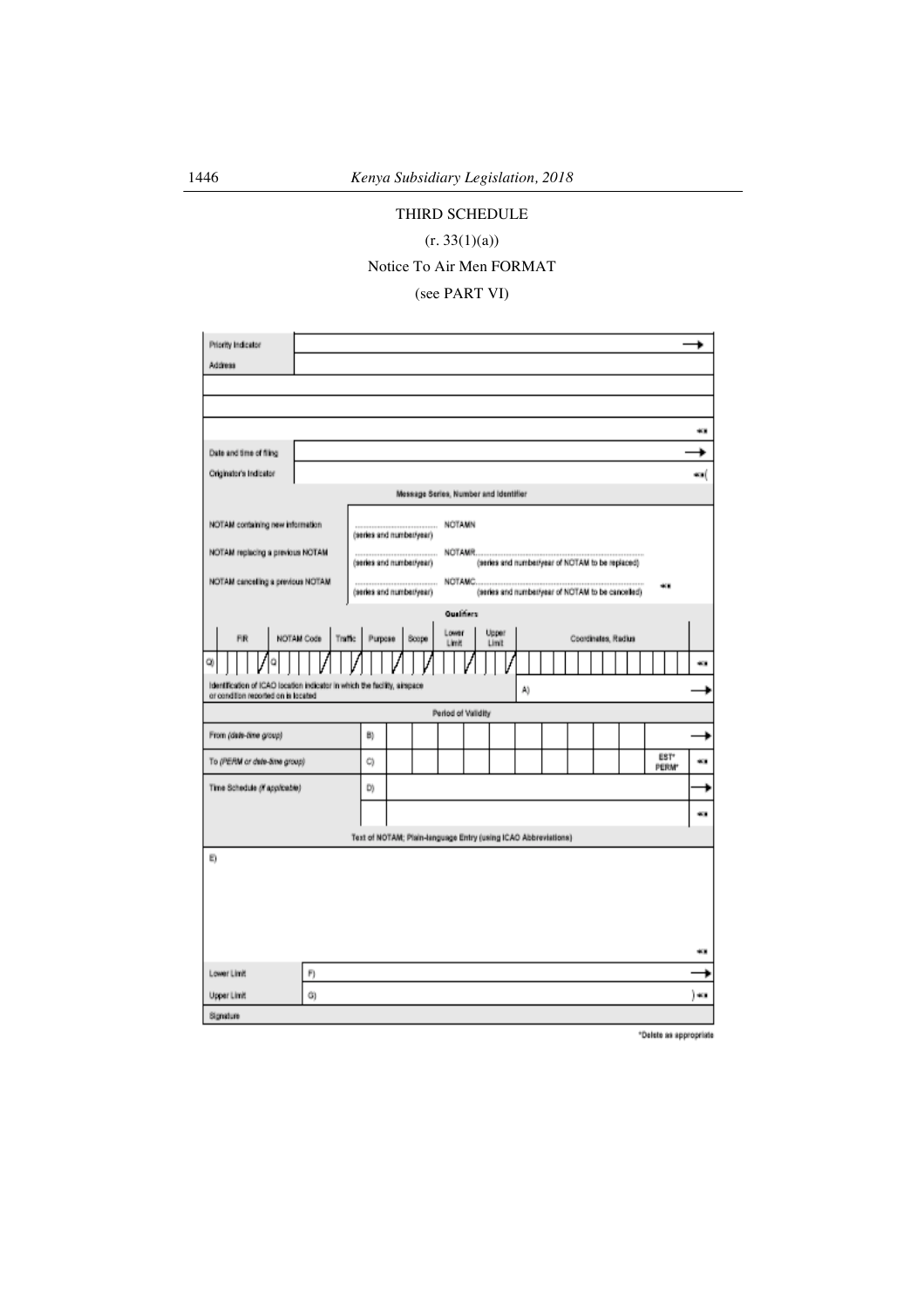# INSTRUCTIONS FOR THE COMPLETION OF THE Notice To Air Men FORMAT

1. General

The qualifier line (Item Q) and all identifiers (Items A) to G) inclusive) each followed by a closing parenthesis, as shown in the format, shall be transmitted unless there is no entry to be made against a particular identifier.

2. Notice To Air Men numbering

Each Notice To Air Men shall be allocated a series identified by a letter and a four-digit number followed by a stroke and a two-digit number for the year (e.g. A0023/03). Each series shall start on 1 January with number 0001.

3. Qualifiers (Item Q)

Item Q) is divided into eight fields, each separated by a stroke. An entry shall be made in each field. Examples of how fields are to be filled are shown in the Aeronautical Information Services Manual (Doc 8126). The definition of the field is as follows:

- 1) FIR
	- (a) If the subject of the information is located geographically within one FIR, the International Civil Aviation Organisation location indicator shall be that of the FIR concerned. When an aerodrome is situated within the overlying FIR of another State, the first field of Item Q) shall contain the code for that overlying FIR (e.g. Q) LFRR/...A) EGJJ); or, if the subject of the information is located geographically within more than one FIR, the FIR field shall be composed of the International Civil Aviation Organisation nationality letters of the State originating the Notice To Air Men followed by "XX". (The location indicator of the overlying UIR shall not be used). The International Civil Aviation Organisation location indicators of the FIRs concerned shall then be listed in Item A) or indicator of State or non-governmental agency which is responsible for provision of a navigation service in more than one State.
	- (b) If one State issues a Notice To Air Men affecting FIRs in a group of States, the first two letters of the International Civil Aviation Organisation location indicator of the issuing State plus "XX" shall be included. The location indicators of the FIRs concerned shall then be listed in Item A) or indicator of State or non-governmental agency which is responsible for provision of a navigation service in more than one State.
- 2) Notice To Air Men CODE

All Notice To Air Men Code groups contain a total of five letters and the first letter is always the letter Q. The second and third letters identify the subject, and the fourth and fifth letters denote the status or condition of the subject reported upon. The two-letter codes for subjects and conditions are those contained in the PANS-ABC (Doc 8400). For combinations of second and third, and fourth and fifth letters, refer to the Notice To Air Men Selection Criteria contained in Doc 8126 or insert one of the following combinations, as appropriate:

(a) If the subject is not listed in the Notice To Air Men Code (Doc 8400) or in the Notice To Air Men Selection Criteria (Doc 8126), insert "XX" as the second and third letters (e.g. QXXAK);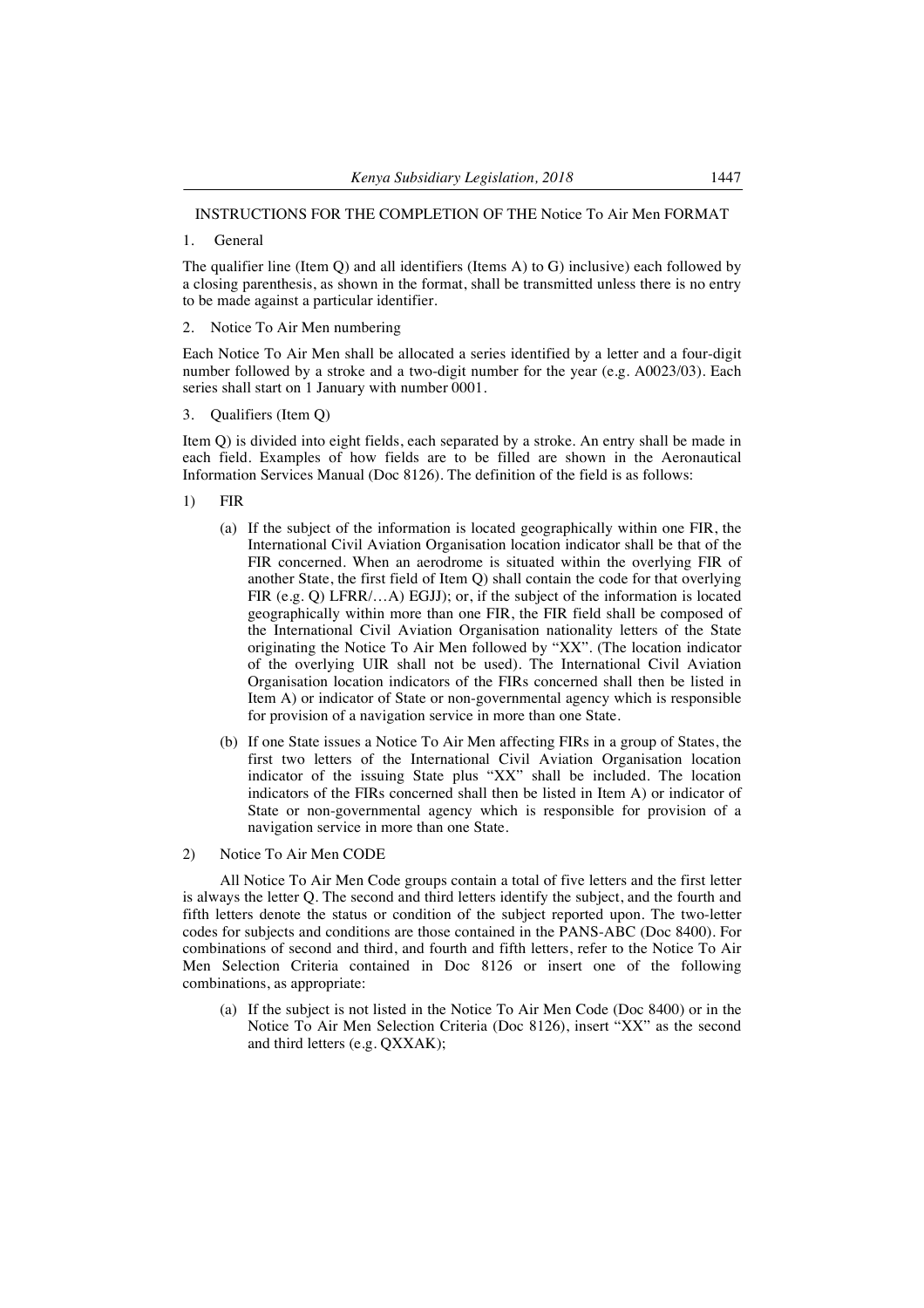- (b) If the condition of the subject is not listed in the Notice To Air Men Code (Doc 8400) or in the Notice To Air Men Selection Criteria (Doc 8126), insert "XX" as the fourth and fifth letters (e.g. QFAXX);
- (c) When a Notice To Air Men containing operationally significant information is issued in accordance with Appendix 4 and Chapter 6 and when it is used to announce the existence of Aeronautical Information Regulation And Control aeronautical information publication Amendments or Supplements, insert "TT" as the fourth and fifth letters of the Notice To Air Men Code;
- (d) When a Notice To Air Men is issued containing a checklist of valid Notice To Air Men, insert "KKKK" as the second, third, fourth and fifth letters; and
- (e) The following fourth and fifth letters of the Notice To Air Men Code shall be used in Notice To Air Men cancellations:

#### AK = RESUMED NORMAL OPERATION

- AL =OPERATIVE (OR RE-OPERATIVE) SUBJECT TO PREVIOUSLY PUBLISHED LIMITATIONS/CONDITIONS
- $AO = OPERATIONAL$
- CC = COMPLETED
- CN = CANCELLED
- HV = WORK COMPLETED
- $XX = PL$ AIN LANGUAGE
- 3) TRAFFIC
	- $I = IFR$
	- $V = VFR$
	- $K = Notice To Air Men is a checklist$
- 4) PURPOSE
	- $N =$  Notice To Air Men selected for the immediate attention of flight crew members
	- $B = Notice To Air Men of operational significance selected for PIB entry$
	- $O = Notice To Air Men concerning flight operations$
	- $M =$  Miscellaneous Notice To Air Men; not subject for a briefing, but it is available on request
	- $K = Notice To Air Men is a checklist$
- 5) SCOPE
	- $A =$  Aerodrome
	- $E = En$ -route
	- $W =$ Nav Warning
	- $K = Notice To Air Men is a checklist$
- 6) and 7) LOWER/UPPER

LOWER and UPPER limits shall only be expressed in flight levels (FL) and shall express the actual vertical limits of the area of influence without the addition of buffers. In the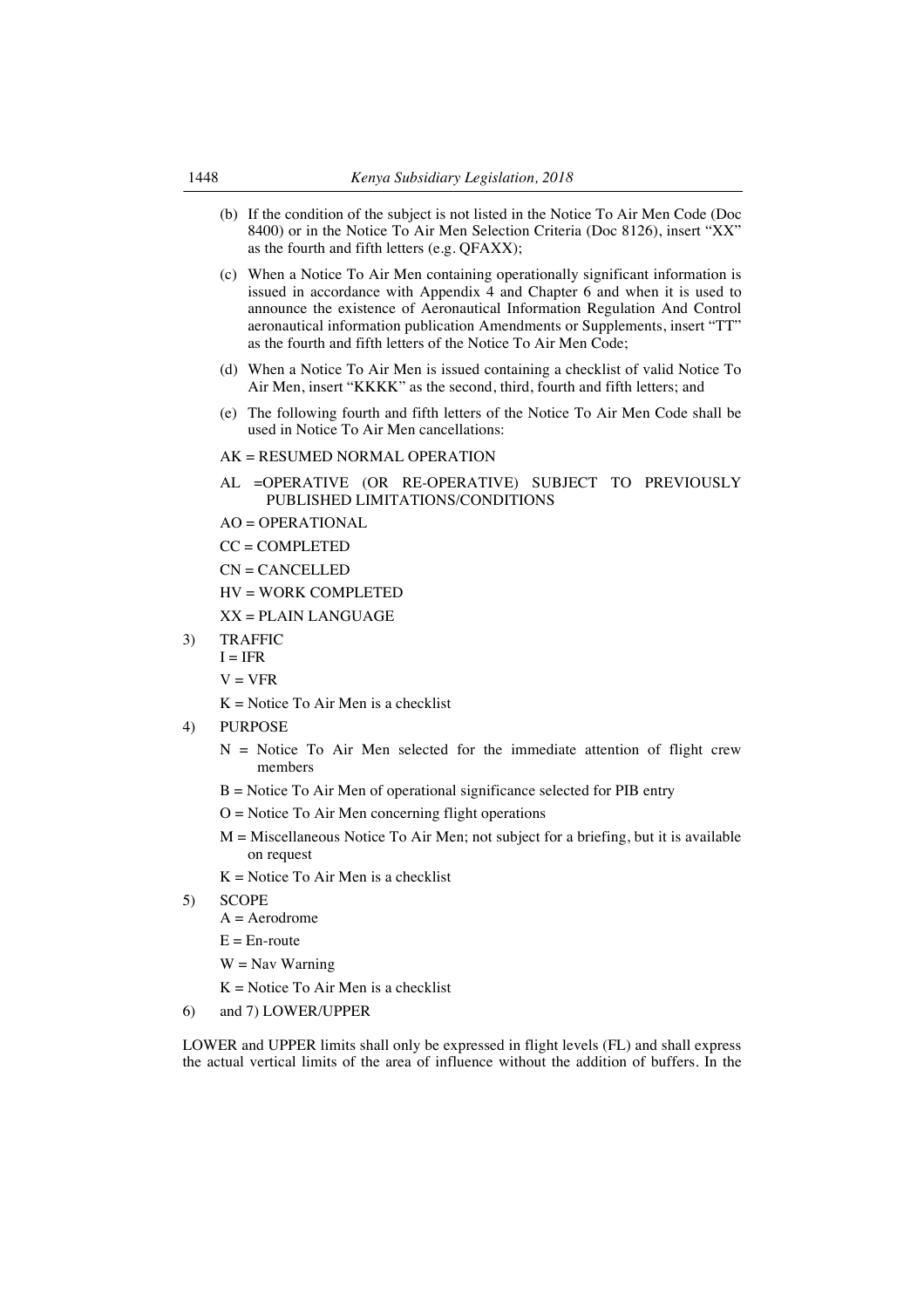case of navigation warnings and airspace restrictions, values entered shall be consistent with those provided under Items F) and G).

If the subject does not contain specific height information, insert "000" for LOWER and "999" for UPPER as default values.

## 8) COORDINATES, RADIUS

The latitude and longitude accurate to one minute, as well as a three-digit distance figure giving the radius of influence in NM (e.g. 4700N01140E043). Coordinates present approximate centre of circle whose radius encompasses the whole area of influence, and if the Notice To Air Men affects the entire FIR/UIR or more than one FIR/UIR, enter the default value "999" for radius.

#### 4. Item A)

Insert the location indicator as contained in International Civil Aviation Organisation Doc 7910 of the aerodrome or FIR in which the facility, airspace, or condition being reported on is located. More than one FIR/UIR may be indicated when appropriate. If there is no available International Civil Aviation Organisation location indicator, use the International Civil Aviation Organisation nationality letter as given in International Civil Aviation Organisation Doc 7910, Part 2, plus "XX" and followed up in

Item E) by the name, in plain language. If information concerns GNSS, insert the appropriate International Civil Aviation Organisation location indicator allocated for a GNSS element or the common location indicator allocated for all elements of GNSS (except GBAS).

#### $(3)$  Item B)

For date-time group use a ten-figure group, giving year, month, day, hours and minutes in UTC. This entry is the date-time at which the Notice To Air MenN comes into force. In the cases of Notice To Air MenR and Notice To Air MenC, the date-time group is the actual date and time of the Notice To Air Men origination. The start of a day shall be indicated by "0000".

#### $(4)$  Item C)

With the exception of Notice To Air MenC, a date-time group (a ten-figure group giving year, month, day, hours and minutes in UTC) indicating duration of information shall be used unless the information is of a permanent nature in which case the abbreviation "PERM" is inserted instead. The end of a day shall be indicated by "2359" (i.e. do not use "2400"). If the information on timing is uncertain, the approximate duration shall be indicated using a date-time group followed by the abbreviation "EST". Any Notice To Air Men which includes an "EST" shall be cancelled or replaced before the date-time specified in Item C).

#### (5) Item D)

If the hazard, status of operation or condition of facilities being reported on will be active in accordance with a specific time and date schedule between the dates-times indicated in Items B) and C), insert such information under Item D). If Item D) exceeds 200 characters, consideration shall be given to providing such information in a separate, consecutive Notice To Air Men.

#### $(6)$  Item E)

Use decoded Notice To Air Men Code, complemented where necessary by International Civil Aviation Organisation abbreviations, indicators, identifiers, designators, call signs, frequencies, figures and plain language. When Notice To Air Men is selected for international distribution, English text shall be included for those parts expressed in plain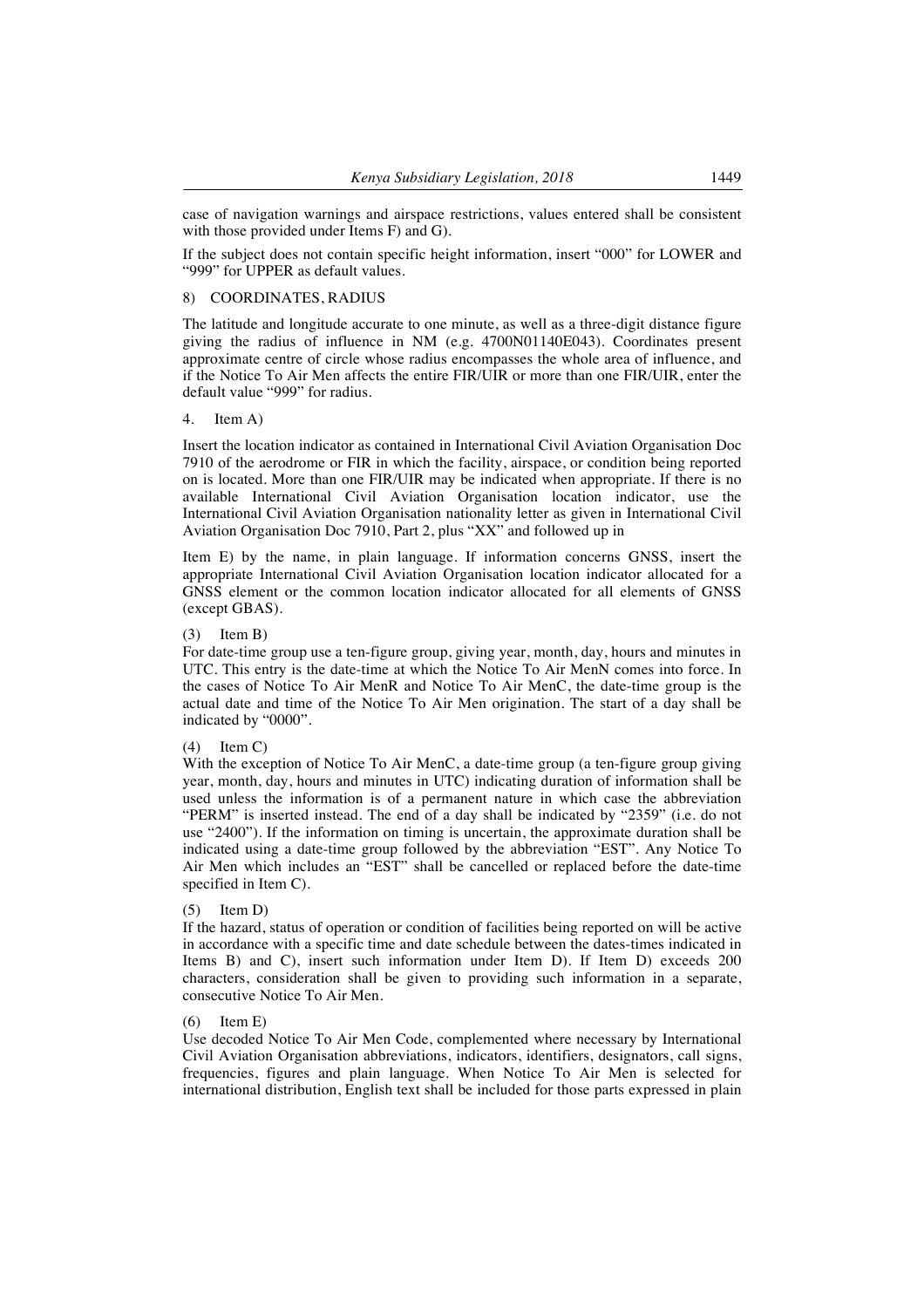language. This entry shall be clear and concise in order to provide a suitable PIB entry. In the case of Notice To Air MenC, a subject reference and status message shall be included to enable accurate plausibility checks.

#### (7) Items F) and G)

These items are normally applicable to navigation warnings or airspace restrictions and are usually part of the PIB entry. Insert both lower and upper height limits of activities or restrictions, clearly indicating only one reference datum and unit of measurement. The abbreviations GND or SFC shall be used in Item F) to designate ground and surface respectively. The abbreviation UNL shall be used in Item G) to designate unlimited.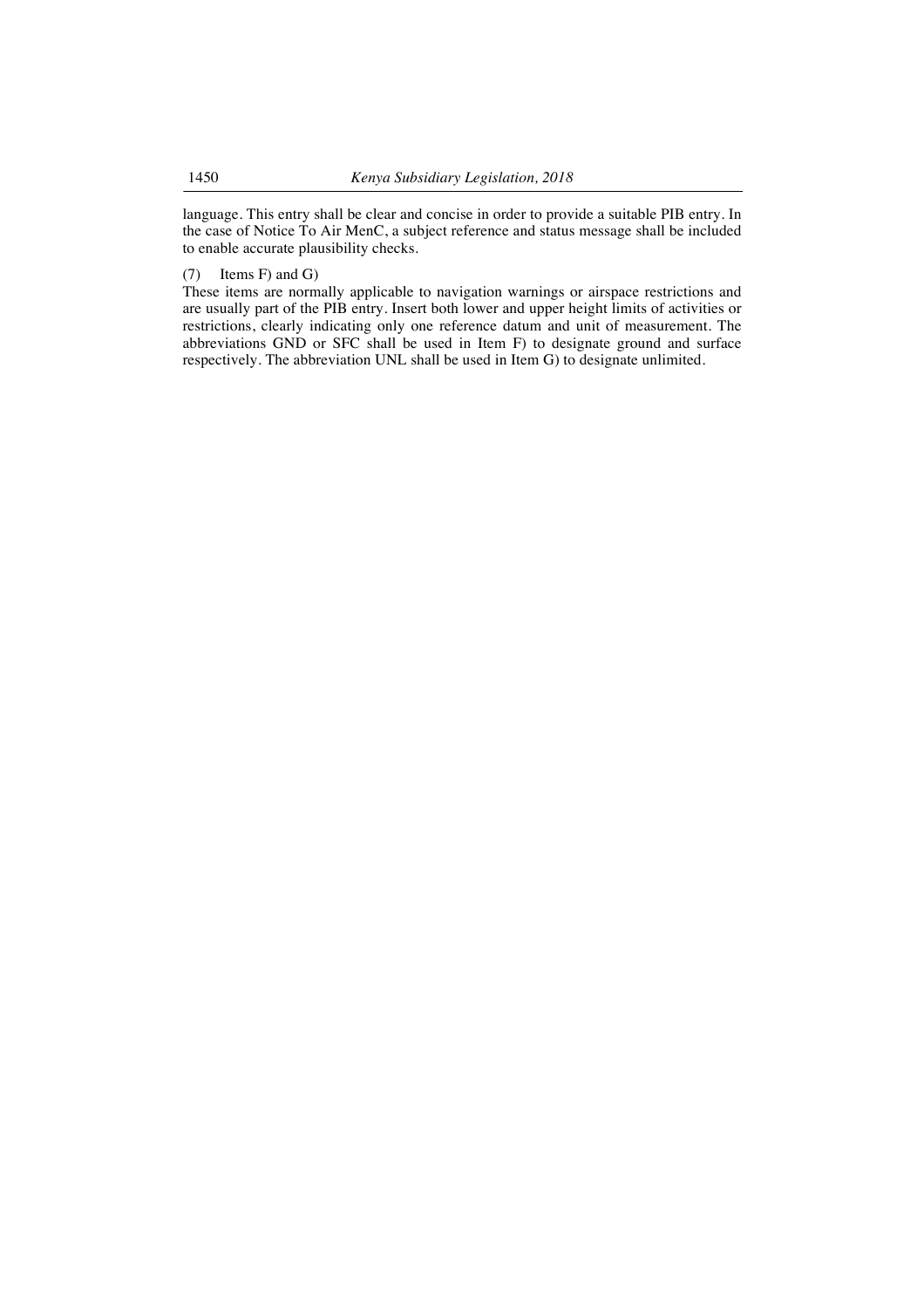# FOURTH SCHEDULE

# $(r. 33(1)(d))$

# ASHTAM FORMAT

(see Part VI)

| <b>ASHTAM</b>                                                                                                                                                                                                                                                                                                                                                                                                                                      |              |  |    |  |  |
|----------------------------------------------------------------------------------------------------------------------------------------------------------------------------------------------------------------------------------------------------------------------------------------------------------------------------------------------------------------------------------------------------------------------------------------------------|--------------|--|----|--|--|
| (FLIGHT INFORMATION REGION AFFECTED)                                                                                                                                                                                                                                                                                                                                                                                                               | A)           |  |    |  |  |
| (DATE/TIME (UTC) OF ERUPTION)                                                                                                                                                                                                                                                                                                                                                                                                                      | B)           |  |    |  |  |
| (VOLCANO NAME AND NUMBER)                                                                                                                                                                                                                                                                                                                                                                                                                          |              |  | C) |  |  |
| (VOLCANO LATITUDE/LONGITUDE OR VOLCANO RADIAL AND DISTANCE FROM NAVAID)                                                                                                                                                                                                                                                                                                                                                                            |              |  | D) |  |  |
| (VOLCANO LEVEL OF ALERT COLOUR CODE, INCLUDING ANY PRIOR LEVEL OF ALERT COLOUR CODE) <sup>3</sup>                                                                                                                                                                                                                                                                                                                                                  |              |  | E) |  |  |
| (EXISTENCE AND HORIZONTAL/VERTICAL EXTENT OF VOLCANIC ASH CLOUD) <sup>4</sup>                                                                                                                                                                                                                                                                                                                                                                      |              |  | F) |  |  |
| (DIRECTION OF MOVEMENT OF ASH CLOUD) <sup>4</sup>                                                                                                                                                                                                                                                                                                                                                                                                  | G)           |  |    |  |  |
| (AIR ROUTES OR PORTIONS OF AIR ROUTES AND FLIGHT LEVELS AFFECTED)                                                                                                                                                                                                                                                                                                                                                                                  | H)           |  |    |  |  |
| (CLOSURE OF AIRSPACE AND/OR AIR ROUTES OR PORTIONS OF AIR ROUTES, AND ALTERNATIVE AIR ROUTES<br><b>AVAILABLE)</b>                                                                                                                                                                                                                                                                                                                                  | $\mathbb{I}$ |  |    |  |  |
| (SOURCE OF INFORMATION)                                                                                                                                                                                                                                                                                                                                                                                                                            | J)           |  |    |  |  |
| (PLAIN-LANGUAGE REMARKS)                                                                                                                                                                                                                                                                                                                                                                                                                           | K)           |  |    |  |  |
| <b>NOTES:</b>                                                                                                                                                                                                                                                                                                                                                                                                                                      |              |  |    |  |  |
| 1. See also Appendix 5 regarding addressee indicators used in predetermined distribution systems.<br>2 *Enter ICAO nationality letter as given in ICAO Doc 7910, Part 2.<br>3. See paragraph 3.5 below.<br>4. Advice on the existence, extent and movement of volcanic ash cloud G) and H) may be obtained from the Volcanic Ash Advisory Centre(s) responsible for<br>the FIR concerned.<br>5. Item titles in brackets ( ) not to be transmitted. |              |  |    |  |  |

SIGNATURE OF ORIGINATOR (not for transmission)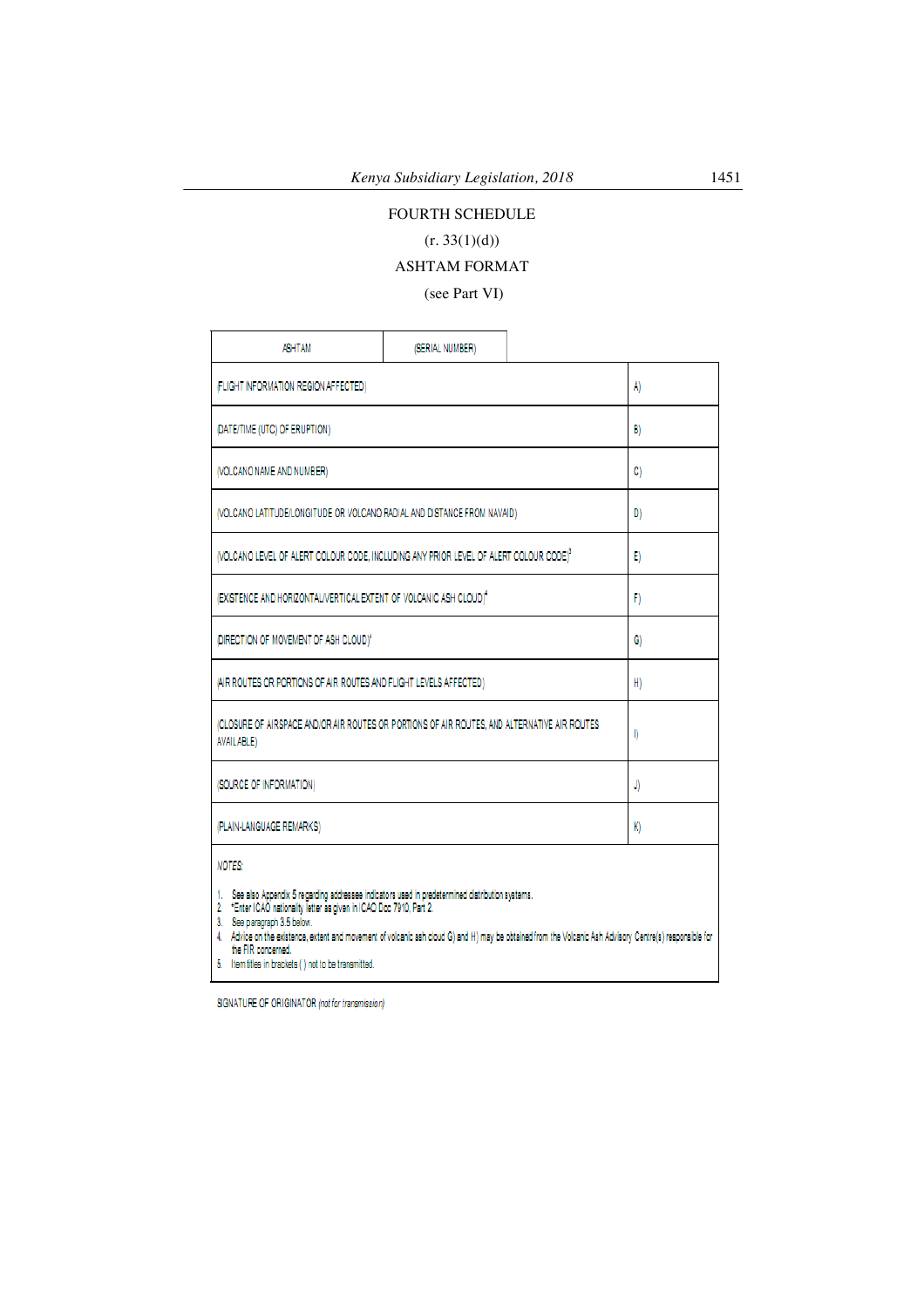## INSTRUCTIONS FOR THE COMPLETION OF THE ASHTAM FORMAT

- 1. General
- 1.1.1 The ASHTAM provides information on the status of activity of a volcano when a change in its activity is, or is expected to be of operational significance. This information is provided using the volcano level of alert colour code given in 3.5 below.
- 1.1.2 In the event of a volcanic eruption producing ash cloud of operational significance, the ASHTAM also provides information on the location, extent and movement of the ash cloud and the air routes and flight levels affected.
- 1.1.3 Issuance of an ASHTAM giving information on a volcanic eruption, in accordance with section 3 below, should not be delayed until complete information A) to K) is available but should be issued immediately following receipt of notification that an eruption has occurred or is expected to occur, or a change in the status of activity of a volcano of operational significance has occurred or is expected to occur, or an ash cloud is reported. In the case of an expected eruption, and hence no ash cloud evident at that time, items A) to E) should be completed and items F) to I) indicated as "not applicable". Similarly, if a volcanic ash cloud is reported, e.g. by special air-report, but the source volcano is not known at that time, the ASHTAM should be issued initially with items A) to E) indicated as "unknown", and items F) to K) completed, as necessary, based on the special air-report, pending receipt of further information. In other circumstances, if information for a specific field A) to K) is not available indicate "NIL".
- 1.1.4 The maximum period of validity of ASHTAM is 24 hours. New ASHTAM must be issued whenever there is a change in the level of alert.
- 2. Abbreviated heading
- 2.1 Following the usual AFTN communications header, the abbreviated heading "TT AAiiii CCCC MMYYGGgg (BBB)" is included to facilitate the automatic processing of ASHTAM messages in computer data banks. The explanation of these symbols is:

 $TT$  - data designator for ASHTAM = VA;

AA - geographical designator for States, e.g. NZ - New Zealand (see Location Indicators (Doc 7910), Part 2, Index to Nationality Letters for Location Indicators);

iiii - ASHTAM serial number in a four-figure group;

CCCC - four-letter location indicator of the flight information region concerned (see Location Indicators (Doc 7910), Part 5, addresses of centres in charge of FIR/UIR);

MMYYGGgg - date/time of report, whereby;

MM - month, e.g. January - 01, December – 12;

YY - day of the month;

GGgg - time in hours (GG) and minutes (gg) coordinated universal time;

(BBB) - Optional group for correction to an ASHTAM message previously disseminated with the same serial number - COR.

- 1. Content of ASHTAM
- 3.1 Item A— Flight information region affected, plain-language equivalent of the location indicator given in the abbreviated heading, in this example "Auckland Oceanic FIR".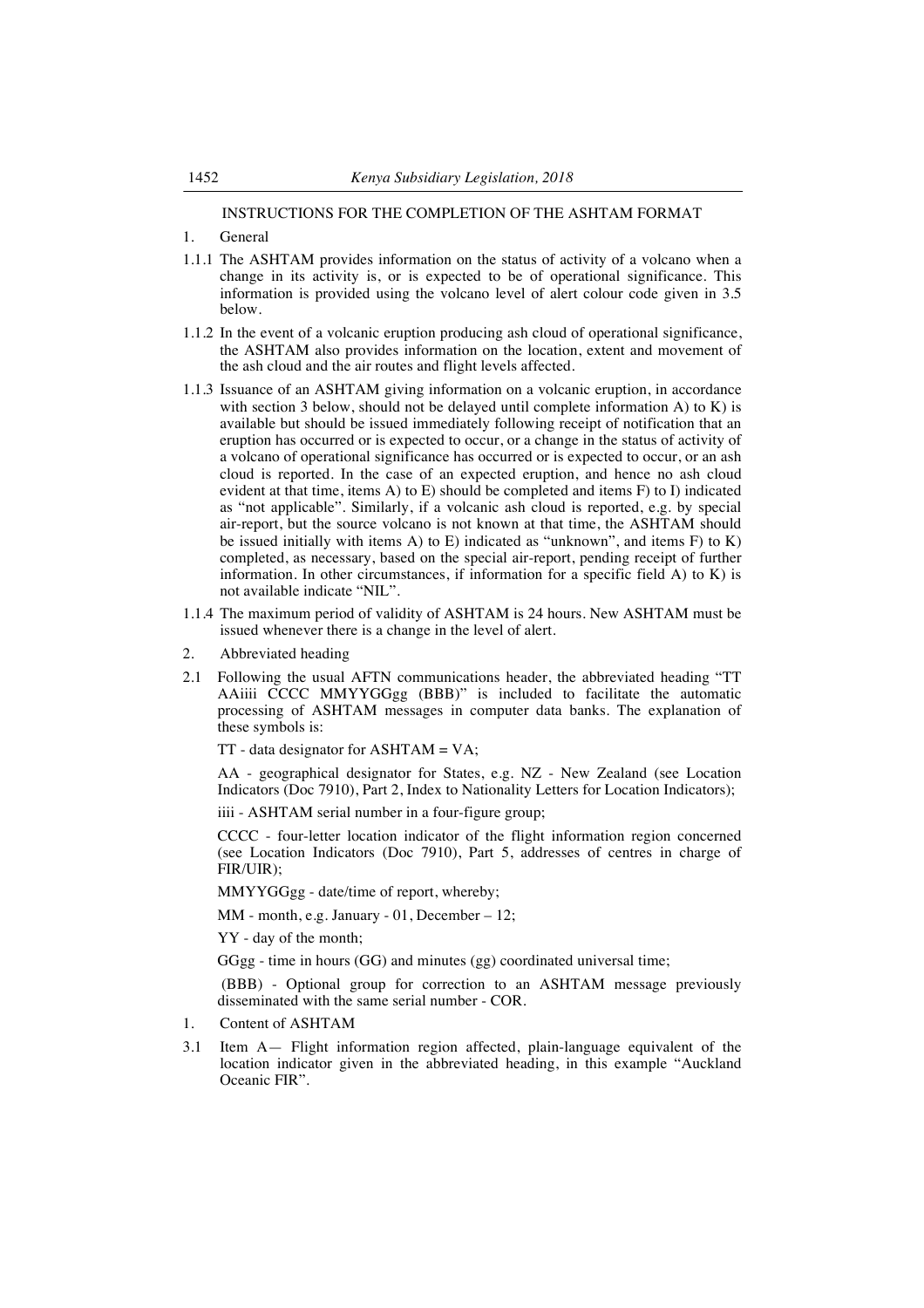- 3.2 Item B Date and time (coordinated universal time) of first eruption.
- 3.3 Item C Name of volcano, and number of volcano as listed in the International Civil Aviation Organisation Manual on Volcanic Ash, Radioactive Material and Toxic Chemical Clouds (Doc 9691), Appendix H, and on the World Map of Volcanoes and Principal Aeronautical Features.
- 3.4 Item D Latitude/Longitude of the volcano in whole degrees or radial and distance of volcano from NAVAID (as listed in the International Civil Aviation Organisation Manual on Volcanic Ash, Radioactive Material and Toxic Chemical Clouds (Doc 9691), Appendix H, and on the World Map of Volcanoes and Principal Aeronautical Features).
- 3.5 Item E Colour code for level of alert indicating volcanic activity, including any previous level of alert colour code follows:

| Level of alert<br>colour code | Status of activity of volcano                                                                                         |
|-------------------------------|-----------------------------------------------------------------------------------------------------------------------|
| <b>GREEN</b>                  | Volcano is in normal, non-eruptive state.                                                                             |
| <b>ALERT</b>                  | or, after a change from a higher alert level:                                                                         |
|                               | Volcanic activity considered to have ceased, and volcano reverted to<br>its normal, non-eruptive state.               |
| <b>YELLOW</b><br><b>ALERT</b> | Volcano is experiencing signs of elevated unrest above known<br>background levels.                                    |
|                               | or, after a change from higher alert level:                                                                           |
|                               | Volcanic activity has decreased significantly but continues to be<br>closely monitored for possible renewed increase. |
| ORANGE<br><b>ALERT</b>        | Volcano is exhibiting heightened unrest with increased likelihood of<br>eruption.                                     |
|                               | or.                                                                                                                   |
|                               | Volcanic eruption is underway with no or minor ash emission<br>[specify ash-plume height if possible].                |
| <b>RED</b><br><b>ALERT</b>    | Eruption is forecasted to be imminent with significant emission of<br>ash into the atmosphere likely.                 |
|                               | or,                                                                                                                   |
|                               | Eruption is underway with significant emission of ash into the<br>atmosphere [specify ash-plume height if possible]   |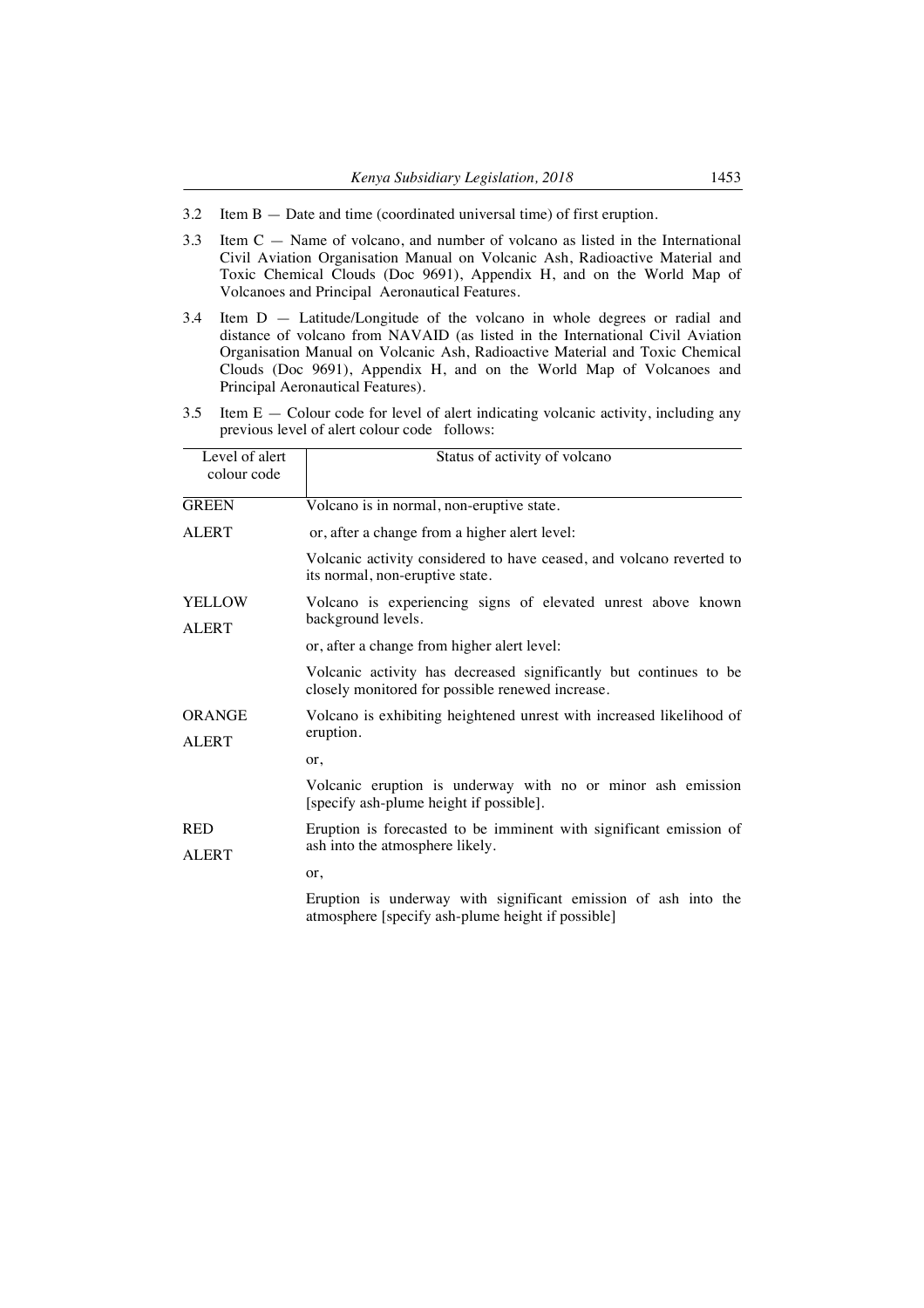The colour code for the level of alert indicating the status of activity of the volcano and any change from a previous status of activity shall be provided to the area control centre by the responsible vulcanological agency in the State concerned, e.g. "RED ALERT FOLLOWING YELLOW" OR "GREEN ALERT FOLLOWING ORANGE".

- 3.6 Item F If volcanic ash cloud of operational significance is reported, indicate the horizontal extent and base/top of the ash cloud using latitude/longitude (in whole degrees) and altitudes in thousands of metres (feet) and/or radial and distance from source volcano. Information initially may be based only on special air-report, but subsequent information may be more detailed based on advice from the responsible meteorological watch office and/or volcanic ash advisory centre.
- 3.7 Item G Indicate forecast direction of movement of the ash cloud at selected levels based on advice from the responsible meteorological watch office and/or volcanic ash advisory centre.
- 3.8 Item H Indicate air routes and portions of air routes and flight levels affected, or expected to become affected.
- 3.9 Item I— Indicate closure of airspace, air routes or portions of air routes, and availability of alternative routes.
- 3.10 Item J Source of the information, e.g. "special air-report" or "vulcanological agency", etc. The source of information should always be indicated, whether an eruption has actually occurred or ash cloud reported, or not.
- 3.11 Item K Include in plain language any operationally significant information additional to the foregoing.

## FIFTH SCHEDULE

#### $(r.35(a) & (e))$

## INFORMATION TO BE NOTIFIED BY AERONAUTICAL INFORMATION REGULATION AND CONTROL

#### (see Part VII)

### PART1

1. The establishment and withdrawal of, and premeditated significant changes (including operational trials) to:

1.1. Limits (horizontal and vertical), regulations and procedures applicable to:

- a) flight information regions;
- b) control areas;
- c) control zones;
- d) advisory areas;
- e) ATS routes;
- f) permanent danger, prohibited and restricted areas (including type and periods of activity when known) and ADIZ;
- g) permanent areas or routes or portions thereof where the possibility of interception exists.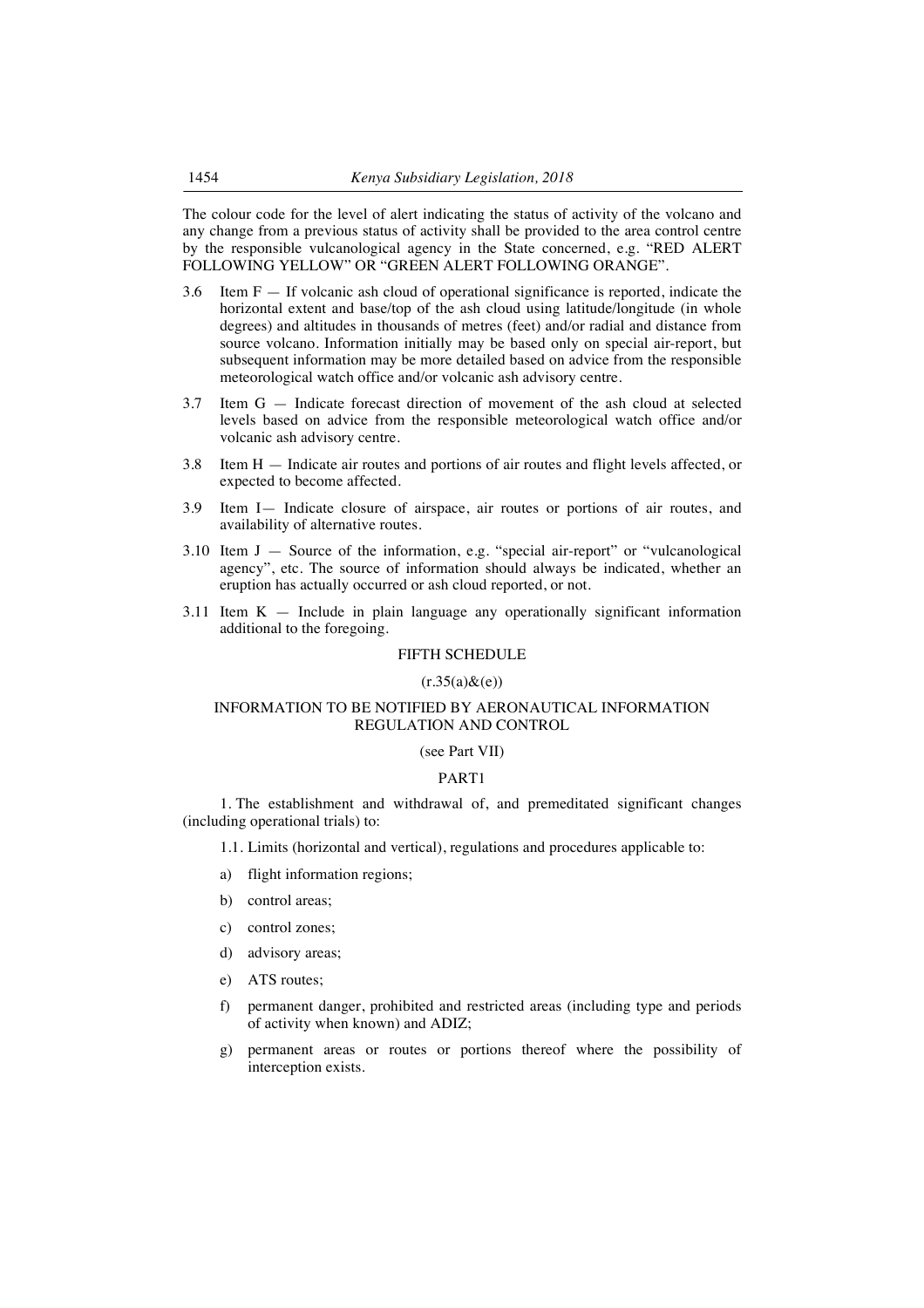- 1.2. Positions, frequencies, call signs, identifiers, known irregularities and maintenance periods of radio navigation aids, and communication and surveillance facilities.
- 1.3. Holding and approach procedures, arrival and departure procedures, noise abatement procedures and any other pertinent ATS procedures.
- 1.4. Transition levels, transition altitudes and minimum sector altitudes.
- 1.5. Meteorological facilities (including broadcasts) and procedures.
- 1.6. Runways and stopways.
- 1.7. Taxiways and aprons.
- 1.8. Aerodrome ground operating procedures (including low visibility procedures).
- 1.9. Approach and runway lighting.
- 1.10. Aerodrome operating minima if published by a State.

#### PART 2

2. The establishment and withdrawal of, and premeditated significant changes to:

- 2.1 Position, height and lighting of navigational obstacles;
- 2.2 Hours of service of aerodromes, facilities and services;
- 2.3 Customs, immigration and health services;
- 2.4 Temporary danger, prohibited and restricted areas and navigational hazards, military exercises and mass movements of aircraft; and
- 2.5 Temporary areas or routes or portions thereof where the possibility of interception exists.

#### PART 3

- 3. The establishment of, and premeditated major changes to:
- 3.1 New aerodromes for international IFR operations;
- 3.2 New runways for IFR operations at international aerodromes;
- 3.3 Design and structure of the air traffic services route network;
- 3.4 Design and structure of a set of terminal procedures (including change of procedure bearings due to magnetic variation change);
- 3.5 Circumstances listed in Part 1 if the entire State or any significant portion thereof is affected or if cross-border coordination is required.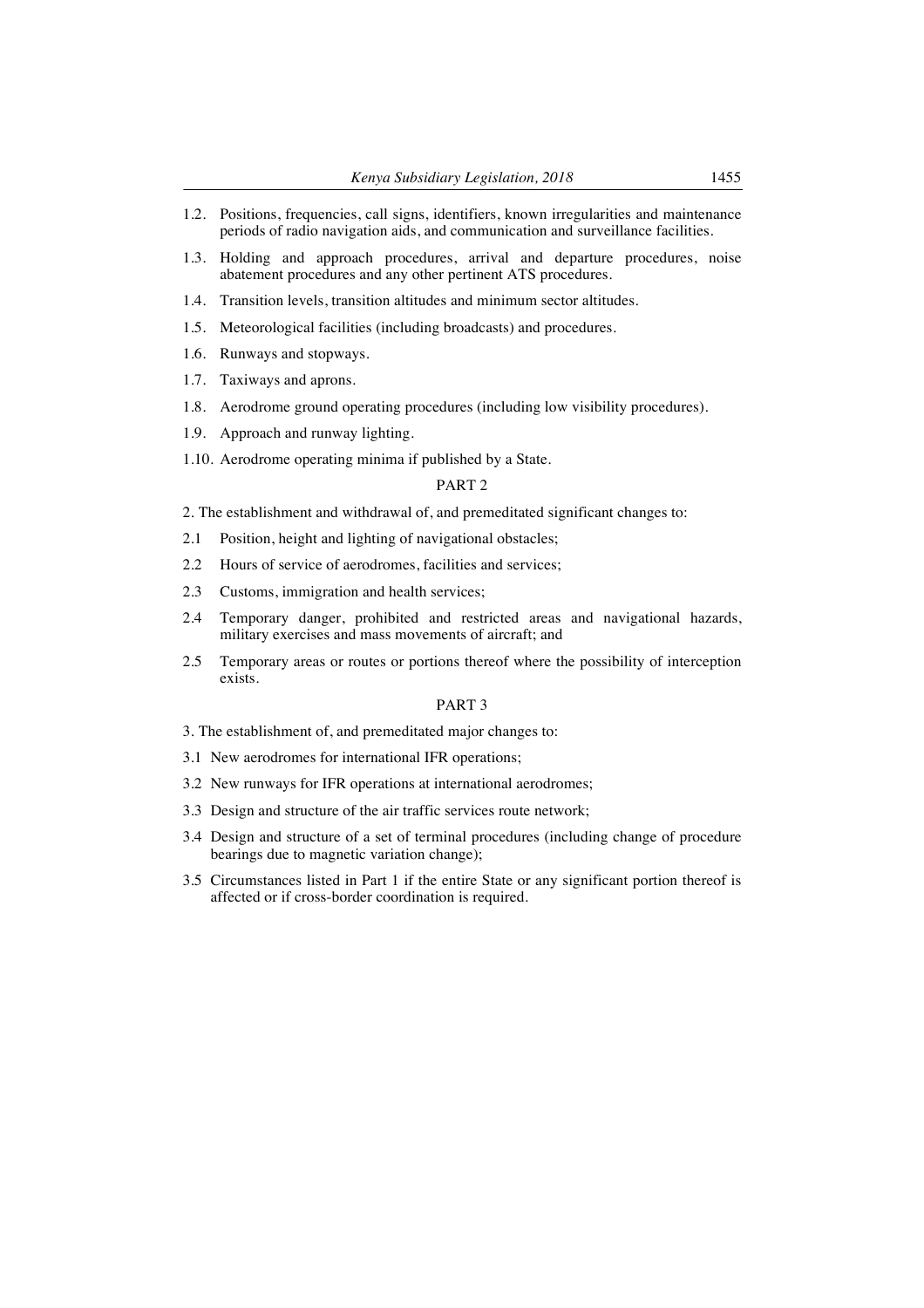# SIXTH SCHEDULE

#### (r. 37)

### PREDETERMINED DISTRIBUTION SYSTEM FOR Notice To Air Men

#### (see PART VI)

1. The predetermined distribution system provides for incoming Notice To Air Men (including SNOWTAM and ASHTAM) to be channelled through the AFS direct to designated addressees predetermined by the receiving country concerned while concurrently being routed to the international Notice To Air Men office for checking and control purposes.

2. The addressee indicators for those designated addressees are constituted as follows:

1) First and second letters:

The first two letters of the location indicator for the AFS communication centre associated with the relevant international Notice To Air Men office of the receiving country.

2) Third and fourth letters:

3) The letters "ZZ" indicating a requirement for special distribution.

4) Fifth letter:

The fifth letter differentiating between Notice To Air Men (letter "N"), SNOWTAM (letter "S"), and ASHTAM (letter "V").

5) Sixth and seventh letters:

The sixth and seventh letters, each taken from the series A to Z and denoting the national and/or international distribution list(s) to be used by the receiving AFS centre.

6) Eighth letter:

The eighth position letter shall be the filler letter "X" to complete the eight-letter addressee indicator.

States are to inform the States from which they receive Notice To Air Men of the sixth and seventh letters to be used under different circumstances to ensure proper routing.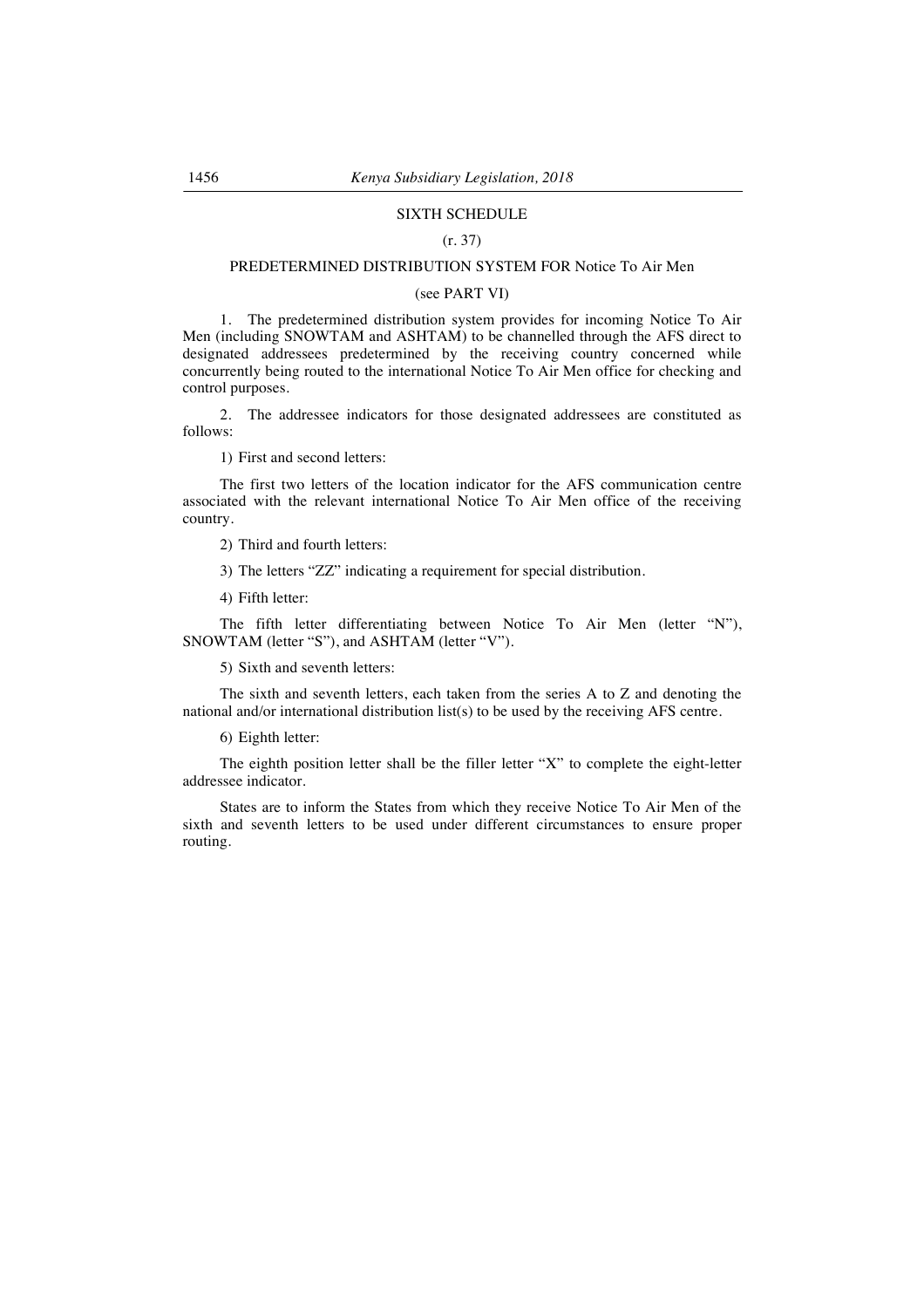## SEVENTH SCHEDULE

# $(rr. 45(d)(iv) \& (v), 46(f) \& (g) \text{ and } 47(d) \& (e))$ TERRAIN AND OBSTACLE DATA REQUIREMENTS

(see PART XI)

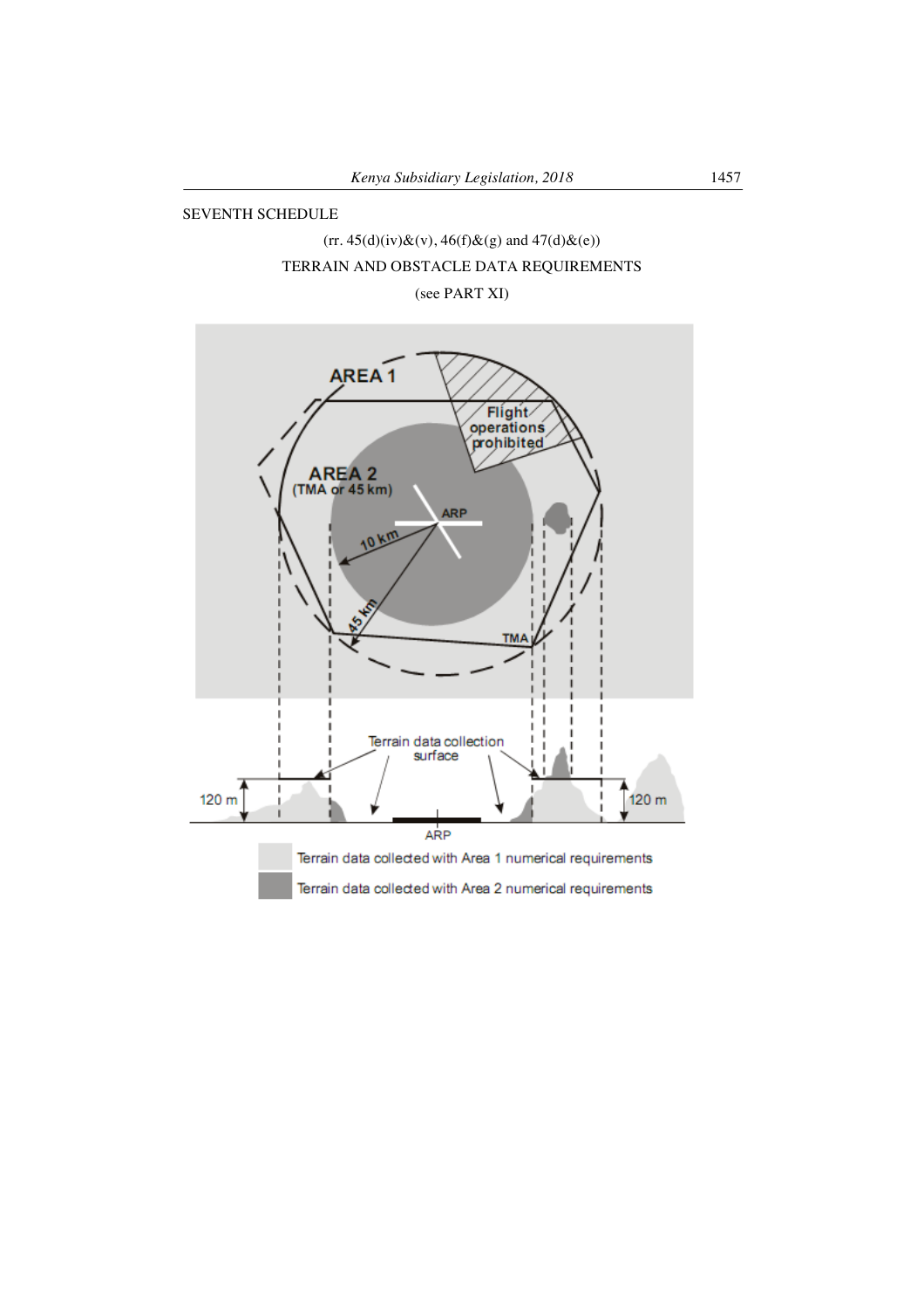Figure S7-1. Terrain data collection surfaces — Area 1 and Area 2

- 1. Within the area covered by a 10-km radius from the ARP, terrain data shall comply with the Area 2 numerical requirements.
- 2. In the area between 10 km and the TMA boundary or 45-km radius (whichever is smaller), data on terrain that penetrates the horizontal plane 120 m above the lowest runway elevation shall comply with the Area 2 numerical requirements.
- 3. In the area between 10 km and the TMA boundary or 45-km radius (whichever is smaller), data on terrain that does not penetrate the horizontal plane 120 m above the lowest runway elevation shall comply with the Area 1 numerical requirements.
- 4. In those portions of Area 2 where flight operations are prohibited due to very high terrain or other local restrictions and/or regulations, terrain data shall comply with the Area 1 numerical requirements.

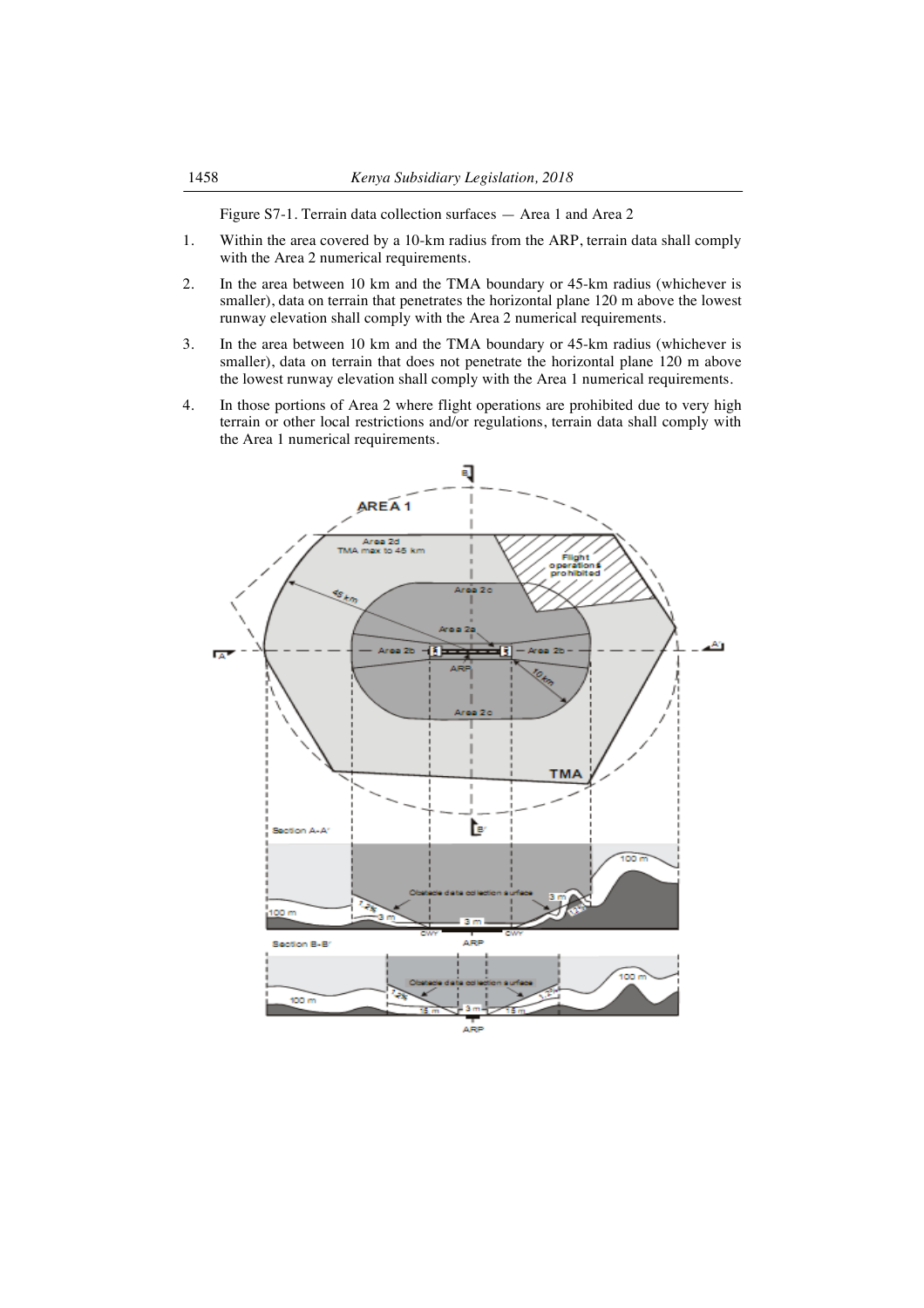Figure S7-2. Obstacle data collection surfaces — Area 1 and Area 2

- (a) Obstacle data shall be collected and recorded in accordance with the Area 2 numerical requirements specified in Table S7-2:
- (b) Area 2a: a rectangular area around a runway that comprises the runway strip plus any clearway that exists. The Area 2a obstacle collection surface shall have height of 3 m above the nearest runway elevation measured along the runway centre line, and for those portions related to a clearway, if one exists, at the elevation of the nearest runway end;
- (c) Area 2b: an area extending from the ends of Area 2a in the direction of departure, with a length of 10 km and a splay of 15% to each side. The Area 2b obstacle collection surface has a 1.2% slope extending from the ends of Area 2a at the elevation of the runway end in the direction of departure, with a length of 10 km and a splay of 15% to each side. Obstacles less than 3 m in height above ground need not be collected;
- (d) Area 2c: an area extending outside Area 2a and Area 2b at a distance of not more than 10 km from the boundary of Area 2a. The Area 2c obstacle collection surface has a 1.2% slope extending outside Area 2a and Area 2b at a distance of not more than 10 km from the boundary of Area 2a. The initial elevation of Area 2c shall be the elevation of the point of Area 2a at which it commences. Obstacles less than 15 m in height above ground need not be collected; and
- (e) Area 2d: an area outside the Areas 2a, 2b and 2c up to a distance of 45 km from the aerodrome reference point, or to an existing TMA boundary, whichever is nearest. The Area 2d obstacle collection surface has a height of 100 m above ground.
- (f) In those portions of Area 2 where flight operations are prohibited due to very high terrain or other local restrictions and/or regulations, obstacle data shall be collected and recorded in accordance with the Area 1 requirements.
- (g) Data on every obstacle within Area 1 whose height above the ground is 100 m or higher shall be collected and recorded in the database in accordance with the Area 1 numerical requirements specified in Table S7-2.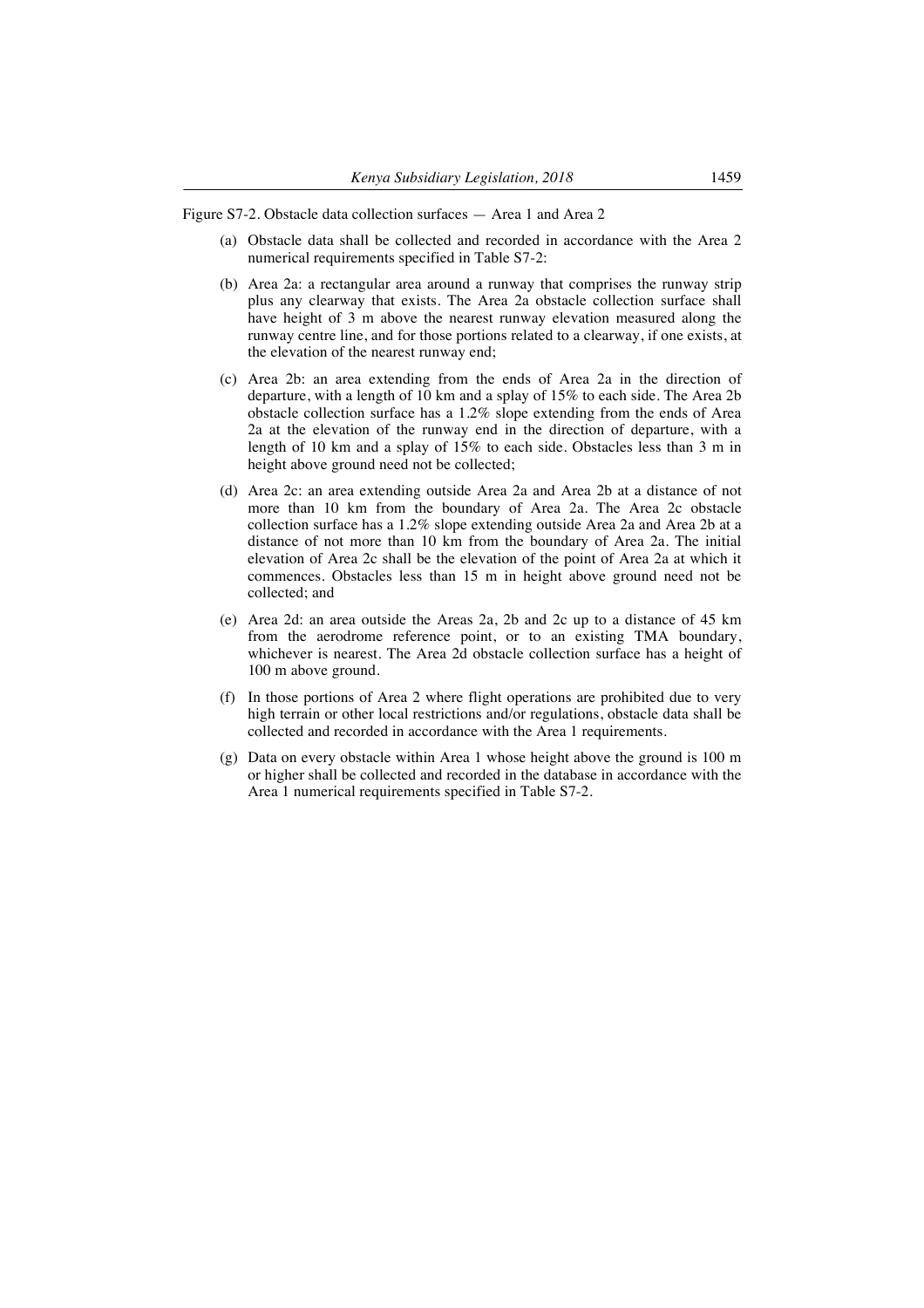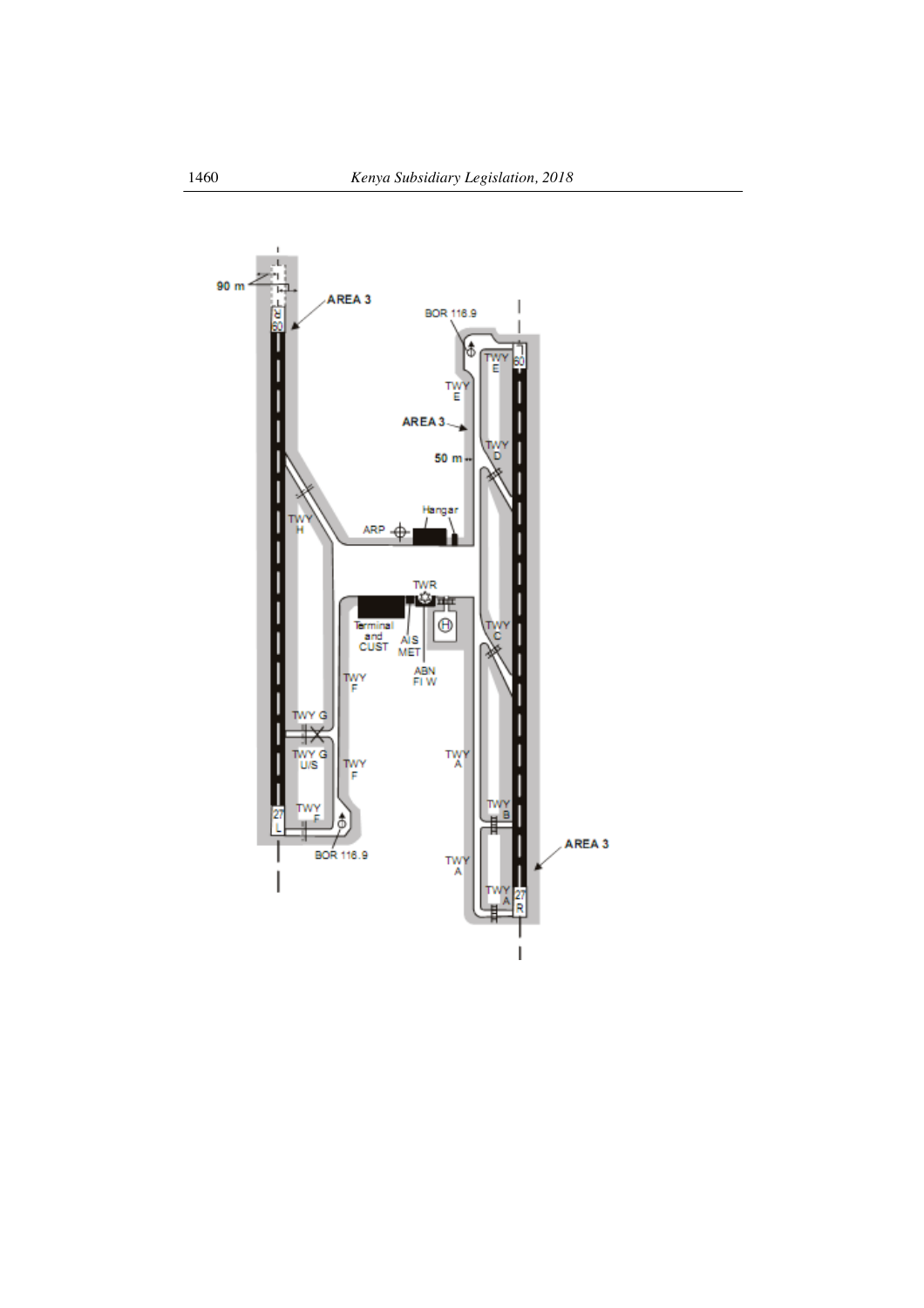Figure S7-3. Terrain and obstacle data collection surface — Area 3

- 1. The data collection surface for terrain and obstacles extends a half-metre (0.5 m) above the horizontal plane passing through the nearest point on the aerodrome movement area.
- 2. Terrain and obstacle data in Area 3 shall comply with the numerical requirements specified in Table S7-1 and Table S7-2, respectively.

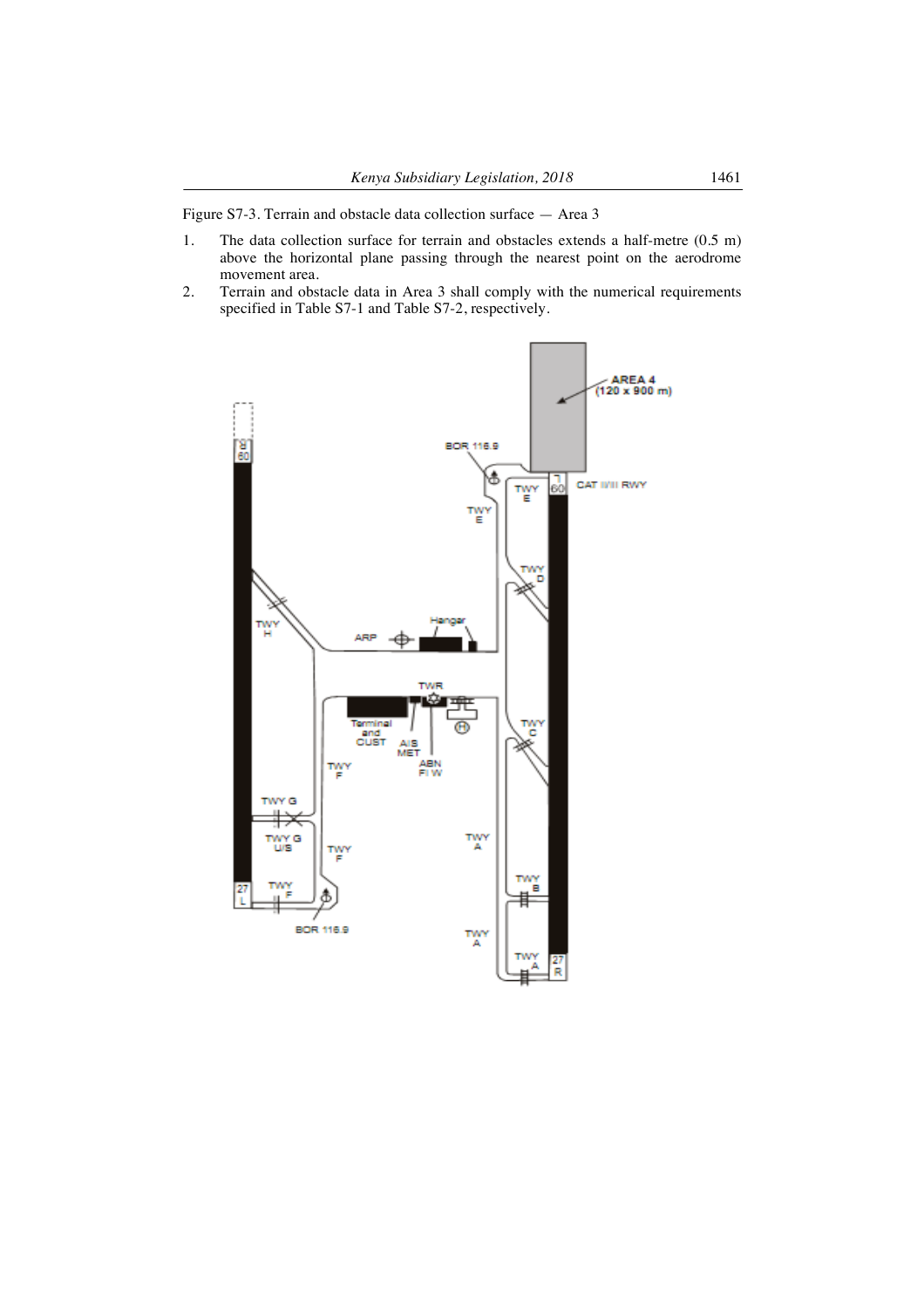Figure A8-4. Terrain and obstacle data collection surface — Area 4

Terrain and obstacle data in Area 4 shall comply with the numerical requirements specified in Table S7-1 and Table S7-2 respectively.

|                             | Area 1                                           | Area 2                                       | Area 3                                             | Area 4                           |
|-----------------------------|--------------------------------------------------|----------------------------------------------|----------------------------------------------------|----------------------------------|
| Post spacing                | 3 arc seconds<br>$\left($ approx. 90 m $\right)$ | 1 arc second<br>$\frac{1}{2}$ (approx. 30 m) | 0.6 arc seconds<br>$\left($ approx. 20 m $\right)$ | 0.3 arc seconds<br>(approx. 9 m) |
| Vertical accuracy           | 30 <sub>m</sub>                                  | 3 <sub>m</sub>                               | $0.5 \text{ m}$                                    | 1 m                              |
| Vertical resolution         | 1 m                                              | 0.1 <sub>m</sub>                             | $0.01$ m                                           | 0.1 <sub>m</sub>                 |
| Horizontal<br>accuracy      | 50 <sub>m</sub>                                  | 5 <sub>m</sub>                               | 0.5 <sub>m</sub>                                   | $2.5 \text{ m}$                  |
| Confidence level            | $90\%$                                           | $90\%$                                       | $90\%$                                             | $90\%$                           |
| Integrity<br>classification | routine                                          | essential                                    | essential                                          | essential                        |
| Maintenance<br>period       | as required                                      | as required                                  | as required                                        | as required                      |

Table S7 -1. Terrain data numerical requirements

Table S7 -2. Obstacle data numerical requirements

|                          | Area 1          | Area 2           | Area 3           | Area 4           |
|--------------------------|-----------------|------------------|------------------|------------------|
| Vertical accuracy        | 30 <sub>m</sub> | 3 <sub>m</sub>   | 0.5 <sub>m</sub> | 1 <sub>m</sub>   |
| Vertical resolution      | 1 <sub>m</sub>  | 0.1 <sub>m</sub> | $0.01$ m         | 0.1 <sub>m</sub> |
| Horizontal accuracy      | 50 <sub>m</sub> | 5 <sub>m</sub>   | 0.5 <sub>m</sub> | 2.5m             |
| Confidence level         | 90%             | $90\%$           | $90\%$           | 90%              |
| Integrity classification | routine         | Essential        | Essential        | Essential        |
| Maintenance period       | as required     | as required      | as required      | As required      |

Table S7-3. Terrain attributes

| Terrain Attribute           | Mandatory/Optional |  |  |
|-----------------------------|--------------------|--|--|
| Area of coverage            | Mandatory          |  |  |
| Data source identifier      | Mandatory          |  |  |
| Acquisition method          | Mandatory          |  |  |
| Post spacing                | Mandatory          |  |  |
| Horizontal reference system | Mandatory          |  |  |
| Horizontal resolution       | Mandatory          |  |  |
| Horizontal accuracy         | Mandatory          |  |  |
| Horizontal confidence level | Mandatory          |  |  |
| Horizontal position         | Mandatory          |  |  |
| Elevation                   | Mandatory          |  |  |
| Elevation reference         | Mandatory          |  |  |
| Vertical reference system   | Mandatory          |  |  |
| Vertical resolution         | Mandatory          |  |  |
| Vertical accuracy           | Mandatory          |  |  |
| Vertical confidence level   | Mandatory          |  |  |
| Surface type                | Optional           |  |  |
| Recorded surface            | Mandatory          |  |  |
| Penetration level           | Optional           |  |  |